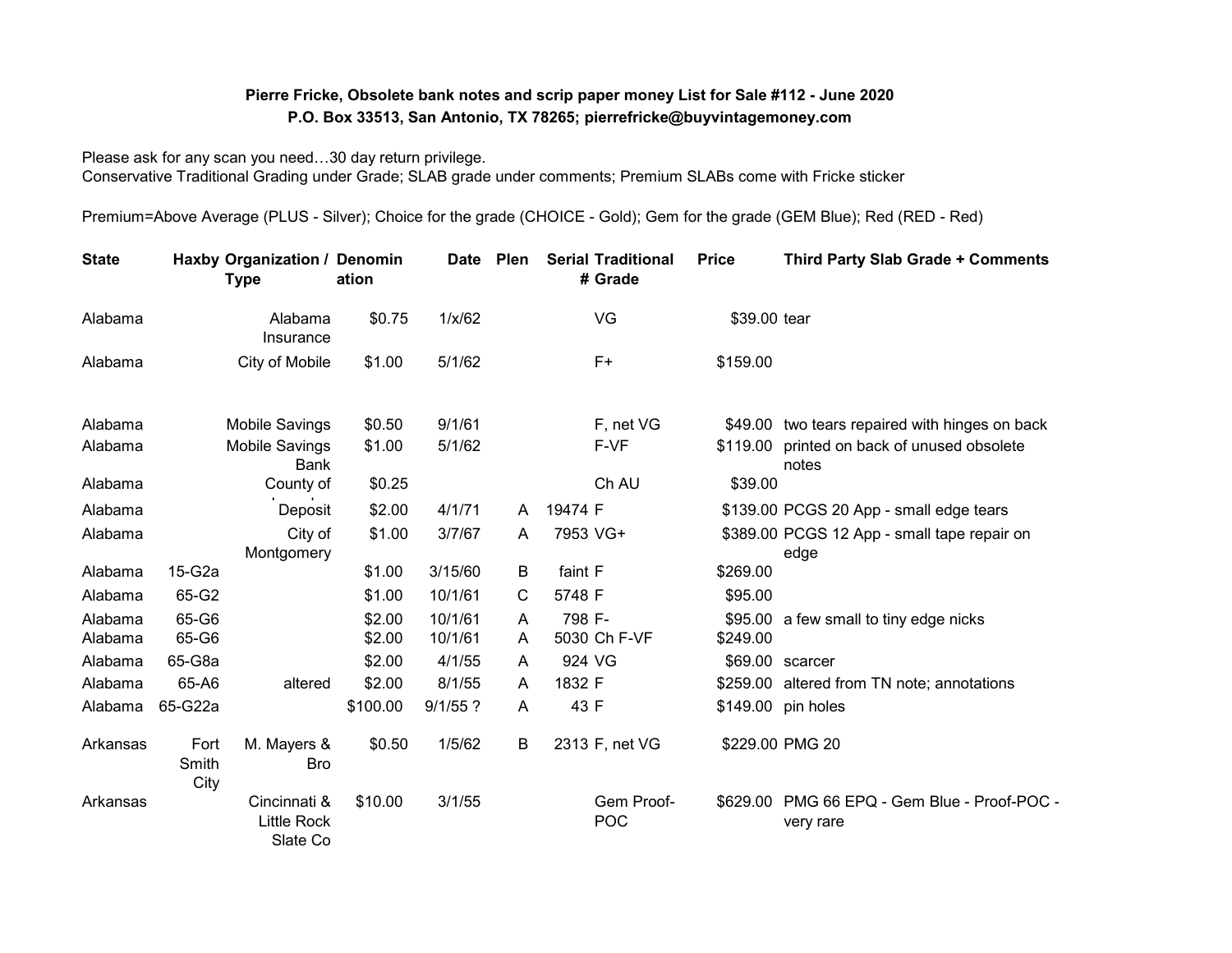| Arkansas          |                             | Ft Smith City        | \$0.50  | 1/9/62   |   | 3839 F+, net F   |                  | \$295.00 small tears - rare                  |
|-------------------|-----------------------------|----------------------|---------|----------|---|------------------|------------------|----------------------------------------------|
| Arkansas          |                             | Office of            | \$0.10  | 3/25/62  |   | F                | \$95.00          |                                              |
| Arkansas          |                             | Office of            | \$0.75  | 2/10/62  |   | $F+$             | \$95.00          |                                              |
|                   |                             | William B Wait       |         |          |   |                  |                  |                                              |
| Connecticut       |                             | <b>Charter Oak</b>   | \$0.05  | 10/1/62  |   | 189 F, net VG+   |                  | \$36.00 repaired corner, small and well done |
|                   |                             | <b>Bank</b>          |         |          |   |                  |                  |                                              |
| Connecticut       |                             | Charter Oak          | \$0.10  | 10/1/62  |   | 250 VG-F         | \$36.00          |                                              |
| Connecticut       |                             | Derby Fishing<br>Co. | \$5.00  | 9/7/08   | A | 964 VF           | \$69.00          |                                              |
| Connecticut       |                             | Derby Fishing        | \$10.00 | 9/1/08   | A | 1164 VF+         | \$95.00          |                                              |
|                   |                             | Co.                  |         |          |   |                  |                  |                                              |
| Connectic         | 65-G8                       |                      | \$5.00  | 9/15/14  | A | 1053 Ch AU       | \$89.00 choice   |                                              |
| Connectic         | 65-G8                       |                      | \$5.00  | 9/25/14  | A | 1885 Ch XF-      | \$68.00 choice   |                                              |
| Connectic 65-G10  |                             |                      | \$10.00 | 9/20/14  | A | 1246 Ch XF       | \$68.00 choice   |                                              |
|                   |                             |                      |         |          |   |                  |                  |                                              |
| Connectic         | 70-A5                       |                      | \$1.00  | 6/1/58   | A | 1828 F           |                  | \$339.00 altered from GA                     |
| Connectic         | 70-A45                      |                      | \$5.00  | 3/1/60   | A | 3616 F           | \$395.00 altered |                                              |
| Connectic 100-G70 |                             |                      | \$1.00  | 7/4/25   |   | 2812 F+          | \$69.00          |                                              |
| Connectic 100-G72 |                             |                      | \$2.00  | 7/4/25   | B | 1662 F           | \$69.00          |                                              |
| Connectic         | $100 -$                     |                      | \$5.00  | 5/2/25   | A | 2425 F-VF        |                  | \$69.00 a few small foxing spots             |
|                   | G106                        |                      |         |          |   |                  |                  |                                              |
| Connectic         | 109-A5                      |                      | \$2.00  | 10/10/60 | A | 7008 VG          |                  | \$49.00 altered from IN bank                 |
| Connectic 110-G12 |                             |                      | \$20.00 |          | A | 306 Ch AU+       | \$89.00          |                                              |
| Connectic         | $110 -$                     |                      | \$1.00  |          | A | Ch Unc           | \$59.00          |                                              |
| Connectic         | $110 -$                     |                      | \$5.00  |          | A | Ch Unc           | \$69.00          |                                              |
| Connectic         | $110 -$                     |                      | \$5.00  |          | A | Ch Unc           | \$69.00          |                                              |
| Connectic         | $110 -$                     |                      | \$10.00 |          | A | Ch AU+           | \$79.00          |                                              |
|                   | G <sub>24</sub> c           |                      |         |          |   |                  |                  |                                              |
| Connectic         | $110 -$                     |                      | \$20.00 |          | A | Ch AU+           | \$89.00          |                                              |
| Connectic         | $135 -$                     | <b>CTF</b>           | \$3.00  | 9/1/62   | A | 1840 F, net VG-F | \$89.00          | - marked Counterfeit X X - some              |
| Connectic         | $135 -$<br>C <sub>24a</sub> | <b>CTF</b>           | \$5.00  | 9/1/53   | A | 1297 F-VF        | \$149.00         |                                              |
| Connectic         | 160-A5                      | altered              | \$5.00  | faint/53 | B | 5721 VG          |                  | \$189.00 rare - altered from TN coin note    |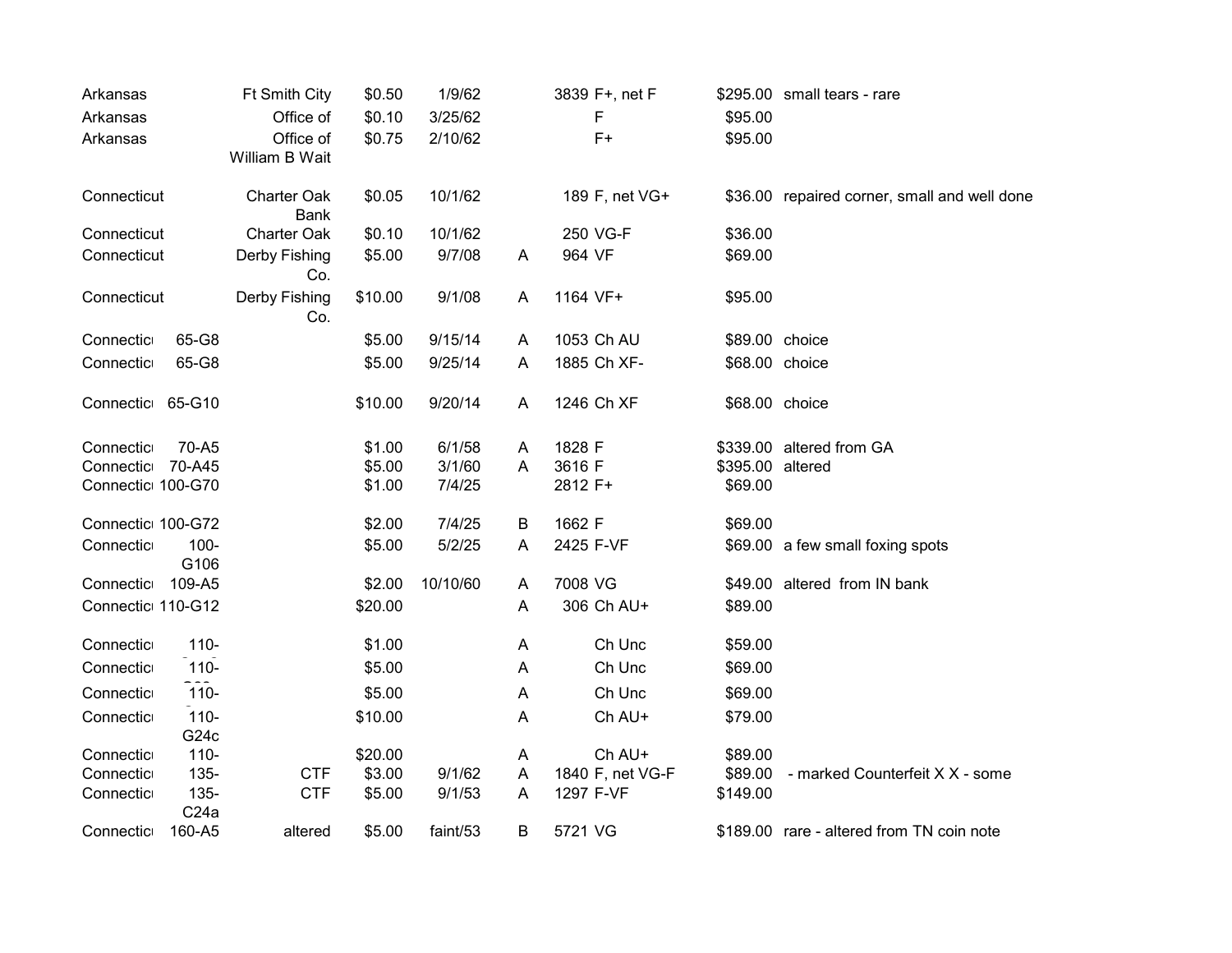| Connectic         | 160-A5          | altered    | \$5.00   | x/x/58   | В              | 5721 F            |          | \$199.00 rare - altered from TN coin note                |
|-------------------|-----------------|------------|----------|----------|----------------|-------------------|----------|----------------------------------------------------------|
| Connectic         | 175-<br>G30a    |            | \$1.00   | 1/1/61   | A              | faint F+, net VG+ |          | \$429.00 v rare - some internal tears                    |
| Connectic 185-A15 |                 | altered    | \$5.00   | 12/15/59 | A              | 1486 F            |          | \$295.00 rare - altered from DC                          |
| Connectic 185-A20 |                 | altered    | \$5.00   | 5/1/59   | B              | faint F+          |          | \$145.00 altered from MI - stamped Counterfeit           |
| Connectic 190-G2b |                 |            | \$1.00   | 2/1/62   | B              | 12135 F, net VG-F |          | \$495.00 v rare - some minor tears                       |
| Connectic         | 195-<br>C148a   | <b>CTF</b> | \$10.00  | 10/1/22  | A              | 3483 VG           | \$59.00  |                                                          |
| Connectic         | 195-            |            | \$20.00  | 5/1/16   | B              | 337 F+            |          | \$299.00 PCGS 20                                         |
| Connectic         | 195-<br>G168a   |            | \$100.00 | 6/1/38   | A              | 2783 F+           |          | \$539.00 PCGS 25 pin holes - rare                        |
| Connectic 210-G2a |                 |            | \$1.00   | 1/1/58   | B              | 5905 VG           | \$49.00  |                                                          |
| Connectic 210-G2a |                 |            | \$1.00   | 1/1/58   | $\mathbf C$    | 2681 F            | \$79.00  |                                                          |
| Connectic 210-G4a |                 |            | \$2.00   | 1/1/58   | A              | 5073 F-VF         | \$129.00 |                                                          |
| Connectic 210-G4a |                 |            | \$2.00   | 1/1/58   | A              | 2675 VF+          |          | \$169.00 super trim and nice color                       |
| Connectic 210-G6a |                 |            | \$5.00   | 1/1/58   | B              | 2990 VF           |          | \$149.00 small spot at right signature, nice color       |
| Connectic 210-G6a |                 |            | \$5.00   | 1/1/58   | B              | 707 F+, net F-    |          | \$119.00 a couple of small tears repaired with<br>hinges |
| Connectic         | $210 -$<br>G10A |            | \$20.00  |          | A              | Proof             |          | \$689.00 PMG 63 Net (tiny) "tears"                       |
| Connectic         | 225-S5          | Spurious   | \$5.00   | 7/1/37   | A              | 809 VG-           |          | \$39.00 some small tears repaired with hinges            |
| Connectic 226-A10 |                 | altered    | \$2.00   | 6/25/59  | A              | 667 F             |          | \$169.00 altered from TN note                            |
| Connectic         | $265 -$<br>G84c |            | \$50.00  |          | B              | Ch Unc            | \$185.00 |                                                          |
| Connectic         | 265-<br>G92c    |            | \$100.00 |          | $\sf B$        | Ch AU+            | \$215.00 |                                                          |
| Connectic 265-C48 |                 | <b>CTF</b> | \$5.00   | 9/1/53   | J              | 1168 F-VF+        | \$95.00  |                                                          |
| Connectic 265-C60 |                 | <b>CTF</b> | \$10.00  | 8/6/51   | C              | 3175 F+           | \$95.00  |                                                          |
| Connectic 270-G30 |                 |            | \$1.00   | 2/4/24   | R <sub>3</sub> | 632 VG-F          | \$69.00  |                                                          |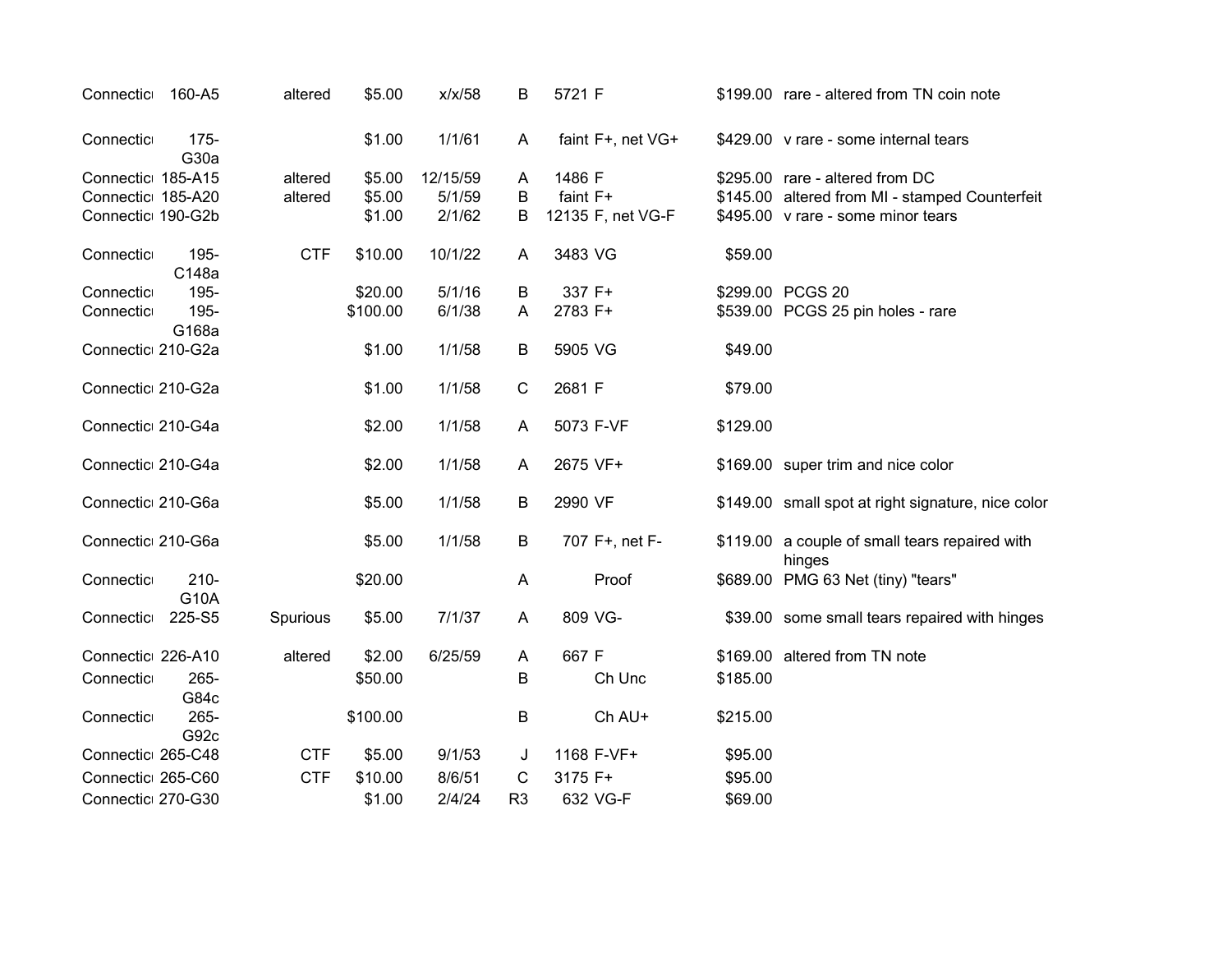| Connectic 270-G52                     |                             |            | \$2.00           | 7/4/23           | $\mathsf{R}$     | 6863 VG-F, net VG    |               | \$49.00 some ege nicks and mounting                             |
|---------------------------------------|-----------------------------|------------|------------------|------------------|------------------|----------------------|---------------|-----------------------------------------------------------------|
| Connectic 270-G74                     |                             |            | \$3.00           | 6/4/22           | L                | 4703 G+              | \$69.00 rare  |                                                                 |
| Connectic                             | $270 -$<br>G200             |            | \$1.00           | 8/4/25           | A                | faint F              | \$69.00       |                                                                 |
| Connectic                             | $270 -$<br>C90a             | <b>CTF</b> | \$5.00           | 5/1/21           | I <sub>3</sub> D | 4096 F+              |               | \$79.00 small ink spot at bottom margin                         |
| Connectic                             | 290-<br>G108                |            | \$5.00           | $1/2/46$ ?       | B                | 24777 VG             | \$169.00 rare |                                                                 |
| Connectic                             | 320-<br>G230a               |            | \$20.00          |                  | A                | Ch Unc               | \$159.00      |                                                                 |
| Connectic                             | 320-<br>G236a               |            | \$50.00          |                  |                  | Ch AU+               | \$169.00      |                                                                 |
| Connectic⊫                            | 320-<br>S <sub>10</sub> a   | Spurious   | \$5.00           | 12/1/56          | $\mathsf C$      | 1667 VG-             | \$95.00 rare  |                                                                 |
| Connectic 330-G2a                     |                             |            | \$1.00           |                  | A                | Ch AU                | \$279.00      |                                                                 |
| Connectic 330-G4a                     |                             |            | \$2.00           |                  | A                | Ch Unc               | \$379.00      |                                                                 |
| Connectic                             | 335-<br>C72b                | <b>CTF</b> | \$5.00           | 11/1/62          | A                | 1815 VG-F, net VG    |               | \$39.00 small tear repaired on back                             |
| Connectic                             | 335-<br>C72b                | <b>CTF</b> | \$5.00           | 11/1/63          | A                | 7460 VF              |               | \$79.00 a couple of small body holes                            |
| Connectic                             | 365-<br>G <sub>20c</sub>    |            | \$1.00           | 1/1/186X         |                  | Ch AU                | \$119.00      |                                                                 |
| Connectic                             | 365-<br>G <sub>22c</sub>    |            | \$2.00           | 1/1/186X         |                  | 7874 Ch Unc          |               | \$395.00 PCGS 66 PPQ                                            |
| Connectic                             | 365-<br>G <sub>24</sub> c   |            | \$3.00           | 1/1/186X         | $\overline{A}$   | Ch AU+               | \$195.00      |                                                                 |
| Connectic                             | 370-A5                      | altered    | \$1.00           | 8/12/50          | A                | 9778 F               |               | \$129.00 altered from IN note with date altered<br>too - scarce |
| Connectic 405-G2a                     |                             |            | \$1.00           | 8/1/44           | $\sf B$          | faint F              | \$695.00      |                                                                 |
| Connectic 415-G4<br>Connectic 415-G8a |                             |            | \$1.00<br>\$1.00 | 10/20/31<br>none | C<br>B           | 5355 Ch AU<br>Ch Unc | \$139.00      | \$159.00 PCGS 64 PPQ                                            |
| Connectic                             | $415 -$<br>G <sub>16a</sub> |            | \$2.00           | none             | A                | Ch Unc               |               | \$195.00 PMG 64 EPQ - Choice - Gold                             |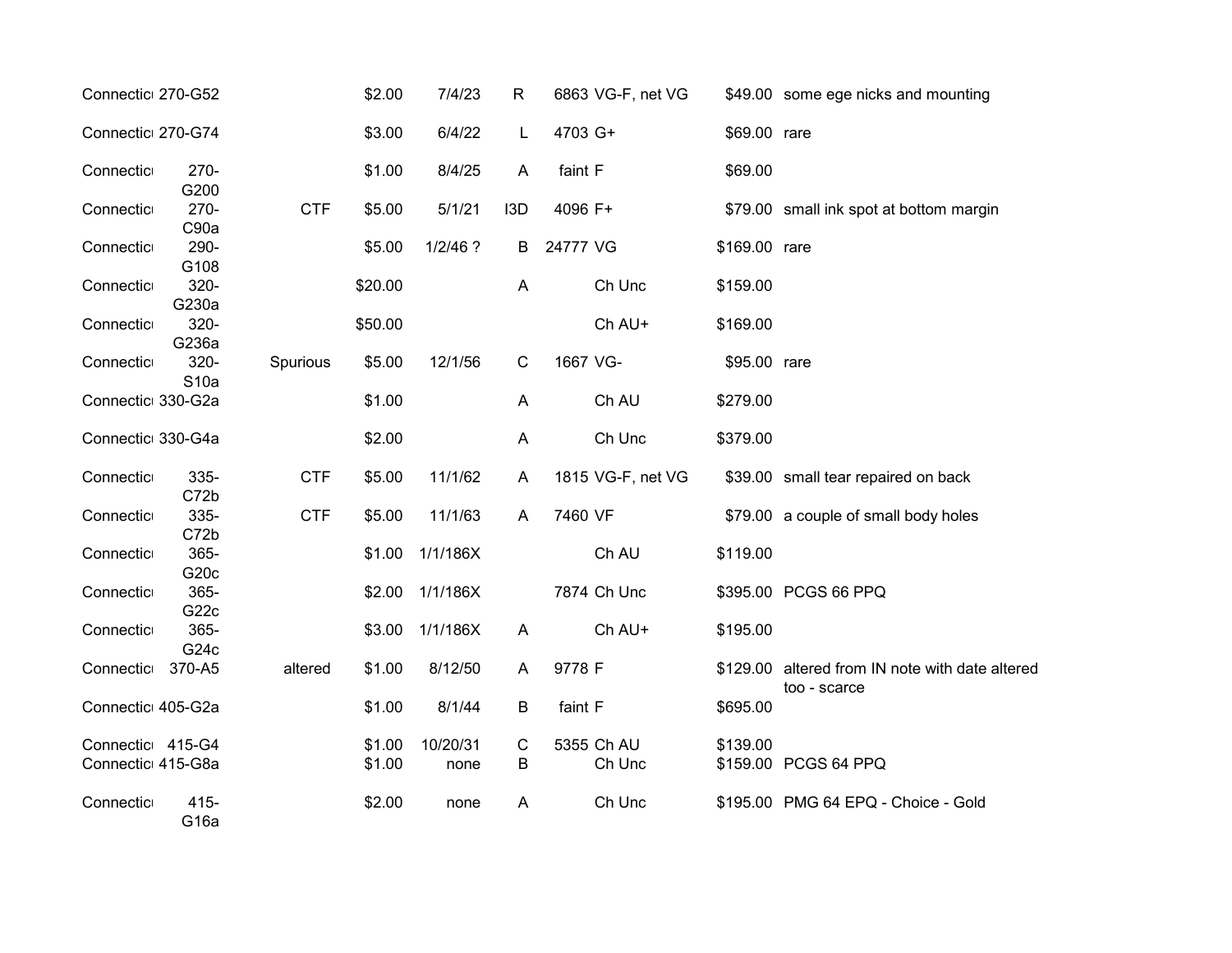| Connectic 415-G24 |                          |                                     | \$3.00  |         | B            | Ch AU+                 | \$139.00 choice |                                                                  |
|-------------------|--------------------------|-------------------------------------|---------|---------|--------------|------------------------|-----------------|------------------------------------------------------------------|
| Connectic         | $415 -$                  |                                     | \$5.00  |         |              | Ch Unc                 | \$89.00         |                                                                  |
| Connectic 450-G2A | G40b                     |                                     | \$1.00  |         | D            | weak VG                |                 | \$49.00 stamped Broken Bank                                      |
| Connectic 450-G2A |                          |                                     | \$1.00  | 1/9/52  | A            | 1067 F+                | \$89.00         |                                                                  |
| Connectic 450-G2A |                          |                                     | \$1.00  | 6/9/52  | A            | 1347 F-VF+             | \$95.00         |                                                                  |
| Connectic 450-G2A |                          |                                     | \$1.00  |         | A            | 4135 VG+               | \$79.00         |                                                                  |
| Connectic 450-G2A |                          |                                     | \$1.00  | 6/9/52  | A            | 10780 VG-F             | \$79.00         |                                                                  |
| Connectic 450-G2b |                          |                                     | \$1.00  | 6/9/52  | A            | 10624 F-VF             | \$85.00         |                                                                  |
| Connectic 450-G4a |                          |                                     | \$2.00  | 1/9/52  | A            | 3169 F-                | \$169.00        |                                                                  |
| Connectic         | 475-<br>G <sub>16a</sub> |                                     | \$5.00  | 1/2/60  | A            | 23743 F-VF, net<br>VG+ |                 | \$739.00 ex rare, repaired cut and mounting                      |
| DE                |                          | City of                             | \$0.05  | 9/1/62  |              | 1938 F                 | \$49.00         |                                                                  |
| DE                |                          | Wilmington<br>City of<br>Wilmington | \$0.50  | 12/1/62 | A            | 68378 VG-F             | \$49.00         |                                                                  |
| DE                | 35-G8                    |                                     | \$5.00  | 7/1/54  | B            | 2834 F                 | \$69.00         |                                                                  |
| DE                | 45-G2a                   |                                     | \$1.00  | 10/1/60 | $\mathsf{C}$ | 1233 F                 |                 | \$595.00 PMG 15 - a few pin holes not<br>mentioned on the holder |
| DE                | 50-G4a                   |                                     | \$2.00  | 2/15/66 | A            | 634 F+, net F          |                 | \$595.00 PCGS 20 Apparent                                        |
| DE                | 50-G4a                   |                                     | \$2.00  | 2/15/66 | A            | 1545 F+, net F         |                 | \$495.00 PMG 15 tape repair on back                              |
| $DC$              |                          | Metropolitan Bank                   | \$1.00  | 2/2/54  | B            | 2984 VF-XF-POC         | \$189.00        |                                                                  |
| DC                |                          | Chesapeake &<br>Ohio Canal Co       | \$5.00  | 8/9/40  | B            | 784 F-VF               | \$79.00         |                                                                  |
| DC                |                          | Chesapeake &<br>Ohio Canal Co       | \$10.00 | 7/9/40  | A            | 1687 VF+               | \$89.00         |                                                                  |
| DC                |                          | Chesapeake &<br>Ohio Canal Co       | \$20.00 | 8/9/40  | A            | 1194 VF-XF             |                 | \$98.00 ink spot at right signature                              |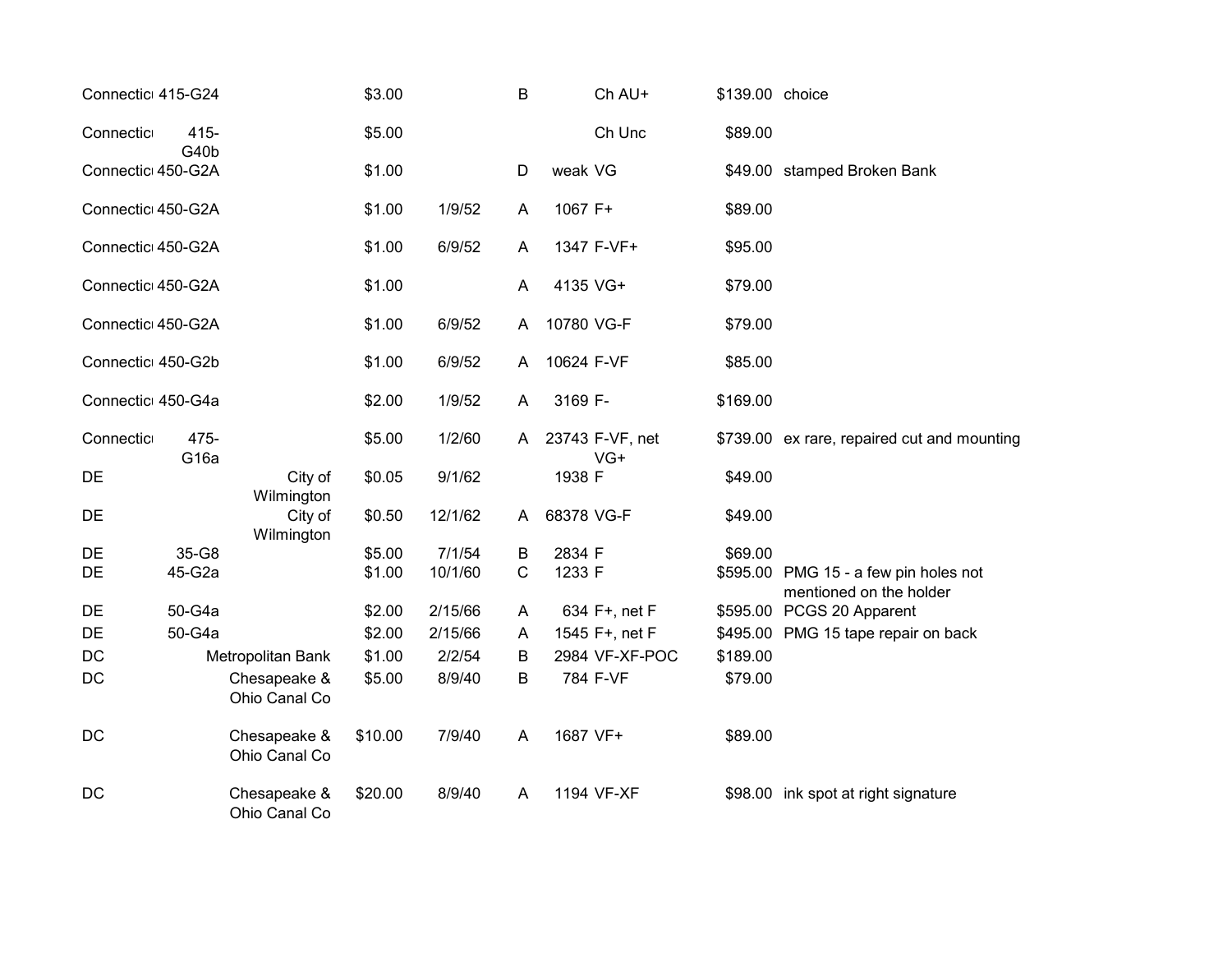| DC |                          | Potomac<br>Savings Bank         | \$1.00  | 7/7/51   | B            | 4574 F                        |          | \$169.00 PCGS 20                                          |
|----|--------------------------|---------------------------------|---------|----------|--------------|-------------------------------|----------|-----------------------------------------------------------|
| DC |                          | Potomac<br>Savings Bank         | \$2.00  | 1/1/52   | A            | 5454 F-VF, net VG-<br>F       |          | \$189.00 PCGS 30 Apparent                                 |
| DC |                          | Potomac<br>Savings Bank         | \$3.00  | 1/1/52   | $\mathsf{A}$ | 308 F                         |          | \$209.00 PCGS 15                                          |
| DC |                          | <b>Bank of North</b><br>America | \$1.00  | 1/13/52  | A            | 2497 VG-POC                   | \$49.00  |                                                           |
| DC | 35-G4a                   |                                 | \$2.00  | 8/1/54   | A            | 459 F                         |          | \$149.00 PCGS 30                                          |
| DC | 35-G4a                   |                                 | \$2.00  | 8/1/54   | Α            | 7494 F-VF                     |          | \$219.00 PCGS 30                                          |
| DC | 35-G8                    |                                 | \$5.00  | 8/1/54   | A            | 4348 F-VF+, net F             |          | \$189.00 PCGS 30 Apparent                                 |
| DC | 45-G2b                   |                                 | \$1.00  | 1/2/54   | B            | 3823 AU                       | \$175.00 |                                                           |
| DC | 95-G2                    |                                 | \$1.00  | 9/24/52  | Α            | 3070 F+                       | \$95.00  |                                                           |
| DC | 95-G4                    |                                 | \$2.00  | 9/24/52  | Α            | 6143 VG-F                     | \$95.00  |                                                           |
| DC | 115-G2a                  |                                 | \$1.00  | 8/31/52  | $\sf B$      | 65 F                          | \$69.00  |                                                           |
| DC | 120-G2                   |                                 | \$1.00  | 10/14/52 | A            | 1627 AU, net XF-<br><b>AU</b> |          | \$89.00 tiny ink burn, hardly visible, nice eye<br>appeal |
| DC | 135-G2                   |                                 | \$1.00  | 12/1/52  | $\mathsf{A}$ | 4562 VG-F-POC                 | \$95.00  |                                                           |
| DC | 140-G2                   |                                 | \$1.00  | 12/4/54  | A            | 1831 F                        |          | \$119.00 fully framed and superior                        |
| DC | 140-G2a                  |                                 | \$1.00  | faint    | $\mathsf{A}$ | faint F-POC                   |          | \$95.00 ornate back                                       |
| DC | 140-G4a                  |                                 | \$2.00  | 9/1/55   | A            | 4978 F+                       |          | \$95.00 ornate back                                       |
| DC | 170-<br>G22a             |                                 | \$2.00  | 7/4/62   | $\mathsf{A}$ | Ch Unc                        | \$279.00 |                                                           |
| DC | 180-G8                   |                                 | \$5.00  | 9/1/52   | A            | 1248 F                        | \$65.00  |                                                           |
| DC | 195-G2                   |                                 | \$1.00  | 10/28/52 | B            | 831 AU+                       |          | \$95.00 PCGS 58 App - small edge tear                     |
| DC | 195-G6                   |                                 | \$5.00  | 8/25/52  | Α            | 1666 F                        | \$39.00  |                                                           |
| DC | 195-G6                   |                                 | \$5.00  | 8/25/52  | A            | 4219 Ch Unc                   | \$95.00  |                                                           |
| DC | 195-                     |                                 | \$20.00 | 11/30/52 | A            | 287 VF-XF+                    |          | \$129.00 PCGS 45 - Plus - Silver                          |
|    | G <sub>10a</sub>         |                                 |         |          |              |                               |          |                                                           |
| DC | 195-                     |                                 | \$20.00 | 10/28/52 | A            | 62 AU                         | \$109.00 |                                                           |
|    | G <sub>10a</sub>         |                                 |         |          |              |                               |          |                                                           |
| DC | 195-                     |                                 | \$20.00 | 10/28/52 | A            | 172 AU                        |          | \$129.00 mounting remnant on back                         |
|    | G <sub>10a</sub>         |                                 |         |          |              |                               |          |                                                           |
| DC | 195-<br>G <sub>10a</sub> |                                 | \$20.00 | 11/20/52 | A            | 343 Ch Unc                    | \$129.00 |                                                           |
|    |                          |                                 |         |          |              |                               |          |                                                           |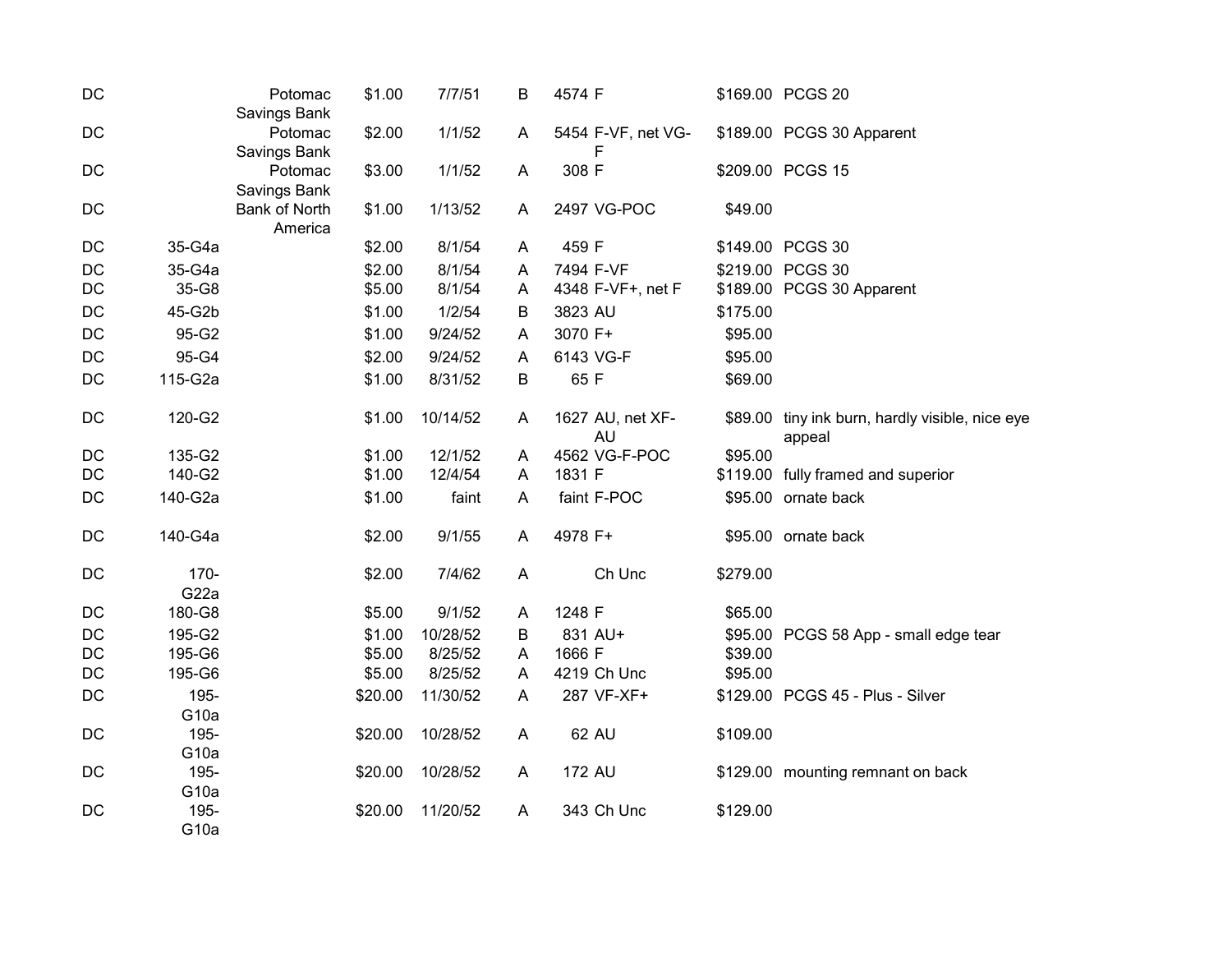| DC | 210-UNL                  | \$3.00 | 12/31/56 | A           | 976 F, net VG-F |          | \$549.00 PCGS 15 Apparent                                     |
|----|--------------------------|--------|----------|-------------|-----------------|----------|---------------------------------------------------------------|
| DC | 215-G8a                  | \$5.00 | 11/1/58  | $\mathbf C$ | 110 Ch XF       |          | \$415.00 rare grade and choice condition                      |
| DC | 235-G2                   | \$1.00 | 4/1/51   | В           | faint VG-F      |          | \$169.00 Virginia money - mounting remnant                    |
| DC | 235-G8a                  | \$0.25 | 7/10/62  | $\mathsf C$ | 1197 F-VF       | \$95.00  |                                                               |
| DC | 235-<br>G <sub>10a</sub> | \$0.50 | 7/10/62  | A           | 1147 F          | \$75.00  |                                                               |
| DC | 235-G12                  | \$1.00 | 7/6/52   | B           | 4886 F, net VG+ |          | \$59.00 a couple of tears repaired with hinges<br>on the back |
| DC | 235-<br>G <sub>18a</sub> | \$0.25 | 7/10/62  | D           | 1117 Ch Unc     | \$165.00 |                                                               |
| DC | 255-G6                   | \$5.00 | 11/15/62 | A           | CH AU           | \$239.00 |                                                               |
| DC | 275-G2                   | \$1.00 | 7/1/52   | A           | 1667 Ch AU      | \$95.00  |                                                               |
| DC | 275-G2                   | \$1.00 | 7/1/52   | A           | 2312 Ch AU      | \$95.00  |                                                               |
| DC | 275-G4                   | \$3.00 | 7/1/52   | A           | 2907 Ch AU      | \$149.00 |                                                               |
| DC | 275-G6                   | \$5.00 | 7/1/52   | A           | 4634 Ch AU      | \$129.00 |                                                               |
| DC | 275-G6                   | \$5.00 | 7/1/52   | A           | 2022 Ch Unc     | \$139.00 |                                                               |
| DC | 295-G2c                  | \$1.00 | 2/3/54   | B           | 4039 Ch Unc     |          | \$189.00 PCGS 63 PPQ - Choice - Gold                          |
| DC | 295-G2d                  | \$1.00 | 7/1/52   | B           | 4762 F-POC      | \$79.00  |                                                               |
| DC | 295-G4a                  | \$2.00 | 2/3/54   | A           | 1443 Ch Unc     |          | \$169.00 PCGS 63 PPQ - Choice - Gold                          |
| DC | 295-G4d                  | \$2.00 | 2/3/54   | A           | 4045 Ch Unc     |          | \$209.00 PCGS 63 PPQ - Choice - Gold                          |
| DC | 295-G6b                  | \$3.00 | 2/3/54   | A           | 1477 Unc+       |          | \$189.00 PCGS 62 PPQ                                          |
| DC | 295-G6d                  | \$3.00 | 2/3/54   | A           | 4093 Ch Unc     |          | \$229.00 PCGS 63 PPQ - Choice - Gold                          |
| DC | 315-G4                   | \$2.00 | 6/15/52  | A           | faint VG        |          | \$59.00 ink mark on back, possiby a fraudulent<br>bank        |
| DC | 330-G4                   | \$2.00 | 11/13/52 | A           | 1477 F-VF       |          | \$198.00 PCGS 30 PPQ - Plus - Silver                          |
| DC | 340-G8                   | \$5.00 |          | B           | AU+             |          | \$195.00 PCGS 58 App - minor stain on top edge                |
| DC | 340-G8                   | \$5.00 |          |             | VF-             | \$175.00 |                                                               |
| DC | 350-G2                   | \$1.00 | 6/21/52  | A           | 844 VG+         | \$129.00 |                                                               |
| DC | 350-G4                   | \$2.00 | 6/21/52  | A           | 726 VG          |          | \$59.00 mounting and a repaired corner                        |
| DC | 350-G6                   | \$5.00 | 9/1/52   | A           | VF-XF           | \$119.00 |                                                               |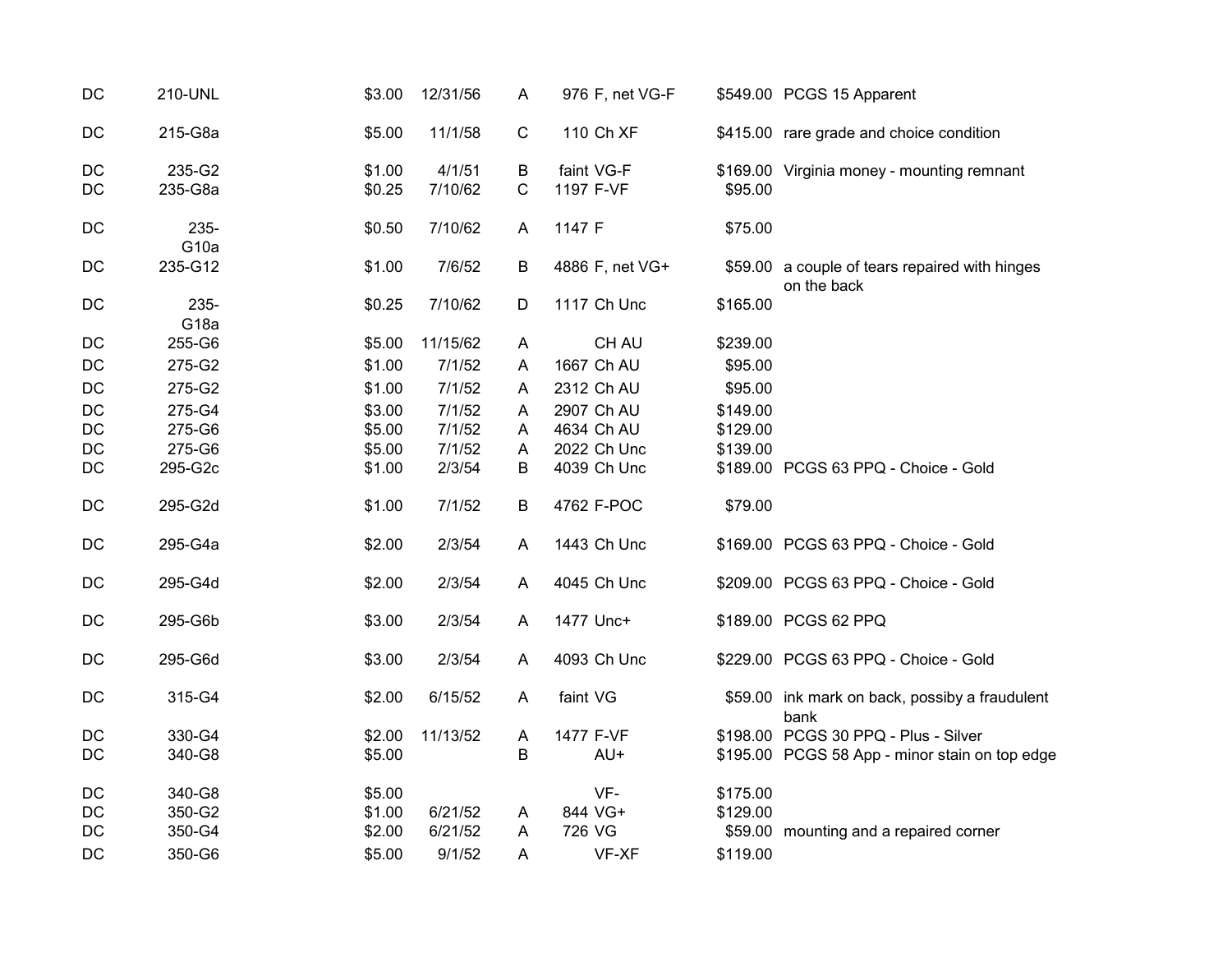| DC      | 350-G8  |                                  | \$10.00 | 9/1/52   | A |          | Ch VF-XF            | \$129.00 choice |                                                                                                          |
|---------|---------|----------------------------------|---------|----------|---|----------|---------------------|-----------------|----------------------------------------------------------------------------------------------------------|
| DC      | 360-G6b |                                  | \$2.00  | 12/16/51 | A |          | 2692 F-VF+          |                 | \$89.00 fully framed and superior                                                                        |
| Florida |         | RR Co.                           | \$1.00  | 9/1/60   | A | 2918 VG+ |                     | \$395.00 rare   |                                                                                                          |
| Florida |         | Tallahassee<br>RR Co             | \$2.00  | 7/1/61   | A | 3520 VG  |                     | \$95.00         |                                                                                                          |
| Florida | $5-G2$  |                                  | \$1.00  | 11/1/33  | D |          | 289 F-VF            | \$295.00        |                                                                                                          |
| Florida | 30-G2b  |                                  | \$5.00  | 1/2/60   | A | 5067 F+  |                     | \$195.00        |                                                                                                          |
| Florida | 30-G2b  |                                  | \$5.00  | 10/1/59  | B | 2552 F   |                     | \$189.00        |                                                                                                          |
| Florida | 35-G12  |                                  | \$20.00 | 11/14/33 | A |          | 53 VF-              |                 | \$569.00 PCGS 35                                                                                         |
| Florida | 45-G26  |                                  | \$3.00  | 11/2/32  | H | 1053 G+  |                     |                 | \$69.00 rare, better but small missing piece<br>repaired                                                 |
| Florida | 45-G30  |                                  | \$5.00  | 11/20/32 | A |          | 482 VF-XF           |                 | \$189.00 PMG 35 - nice trim and bright!                                                                  |
| Florida | 50-G12  |                                  | \$4.00  | 5/4/52   | A | 5527 VG  |                     | \$395.00        |                                                                                                          |
| Florida | 65-G30a |                                  | \$10.00 | 8/1/43   | B |          | 632 F-VF-CC         |                 | \$549.00 PCGS 25-CC                                                                                      |
| Florida | 75-G2a  |                                  | \$5.00  | 1/7/60   | B |          | 3594 VG-F           |                 | \$1,950.00 PCGS 12 minor rust                                                                            |
| Georgia |         | Alabama<br>Insurance Co.         | \$2.00  | 4/1/62   | D | 4324 G   |                     |                 | \$65.00 tears, repaired                                                                                  |
| Georgia |         | Atlanta<br>Insurance Co.         | \$0.20  | 3/10/62  |   |          | F, net VG           |                 | \$59.00 tape stain and mounting on back                                                                  |
| Georgia |         | Augusta<br>Savings Bank<br>CD    | \$2.00  | 12/9/61  |   |          | $VG+$               | \$39.00         |                                                                                                          |
| Georgia |         | <b>Bank of Athens</b>            | \$0.05  | 3/25/63  |   |          | F, net VG+          |                 | \$90.00 slit upper left, some pin and body holes                                                         |
| Georgia |         | Bank of<br>Augusta               | \$0.75  | 1/1/63   | A |          | AU, net XF          |                 | \$10.00 stains, fully framed                                                                             |
| Georgia |         | <b>Fort Gaines</b>               | \$0.50  | 1/1/41   |   |          | <b>Choice Proof</b> | \$595.00        | PMG 64 - Choice - Gold - Proof - POC -<br>ex rare - 1 sheet known that has been<br>cut into single notes |
| Georgia |         | Georgia<br>Savings Bank          | \$1.00  | 9/15/63  | B | 2646 Unc |                     | \$185.00        |                                                                                                          |
| Georgia |         | Georgia<br>Savings Bank          | \$20.00 | 6/15/63  | A |          | 324 Ch F-VF         |                 | \$195.00 PCGS 25 - Choice - Gold                                                                         |
| Georgia |         | Mechanics<br>Savings and<br>Loan | \$0.10  | 6/13/62  |   | 9XX F+   |                     |                 | \$29.00 mounting                                                                                         |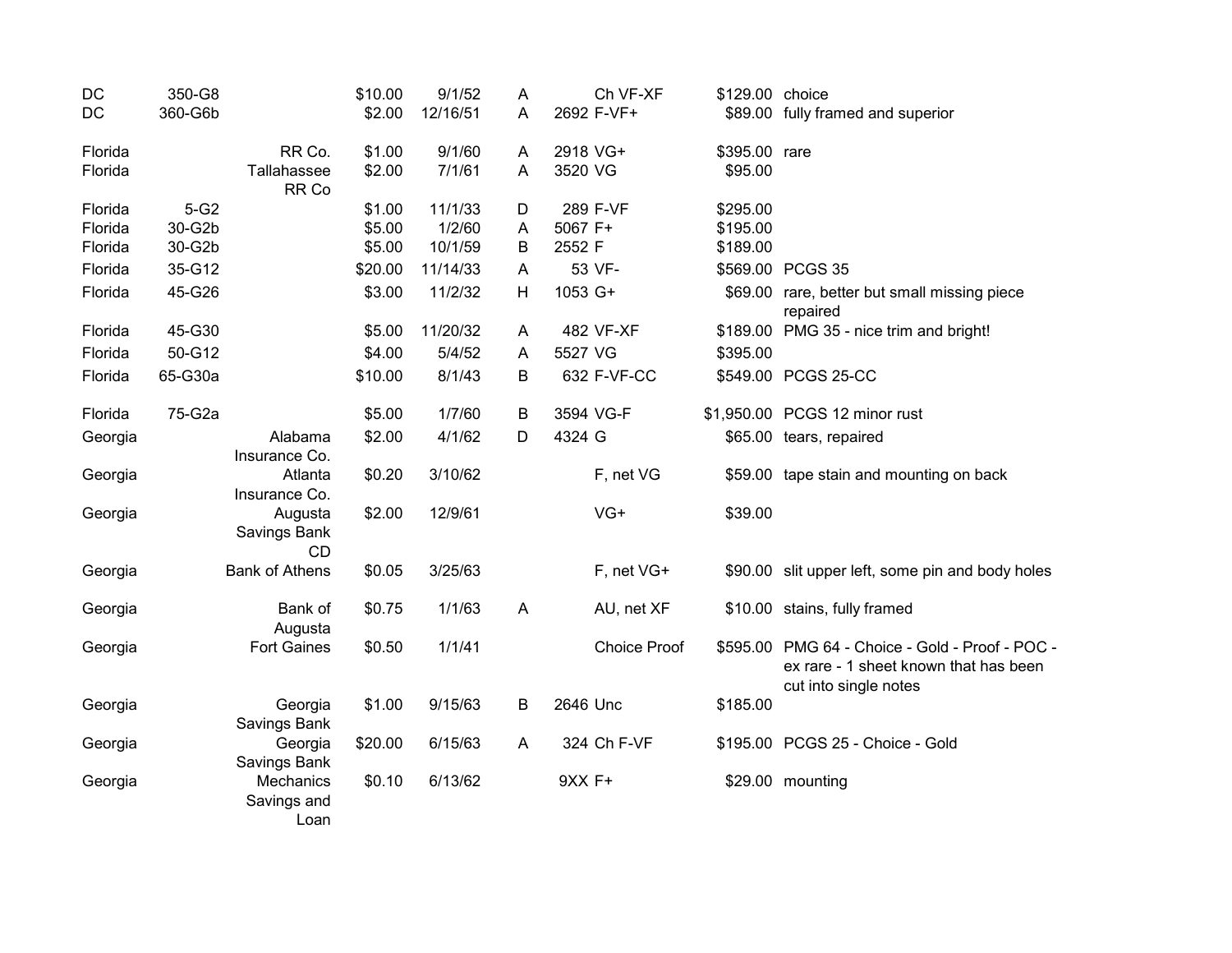| Georgia | Mechanics<br>Savings and<br>Loan       | \$0.25  | 2/19/64  |   | 830 AU+          | \$35.00  |                                   |
|---------|----------------------------------------|---------|----------|---|------------------|----------|-----------------------------------|
| Georgia | Mechanics<br>Savings and<br>Loan       | \$2.00  | 8/1/62   |   | 1780 F-VF        |          | \$49.00 printed on LeGrange notes |
| Georgia | Macon &<br><b>Brunswick RR</b>         | \$1.00  | 2/1/67   | A | 57509 F-POC      | \$69.00  |                                   |
| Georgia | <b>Macon Savings</b><br><b>Bank</b>    | \$0.05  | 10/15/63 |   | $\mathsf F$      |          | \$29.00 pin holes                 |
| Georgia | <b>Macon Savings</b><br><b>Bank</b>    | \$0.10  | 10/15/63 |   | $F+$             | \$29.00  |                                   |
| Georgia | <b>Macon Savings</b><br><b>Bank</b>    | \$0.20  | 3/6/63   |   | VG-F             |          | \$35.00 pin holes                 |
| Georgia | <b>Macon Savings</b><br><b>Bank</b>    | \$0.25  | 3/16/63  |   | $F+$             |          | \$29.00 pin holes                 |
| Georgia | <b>Macon Savings</b><br><b>Bank</b>    | \$0.50  | 3/16/63  |   | F                |          | \$29.00 pin holes                 |
| Georgia | <b>Macon Savings</b><br><b>Bank</b>    | \$0.75  | 3/16/63  |   | $F+$             |          | \$39.00 pin holes                 |
| Georgia | Mechanics<br>Savings Bank              | \$5.00  | 7/6/63   | B | 1087 F           | \$109.00 |                                   |
| Georgia | Mechanics<br>Savings and<br>Loan Assoc | \$2.00  | 7/20/62  |   | 1009 F-          | \$35.00  |                                   |
| Georgia |                                        | \$0.25  | 1/1/83   |   | <b>XF</b>        | \$49.00  |                                   |
| Georgia | Walker Iron 5, 10, 25 c<br>and Coal    |         | 1/1/83   |   | XF, AU, AU       | \$125.00 |                                   |
| Georgia | Western &<br><b>Atlantic RR</b>        | \$0.25  | 4/1/62   | E | 2696 F-POC       | \$22.00  |                                   |
| Georgia | Western &<br><b>Atlantic RR</b>        | \$0.25  | 6/2/62   | G | 8162 F-POC       | \$22.00  |                                   |
| Georgia | Western &<br><b>Atlantic RR</b>        | \$0.50  | 6/2/62   | G | 9745 VG+-POC     | \$18.00  |                                   |
| Georgia | Western &<br><b>Atlantic RR</b>        | \$0.50  | 8/1/62   | J | 4709 VG-POC      | \$18.00  |                                   |
| Georgia | M-505                                  | \$10.00 | 7/6/63   | A | 17811 VF-, net F | \$129.00 |                                   |
| Georgia | 5-G4b                                  | \$2.00  | 7/4/59   | A | 1224 VG+         |          | \$249.00 CSA T-23                 |
| Georgia | 5-G6b                                  | \$5.00  | 7/4/59   | Α | 12138 VG+        | \$209.00 |                                   |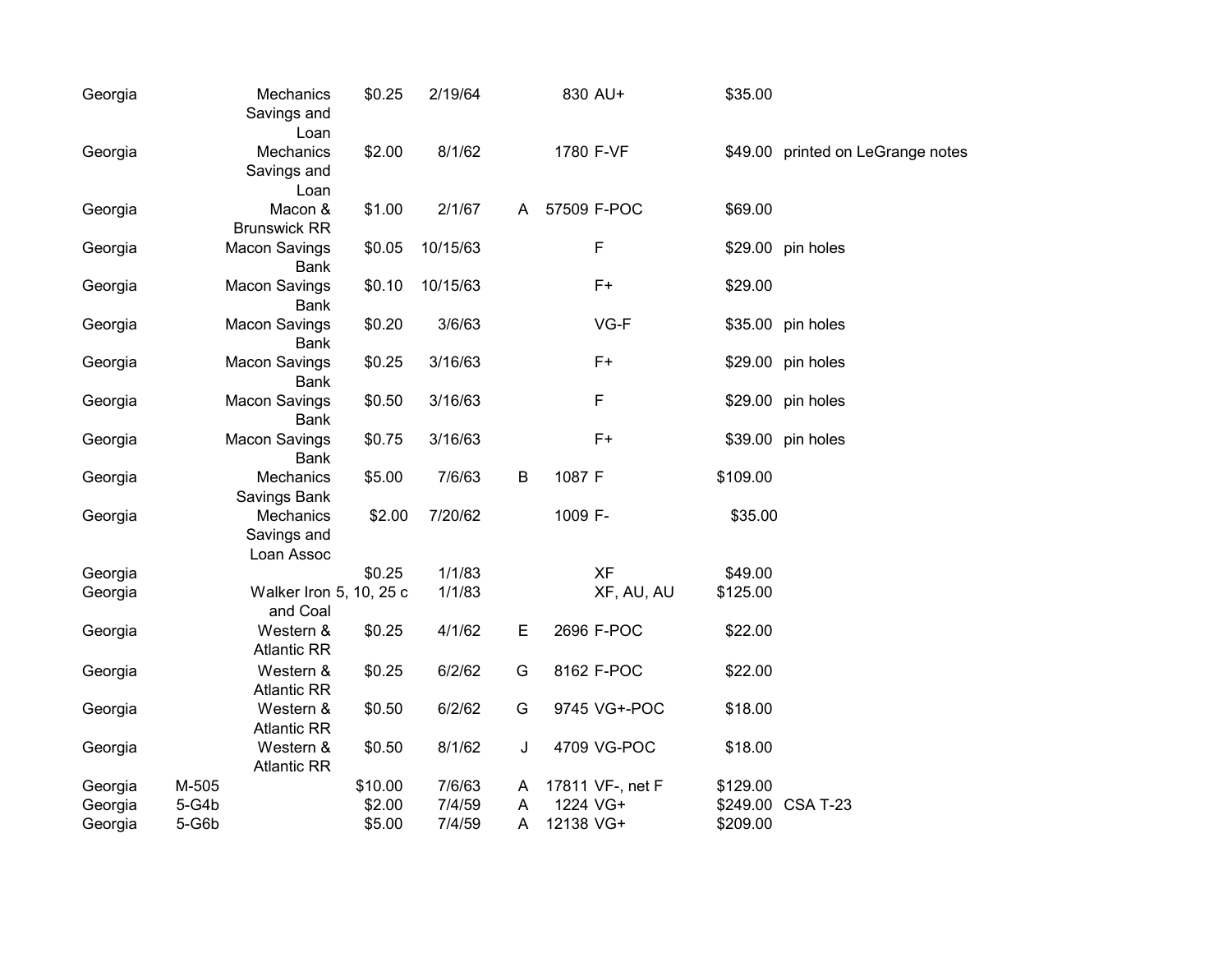| Georgia | 5-G10b  | \$20.00  | 7/4/59     | A           | 170 F+, net VG-F |             | \$389.00 PCGS 20 App - minor ink erosion                 |
|---------|---------|----------|------------|-------------|------------------|-------------|----------------------------------------------------------|
| Georgia | 5-G36   | \$0.50   | 3/25/63    |             | VG               | \$79.00     |                                                          |
| Georgia | 25-G30  | \$0.50   | 1/15/62    |             | 2704 G-VG        | \$35.00     |                                                          |
| Georgia | 30-G28  | \$1.00   | 12/8/54    | A           | 3384 F           |             | \$29.00 2 paid stamps                                    |
| Georgia | 30-G44  | \$2.00   | 12/8/54    | A           | 2927 VF--CC      |             | \$49.00 CC closed with patch                             |
| Georgia | 30-G50a | \$3.00   |            | B           | Ch XF+           | \$69.00     |                                                          |
| Georgia | 30-G54a | \$4.00   |            | B           | AU               | \$69.00     |                                                          |
| Georgia | 30-G66  | \$5.00   |            | $\mathsf C$ | <b>AU</b>        | \$35.00     |                                                          |
| Georgia | 30-G66  | \$5.00   | 11/4/58    | $\mathsf C$ | 2128 F, net VG-F |             | \$49.00 some light staining lower right                  |
| Georgia | 30-G66  | \$5.00   | 11/4/58    | D           | 2601 F-CC        |             | \$59.00 2 paid stamps; cc closed                         |
| Georgia | 30-G68  | \$5.00   | 5/1/49     | A           | 10342 F+-CC      |             | \$49.00 cc closed with hinges                            |
| Georgia | 30-G80  | \$10.00  | 10/23/33   | B           | 1215 AU          | \$39.00 FIX |                                                          |
| Georgia | 30-G80  | \$10.00  | 5/1/49     | A           | 8224 F-VF-CC     | \$49.00     |                                                          |
| Georgia | 30-G84  | \$10.00  | 9/1/58     | A           | 3043 F+-CC       | \$29.00 FIX |                                                          |
| Georgia | 30-G84  | \$10.00  | 9/1/58     | A           | 2890 F-VF-CC     | \$49.00     |                                                          |
| Georgia | 30-G84  | \$10.00  | 9/1/58     | A           | 1871 F-VF-POC    |             | \$59.00 paid stamp                                       |
| Georgia | 30-G94  | \$20.00  | 10/23/33   | B           | 1215 VF-XF       | \$49.00     |                                                          |
| Georgia | 30-G96  | \$20.00  |            | A           | G-VG             | \$29.00     |                                                          |
| Georgia | 30-G96  | \$20.00  | 5/1/49     | A           | 9015 F-POC       |             | \$59.00 paid stamp and bank symbol stamp of<br>some kind |
| Georgia | 30-G96  | \$20.00  | 9/1/58     | A           | 2307 F-VF        | \$59.00     |                                                          |
| Georgia | 30-G98  | \$20.00  | $4$ /xx/32 | A           | 5371 VF-         |             | \$59.00 nice trim                                        |
| Georgia | 30-G104 | \$50.00  | 12/22/24   | B           | 259 G            |             | \$39.00 some repair and mounting; indian tribe<br>stamp  |
| Georgia | 30-G108 | \$50.00  | 7/4/50     | A           | 2072 F+-CC       |             | \$59.00 cc closed                                        |
| Georgia | 30-G112 | \$100.00 |            | B           | AU+              | \$59.00     |                                                          |
| Georgia | 30-G112 | \$100.00 |            | B           | Ch AU+           | \$69.00     |                                                          |
| Georgia | 30-G140 | \$0.05   | 1/1/63     | A           | Choice XF-<br>AU |             | \$39.00 choice for the grade                             |
| Georgia | 30-G142 | \$0.10   | 1/1/63     | B           | AU+              | \$39.00     |                                                          |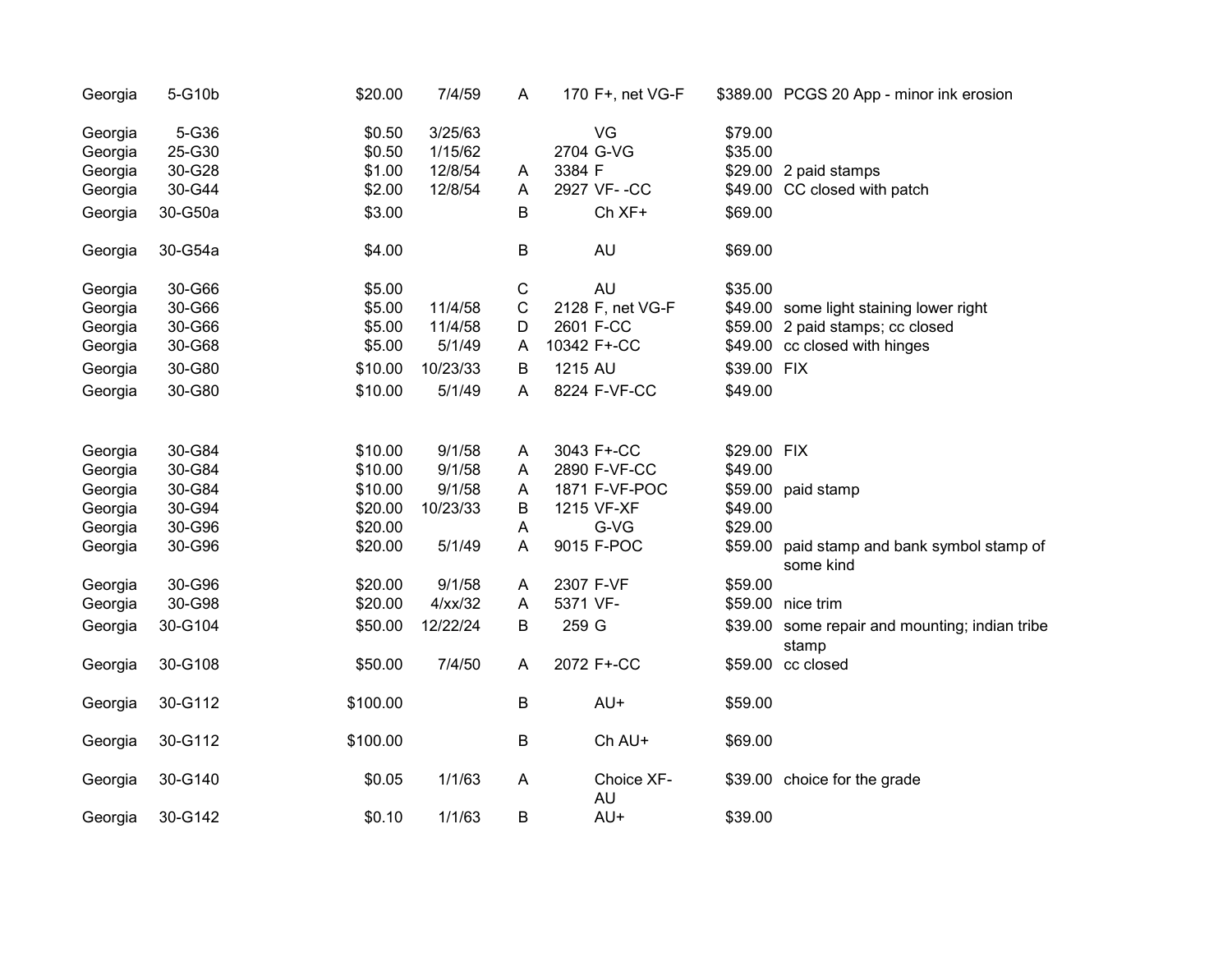| Georgia | 30-G142               | \$0.10   | 1/1/63   | A           | $VF+$             |          | \$35.00 mounting                                            |
|---------|-----------------------|----------|----------|-------------|-------------------|----------|-------------------------------------------------------------|
| Georgia | 30-G144               | \$0.25   | 1/1/63   | A           | AU, net XF        |          | \$35.00 mounting                                            |
| Georgia | 35-G4                 | \$1.00   | 3/18/62  | A           | 970 VF            |          | \$69.00 mounting                                            |
| Georgia | 35-G6A                | \$1.00   | 12/24/61 | С           | 3691 F            | \$49.00  |                                                             |
| Georgia | 35-G6A                | \$1.00   | 10/30/61 | В           | 3407 F            | \$49.00  |                                                             |
| Georgia | 35-G6A                | \$1.00   | 10/15/61 | C           | 3700 F+           | \$59.00  |                                                             |
| Georgia | 35-G6A                | \$1.00   | 11/10/61 | B           | 959 F+            | \$59.00  |                                                             |
| Georgia | 35-G12a               | \$2.00   | 2/4/61   | A           | 2500 F            | \$98.00  |                                                             |
| Georgia | 35-G22                | \$5.00   | 1/2/54   | A           | 111 F-VF          | \$59.00  |                                                             |
| Georgia | 35-G24a               | \$5.00   | 10/16/60 | В           | 1823 F-VF         | \$119.00 |                                                             |
| Georgia | 35-G28                | \$10.00  | 11/5/52  | B           | faint F           |          | \$49.00 mounting                                            |
| Georgia | 35-G30A               | \$10.00  | 3/10/60  | B           | 49 VG-F           | \$89.00  |                                                             |
| Georgia | 35-G32                | \$20.00  | 1/28/37  | A           | 4630 G-VG         |          | \$59.00 small hole                                          |
| Georgia | 35-G38a               | \$20.00  | 10/10/55 | A           | 56 F-VF-POC       | \$119.00 |                                                             |
| Georgia | 35-G40a               | \$20.00  | 1/23/60  | A           | 196 F-VF          | \$129.00 |                                                             |
| Georgia | 35-G48a               | \$50.00  | 5/17/60  | A           | 705 F+, net F-    |          | \$109.00 small body hole and minor mounting on<br>back      |
| Georgia | 35-G50                | \$100.00 | 10/16/36 | A           | 3384 F            |          | \$95.00 pin holes                                           |
| Georgia | 35-G54A               | \$100.00 | 8/1/62   | A           | 120 F+            | \$229.00 |                                                             |
| Georgia | 35-G56A               | \$100.00 | 1/23/62  | A           | 282 F             |          | \$229.00 mounting                                           |
| Georgia | 35-G56A               | \$100.00 | 1/21/62  | A           | 56 F+             | \$219.00 |                                                             |
| Georgia | 50-G2a                | \$1.00   | 1/1/55   | A           | 443 VG            |          | \$49.00 mounting                                            |
| Georgia | 50-G2a                | \$1.00   | faint    | $\mathsf C$ | faint G-VG        | \$39.00  |                                                             |
| Georgia | 50-G2b                | \$1.00   | 8/1/61   | $\mathsf C$ | 3038 F+           |          | \$195.00 PCGS 15 App - mounting remnants                    |
| Georgia | 50-G4b                | \$2.00   |          | A           | 1793 F, net VG-F  | \$375.00 |                                                             |
| Georgia | 50-G4b                | \$2.00   | 8/1/61   | A           | 1115 F+, net VG-F |          | \$195.00 PCGS 15 App - redrawn signatures,<br>small repairs |
| Georgia | $50-G-$<br><b>UNL</b> | \$20.00  | 1/3/59   | A           | 652 Ch VF         |          | \$489.00 Rare and choice for the grade!!                    |
| Georgia | 60-G4B                | \$1.00   |          | $\mathsf C$ | VG-               |          | \$25.00 mounting                                            |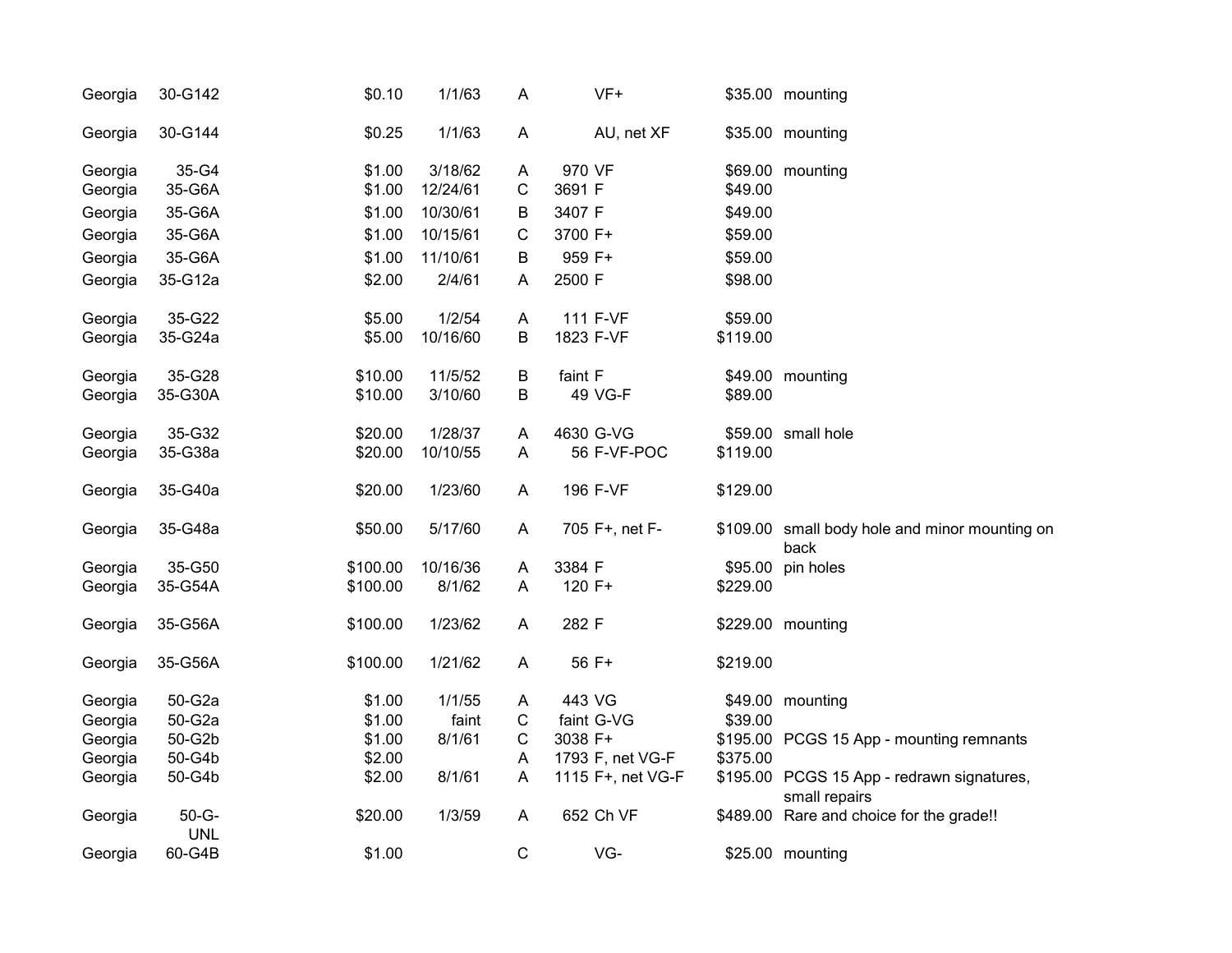| Georgia | 60-G4B                       | \$1.00   | 11/1/58 | $\mathsf{A}$ | 4066 Ch F-VF                 | \$59.00       |                                                                              |
|---------|------------------------------|----------|---------|--------------|------------------------------|---------------|------------------------------------------------------------------------------|
| Georgia | 60-G16                       | \$5.00   | 10/1/61 | B            | 623 F, net VG-F              |               | \$39.00 small foxing stain, pin hole                                         |
| Georgia | 60-G16                       | \$5.00   | 12/1/55 | B            | 9 AU                         | \$89.00       |                                                                              |
| Georgia | 60-G20                       | \$10.00  | 7/1/64  | B            | 1098 F-                      |               | \$45.00 mounting                                                             |
| Georgia | 60-G26                       | \$20.00  | 12/1/55 | B            | 805 VF+, net F-<br><b>VF</b> |               | \$49.00 a few tiny nips on top margins                                       |
| Georgia | 60-G38a                      | \$100.00 | 1/1/54  | $\mathsf{A}$ | 633 F-VF                     | \$69.00       | pin holes and a small foxing stain upper<br>right corner, nice color overall |
| Georgia | 60-<br>G140a                 | \$50.00  | 1/1/54  | B            | 308 XF                       | \$95.00       |                                                                              |
| Georgia | 70-G6a                       | \$5.00   | 9/5/54  | A            | 547 VG-F, net VG             |               | \$39.00 corner nip and repair                                                |
| Georgia | 70-G12                       | \$50.00  | 9/2/57  | A            | faint F                      | \$79.00       |                                                                              |
| Georgia | 70-G14                       | \$100.00 | 9/1/54  | A            | 333 F+                       |               | \$189.00 mounting remnants, pin holes, fully<br>framed!                      |
| Georgia | 80-G4a                       | \$1.00   | 3/1/58  | B            | 2124 VF-XF                   |               | \$95.00 nice trim and color                                                  |
| Georgia | 80-G10a                      | \$5.00   | 10/1/56 | A            | 419 F POC                    | \$95.00       |                                                                              |
| Georgia | 80-G10a                      | \$5.00   | 3/1/58  | A            | 1954 AU                      |               | \$139.00 mounting, pin holes at corners                                      |
| Georgia | 80-G12a                      | \$10.00  | 10/1/56 | A            | 535 F+, net F-               |               | \$69.00 pin holes, stain                                                     |
| Georgia | 95-G6                        | \$5.00   | 12/7/41 | A            | 915 Ch VF-                   | \$185.00      |                                                                              |
| Georgia | $105 -$<br>Proof             | \$1.00   | 1/10/58 | $\mathsf{C}$ | none Ch AU+                  |               | \$319.00 PCGS 58 PPQ - Choice - Gold                                         |
| Georgia | $105 -$<br>G <sub>20</sub> a | \$2.00   | 9/1/56  | A            | faint G-VG                   | \$79.00       |                                                                              |
| Georgia | $105 -$<br>G <sub>20c</sub>  | \$2.00   | 1/10/58 | A            | 5805 AG-G                    |               | \$19.00 corner tears; nips                                                   |
| Georgia | $105 -$<br>G40a              | \$10.00  | 9/1/56  | B            | 3608 F-VF, net F-            |               | \$69.00 small tear internal; stain upper left                                |
| Georgia | $105 -$<br>G50a              | \$20.00  | 9/1/56  | $\mathsf{A}$ | 526 F                        | \$119.00      |                                                                              |
| Georgia | $105 -$<br>G50b              | \$20.00  | 1/1/59  | $\mathsf C$  | 2520 F-VF                    |               | \$99.00 a few pin holes, nice color                                          |
| Georgia | 120-G6a                      | \$2.00   | 10/2/54 | $\mathsf{A}$ | 815 F, net VG-F              |               | \$79.00 a few small stains                                                   |
| Georgia | $120 -$<br>G <sub>10a</sub>  | \$3.00   | faint   |              | faint VG+                    | \$79.00 coins |                                                                              |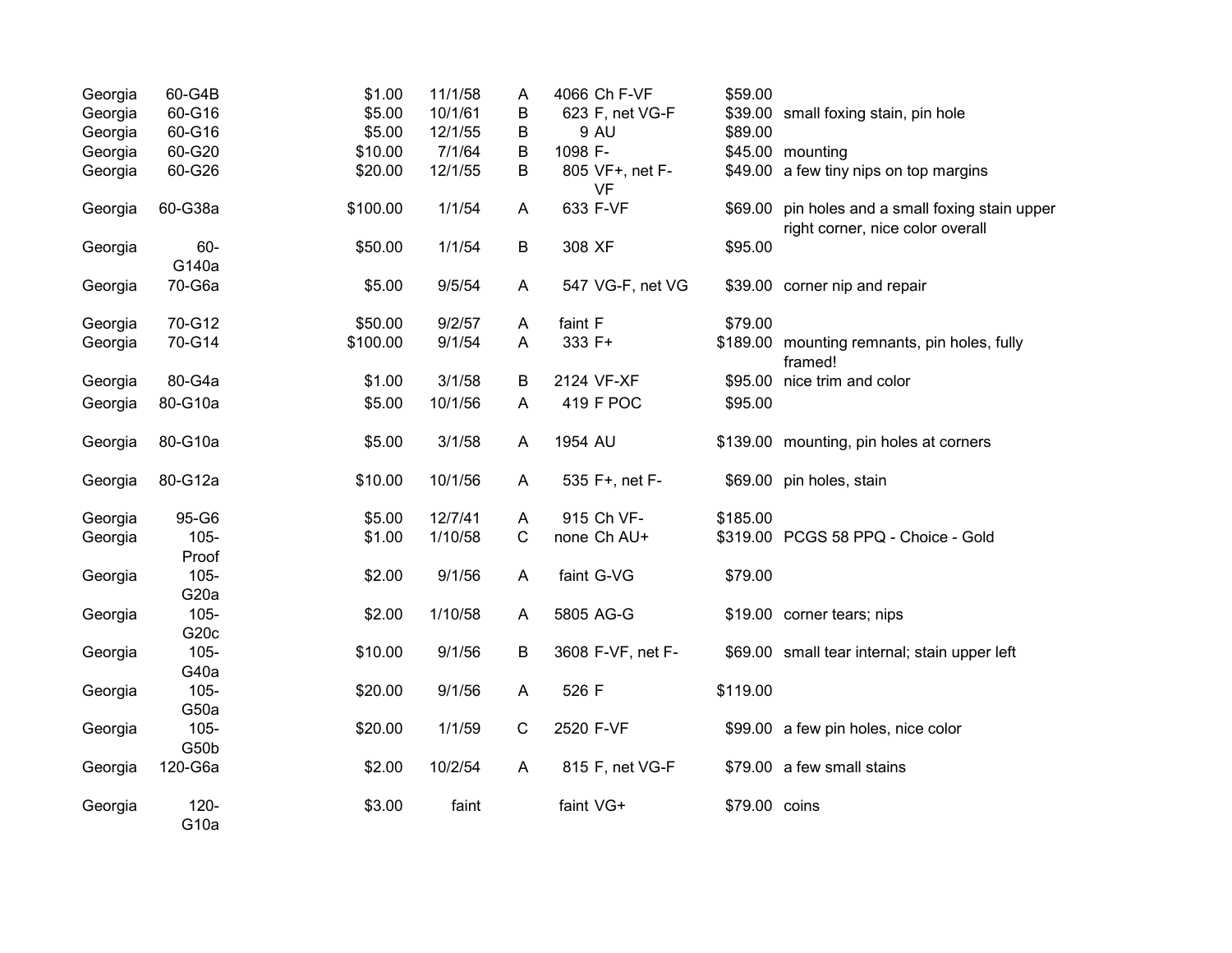| Georgia | 120-G16                   | \$5.00  | 11/1/54  | B           | 1771 VG-F        | \$69.00  |                                                             |
|---------|---------------------------|---------|----------|-------------|------------------|----------|-------------------------------------------------------------|
| Georgia | 130-G10                   | \$20.00 | 12/1/42  | A           | 954 AU+, net AU  |          | \$89.00 small hole left from pinning at the bank            |
| Georgia | 145-G6a                   | \$5.00  | 9/1/55   | Β           | 1069 G-VG        |          | \$349.00 v rare - tape repair                               |
| Georgia | 150-G2a                   | \$1.00  | 7/1/55   | B           | 10409 Ch F-VF    | \$289.00 |                                                             |
| Georgia | 150-G6a                   | \$2.00  | 7/1/55   | A           | 13888 F-VF       |          | \$249.00 PCGS 30                                            |
| Georgia | 150-<br>G <sub>10</sub> b | \$5.00  | 7/1/56   | Α           | 1231 AU+         |          | \$249.00 PCGS 58 PPQ - Plus - Silver                        |
| Georgia | 165-G6a                   | \$5.00  | 5/2/57   | В           | 2358 AU          |          | \$129.00 light pink mark upper right, nice color            |
| Georgia | 165-G6a                   | \$5.00  | 5/2/57   | $\mathbf C$ | 2911 F           | \$69.00  | and pretty note                                             |
| Georgia | 165-G6d                   | \$5.00  | 12/7/58  | $\mathsf C$ | 536 F-VF         | \$95.00  |                                                             |
| Georgia | 165-G6d                   | \$5.00  | 12/4/58  | A           | 954 Unc          | \$249.00 |                                                             |
| Georgia | 165-G6d                   | \$5.00  | 12/7/58  | $\mathbf C$ | 588 VF           | \$129.00 |                                                             |
| Georgia | 170-G6c                   | \$5.00  | 10/12/57 | Α           | 3023 F, net VG+  |          | \$49.00 some pin and body holes                             |
| Georgia | 170-G8b                   | \$10.00 | 10/12/57 | A           | 61 F-POC         | \$59.00  |                                                             |
| Georgia | 185-G6a                   | \$5.00  | 6/7/53   | B           | 1650 VG, net G   |          | \$139.00 rare - small missing piece at right,               |
| Georgia | 185-G6a                   | \$5.00  | 8/9/55   | A           | 9499 F           |          | mounting and thinning on back<br>\$210.00 small tape repair |
| Georgia | 190-G2                    | \$1.00  | 10/18/45 | B           | 543 F            | \$89.00  |                                                             |
| Georgia | 190-G14                   | \$20.00 | 10/15/45 | Α           | 493 F-VF         | \$179.00 |                                                             |
| Georgia | 190-G16                   | \$50.00 | 10/15/45 | В           | 114 F-VF         |          | \$159.00 pin holes - rare                                   |
| Georgia | 195-G6                    | \$2.00  | 7/7/29   | Α           | 66 F             |          | \$59.00 light foxing spot                                   |
| Georgia | 195-<br>G <sub>10a</sub>  | \$3.00  | 3/3/36   | A           | 961 F+           | \$179.00 |                                                             |
| Georgia | 195-G18                   | \$5.00  | 11/1/31  | A           | <b>257 VF-XF</b> |          | \$109.00 PCGS 40                                            |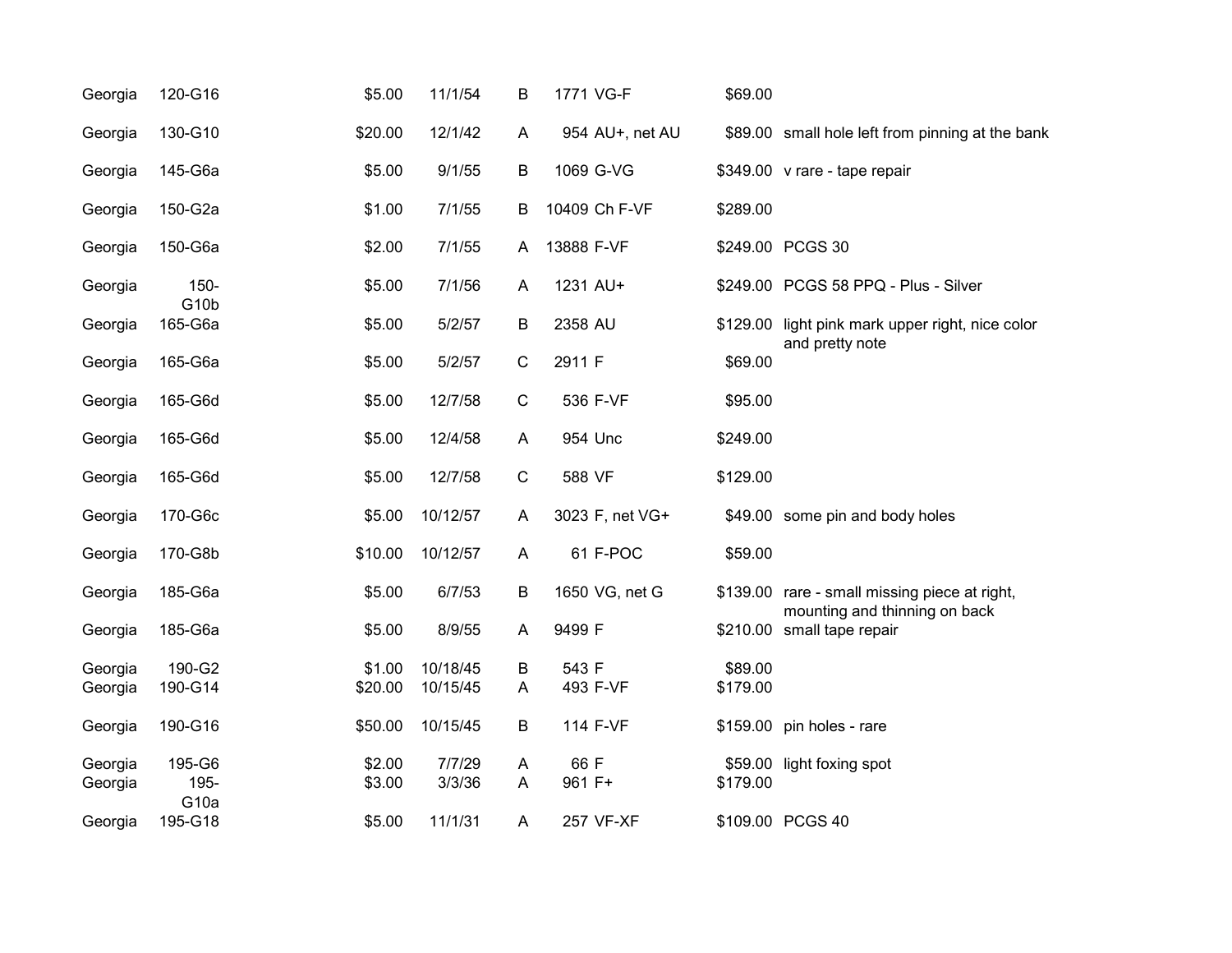| \$59.00 some light foxing on upper margin<br>\$89.00 pin holes and minor stain right and left<br>where pinned, stapled to a board |
|-----------------------------------------------------------------------------------------------------------------------------------|
|                                                                                                                                   |
|                                                                                                                                   |
|                                                                                                                                   |
|                                                                                                                                   |
|                                                                                                                                   |
|                                                                                                                                   |
| \$95.00 great color - pin holes and small rust,                                                                                   |
|                                                                                                                                   |
|                                                                                                                                   |
|                                                                                                                                   |
|                                                                                                                                   |
|                                                                                                                                   |
|                                                                                                                                   |
|                                                                                                                                   |
|                                                                                                                                   |
|                                                                                                                                   |
|                                                                                                                                   |
|                                                                                                                                   |
|                                                                                                                                   |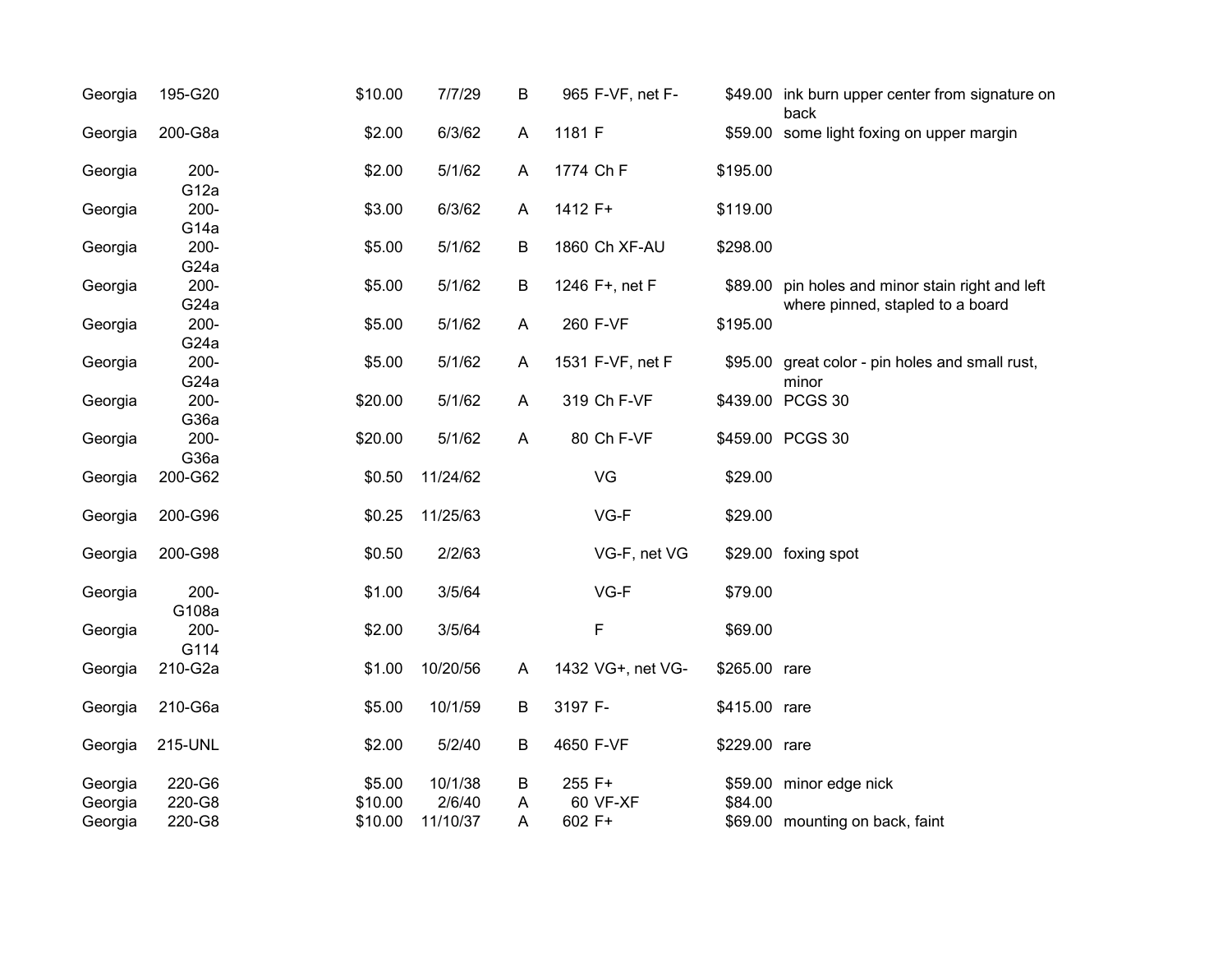| Georgia | 220-G10                 | \$20.00  | 2/6/40   | A           | 10 F+ - POC       |                  | \$95.00 bright and small POC                                |
|---------|-------------------------|----------|----------|-------------|-------------------|------------------|-------------------------------------------------------------|
| Georgia | 220-G10                 | \$20.00  | 1/1/39   | A           | 160 F+, net VG+   |                  | \$79.00 some repair of POC or holes 2-3; nice<br>appearance |
| Georgia | 230-G26                 | \$5.00   | 5/1/54   | Α           | 272 F+            |                  | \$59.00 almost choice - nice trim                           |
| Georgia | 230-G26                 | \$5.00   | 5/1/54   | В           | 8379 VF-          |                  | \$69.00 almost choice - nice trim                           |
| Georgia | 230-G26                 | \$5.00   | 5/1/54   | $\mathsf C$ | 137 VF-           | \$59.00          |                                                             |
| Georgia | 230-G28                 | \$10.00  | 5/1/54   | Α           | 2391 F+           | \$49.00          |                                                             |
| Georgia | 235-G2a                 | \$1.00   | 3/9/57   | В           | 2153 F            | \$85.00          |                                                             |
| Georgia | 235-G4a                 | \$2.00   | 5/1/57   | В           | 2469 Ch XF        | \$235.00         |                                                             |
| Georgia | 245-G4a                 | \$2.00   | X/1/61   | Α           | 4229 F            | \$69.00          |                                                             |
| Georgia | 250-G2c                 | \$1.00   | 7/18/60  | A           | faint Choice Fine |                  | \$79.00 fully framed and choice for the grade               |
| Georgia | 250-G6c                 | \$5.00   | 7/1/60   | A           | F                 | \$165.00         |                                                             |
| Georgia | $250 -$                 | \$100.00 | 10/4/60  | A           | 130 VF-           | \$1,795.00 rare! |                                                             |
| Georgia | G14b<br>270-            | \$0.10   | 12/19/61 |             | VG+               | \$79.00          |                                                             |
| Georgia | G102<br>$270 -$         | \$0.20   | 12/19/61 |             | VG-               | \$39.00          |                                                             |
| Georgia | G106<br>$270 -$<br>G112 | \$0.05   | 12/19/61 |             | F                 | \$95.00          |                                                             |
| Georgia | $270 -$                 | \$0.15   | 12/19/61 |             | VF-               | \$79.00          |                                                             |
| Georgia | G116<br>$270 -$         | \$0.50   | 12/19/61 |             | $F+$              | \$69.00          |                                                             |
| Georgia | G120<br>270-            | \$0.75   | 12/19/61 |             | $F+$              | \$79.00          |                                                             |
| Georgia | G122<br>$270 -$         | \$1.00   | 12/19/61 |             | $F+$              | \$95.00          |                                                             |
| Georgia | G126<br>275-G2a         | \$1.00   | 1/3/60   | Α           | 649 VG+           | \$49.00          |                                                             |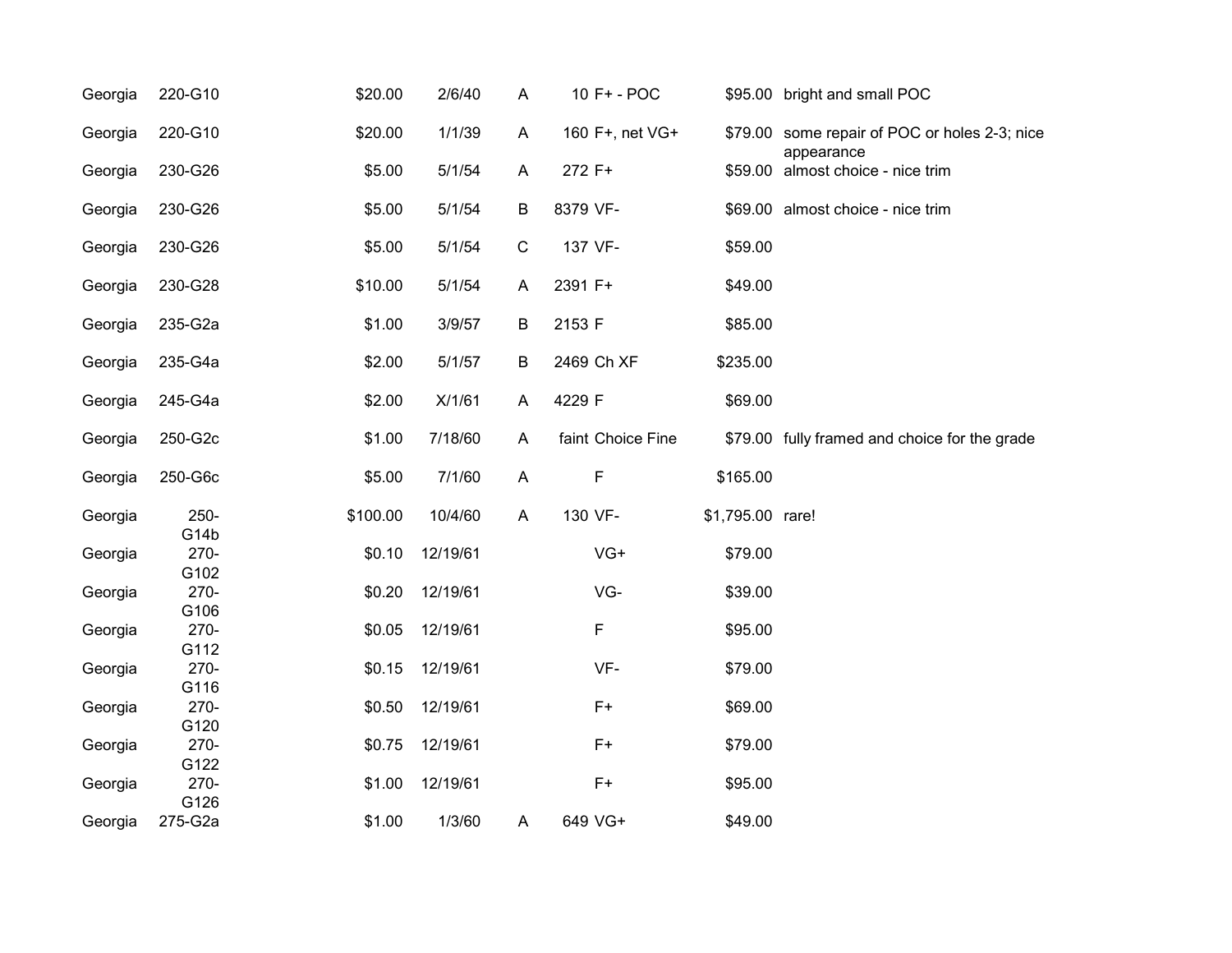| Georgia | 275-G2a                     | \$1.00   | 7/20/61 | C |          | 21523 Ch VG-F   | \$95.00  |                                                    |
|---------|-----------------------------|----------|---------|---|----------|-----------------|----------|----------------------------------------------------|
| Georgia | 275-G4c                     | \$2.00   | 7/2/61  | A | 4747 F+  |                 | \$79.00  |                                                    |
| Georgia | 275-G30                     | \$1.00   | 4/1/64  |   | 1741 VF- |                 | \$39.00  |                                                    |
| Georgia | 275-G32                     | \$2.00   | 4/1/64  |   | 1936 VF- |                 |          | \$39.00 couple of pin holes                        |
| Georgia | 275-G34                     | \$3.00   | 4/1/64  |   | 5446 VF- |                 | \$79.00  |                                                    |
| Georgia | 275-G36                     | \$4.00   | 4/1/64  |   | 4422 VF- |                 | \$79.00  |                                                    |
| Georgia | 290-G6a                     | \$5.00   | 6/1/60  | A |          | 3358 F-VF       |          | \$225.00 nice color                                |
| Georgia | 290-G6a                     | \$5.00   | 6/1/60  | B |          | 1820 VF-XF, net |          | \$185.00 nice trim and color - some foxing visible |
| Georgia | 290-                        | \$20.00  | 6/1/60  | A | 1487 F   | <b>VF</b>       |          | from the back<br>\$119.00 nice color               |
| Georgia | G <sub>10a</sub><br>290-    | \$100.00 | 6/1/60  | A |          | 213 F-VF        | \$339.00 |                                                    |
| Georgia | G <sub>14a</sub><br>290-G28 | \$0.25   | 1/1/62  |   |          | F               | \$39.00  |                                                    |
| Georgia | 290-G34                     | \$0.50   | 1/1/62  |   |          | F, net VG       | \$19.00  |                                                    |
| Georgia | 290-G40                     | \$0.75   | 1/1/63  |   |          | F-              | \$29.00  |                                                    |
| Georgia | 290-G42                     | \$1.00   | 1/1/63  |   |          | F-VF            | \$49.00  |                                                    |
| Georgia | 290-G46                     | \$2.00   | 1/1/63  |   |          | F               | \$49.00  |                                                    |
| Georgia | 290-G48                     | \$2.00   | 3/1/64  |   |          | F-VF            | \$39.00  |                                                    |
| Georgia | 290-G50                     | \$3.00   | 3/1/64  |   |          | $F+$            | \$49.00  |                                                    |
| Georgia | 295-G50                     | \$0.05   | 2/3/63  |   |          | 2856 VF-XF      |          | \$95.00 mounting remnant on back                   |
| Georgia | 295-G52                     | \$0.10   | 2/16/63 |   |          | 5819 XF-AU      | \$79.00  |                                                    |
| Georgia | 295-G54                     | \$0.25   | 2/16/63 |   | 2865 XF  |                 |          | \$59.00 mounting remnant on back                   |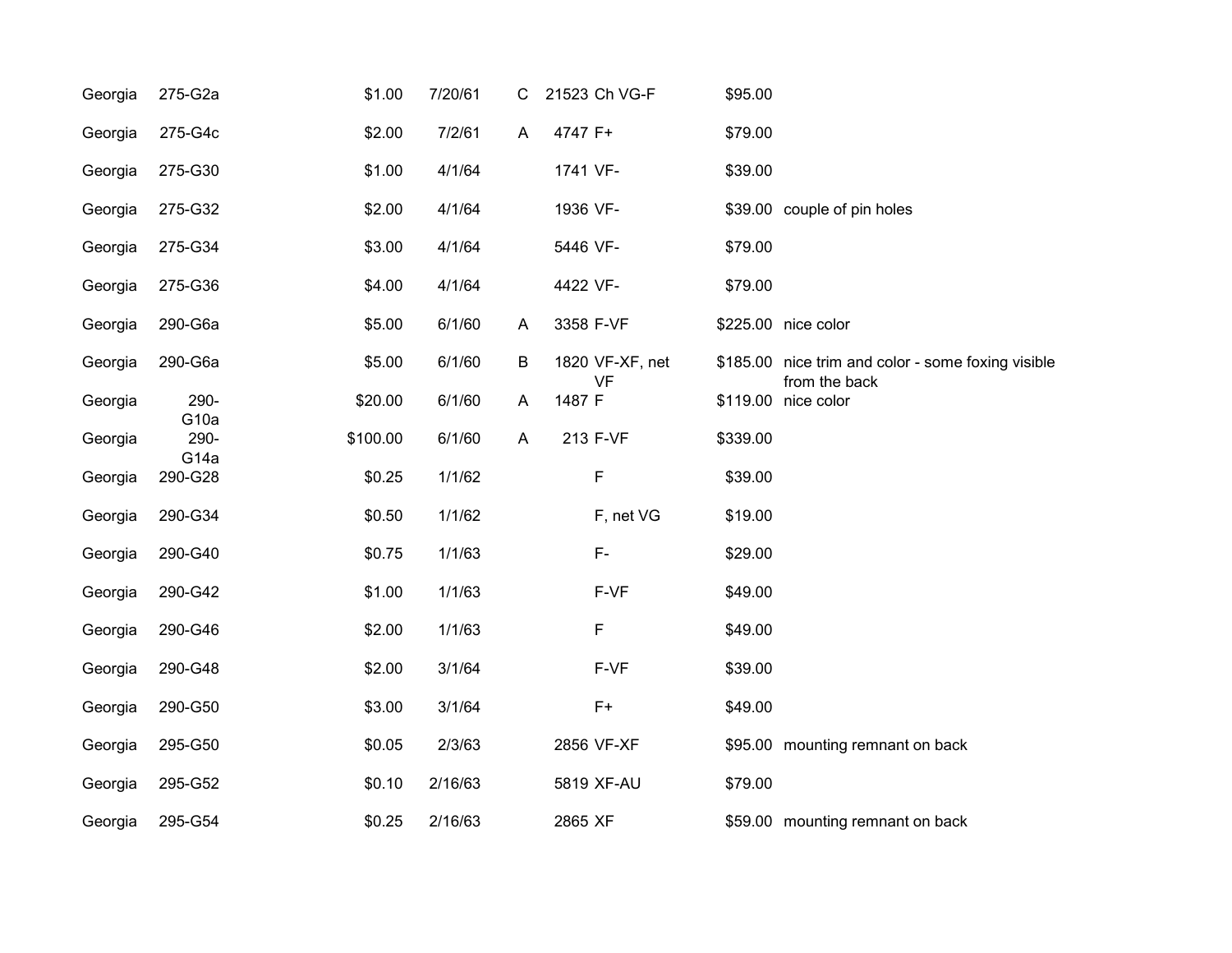| Georgia            | 295-G56           | \$0.50           | 1/1/62            |              | 15012 AU         | \$89.00  |                                                                          |
|--------------------|-------------------|------------------|-------------------|--------------|------------------|----------|--------------------------------------------------------------------------|
| Georgia            | 295-G58           | \$0.75           | 2/16/63           |              | 4986 XF          |          | \$69.00 mounting remnant on back                                         |
| Georgia            | 295-G70           | \$1.00           | 5/26/64           |              | 1171 AU          | \$59.00  |                                                                          |
| Georgia            | 295-G70           | \$1.00           | 5/26/64           |              | 1153 XF-AU       | \$59.00  |                                                                          |
| Georgia            | 295-G72           | \$2.00           | 5/26/64           |              | 1120 Ch AU       |          | \$69.00 choice for the grade!                                            |
| Georgia            | 295-G74           | \$3.00           | 5/26/64           |              | 1058 AU          | \$89.00  |                                                                          |
| Georgia            | 295-G76           | \$4.00           | 5/26/64           |              | 1165 XF-AU       |          | \$95.00 fully framed - mounting on back                                  |
| Georgia            | 310-G8a           | \$10.00          | 2/1/55            | B            | 167 F-VF         |          | \$1,295.00 PMG 35 - rare - CSA T-23                                      |
| Georgia            | 315-G2a           | \$1.00           | 7/2/56            | A            | 62 VG-F+         | \$49.00  |                                                                          |
| Georgia            | 315-G2b           | \$1.00           | 6/2/57            | $\mathsf{A}$ | 450 Ch F-VF      |          | \$95.00 choice for the grade!                                            |
| Georgia            | 315-G2c           | \$1.00           | 6/1/59            | $\mathsf C$  | 410 F+           | \$89.00  |                                                                          |
| Georgia<br>Georgia | 315-G4<br>315-G4b | \$2.00<br>\$2.00 | 3/15/46<br>6/1/59 | D<br>D       | 432 VG<br>3237 F | \$129.00 | \$49.00 mounting                                                         |
| Georgia            | 315-G4c           | \$2.00           | 6/1/59            | D            | 5038 F-VF        | \$95.00  |                                                                          |
| Georgia            | 315-G8a           | \$5.00           | 6/6/59            | $\mathsf C$  | 413 F-VF         |          | \$69.00 mounting                                                         |
| Georgia            | 315-G8b           | \$5.00           | 6/1/60            | F            | 2441 VF+         | \$179.00 |                                                                          |
| Georgia            | 315-G8b           | \$5.00           | 6/1/60            | $\mathsf C$  | 296 F            | \$95.00  |                                                                          |
|                    |                   |                  |                   |              |                  |          |                                                                          |
| Georgia            | $315 -$<br>G16A   | \$100.00         | 7/15/56           | L            | 212 F            | \$159.00 |                                                                          |
| Georgia            | $315 -$<br>G16A   | \$100.00         | 8/7/59            | L            | 310 F+           |          | \$195.00 PCGS 25 (a few pin holes not<br>mentioned on holder); nice trim |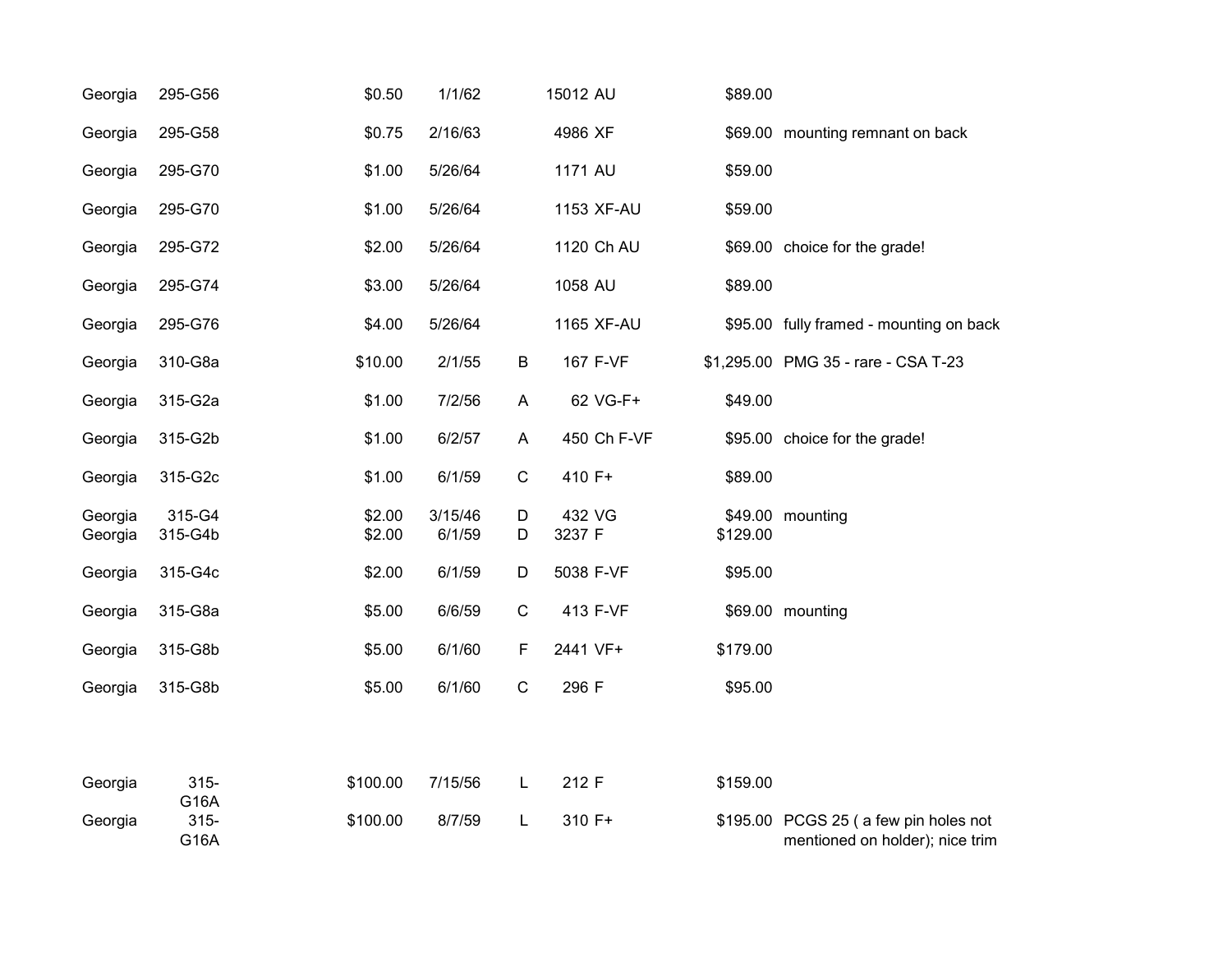| Georgia | $315 -$<br>G50c          | \$0.05  | 7/1/63   |   | 462 F              | \$59.00        |                                                                     |
|---------|--------------------------|---------|----------|---|--------------------|----------------|---------------------------------------------------------------------|
| Georgia | $315 -$<br>G52b          | \$0.10  | 3/1/63   |   | 408 F              |                | \$69.00 two small holes                                             |
| Georgia | $315 -$<br>G54b          | \$0.15  | 3/1/63   |   | 3806? F            |                | \$59.00 small edge nick                                             |
| Georgia | $315 -$<br>G56b          | \$0.25  | 3/1/63   |   | 3940 F             | \$29.00        |                                                                     |
| Georgia | $315 -$<br>G60b          | \$0.75  | 1/1/63   |   | 42 F               | \$69.00        |                                                                     |
| Georgia | 320-<br>G <sub>18a</sub> | \$2.00  | faint    | A | 655 F, net VG      |                | \$39.00 stain at left                                               |
| Georgia | 320-<br>G <sub>28a</sub> | \$5.00  | 3/10/56  | A | 354 F, net VG-F    |                | \$79.00 small hole                                                  |
| Georgia | 320-<br>G38a             | \$10.00 | faint    | A | faint F+, net VG-F |                | \$79.00 edge nips at left, repaired with tape, not<br>bad           |
| Georgia | 320-<br>G48a             | \$20.00 | 12/11/62 | B | 606 VG-F           | \$89.00        |                                                                     |
| Georgia | 320-<br>G126             | \$2.00  | 1/1/63   |   | 378 F              | \$78.00        |                                                                     |
| Georgia | 325-G6                   | \$2.00  | faint    |   | faint AG-G         |                | \$79.00 tough - better grade but missing lower<br>right small piece |
| Georgia | 325-G44                  | \$0.25  | 1/1/62   |   | VG                 |                | \$109.00 tough - some foxing                                        |
| Georgia | 325-G46                  | \$0.50  | 1/1/62   |   | F                  | \$169.00 tough |                                                                     |
| Georgia | 325-G66                  | \$0.50  | 1/1/63   |   | $F+$               | \$79.00        |                                                                     |
| Georgia | 325-G68                  | \$0.75  | 1/1/63   |   | F                  | \$79.00        |                                                                     |
| Georgia | 330-faint                | \$5.00  | 2/3/60   | B | 131 F              |                | \$89.00 Paid 25 Prct GOLD stamp, payable<br>town faint, pin holes   |
| Georgia | 330-<br>G50A             | \$5.00  | 3/16/60  | A | 813 F              | \$169.00       |                                                                     |
| Georgia | 330-<br>G50A             | \$5.00  | 1/16/57  | B | 1102 VG-F-POC      | \$69.00        |                                                                     |
| Georgia | 330-<br>G62a             | \$10.00 | 5/15/62  | A | 188 VF-, net F-VF  |                | \$89.00 minor ink burn on serial number                             |
| Georgia | 330-<br><b>G74A</b>      | \$20.00 | 12/9/59  | B | 177 F-VF           | \$149.00       |                                                                     |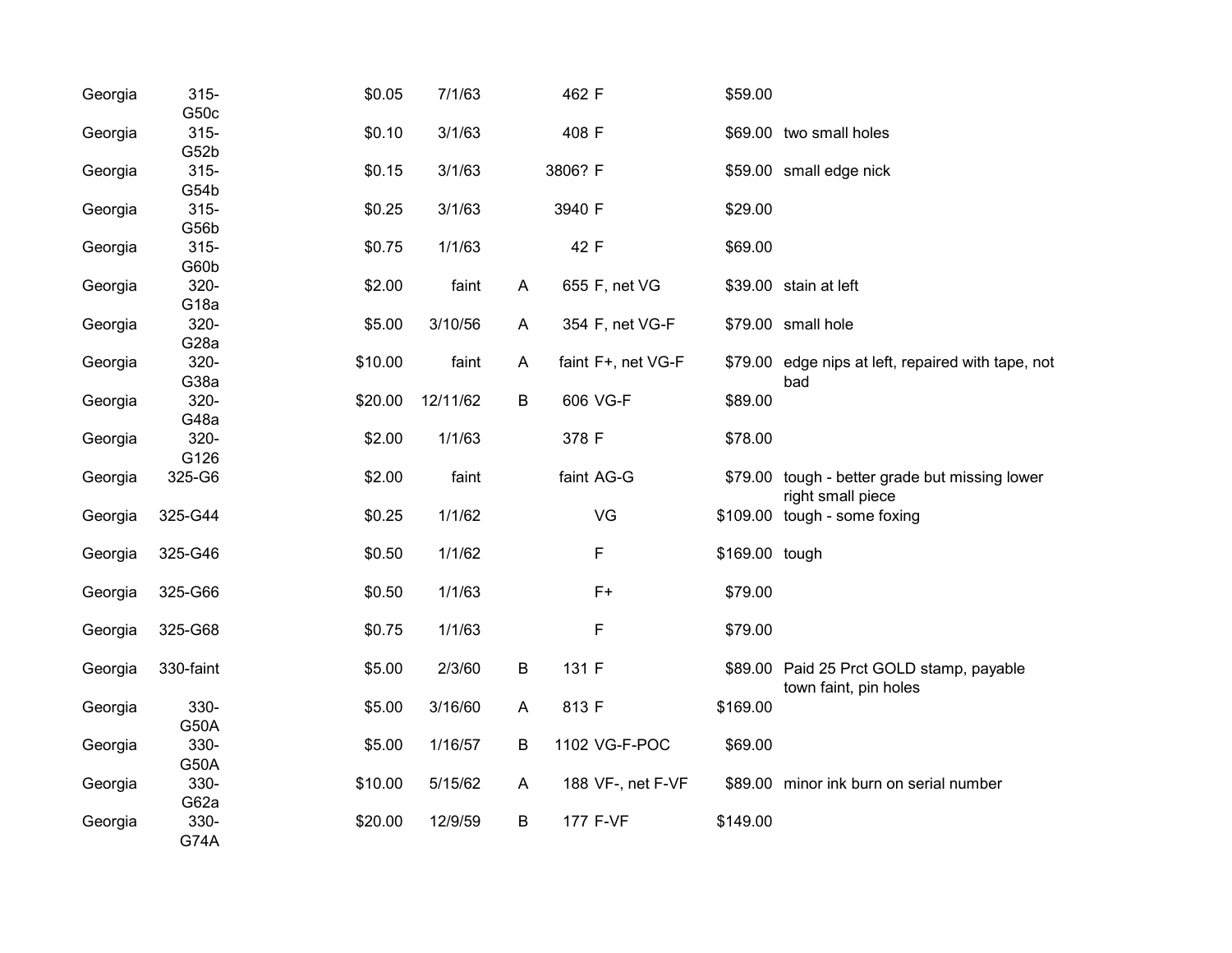| Georgia  | 330-G94                  |                         | \$0.05  | 12/10/61         |         | F-VF          | \$69.00       |                                                                          |
|----------|--------------------------|-------------------------|---------|------------------|---------|---------------|---------------|--------------------------------------------------------------------------|
| Georgia  | 330-<br>G100             |                         | \$0.10  | 12/10/61         |         | $VF++$        | \$59.00       |                                                                          |
| Georgia  | 330-<br>G106             |                         | \$0.10  | 12/10/61         |         | Ch XF         |               | \$49.00 choice for the grade!                                            |
| Georgia  | 330-<br>G110             |                         | \$0.50  | 12/10/61         |         | Ch VF         |               | \$59.00 choice for the grade!                                            |
| Georgia  | 330-<br>G120             |                         | \$0.50  | 12/9/62          |         | F             | \$29.00       |                                                                          |
| Georgia  | 330-<br>G122             |                         | \$1.00  | 5/12/64          |         | Ch XF         |               | \$59.00 choice for the grade!                                            |
| Georgia  | 330-<br>G124             |                         | \$2.00  | 5/12/64          |         | F             | \$39.00       |                                                                          |
| Georgia  | 330-<br>G126             |                         | \$3.00  | 5/12/64          |         | VF-           |               | \$49.00 fully framed - mounting on back                                  |
| Georgia  | 330-<br>G136b            |                         | \$5.00  | 2/3/60           | B       | 324 Ch F      | \$159.00      |                                                                          |
| Georgia  | 330-<br>G136b            |                         | \$5.00  | 2/3/60           | $\sf B$ | 71 F          |               | \$109.00 Paid 25 Prct GOLD stamp, stain lower<br>left; payable at Athens |
| Georgia  | 330-<br>G146a            |                         | \$10.00 | 11/11/56         | A       | 150 F         | \$195.00      |                                                                          |
| Georgia  | 335-G2b                  |                         | \$1.00  | faint            | $\sf B$ | 1024 VG-F-POC |               | \$69.00 mounting remnants, decent for the<br>grade                       |
| Georgia  | 335-G6b                  |                         | \$5.00  | 12/5/61          | A       | 5585 Ch F-VF  |               | \$179.00 choice for the grade!                                           |
| Georgia  | 335-<br>G <sub>10a</sub> |                         | \$20.00 | 2/4/59           | A       | 796 Ch F+     |               | \$149.00 choice for the grade!                                           |
| Georgia  | 335-<br>G <sub>10a</sub> |                         |         | \$20.00 4/27/59? | A       | weak F        | \$215.00      |                                                                          |
| Georgia  | 335-<br>G <sub>12a</sub> |                         | \$50.00 | 2/4/59           | A       | 804 Ch VF-    | \$379.00      | Not cancelled                                                            |
| Georgia  | 335-G26                  |                         | \$0.25  | 1/1/62           |         | 166 AG        |               | \$49.00 rare - decent for low grade                                      |
| Georgia  | 335-G44                  |                         | \$0.20  | 1/1/63           |         | 286 F-VF+     | \$119.00 rare |                                                                          |
| Georgia  | 335-G44                  |                         | \$0.20  | 6/1/63           |         | 775 G         |               | \$95.00 rare - body holes                                                |
| Illinois |                          | Internal<br>Improvement | \$2.00  | 9/1/40           | $\sf B$ | 1314 AU++     | \$105.00      |                                                                          |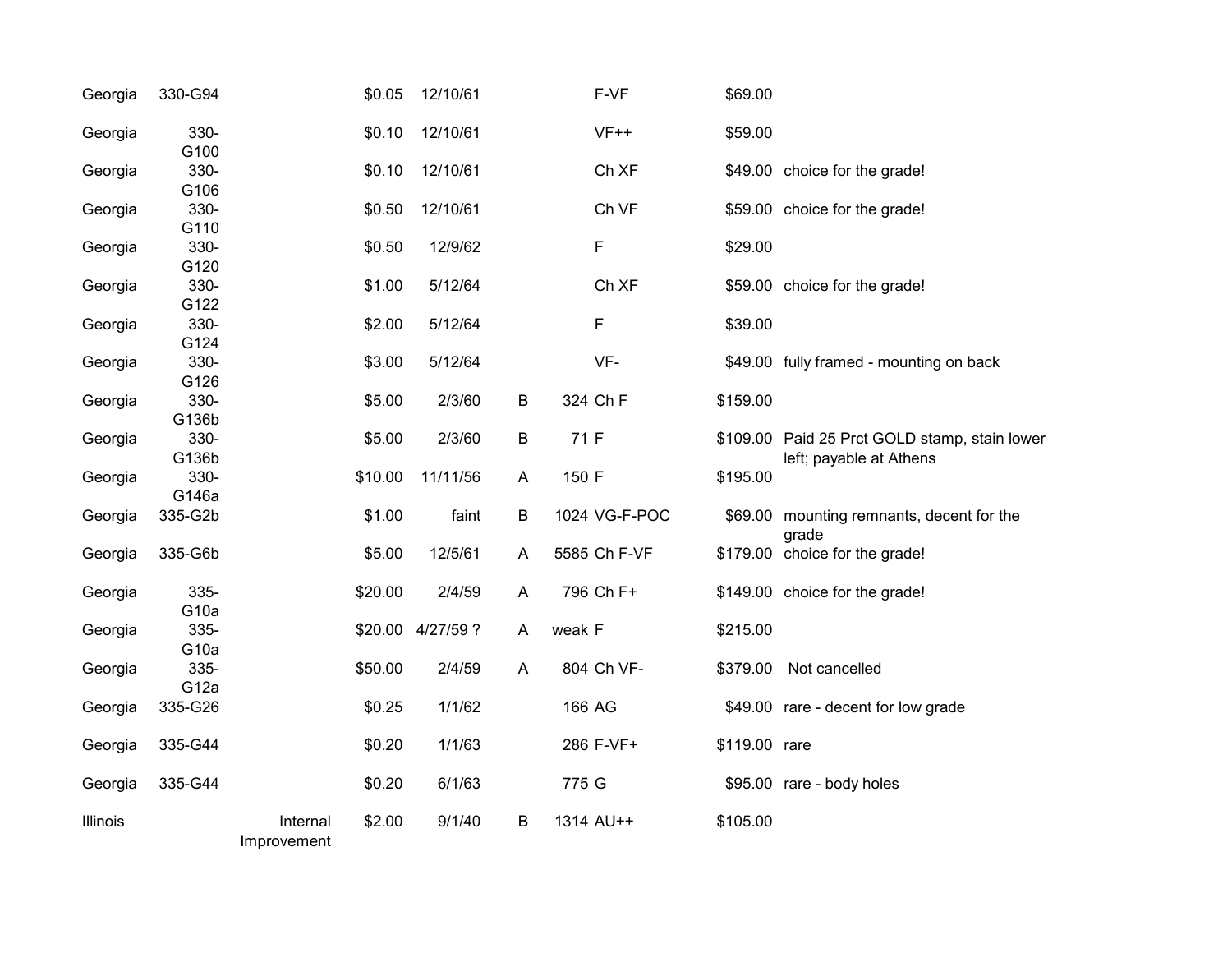| Illinois                | F-800   |                                | \$100.00 | 3/16/40  | A  | 4639 F-POC        | \$89.00           |                                                                                                            |
|-------------------------|---------|--------------------------------|----------|----------|----|-------------------|-------------------|------------------------------------------------------------------------------------------------------------|
| Illinois                | 50-G2a  |                                | \$5.00   | 1850s    | A  | 20202 VG+         |                   | \$469.00 PCGS 12                                                                                           |
| Illinois                | 50-G2a  |                                | \$5.00   | 8/5/57   | Α  | 3769 VG-F         |                   | \$339.00 PCGS 12                                                                                           |
| Illinois                | 75-G8a  |                                | \$5.00   | 10/6/58  | A  | 3451 G            |                   | \$549.00 ex Rare - repaired                                                                                |
| Illinois                | 165-UNL |                                | \$2.00   | 9/1/63   | B  | 1988 VG           |                   | \$695.00 PCGS 10 - rare - Civil War date -<br>Chicago                                                      |
| Illinois                | 190-G4a |                                | \$5.00   | 10/1/63  | B  | 3242 VG           |                   | \$695.00 PMG 12 Net - internal tears nice<br>color - Rare                                                  |
| Illinois                | 215-G2a |                                | \$1.00   | faint    | B  | 8297 VG           |                   | \$385.00 PMG 10 Net - advertising stamp on<br>back, date redrawn, looks good,<br>previously mounted - Rare |
| Illinois                | 255-S5  |                                | \$3.00   | 8/12/53  | A  | 262 VF            |                   | \$159.00 PCGS 35 PPQ - Plus - Silver                                                                       |
| Illinois                | 310-G2b |                                | \$1.00   | 10/15/60 | A  | 11412 VG+         |                   | \$439.00 PCGS 12 Apparent                                                                                  |
| Illinois                | 330-S5  | Spurious                       | \$10.00  | 4/6/55   | Α  | 352 F-VF+, net F  |                   | \$159.00 PCGS 30 Apparent                                                                                  |
| Illinois                | 355-G4a |                                | \$2.00   | x/x/59   | A  | 15839 VG+         |                   | \$609.00 PCGS 12 - some small holes                                                                        |
| Illinois                | 355-G6a |                                | \$3.00   | 5/1/59   | A  | 15764 G-VG        |                   | \$379.00 PCGS 8 - not bad for the grade                                                                    |
| Illinois                | 435-G28 |                                | \$10.00  | 3/12/39  | Α  | 2877 F-VF         | \$339.00          |                                                                                                            |
| Illinois                | 450-G2a |                                | \$1.00   | 5/1/60   | A  | 3443 VG-F, net VG |                   | \$385.00 PCGS 12 Apparent - previously<br>mounted with remnants, scuffs - Rare                             |
| Illinois                | 520-G4a |                                | \$3.00   | 1/6/60   | A  | faint G-POC       | \$295.00 ext rare |                                                                                                            |
| Illinois                | 585-S5  | Spurious                       | \$2.00   | 5/1/60   | A  | 1831 F            |                   | \$395.00 PCGS 12 - pin hole (not mentioned on<br>the holder)                                               |
| Illinois                | 615-G2  |                                | \$1.00   | 6/15/63  | A  | 13251 VG          |                   | \$629.00 PCGS 12 - small edge tears - rare                                                                 |
| Illinois                | 655-S5  | Spurious                       | \$5.00   | 6/1/59   | A  | 791 VG-F          | \$89.00 rare      |                                                                                                            |
| Illinois                | 690-G4b |                                | \$10.00  | 12/2/58  | Α  | 10189 F-, net VG+ |                   | \$495.00 PCGS 12 Apparent                                                                                  |
| Illinois                | 720-G2a |                                | \$1.00   |          | Α  | 7934 G            |                   | \$295.00 V rare - repaired                                                                                 |
| Illinois                | 750-G2a |                                | \$1.00   | 6/1/60   | B  | 11767 VG+         |                   | \$539.00 PCGS 12                                                                                           |
| <b>Indian Territory</b> |         | Choctaw<br>Treasury<br>Warrant | \$1.00   | 3/1/63   | 97 | $1 VF+$           |                   | \$1,495.00 PMG 30 - Choice - Gold                                                                          |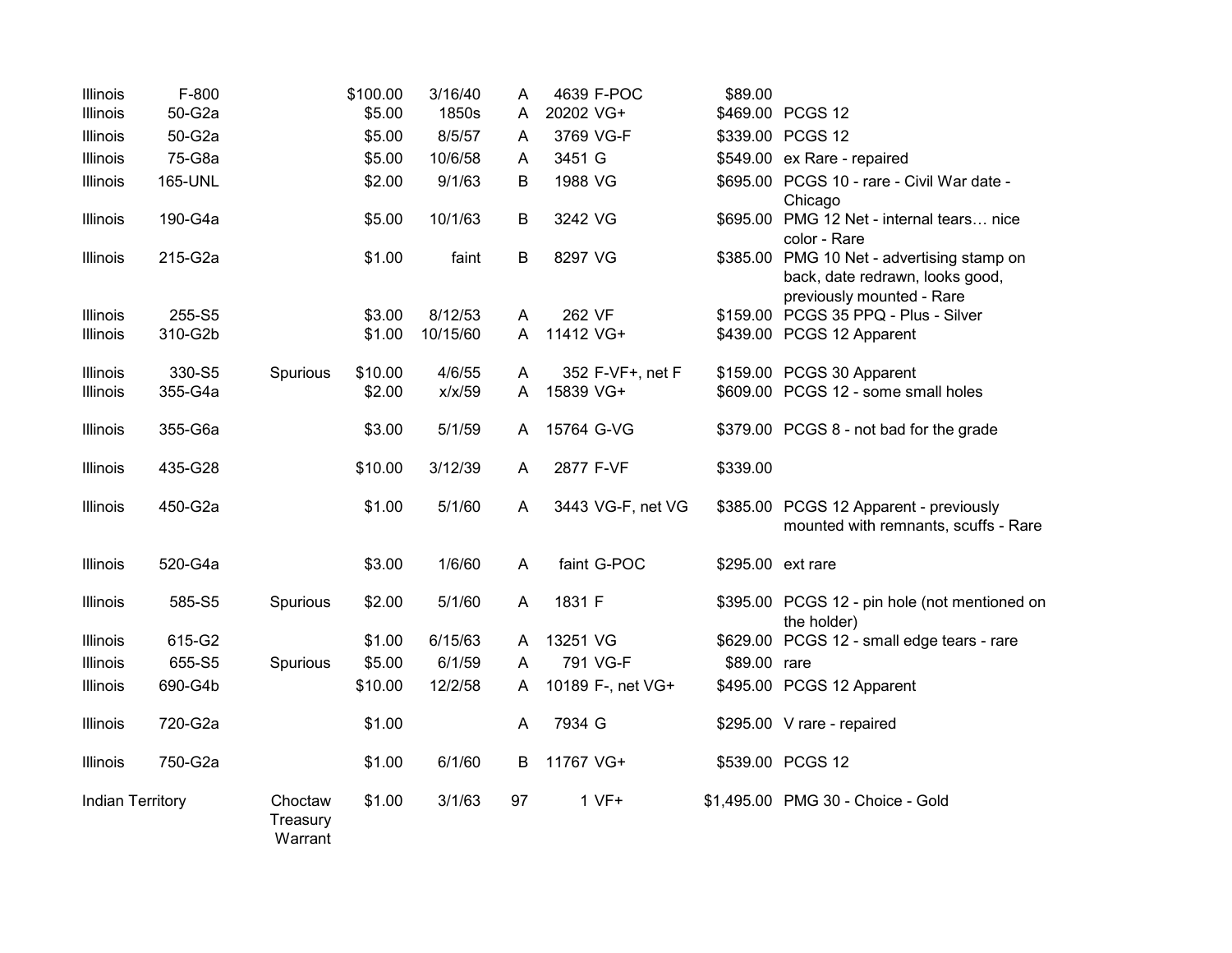| Indiana |                     | Commercial<br><b>Bank Terre</b><br>Haute  | \$1.00  | 8/3/58  | Α | 3236 F               | \$89.00       |                                                                     |
|---------|---------------------|-------------------------------------------|---------|---------|---|----------------------|---------------|---------------------------------------------------------------------|
| Indiana |                     | Commercial<br><b>Bank Terre</b><br>Haute  | \$1.00  | 8/3/58  |   | A bed over XF-POC    |               | \$129.00 Redemption stamp                                           |
| Indiana |                     | Commercial<br><b>Bank Terre</b><br>Haute  | \$2.00  | 8/3/58  | A | 256 VF-XF            |               | \$129.00 Redemption stamp                                           |
| Indiana |                     | Commercial<br><b>Bank</b>                 | \$2.00  | 8/3/58  |   | A inissued VF, net F |               | \$79.00 mounting and thinning                                       |
| Indiana |                     | Commercial<br><b>Bank</b>                 | \$5.00  | 8/3/58  |   | A <i>inissued</i> VF |               | \$95.00 mounting                                                    |
| Indiana |                     | Commercial<br><b>Bank Terre</b><br>Haute  | \$5.00  | 8/3/58  | A | 1169 XF-AU           |               | \$149.00 Redemption stamp                                           |
| Indiana |                     | Commercial<br><b>Bank Terre</b><br>Haute  | \$10.00 | 8/3/58  |   | 1005 XF-AU           |               | \$139.00 Redemption stamp - pin hole                                |
| Indiana |                     | Cincinnati,<br>Logansport &<br>Chicago RR | \$50.00 | 8/9/54  | A | 2 F-VF, net VG-<br>F | \$449.00 rare |                                                                     |
| Indiana |                     | Plank Road<br>Company                     | \$1.00  | 6/3/57  | B | 6258 XF              |               | \$139.00 nice color                                                 |
| Indiana |                     | Store at<br>Indiana Iron<br>Works         | \$0.10  | 1/1/56  |   | Ch AU+               |               | \$32.00 brigh, fully framed with great margins                      |
| Indiana |                     | W249-3State<br>of Indiana                 | \$2.00  | 5/1/57  | B | 2239 F-VF, net F     |               | \$119.00 couple of tiny edge nicks and mounting<br>remnants on back |
| Indiana | <b>WVS</b><br>286-2 |                                           | \$5.00  | 5/10/42 | G | 15252 Ch F-VF        |               | \$249.00 PCGS 25 - Choice - Gold                                    |
| Indiana | 2-C258a             | <b>CTF</b>                                | \$1.00  | 7/1/51  |   | 2368 F               | \$149.00      |                                                                     |
| Indiana | 25-G2a              |                                           | \$1.00  |         | A | VF, net F-<br>$VF+$  | \$349.00 rare |                                                                     |
| Indiana | 30-G2               |                                           | \$1.00  | 7/1/54  | A | 3097 VG              |               | \$149.00 rare - tape repairs on both ends on the<br>back            |
| Indiana | 50-G2               |                                           | \$1.00  | 1/8/56  | A | 1068 VG+             | \$159.00      |                                                                     |
| Indiana | 95-G2a              |                                           | \$1.00  | 9/10/57 | A | 1256 VG              | \$295.00      | rare - mounting on back                                             |
| Indiana | 105-G6              |                                           | \$3.00  | 1/14/5X | A | 46 F                 | \$195.00      |                                                                     |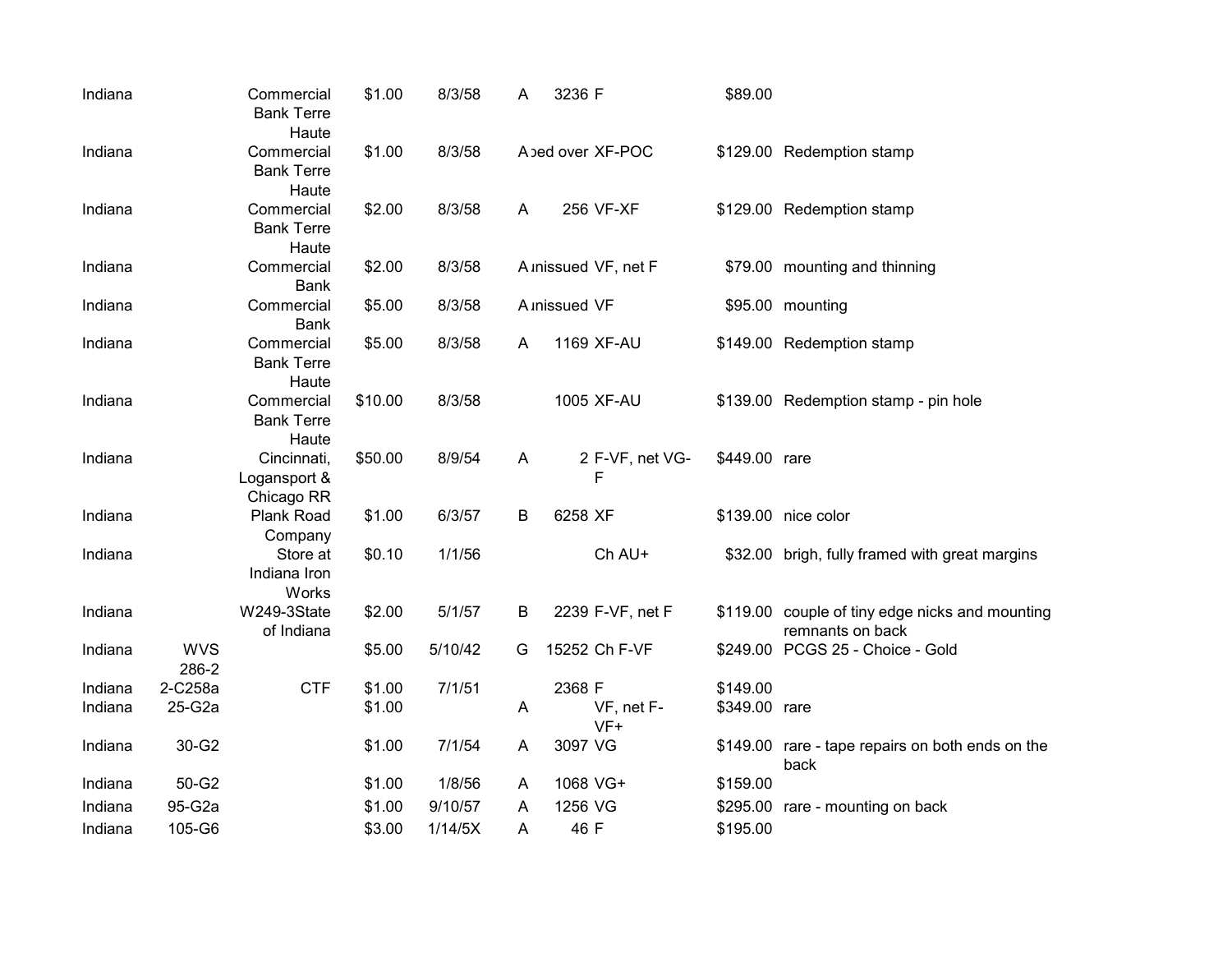| Indiana | 125-G6a                     |          | \$10.00   | 8/23/54 | A              | 497 VF, net F               | \$95.00           |                                                               |
|---------|-----------------------------|----------|-----------|---------|----------------|-----------------------------|-------------------|---------------------------------------------------------------|
| Indiana | 140-G8a                     |          | \$10.00   | 10/1/56 | A              | 1246 F+                     | \$339.00          |                                                               |
| Indiana | 180-S2                      | Spurious | \$1.00    | 12/1/56 | A              | faint G-VG                  | \$149.00 rare     |                                                               |
| Indiana | 200-G2a                     |          | \$1.00    | 7/1/57  | B              | 950 XF-                     |                   | \$129.00 PCGS 53 Apparent (trivial stains) - Plus<br>- Silver |
| Indiana | 200-G4a                     |          | \$2.00    | 7/1/57  | $\mathsf C$    | 3074 AU                     | \$159.00          |                                                               |
| Indiana | $200 -$<br>G <sub>10a</sub> |          | \$10.00   | 7/1/57  | A              | 1169 Ch VF                  |                   | \$139.00 PCGS 35 Choice - Gold                                |
| Indiana | 220-G4a                     |          | \$2.00    | 1/1/59  | A              | 1119 Ch XF-AU               |                   | \$295.00 PCGS 50 Choice - Gold                                |
| Indiana | 245-<br>G <sub>20</sub> a   |          | \$1.00    | 3/1/54  | A              | 2559 F-                     | \$295.00 ext rare |                                                               |
| Indiana | 325-G4a                     |          | \$1.00    | 8/12/56 | B              | 715 F                       | \$129.00 scarce   |                                                               |
| Indiana | 330-G10                     |          | \$10.00   | 10/1/60 | A              | 685 F-VF                    | \$159.00          |                                                               |
| Indiana | 355-UNL                     |          | \$2.00    | 10/X/54 | A              | 2814 VG                     | \$95.00           |                                                               |
| Indiana | 355-G8                      |          | \$10.00   | 12/7/59 | A              | 7562 F-                     | \$95.00           |                                                               |
| Indiana | 440-G4                      |          | \$2.00    | 3/1/58  | A              | 1958 F-VF, net F            |                   | \$195.00 rare - mounting on back                              |
| Indiana | 535-G8a                     |          | \$2.00    | 1/1/57  | A              | 734 VG-F, net VG            |                   | \$169.00 PCGS 12 Apparent                                     |
| Indiana | 560-G4                      |          | \$5.00    | 1/2/54  | A              | 15689 Ch F-VF               |                   | \$249.00 PCGS 30 Choice - Gold                                |
| Indiana | 630-G2P                     | Proof    | \$1.00    |         | $\overline{A}$ | Unc+ - proof-<br><b>POC</b> |                   | \$475.00 PMG 64 - Plus - Silver - Proof - POC -<br>rare       |
| Indiana | 630-<br>$G2a+G4$<br>aP      | Proof    | $1d + 5d$ |         | A B            | Choice AU+ -<br>proof - POC |                   | \$695.00 2 note sheet - ex rare                               |
| Indiana | 635-UNL                     | W-797-1  | \$1.00    | 8/3/58  | A              | 596 AU-POC                  | \$159.00          |                                                               |
| Indiana | 635-UNL                     | W-797-1  | \$1.00    | 8/3/58  | A              | 1260 AU+-POC                | \$159.00          |                                                               |
| Indiana | 635-UNL                     | W-797-1  | \$1.00    | 8/3/58  | A              | 1299 AU-POC                 | \$159.00          |                                                               |
| Indiana | 635-UNL                     | W-797-3  | \$2.00    | 8/3/58  | A              | 620 AU+-PC                  | \$129.00          |                                                               |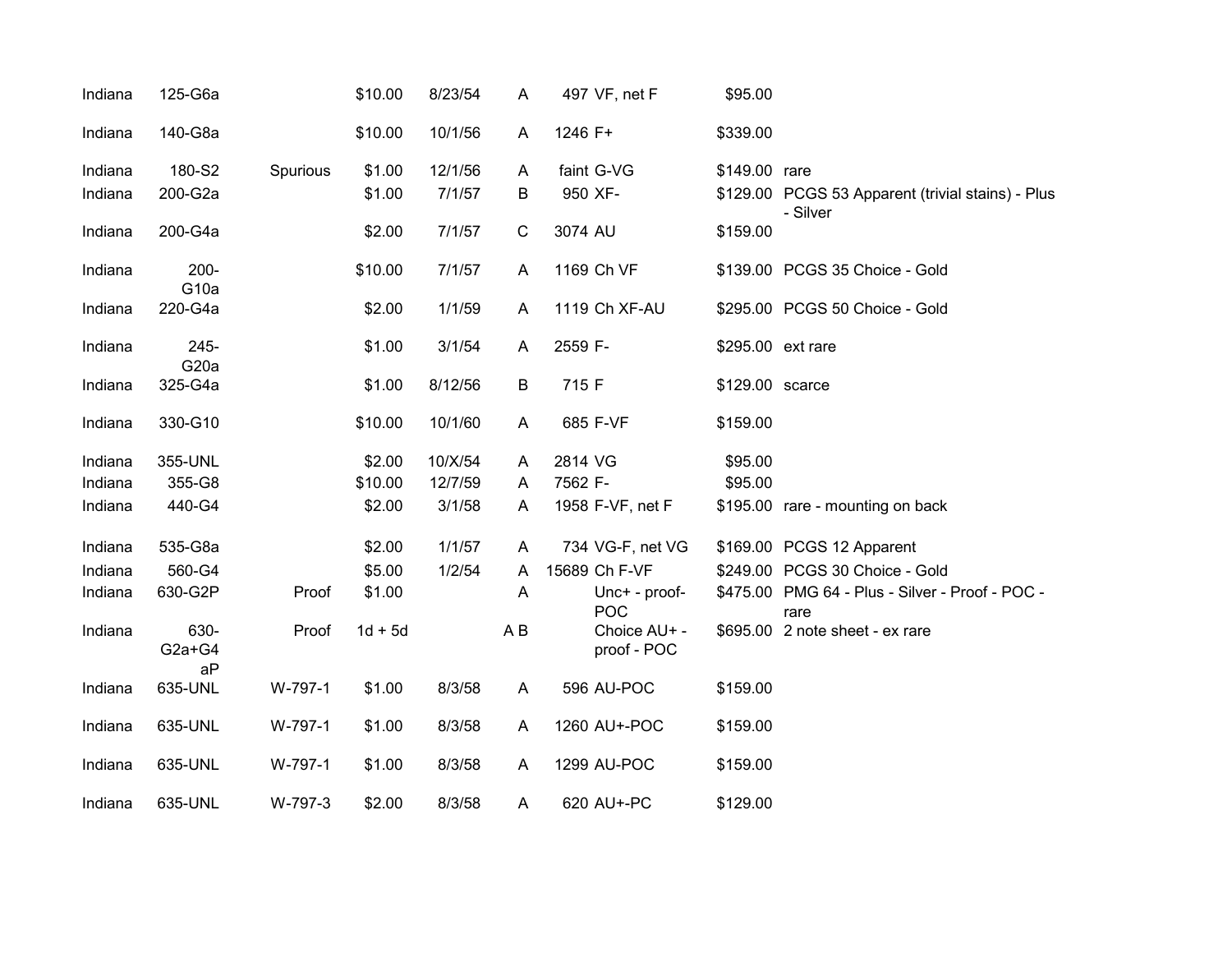| Indiana | 635-UNL | W-797-3                                 | \$2.00  | 8/3/58  | A | 540 AU+-PC   | \$129.00      |                                                                                          |
|---------|---------|-----------------------------------------|---------|---------|---|--------------|---------------|------------------------------------------------------------------------------------------|
| Indiana | 635-UNL | W-797-3                                 | \$2.00  | 8/3/58  | A | 490 Ch Unc   | \$189.00      |                                                                                          |
| Indiana | 635-UNL | W-797-5                                 | \$5.00  | 8/3/58  | A | 213 Ch AU    | \$139.00      |                                                                                          |
| Indiana | 635-UNL | W-797-5                                 | \$5.00  | 8/3/58  | A | 744 Unc-PC   | \$149.00      |                                                                                          |
| Indiana | 635-UNL | W-797-5                                 | \$5.00  | 8/3/58  | A | 1105 AU+-POC | \$149.00      |                                                                                          |
| Indiana | 635-UNL | W-797-8                                 | \$10.00 | 8/3/58  |   | 507 Unc-POC  | \$169.00      |                                                                                          |
| Indiana | 655-G6  |                                         | \$5.00  | 12/1/52 |   | faint VG     | \$229.00 rare |                                                                                          |
| lowa    |         | Dubuque<br>Central<br>Improvement       | \$3.00  | 2/10/58 | A | 304 Ch VF-XF | \$139.00      |                                                                                          |
| Iowa    |         | Co.<br>HQ Jennison -<br>11th Iowa Vols. | \$2.00  | 12/5/61 |   | XF-AU        |               | \$785.00 PCGS 53                                                                         |
| lowa    |         | Lumbermen's<br><b>Bank</b>              | \$3.00  | 9/1/57  |   | $\mathsf F$  |               | \$285.00 PMG 20 - Plus - Silver - Individual<br>Liability variety                        |
| lowa    |         | Lumbermen's<br><b>Bank</b>              | \$5.00  | 9/1/57  |   | VG-F         | \$129.00      |                                                                                          |
| lowa    |         | Wapsipinicon<br>Land Co                 | \$1.00  | 3/4/58  | A | 1189 F       | \$149.00      |                                                                                          |
| lowa    |         | D-705                                   | \$1.00  | 2/11/58 | A | 9718 Ch AU+  | \$259.00      |                                                                                          |
| Kansas  |         | City of<br>Chetopa                      | \$2.00  |         |   | F-VF, net VG |               | \$139.00 two holes on either end - possibly from<br>mounting - some staining back - rare |
| Kansas  |         | City of<br>Leavenworth                  | \$1.00  | 5/16/71 | A | 2087 XF-AU+  | \$149.00      |                                                                                          |
| Kansas  |         | City of<br>Leavenworth                  | \$2.00  | 5/16/71 |   | 2577 XF-AU+  | \$349.00 rare |                                                                                          |
| Kansas  |         | Kansas State<br>Savings Bank            | \$3.00  |         |   | 8092 VF+     | \$329.00 rare |                                                                                          |
| Kansas  |         | Streeter &<br>Strickler                 | \$0.10  | 5/1/62  |   | XF-AU        |               | \$479.00 mounting remnants back - very rare                                              |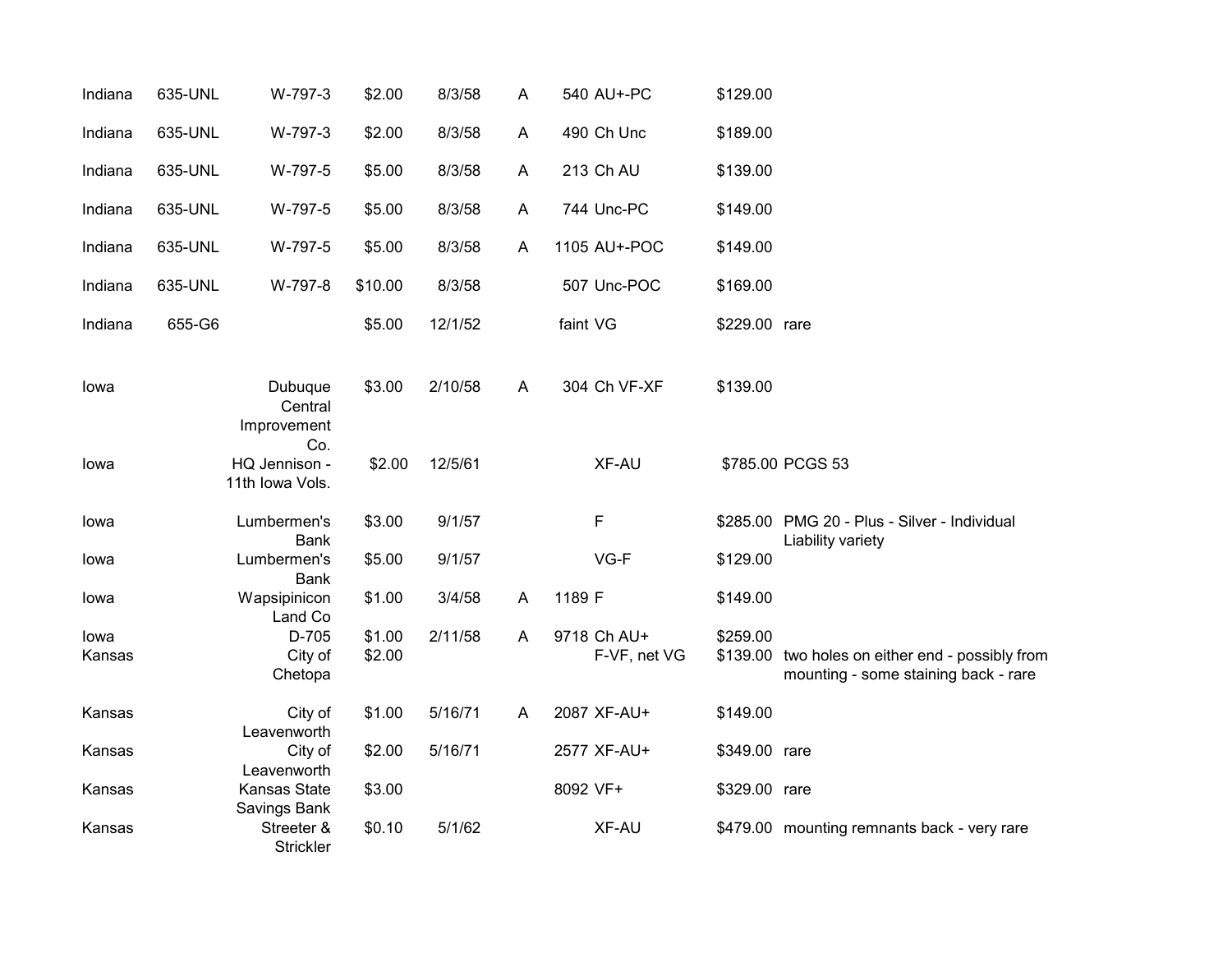| Kansas    |                             | <b>Union Military</b><br>Scrip | \$1.00  | 6/1/67          | D              | 21708 VF, net F    |          | \$59.00 some foxing spots                                                       |
|-----------|-----------------------------|--------------------------------|---------|-----------------|----------------|--------------------|----------|---------------------------------------------------------------------------------|
| Kansas    | 30-G14a                     |                                | \$1.00  | 11/1/56         | A              | <b>VF</b>          |          | \$149.00 William Kidder - Fish, Oysters and<br>Game in St Joseph MO ad on back! |
| Kansas    | 30-G22a                     |                                | \$10.00 | 11/1/56         | A              | <b>VF</b>          |          | \$439.00 PCGS 30 - Plus - Silver                                                |
| Kansas    | 30-G20a                     |                                | \$5.00  | 11/1/56         | $\mathbf C$    | F-VF, net VG-<br>F |          | \$149.00 repaired corner with tape and some<br>mounting remnants on back        |
| Kansas    | 30-G22a                     |                                | \$10.00 | 11/1/56         | $\mathsf{A}$   | $F+$               | \$179.00 |                                                                                 |
| Kansas    | 30-G22a                     |                                | \$10.00 | 11/1/56         | $\overline{A}$ | AU+                |          | \$495.00 PCGS 55                                                                |
| Kansas    | 50-G2a                      |                                | \$1.00  | 11/1/56         | B              | faint F-VF, net F  |          | \$495.00 some pin and small body holes, nice<br>trim                            |
| Kansas    | 50-G4a                      |                                | \$2.00  | 11/1/56         | A              | Unc                |          | \$1,695.00 PMG 63 - previously mounted                                          |
| Kansas    | 50-G6a                      |                                | \$3.00  | 11/1/56         | A              | Unc                |          | \$1,395.00 PMG 62 - previously mounted, small<br>corner slit upper right        |
| Kansas    | 50-G6a                      |                                | \$3.00  | 11/1/56         | A              | G                  |          | \$195.00 better but some edge and internal<br>tearing upper left                |
| Kansas    | 50-G6a                      |                                | \$3.00  | 11/1/56         | A              | 2019 VF            |          | \$995.00 PMG 30                                                                 |
| Kansas    | 55-G6a                      |                                | \$3.00  | 11/1/56         | A              | 13 F               |          | \$395.00 rare - small tear lower margin                                         |
| Kentucky  |                             | Louisville Hotel<br>Co.        | \$1.00  |                 | В              | Proof-POC          |          | \$495.00 PMG 66 EPQ - POC - ex rare - 4<br>known                                |
| Kentucky  | 60-G4                       |                                | \$2.00  | 9/1/52          | A              | 14628 F, net VG-F  |          | \$295.00 edge nip at upper right. Rare                                          |
| Kentucky  | $100 -$<br>G <sub>10a</sub> |                                | \$5.00  |                 | B              | Ch Unc             |          | \$339.00 PMG 63 EPQ - Choice - Gold                                             |
| Kentucky  | $100 -$<br>G <sub>14a</sub> |                                | \$10.00 |                 | В              | 862 Ch AU+         | \$375.00 |                                                                                 |
| Kentucky  | $100 -$<br>G224a            |                                | \$10.00 | 10/3/60         | A              | 962 Gem Unc        |          | \$239.00 PMG 65 EPQ - Gem - Blue                                                |
| Kentucky  | $100 -$<br>G228a            |                                | \$20.00 | 8/3/59          | $\mathsf C$    | 395 Gem Unc        |          | \$295.00 PMG 66 EPQ - Gem - Blue                                                |
| Kentucky  | 175-<br>C286                | <b>CTF</b>                     | \$1.00  | 1/x/37          | Е              | G                  | \$39.00  |                                                                                 |
| Kentucky  | 285-<br>G336a               |                                | \$5.00  |                 | G              | Gem Proof          |          | \$549.00 PMG 66 EPQ - Proof - Gem - Blue                                        |
| Kentucky  | 285-C6a                     | <b>CTF</b><br>City of Baton    | \$1.00  | 4/3/60          | B              | 8212 VF-           |          | \$195.00 PCGS 30 - Plus - Silver<br>black print with red protector - small      |
| Louisiana |                             | Rouge                          |         | \$0.05 12/17/61 | A              | 5795 F+, net F     |          | \$149.00 edge split                                                             |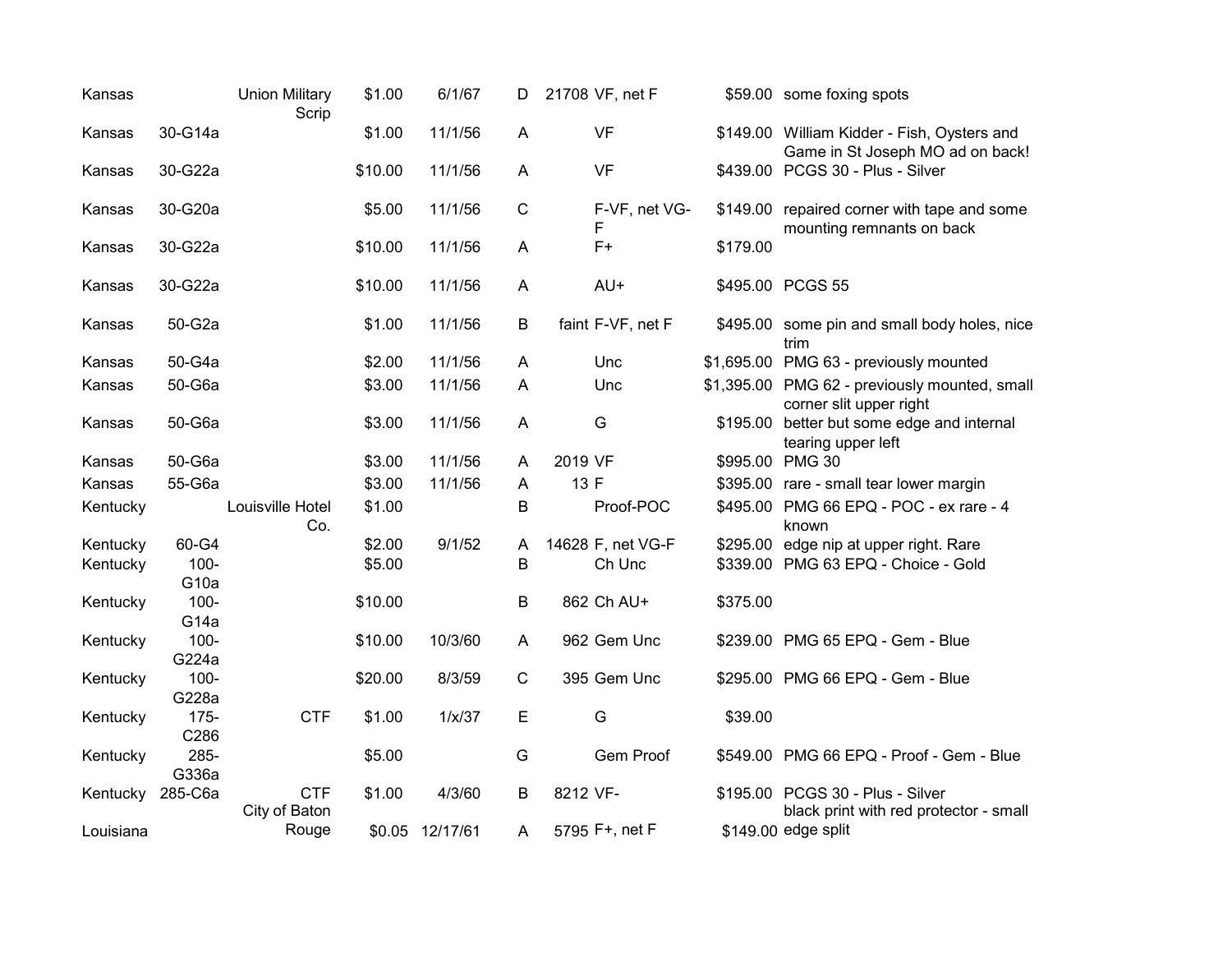| Louisiana | City of Baton<br>Rouge                  | \$0.10 |                 | A       | 1261 VG-F               | \$69.00 mounting                                                         |
|-----------|-----------------------------------------|--------|-----------------|---------|-------------------------|--------------------------------------------------------------------------|
| Louisiana | City of Baton<br>Rouge                  | \$0.10 |                 | $\sf B$ | faint VG                | \$59.00 some foxing and edge splits                                      |
| Louisiana | City of Baton<br>Rouge                  | \$0.25 |                 | B       | 1264 F-VF               | \$95.00 minor stain                                                      |
| Louisiana | City of Baton<br>Rouge<br>City of Baton | \$0.25 |                 | A       | 4762 VG-F               | \$229.00 tough variety                                                   |
| Louisiana | Rouge                                   | \$0.25 | 11/4/61         | Е       | faint AG backed         | \$95.00 gray paper, yellow twenty five                                   |
| Louisiana | City of Baton<br>Rouge<br>City of Baton | \$0.50 |                 | B       | 405 G                   | \$339.00 rare - repair tape on back, looks nicer                         |
| Louisiana | Rouge<br>City of Baton                  | \$0.50 | 6/18/62         | B       | 748 F-, net VG+         | \$369.00 PCGS 15 App                                                     |
| Louisiana | Rouge<br>City of Baton                  | \$1.00 | 1/2/63          | A       | 15260 VF+               | \$385,00 on backs of texas notes                                         |
| Louisiana | Rouge<br>City of Baton                  | \$1.00 | 6/18/62         | B       | 16151 F-VF+             | \$195.00 green ONE                                                       |
| Louisiana | Rouge<br>City of Baton                  | \$3.00 | 6/18/62         | A       | 2844 VG-F               | \$129.00 green THREE                                                     |
| Louisiana | Rouge<br>City of Baton                  | \$3.00 | 1/2/62          | A       | 4220 VG<br>F-VF, net G- | \$195.00 green III<br>green III - torn and repaired, edge                |
| Louisiana | Rouge<br>J. N. Bradford                 | \$3.00 | 1/2/62          | A       | 2429 VG                 | \$119.00 nicks, bright color<br>couple of small tears, nice appearance   |
| Louisiana | & Co., N.O.                             | \$3.00 | 3/25/62         | none    | 758 F, net VG+          | \$179.00 for the grade                                                   |
|           | N.O. Coast<br>and LaFourche             |        |                 |         |                         |                                                                          |
| Louisiana | Transp                                  | \$1.00 | 12/5/61 none    |         | none Choice F           | \$195.00 choice for the grade!                                           |
|           | N.O. Coast<br>and LaFourche             |        |                 |         |                         |                                                                          |
| Louisiana | Transp<br>City of New                   | \$1.00 | 12/5/61 none    |         | none F+                 | \$195.00 couple of pin holes                                             |
| Louisiana | Orleans<br>City of New                  | \$0.25 | 5/6/62          | $\sf B$ | 7835 F                  | \$385.00 couple of ink spots<br>written serial number and date; a bit of |
| Louisiana | Orleans<br>City of New                  | \$0.25 | 10/22/62        | D       | 32102 VG-F              | \$109.00 faint staining<br>printed serial number and date; a bit of      |
| Louisiana | Orleans                                 |        | \$0.25 10/21/62 | C       | 25870 VG-F              | \$109.00 faint staining                                                  |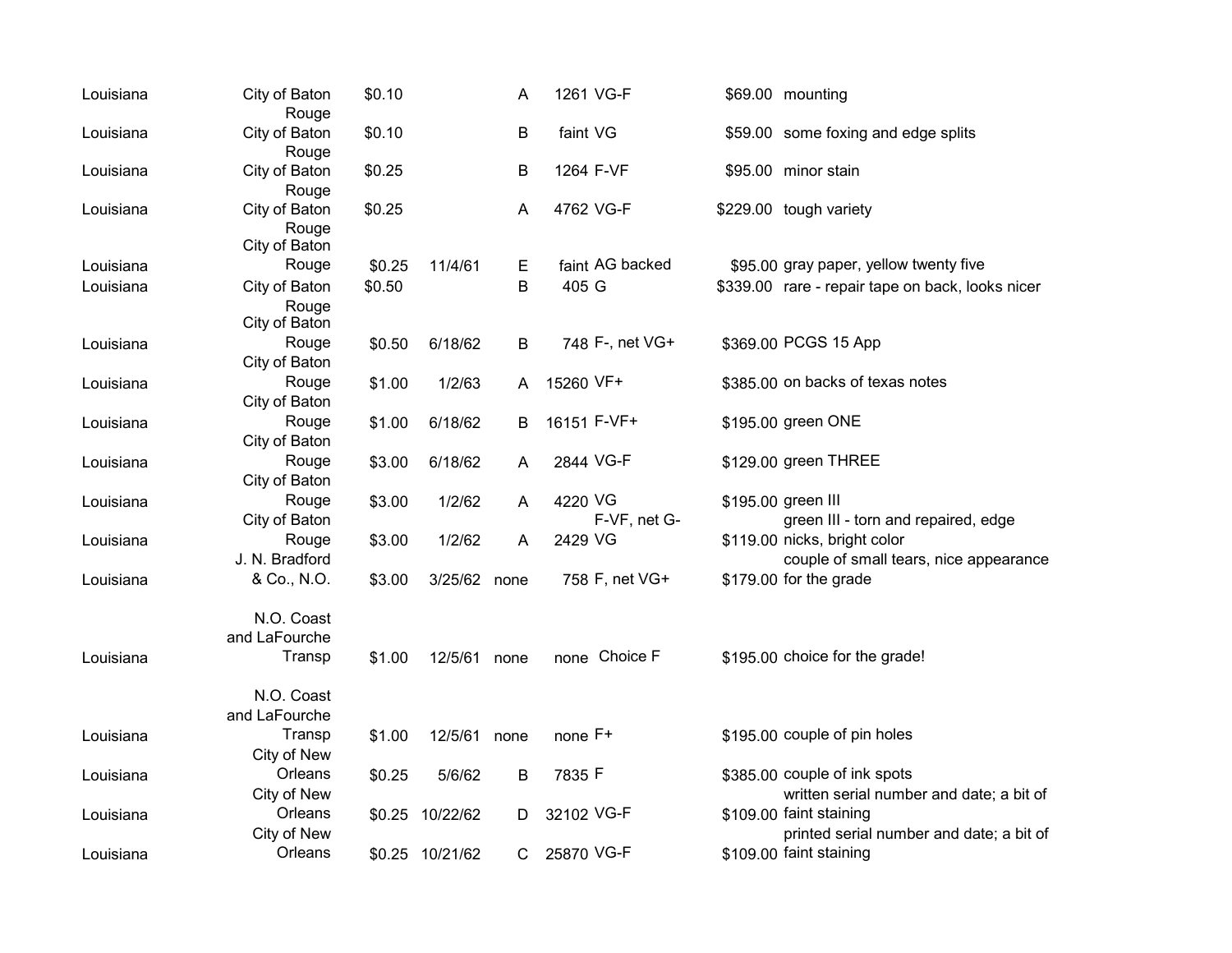| City of New<br>Orleans<br>faint VG-<br>\$79.00 written serial number and date<br>B<br>\$0.50 faint<br>Louisiana<br>City of New<br>Orleans<br>64986 F-VF, net F<br>\$279.00 couple of small foxing spots<br>10/4/62<br>\$3.00<br>Louisiana<br>A<br>N.O, Jackson<br>& Great<br>Northern RR<br>6304 F+<br>\$49.00 nicer than many<br>\$1.00 11/16/61<br>A<br>Louisiana<br>N.O, Jackson<br>& Great<br>Northern RR<br>4948 Ch XF-AU<br>\$119.00 1.50 upside down left, nicer than many<br>\$1.50 11/16/61<br>Louisiana<br>A<br>Town of<br>PCGS 25 App - some minor tears and<br>Opelousas<br>\$1.00<br>4/21/62 none<br>533 F+, net VG-F<br>\$109.00 a larger tear and repair<br>Louisiana<br><b>Red River</b><br>Packet Co.<br>3706 F<br>\$129.00 some pin holes<br>\$1.00<br>12/1/61<br>Louisiana<br>A<br><b>Red River</b><br>a couple of small edge tears and pin |
|----------------------------------------------------------------------------------------------------------------------------------------------------------------------------------------------------------------------------------------------------------------------------------------------------------------------------------------------------------------------------------------------------------------------------------------------------------------------------------------------------------------------------------------------------------------------------------------------------------------------------------------------------------------------------------------------------------------------------------------------------------------------------------------------------------------------------------------------------------------|
|                                                                                                                                                                                                                                                                                                                                                                                                                                                                                                                                                                                                                                                                                                                                                                                                                                                                |
|                                                                                                                                                                                                                                                                                                                                                                                                                                                                                                                                                                                                                                                                                                                                                                                                                                                                |
|                                                                                                                                                                                                                                                                                                                                                                                                                                                                                                                                                                                                                                                                                                                                                                                                                                                                |
|                                                                                                                                                                                                                                                                                                                                                                                                                                                                                                                                                                                                                                                                                                                                                                                                                                                                |
|                                                                                                                                                                                                                                                                                                                                                                                                                                                                                                                                                                                                                                                                                                                                                                                                                                                                |
|                                                                                                                                                                                                                                                                                                                                                                                                                                                                                                                                                                                                                                                                                                                                                                                                                                                                |
|                                                                                                                                                                                                                                                                                                                                                                                                                                                                                                                                                                                                                                                                                                                                                                                                                                                                |
|                                                                                                                                                                                                                                                                                                                                                                                                                                                                                                                                                                                                                                                                                                                                                                                                                                                                |
|                                                                                                                                                                                                                                                                                                                                                                                                                                                                                                                                                                                                                                                                                                                                                                                                                                                                |
|                                                                                                                                                                                                                                                                                                                                                                                                                                                                                                                                                                                                                                                                                                                                                                                                                                                                |
|                                                                                                                                                                                                                                                                                                                                                                                                                                                                                                                                                                                                                                                                                                                                                                                                                                                                |
|                                                                                                                                                                                                                                                                                                                                                                                                                                                                                                                                                                                                                                                                                                                                                                                                                                                                |
|                                                                                                                                                                                                                                                                                                                                                                                                                                                                                                                                                                                                                                                                                                                                                                                                                                                                |
|                                                                                                                                                                                                                                                                                                                                                                                                                                                                                                                                                                                                                                                                                                                                                                                                                                                                |
| Packet Co.<br>1071 VG-F<br>12/1/61<br>\$349.00 holes<br>\$3.00<br>D<br>Louisiana                                                                                                                                                                                                                                                                                                                                                                                                                                                                                                                                                                                                                                                                                                                                                                               |
| Town of                                                                                                                                                                                                                                                                                                                                                                                                                                                                                                                                                                                                                                                                                                                                                                                                                                                        |
| 355 Poor<br>Thibodaux<br>\$49.00 two parts and missing pieces<br>\$0.25<br>Louisiana<br>A                                                                                                                                                                                                                                                                                                                                                                                                                                                                                                                                                                                                                                                                                                                                                                      |
| 12701 VG+<br>\$0.05<br>3/1/62<br>A<br>\$69.00<br>Corporation of<br>Louisiana                                                                                                                                                                                                                                                                                                                                                                                                                                                                                                                                                                                                                                                                                                                                                                                   |
| Plaquemine                                                                                                                                                                                                                                                                                                                                                                                                                                                                                                                                                                                                                                                                                                                                                                                                                                                     |
| 1/1/62<br>G W Holt<br>\$3.00<br>343 F<br>\$129.00 rare<br>Louisiana                                                                                                                                                                                                                                                                                                                                                                                                                                                                                                                                                                                                                                                                                                                                                                                            |
| x/x/62<br>533 F-<br>Louisiana<br>Mechanics &<br>\$2.50<br>\$385.00 PMG 15 - John Cosgrove - rare                                                                                                                                                                                                                                                                                                                                                                                                                                                                                                                                                                                                                                                                                                                                                               |
| <b>Traders Bank</b>                                                                                                                                                                                                                                                                                                                                                                                                                                                                                                                                                                                                                                                                                                                                                                                                                                            |
| 1/4/62<br>$\mathsf C$<br>8235 F+<br>New Orleans<br>\$1.00<br>\$149.00 mounting remnants<br>Louisiana                                                                                                                                                                                                                                                                                                                                                                                                                                                                                                                                                                                                                                                                                                                                                           |
| and Bayou                                                                                                                                                                                                                                                                                                                                                                                                                                                                                                                                                                                                                                                                                                                                                                                                                                                      |
| Sara                                                                                                                                                                                                                                                                                                                                                                                                                                                                                                                                                                                                                                                                                                                                                                                                                                                           |
| 1569 F, net VG-<br>Ascension<br>\$0.50 12/24/61<br>\$295.00 some edge nicks and internal tears<br>Louisiana Parish<br>D                                                                                                                                                                                                                                                                                                                                                                                                                                                                                                                                                                                                                                                                                                                                        |
|                                                                                                                                                                                                                                                                                                                                                                                                                                                                                                                                                                                                                                                                                                                                                                                                                                                                |
| PCGS 15 App - stained, rust on back,                                                                                                                                                                                                                                                                                                                                                                                                                                                                                                                                                                                                                                                                                                                                                                                                                           |
| 1068 VG-F<br>\$389.00 edge nicks and internal splits - rare<br>Ascension<br>\$5.00<br>5/1/62<br>F<br>Louisiana Parish                                                                                                                                                                                                                                                                                                                                                                                                                                                                                                                                                                                                                                                                                                                                          |
| \$2.00<br>7/2/63<br>30 F-VF+<br>\$279.00 PMG 30 Net - ink burn - rare<br>Parish of<br>В<br>Louisiana                                                                                                                                                                                                                                                                                                                                                                                                                                                                                                                                                                                                                                                                                                                                                           |
| Assumption                                                                                                                                                                                                                                                                                                                                                                                                                                                                                                                                                                                                                                                                                                                                                                                                                                                     |
| 49 F-VF<br>Assumption<br>B<br>\$349.00 small spot, otherwise bright and nice<br>4/2/62<br>Louisiana Parish<br>\$2.00                                                                                                                                                                                                                                                                                                                                                                                                                                                                                                                                                                                                                                                                                                                                           |
| 38 Unc+<br>\$339.00 Nice and bright<br><b>Bossier</b><br>Louisiana Parish<br>\$10.00<br>7/1/62<br>none                                                                                                                                                                                                                                                                                                                                                                                                                                                                                                                                                                                                                                                                                                                                                         |
| 2448 F++<br>\$795.00 rare - nice for the grade<br>Caddo<br>\$3.00<br>12/1/62<br>Louisiana Parish<br>A                                                                                                                                                                                                                                                                                                                                                                                                                                                                                                                                                                                                                                                                                                                                                          |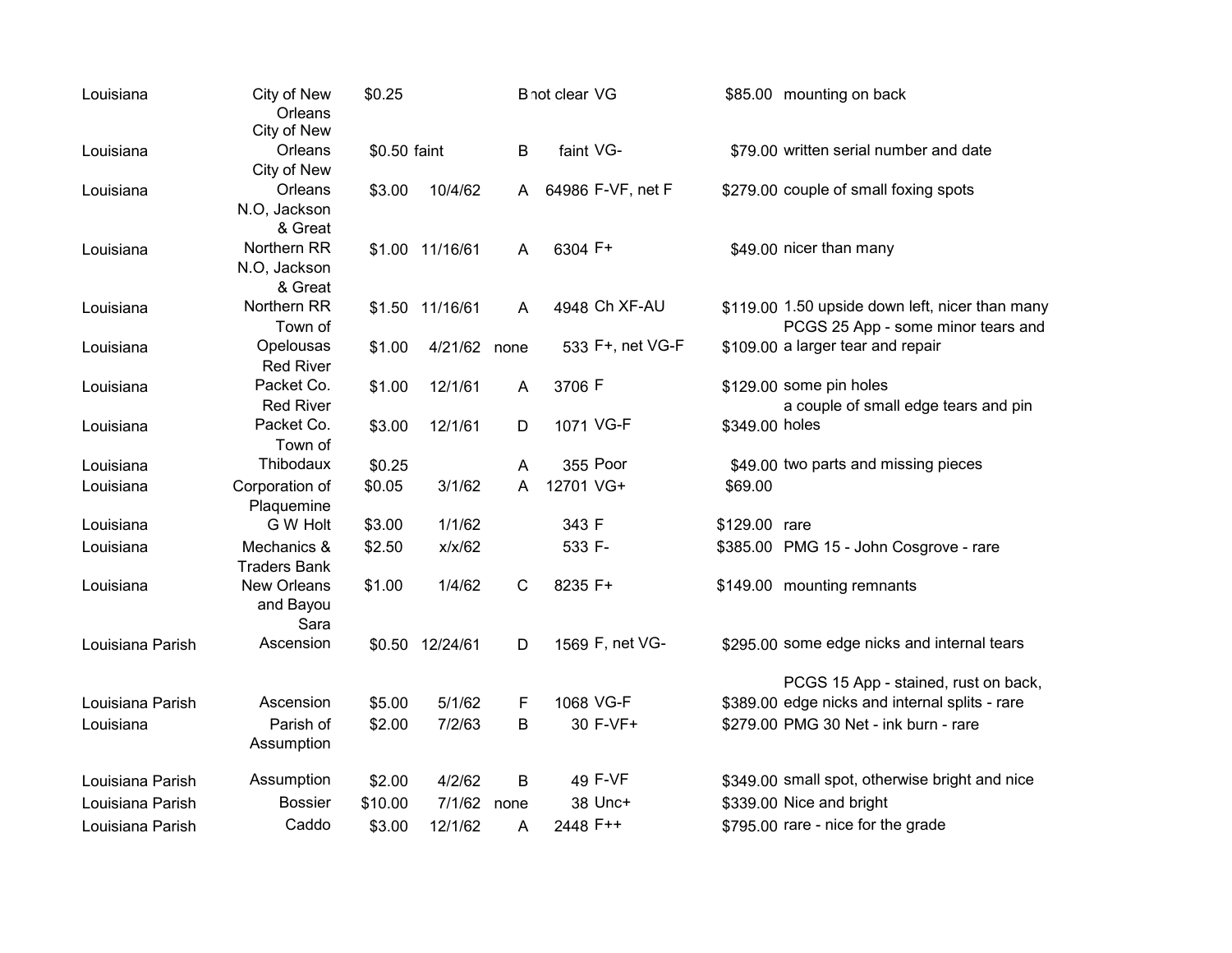| Louisiana Parish | Carroll, Military<br>Assess. \$100K | \$0.50 | 7/8/62       | A    | 448 F-VF          | \$129.00        |                                                                                                            |
|------------------|-------------------------------------|--------|--------------|------|-------------------|-----------------|------------------------------------------------------------------------------------------------------------|
| Louisiana Parish | Carroll, Military<br>Assess. \$100K | \$3.00 | 7/8/62 none  |      | 1918 F-VF         | \$189.00 bright | edge nick or two, nice for the grade and<br>rare - numerous body holes and pin                             |
|                  |                                     |        |              |      |                   |                 | holes due to thin paper; mounting                                                                          |
| Louisiana Parish | Claiborne<br>East Baton             | \$1.00 | 4/21/62      | A    | 1886 VG+          |                 | \$429.00 remnants                                                                                          |
| Louisiana Parish | Rouge<br>East Baton                 | \$0.05 | 10/9/62      | A    | faint VG+         |                 | \$289.00 rare - some edge nicks and pin holes<br>rare - dirt and stains on back. Nice                      |
| Louisiana Parish | Rouge<br>East Baton                 | \$0.25 | 10/9/62      | A    | 361 F+, net VG-F  | \$229.00 face.  |                                                                                                            |
| Louisiana Parish | Rouge                               | \$0.25 | 10/9/62      | В    | 320 F, net G-VG   |                 | \$139.00 rare - stains, edge nick, pin holes                                                               |
| Louisiana Parish | East Baton<br>Rouge                 | \$1.00 | 10/9/62      | A    | 4104 F+           |                 | \$189.00 PMG 20                                                                                            |
| Louisiana Parish | East Baton<br>Rouge                 | \$1.00 | 10/9/62      | A    | 245 VG-F          |                 | \$109.00 tiny edge nicks and tears, nice face<br>rarer - a few small holes in center of                    |
|                  | East Baton                          |        |              |      |                   |                 | note on crease, great color and nice                                                                       |
| Louisiana Parish | Rouge                               | \$2.00 | 10/9/62      | A    | 1703 F+, net F    | \$239.00 face   |                                                                                                            |
| Louisiana Parish | East Baton<br>Rouge                 | \$2.00 | 10/9/62      | A    | 2588 F-VF, net F- |                 | rarer - missing corner and edge nick,<br>\$195.00 mounting traces<br>small edge tear and nicks, consistent |
| Louisiana Parish | Iberville                           | \$0.50 | 4/15/62      | G    | 4521 VG-F         |                 | \$79.00 with grade; smaller note<br>full framed with great margins - pin                                   |
| Louisiana Parish | <b>Iberville</b>                    | \$0.50 | 1/20/62      | Е    | 2256 VF-XF+       |                 | \$75.00 holes; larger note                                                                                 |
| Louisiana        | Parish of<br>Iberville              | \$0.25 |              | A    | 449 Choice VF     |                 | \$129.00 choice for the grade!                                                                             |
| Louisiana        | Parish of<br>Iberville              | \$0.25 |              | D    | 46 VF+            | \$109.00        |                                                                                                            |
| Louisiana Parish | Pointe Coupee                       | \$0.25 | 3/24/62      | none | 637 AU+           | \$98.00         |                                                                                                            |
| Louisiana Parish | Pointe Coupee                       | \$0.25 | 3/24/62 none |      | 1720 AU+          | \$98.00         |                                                                                                            |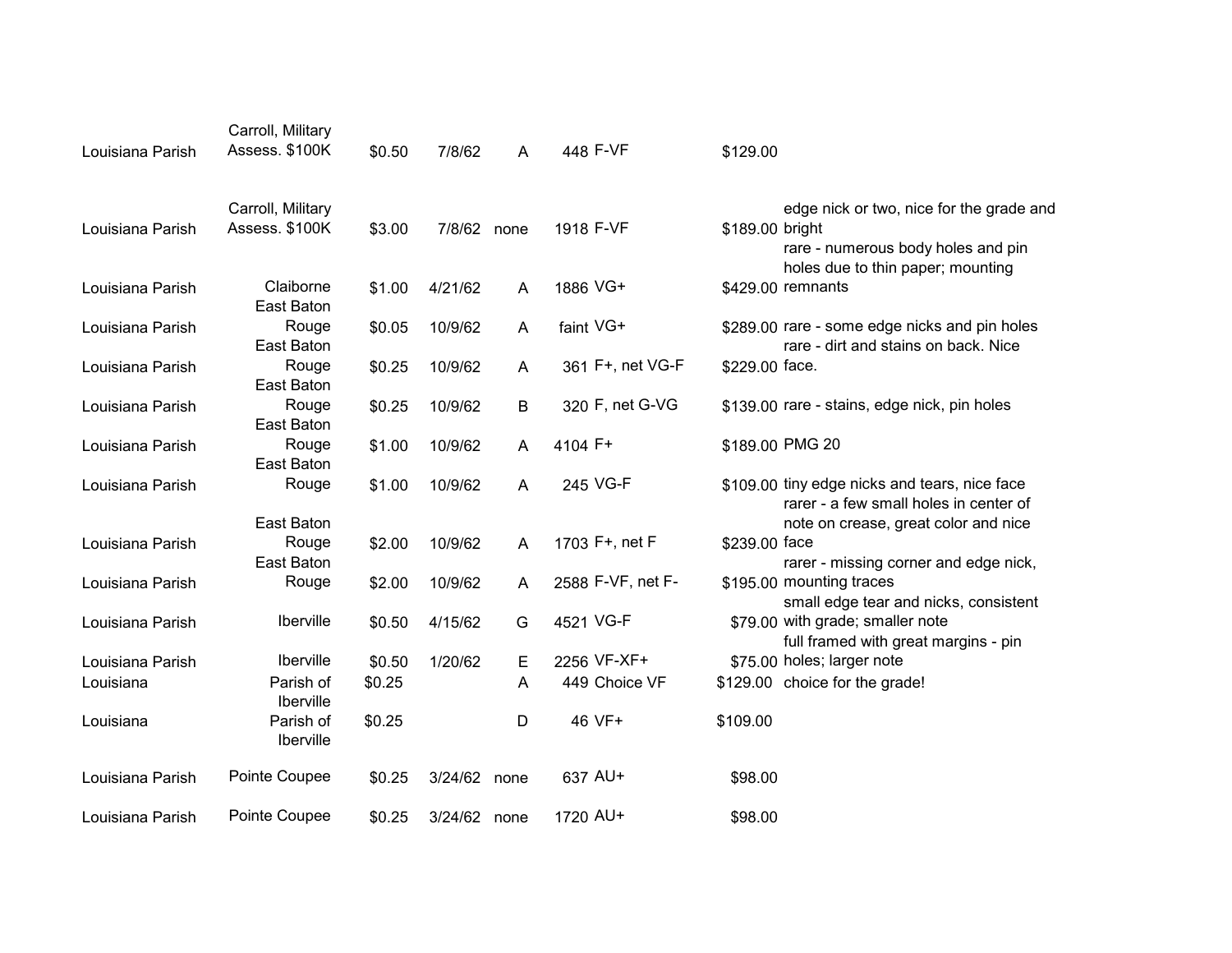| Louisiana Parish  | Pointe Coupee                             | \$0.50  | 3/24/62 none  |              | 944 F++, net F                | \$79.00 minor repair on corner<br>nice, thin paper, some small edge nicks |
|-------------------|-------------------------------------------|---------|---------------|--------------|-------------------------------|---------------------------------------------------------------------------|
| Louisiana Parish  | Pointe Coupee<br>St John the              | \$3.00  |               | none none    | 2467 AU<br>VF-XF, net         | \$55.00 and nips<br>nice and bright, minor mounting and a                 |
| Louisiana Parish  | <b>Baptist</b><br>St John the             | \$1.00  | 3/25/62       | ?            | 2388 VF                       | \$329.00 corner nip                                                       |
| Louisiana Parish  | <b>Baptist</b><br>St John the             | \$3.00  | 3/24/62       | B            | 9 VF, net VF-                 | \$395.00 nice and bright, tiny corner nip                                 |
| Louisiana Parish  | <b>Baptist</b>                            | \$3.00  | 3/24/62       | B            | 9 Choice VF-<br>F-VF, net VG- | \$439.00 nice and bright, fully framed                                    |
| Louisiana Parish  | St Landry                                 | \$0.50  | 7/19/62 none  |              | 38321 F                       | \$249.00 rare - nice, but repaired split on back                          |
| Louisiana Parish  | St Landry                                 | \$0.50  | 7/19/62 none  |              | 28969 F, net VG-F             | \$249.00 rare - nice, stains                                              |
| Louisiana Parish  | St Landry                                 | \$1.00  | 7/1/62 none   |              | 27443 F-VF, net F             | \$79.00 small edge repair                                                 |
| Louisiana Parish  | <b>St Martin</b>                          | \$5.00  | 4/1/62        | A            | 944 F-VF+                     | \$139.00                                                                  |
| Louisiana Parish  | St Mary                                   | \$0.25  | $x/x/62$ none |              | none F-VF                     | \$195.00 rare<br>missing upper right corner. Nice                         |
| Louisiana Parish  | St Mary                                   | \$0.50  | 8/15/62 none  |              | 5701 XF-, net VF+             | \$79.00 otherwise                                                         |
| Louisiana Parish  | St Mary                                   | \$1.00  | 9/25/62       | A            | 988 VF or better              | \$149.00 thin paper with body holes                                       |
| Louisiana Parish  | St Tammany                                | \$3.00  | 7/17/62 none  |              | 972 F                         | \$339,00 nice                                                             |
| Louisiana Parish  | <b>St Tensus</b>                          | \$5.00  | 4/4/62        | G            | 202 Ch XF                     | \$650.00 PMG 45 EPQ - Choice - Gold                                       |
| Louisiana         | Parish of St<br>Charles                   | \$1.00  | 4/7/62        |              | 710 AU+                       | \$395.00 PMG 58 - annotation on back - "very<br>rare"                     |
| Louisiana         | Paish of St<br>John the<br><b>Baptist</b> | \$0.50  |               | G            | 96 VF                         | \$395.00                                                                  |
| Louisiana 15-G26a |                                           | \$10.00 |               | F            | none Gem Unc                  | \$639.00 PCGS 65 PPQ - Gem - Blue - Dix note                              |
| Louisiana 15-G26a |                                           | \$10.00 |               | G            | none Gem Unc                  | \$949.00 PCGS 67 PPQ - Gem - Blue - Dix note                              |
| Louisiana 15-G26a |                                           | \$10.00 |               | E            | none Gem Unc                  | \$740.00 PMG 66 EPQ - Gem - Blue - Dix note                               |
| Louisiana 15-G26a |                                           | \$10.00 |               | F            | none Gem Unc                  | \$740.00 PMG 66 EPQ - Gem - Blue - Dix note                               |
| Louisiana 15-G68a |                                           | \$20.00 |               | D            | none Unc                      | \$59.00                                                                   |
| Louisiana 15-G72a |                                           | \$50.00 |               | $\mathsf{C}$ | none Ch AU+                   | \$60.00 PMG 58 Net - missing corner                                       |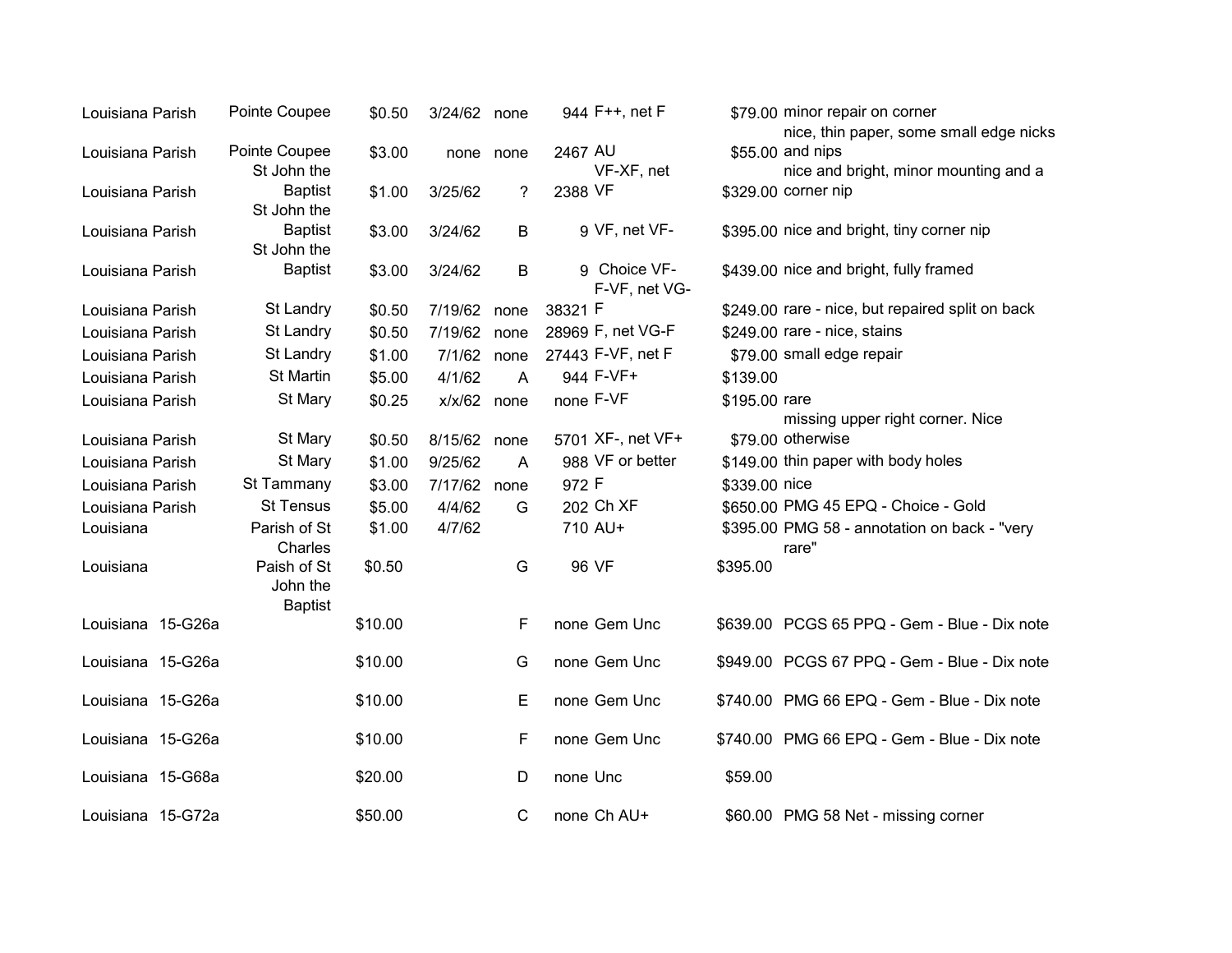| Louisiana 20-G42c |                              |                     | \$50.00          | 184X             | A            | faded G                 |                                     |                     | \$450.00 PCGS 4 - splits, tears and edge nips,<br>hinge repair - rare |
|-------------------|------------------------------|---------------------|------------------|------------------|--------------|-------------------------|-------------------------------------|---------------------|-----------------------------------------------------------------------|
| Louisiana 20-G48b |                              |                     | \$100.00         | 184X             | $\mathsf{C}$ | faded G                 |                                     |                     | \$475.00 PCGS 6 - splits, tears and edge nips,<br>hinge repair - rare |
| Louisiana 30-G48a |                              |                     | \$2.00           | 5/5/62           | A            | 1632 F+                 |                                     |                     | \$229.00 PCGS 15                                                      |
| Louisiana         | 75-G2                        |                     | \$1.00           | 9/19/61          | A            |                         | 12790 F+, net VG-F<br>F-VF, net VG- |                     | \$175.00 some stains at left<br>blue registered stamp - some minor    |
| Louisiana         | 75-G2a                       |                     | \$1.00           | 9/19/61          | A            | 15658 F                 |                                     |                     | \$195.00 stains and small holes                                       |
| Louisiana         | 75-G4                        |                     | \$2.00           | 9/19/61          | A            |                         | 5574 F, net VG-F                    |                     | A few edge nicks and a couple of small<br>\$79.00 body holes          |
| Louisiana 75-G12d |                              |                     | \$10.00          | 5/22/62          | H            | 259 F                   |                                     | \$195.00            |                                                                       |
| Louisiana 75-G14c |                              |                     | \$10.00          | 6/14/62          | D            | 1651 F-VF               |                                     |                     | \$195.00 couple of small spots and pin holes                          |
| Louisiana 75-G16b |                              |                     | \$20.00          | 5/22/62          | Е            |                         | 2242 F-VF, net F                    | \$95.00             |                                                                       |
| Louisiana 75-G18a |                              |                     | \$20.00          | 5/22/62          | B            | 113 Ch F+               |                                     |                     | \$169.00 fully framed                                                 |
| Louisiana         | $100 -$<br>G <sub>20</sub> a |                     | \$5.00           | 2/5/62           | D            |                         | 2226 VG-F-POC                       |                     | \$229.00 rare - 5 \$1 gold coins on the note                          |
| Maine             |                              | <b>Belfast Bank</b> | \$1.75           | 4/9/38           | A            |                         | <b>AU</b>                           |                     | \$649.00 PCGS 53 PPQ - Plus - Silver                                  |
| Maine             |                              | Bank of<br>Commerce | \$0.15           | 11/1/62          | $\mathsf{C}$ | 267 F+                  |                                     | \$44.00             |                                                                       |
| Maine             | W1130-<br>$002 -$<br>G020    |                     | \$2.00           | 9/2/39           | A            | 2355 AU                 |                                     | \$195.00            |                                                                       |
| Maine             | 20-G32                       |                     | \$100.00         | 1/27/41          | A            | <b>217 AU</b>           |                                     | \$495.00            |                                                                       |
| Maine             | 20-G32                       |                     | \$100.00         | 1/27/41          | A            |                         | 214 XF, net VF                      |                     | \$339.00 Nice, but ink burn hole at date                              |
| Maine             | 26-A5                        | altered             | \$5.00           | 8/8/54           | A            | 319                     |                                     |                     | \$95.00 Altered from Augusta Main - non-<br>existent bank             |
| Maine             | 60-C52a                      | <b>CTF</b>          | \$5.00           | 10/1/63          | C            | 1912 VG+                |                                     | \$95.00             |                                                                       |
| Maine             | 65-G2                        |                     | \$1.00           | 1/6/51           | A            |                         | 2262 VG+-POC                        | \$149.00            |                                                                       |
| Maine             | 65-G4                        |                     | \$2.00           | 1/6/51           | A            |                         | 271 VG-F-POC                        | \$149.00            | mounting on back                                                      |
| Maine             | 65-G8                        |                     | \$5.00           | 1/6/51           | A            | 3922 F-POC              |                                     | \$95.00             |                                                                       |
| Maine<br>Maine    | 75-G4<br>75-G8               |                     | \$2.00<br>\$5.00 | 3/1/39<br>7/1/37 | B<br>A       | 2370 G-VF<br>2334 F-VF+ |                                     | \$59.00<br>\$215.00 |                                                                       |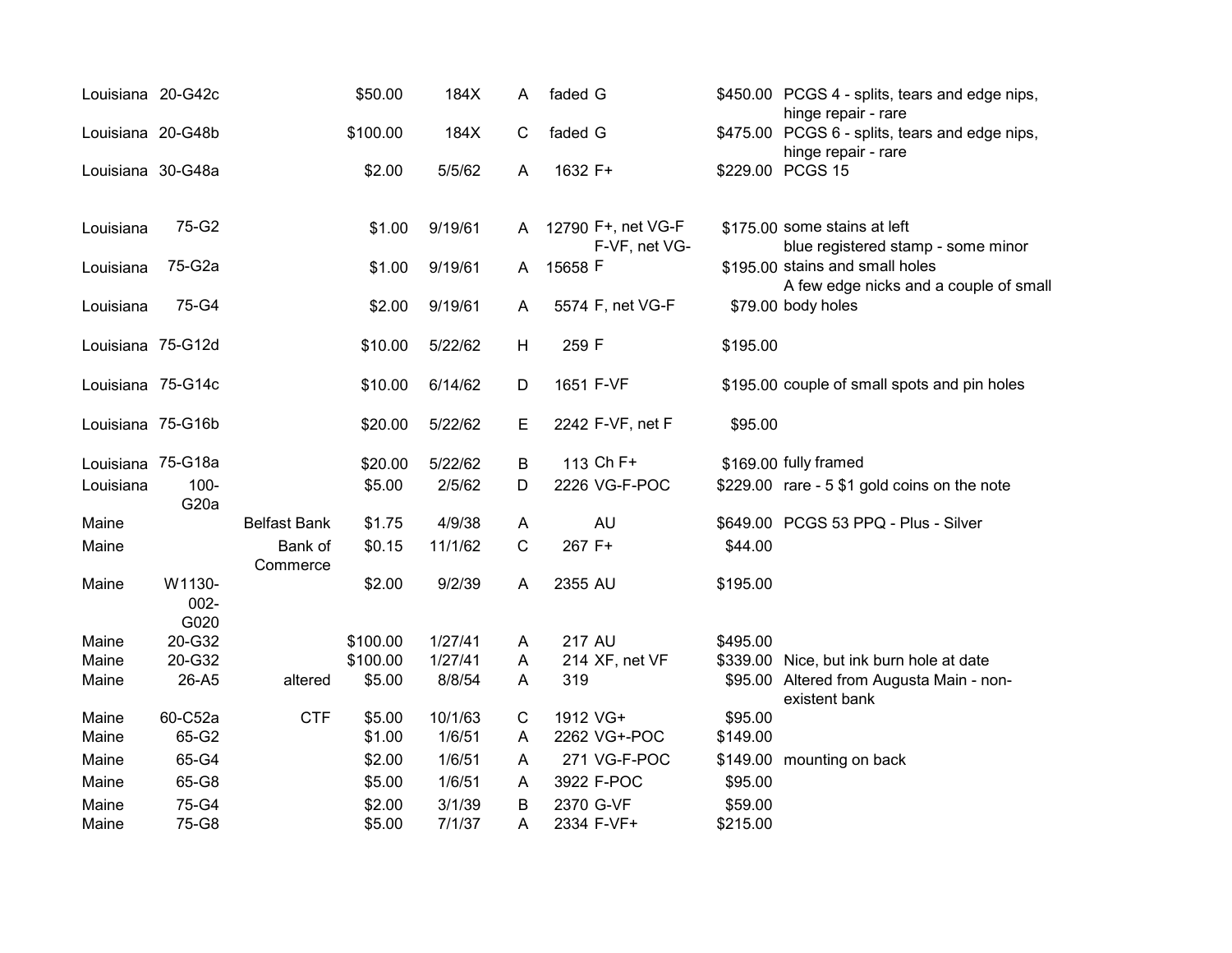| Maine | 75-G26        |          | \$100.00 | 7/1/37  | A         | 68 VF-XF, net<br>VF-    | \$239.00 |                                                                                                   |
|-------|---------------|----------|----------|---------|-----------|-------------------------|----------|---------------------------------------------------------------------------------------------------|
| Maine | 75-G26        |          | \$100.00 | 10/1/39 | A         | 74 VF+, net VF-         |          | \$239.00 PCGS 40 App - Corner reattached, light<br>stains                                         |
| Maine | 80-G2a        |          | \$1.00   | 9/18/54 | A         | faint VG+, net G-<br>VG |          | \$239.00 rare - stain upper center                                                                |
| Maine | 165-<br>G16aP | Proof    | \$500.00 |         | A         | Unc - Proof-<br>POC     |          | \$595.00 PMG 62 - tears (lower margin, a small<br>notch) - POC - 3 known                          |
| Maine | 175-S5        | spurious | \$2.00   | 1/4/60  | A         | 4216 F                  | \$229.00 |                                                                                                   |
| Maine | 205-UNL       | Proof    | \$2.00   |         | A         | Unc+- Proof-<br>POC     |          | \$389.00 PMG 63 - POC (mounting on back,<br>faint and not mentioned), faces up like<br>a GEM note |
| Maine | 210-G8        |          | \$5.00   |         | A         | <b>AU</b>               |          | \$169.00 PMG 50 EPQ - Plus - Silver - full frame,<br>nice color!                                  |
| Maine | 210-G8        |          | \$5.00   |         | A         | F-VF, net VG-<br>F      | \$89.00  | mounting remants and small body<br>holes                                                          |
| Maine | 250-G4        |          | \$1.00   | 5/1/39  | A         | 941 VF-                 | \$69.00  |                                                                                                   |
| Maine | 250-G4        |          | \$1.00   | 5/1/39  | AA        | 146 F-VF                | \$59.00  |                                                                                                   |
| Maine | 250-G8        |          | \$2.00   | 5/1/39  | <b>Bb</b> | 699 VF-                 | \$79.00  |                                                                                                   |
| Maine | 250-G8        |          | \$2.00   | 5/1/39  | B         | 784 VF                  | \$88.00  |                                                                                                   |
| Maine | 250-G8        |          | \$2.00   | 5/1/39  | Bb        | 726 VF+                 | \$89.00  |                                                                                                   |
| Maine | 250-G16       |          | \$5.00   | 7/10/36 | A         | 1798 VF-                | \$69.00  |                                                                                                   |
| Maine | 250-G16       |          | \$5.00   | 7/10/36 | A         | 1000 F-VF               | \$59.00  |                                                                                                   |
| Maine | 250-G28       |          | \$10.00  | 7/20/36 | D         | 1684 F-VF               | \$69.00  |                                                                                                   |
| Maine | 250-G28       |          | \$10.00  | 4/1/36  | D         | 1432 VF-XF              | \$69.00  |                                                                                                   |
| Maine | 260-G2a       |          | \$1.00   | 9/26/55 | A         | 1562 F-POC              | \$195.00 |                                                                                                   |
| Maine | 260-G4a       |          | \$2.00   | 10/1/55 | A         | 1932 F-                 |          | \$229.00 tough- mounting                                                                          |
| Maine | 260-G8a       |          | \$5.00   | 9/26/56 | A         | 5567 VG-F, net VG       |          | \$79.00 tough-mounting and edge tear repair                                                       |
| Maine | 300-G2        |          | \$10.00  | 10/1/57 | A         | 4824 AU-CC              |          | \$79.00 cc's closed with patch on back                                                            |
| Maine | 310-G2a       |          | \$1.00   | 4/2/38  | BB        | 1892 F-VF               | \$79.00  |                                                                                                   |
|       |               |          |          |         |           |                         |          |                                                                                                   |
| Maine | 310-G2a       |          | \$1.00   | X/X/36  | A         | 1776 F-VF               | \$79.00  |                                                                                                   |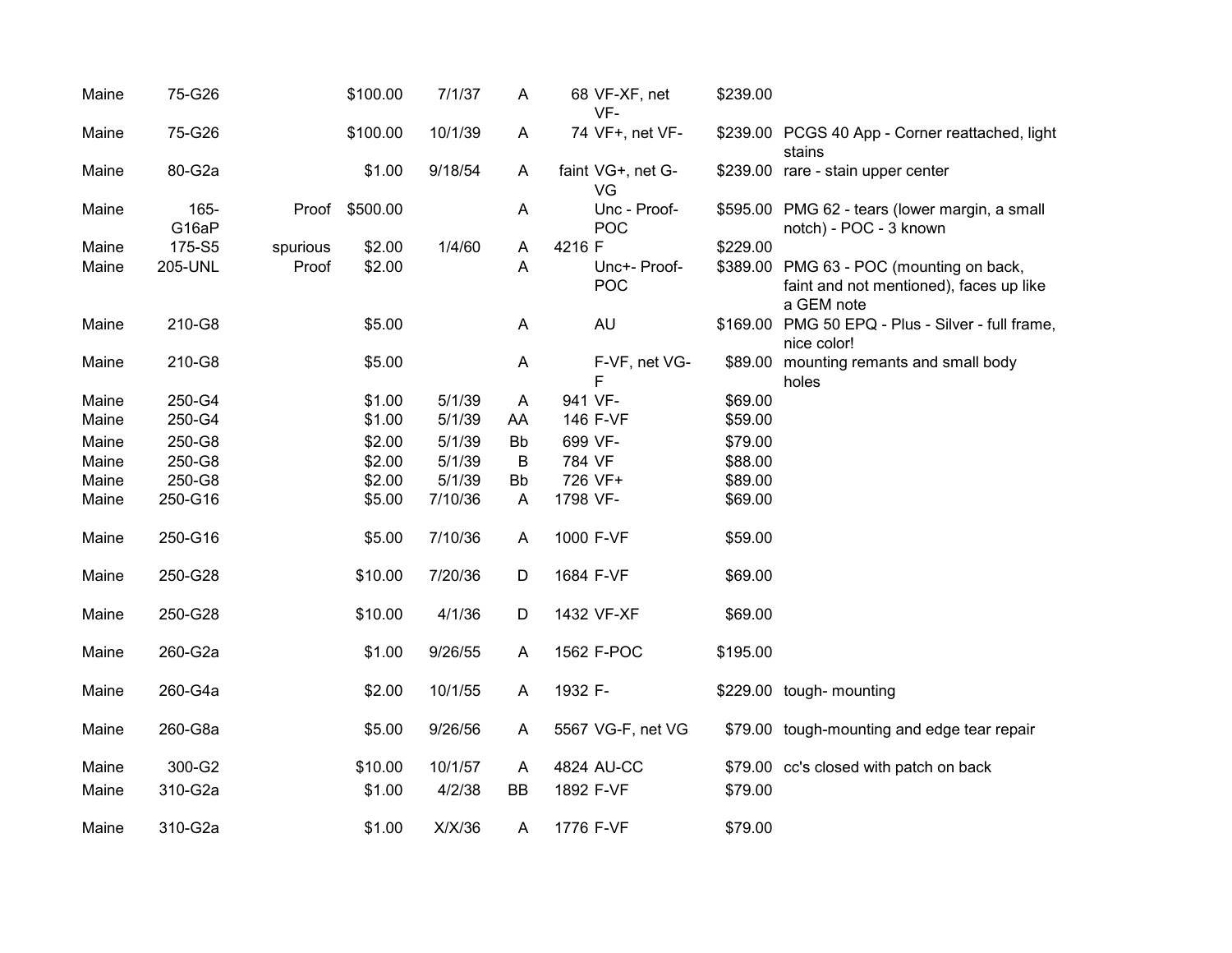| Maine                   | 310-G8b                     | \$5.00                     | 8/31/36                     | A           | 1184 F-VF                                       |               | \$95.00 inverted back                                                             |
|-------------------------|-----------------------------|----------------------------|-----------------------------|-------------|-------------------------------------------------|---------------|-----------------------------------------------------------------------------------|
| Maine<br>Maine<br>Maine | 345-G2<br>345-G4<br>350-G2a | \$1.00<br>\$2.00<br>\$1.00 | 9/8/57<br>9/8/57<br>5/16/55 | A<br>A<br>A | 2471 VF--CC<br>2841 VF--CC<br>1101 F+, net VG-F |               | \$385.00 PCGS 30 CC<br>\$385.00 CC closed with patch<br>\$159.00 PCGS 20 Apparent |
| Maine                   | 350-G2b                     | \$1.00                     | 10/2/59                     | A           | faint VG-F                                      | \$139.00      |                                                                                   |
| Maine                   | 350-G4b                     | \$2.00                     | 10/2/59                     | A           | faint F                                         |               | \$89.00 mounting remnants on back                                                 |
| Maine                   | 410-G28                     | \$10.00                    | faint                       | M           | faint G+                                        | \$79.00 rare  |                                                                                   |
| Maine                   | 410-G28                     | \$10.00                    | 5/1/37                      | M           | 3620 VF+                                        | \$149.00 rare |                                                                                   |
| Maine                   | 420-G4a                     | \$2.00                     | 5/27/40                     | <b>Bb</b>   | 774 F-                                          | \$95.00       |                                                                                   |
| Maine<br>Maine          | 420-G8<br>426-G2b           | \$5.00<br>Proof<br>\$1.00  | 10/9/35<br>1850s            | B<br>A      | 1799 F-VF<br>Ch AU+                             | \$149.00      | \$419.00 PMG 58 Net tear - can't find it.                                         |
| Maine                   | 445-G12                     | \$1.00                     | 10/1/62                     | A           | 3731 VG-F, net VG-                              | \$285.00 rare |                                                                                   |
| Maine                   | 445-G12                     | \$1.00                     | 10/1/62                     | A           | 2267 VG                                         | \$295.00 rare |                                                                                   |
| Maine                   | 445-G12                     | \$1.00                     | 10/1/63                     | B           | 3078 VF-                                        | \$649.00 rare |                                                                                   |
| Maine                   | 465-G2a                     | \$1.00                     | faint                       | B           | faint VG+-POC                                   | \$229.00      |                                                                                   |
| Maine                   | 465-G4a                     | \$2.00                     | 9/2/61                      | A           | 6528 VG+-POC                                    | \$289.00      |                                                                                   |
| Maine                   | 465-G8a                     | \$5.00                     | 8/1/62                      | $\mathsf C$ | 5949 VG-F-POC                                   | \$239.00      |                                                                                   |
| Maine                   | 465-<br>G <sub>10a</sub>    | \$10.00                    | 8/1/62                      | A           | 2796 F-POC                                      | \$289.00      |                                                                                   |
| Maine                   | 470-G16                     | \$5.00                     | 10/22/37                    | L           | 559 F+                                          |               | \$249.00 PCGS 25                                                                  |
| Maine                   | 510-G10                     | \$5.00                     | 11/26/53                    | A           | 7576 VG+                                        |               | \$90.00 some pin holes and mounting                                               |
| Maine                   | 535-G4b                     | \$1.00                     | 3/4/61                      | A           | 3810 F-VF                                       | \$145.00      |                                                                                   |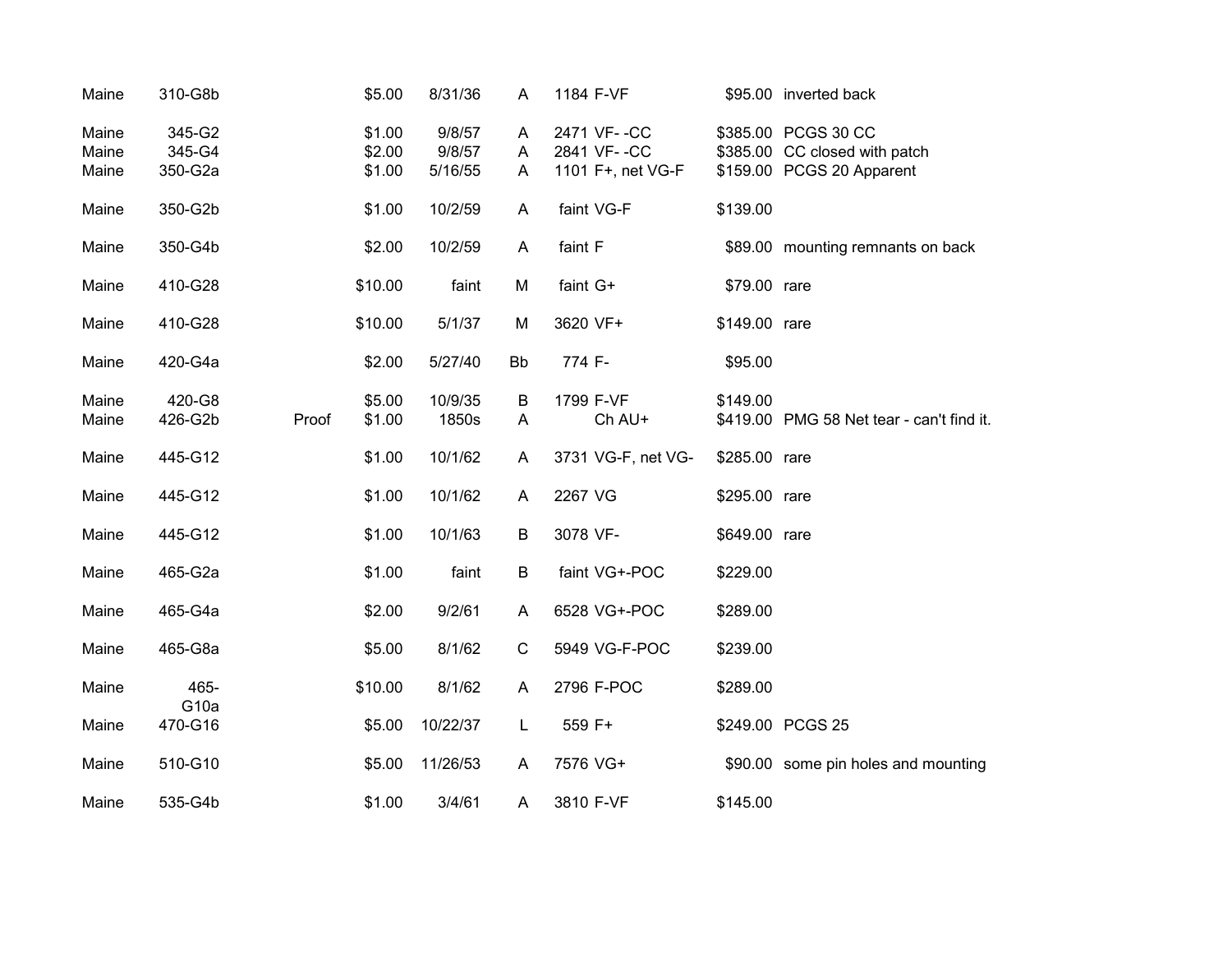| Maine    | 535-G8a                   |                                                  | \$5.00  | 5/14/60  | B           | 1572 F      | \$109.00 |                                  |
|----------|---------------------------|--------------------------------------------------|---------|----------|-------------|-------------|----------|----------------------------------|
| Maine    | 535-<br>G <sub>20</sub> a |                                                  | \$5.00  | 8/27/60  | A           | 536 VF-XF   |          | \$219.00 PCGS 40                 |
| Maine    | 535-<br>G32a              |                                                  | \$50.00 | 9/13/60  | A           | 15 VF-XF    |          | \$1,495.00 PCGS 35 - ex Rare     |
| Maine    | 540-G2c                   |                                                  | \$1.00  |          | B           | Ch Unc      | \$139.00 |                                  |
| Maine    | 540-G2c                   |                                                  | \$1.00  |          | $\sf B$     | Ch Unc      | \$139.00 |                                  |
| Maine    | 540-G2c                   |                                                  | \$1.00  |          | $\sf B$     | Ch Unc      | \$139.00 |                                  |
| Maine    | 540-G4c                   |                                                  | \$2.00  |          | A           | Unc         | \$139.00 |                                  |
| Maine    | 540-G4c                   |                                                  | \$2.00  |          | A           | Ch Unc      | \$149.00 |                                  |
| Maine    | 540-G6c                   |                                                  | \$3.00  |          | A           | Ch Unc      | \$159.00 |                                  |
| Maine    | 540-G8c                   |                                                  | \$5.00  |          | A           | Ch AU       | \$139.00 |                                  |
| Maine    | 620-G4b                   |                                                  | \$2.00  |          | A           | 1880 F-VF   |          | \$149.00 Bright and fuly framed! |
| Maryland |                           | Exchange<br>Office,<br><b>Baltimore</b>          | \$0.25  | 3/4/41   | A           | 2536 F      | \$69.00  |                                  |
| Maryland |                           | Exchange<br>Office,<br><b>Baltimore</b>          | \$0.50  | 11/15/41 | A           | 498 VG+     | \$69.00  |                                  |
| Maryland |                           | Frederick-town<br><b>Branch Bank</b>             | \$2.00  | 1/1/38   |             | 113 VG-F-CC | \$49.00  |                                  |
| Maryland |                           | Havre-de-<br>Grace Bank                          | \$1.00  | 11/18/46 | A           | 825 VG+     | \$25.00  |                                  |
| Maryland |                           | Mayor and City<br>Council of<br><b>Baltimore</b> | \$0.06  | 5/16/57  | $\mathsf C$ | F-VF        | \$95.00  |                                  |
| Maryland |                           | Mayor and City<br>Council of<br>Baltimore        | \$0.25  | 5/16/57  | $\mathbf C$ | 13 F-VF-POC |          | \$95.00 POCs closed              |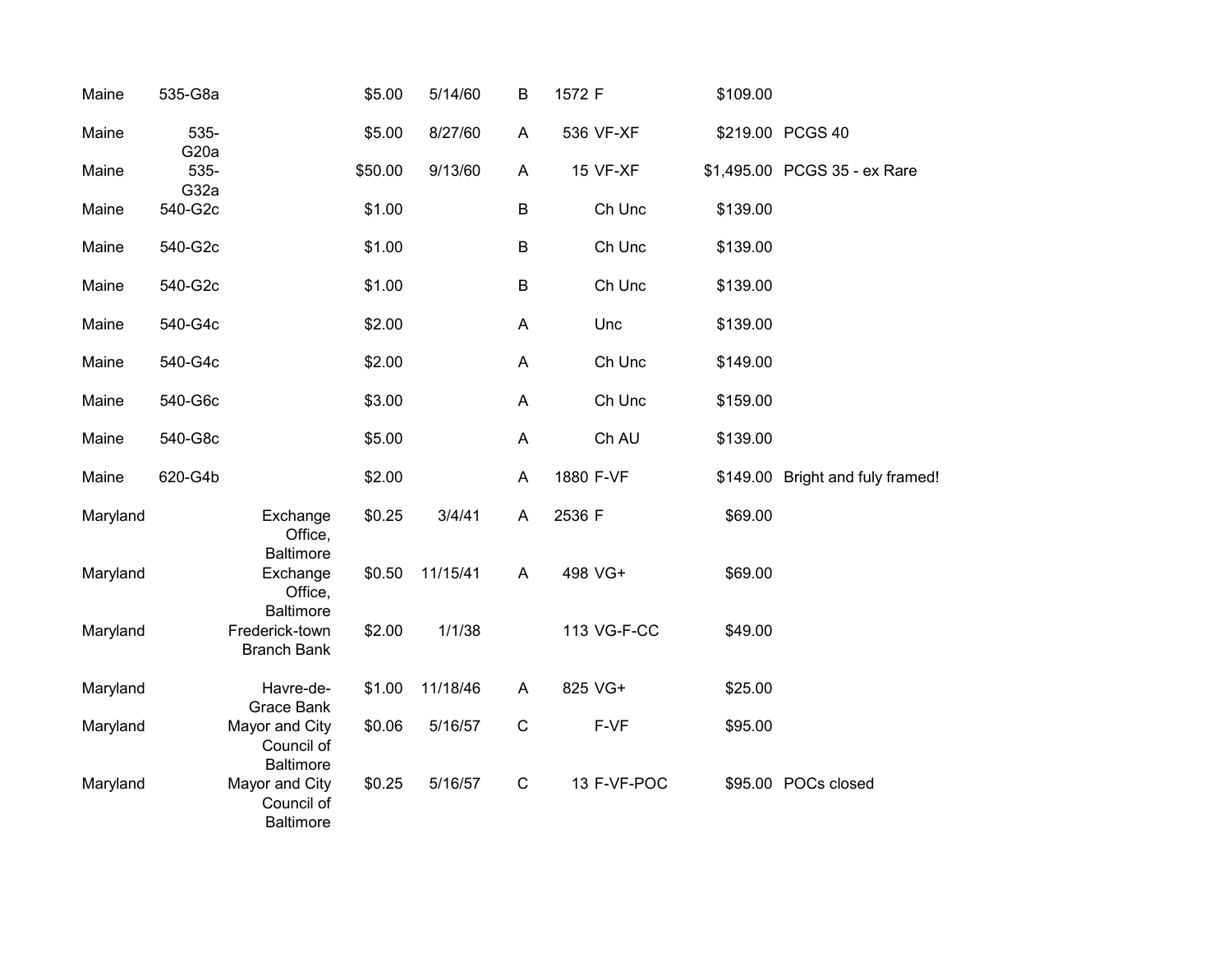| Maryland         |         | Mayor and City<br>Council of<br><b>Baltimore</b> | \$0.75 | 5/16/57 | A           | VF+-POC         | \$95.00       |                                                            |
|------------------|---------|--------------------------------------------------|--------|---------|-------------|-----------------|---------------|------------------------------------------------------------|
| Maryland         |         | Mayor and City<br>Council of<br><b>Baltimore</b> | \$1.00 | 5/16/57 |             | VF--POC         | \$95.00       |                                                            |
| Maryland         |         | <b>Baltimore</b><br>Mechanics<br>Savings Fund    | \$0.06 | 9/10/40 |             | 60 F+, net VG-F |               | \$59.00 foxing spots                                       |
| Maryland         |         | <b>Baltimore</b><br>Mechanics<br>Savings Fund    | \$0.13 | 5/2/40  |             | 1421 F          |               | \$69.00 mounting remnants on back                          |
| Maryland         |         | <b>Baltimore</b><br>Mechanics<br>Savings Fund    | \$0.25 | faint   |             | 6886 VG         | \$59.00       |                                                            |
| Maryland         |         | <b>Baltimore Bank</b><br><b>Notes</b>            | \$1.00 | 1/1/41  | A           | 866 VG          | \$149.00 rare |                                                            |
| Maryland         |         | <b>Baltimore Bank</b><br><b>Notes</b>            | \$2.00 | 1/1/41  | A           | 2203 F, net VG  | \$149.00 rare |                                                            |
| Maryland         |         | Patapsco<br>Savings Fund                         | \$0.06 | 4/15/40 |             | 205 F+          |               | \$69.00 foreign substance on back                          |
| Maryland         |         | Patapsco<br>Savings Fund                         | \$0.13 | 4/5/40  | A           | 5631 F          | \$69.00       |                                                            |
| Maryland         |         | Patapsco<br>Savings Fund                         | \$0.50 | 9/1/40  | $\sf B$     | 175 F           |               | \$39.00 mounting remnant on back                           |
| Maryland         |         | Somerset &<br>Worcester                          | \$2.00 | 11/1/62 | A           | 1080 AU-POC     | \$79.00       |                                                            |
| Maryland         | 10-G2b  |                                                  | \$5.00 | 12/1/63 | B           | 1216 VF-        |               | \$195.00 fully framed, great color, small edge<br>nick top |
| Maryland         | 15-C28a | <b>CTF</b>                                       | \$2.00 | 6/4/42  | $\mathsf C$ | 4140 XF         | \$95.00       |                                                            |
| Maryland         | 130-G6  |                                                  | \$2.00 | 12/x/49 | A           | 770 VG+         | \$39.00       |                                                            |
| Maryland         | 155-G2  |                                                  | \$1.00 | 6/1/61  | A           | 267 VG          | \$49.00       |                                                            |
| Maryland         | 155-G2a |                                                  | \$1.00 | 6/1/61  | A           | 4937 AU+        |               | \$119.00 printed back                                      |
| Maryland         | 155-G4a |                                                  | \$2.00 | 6/1/61  | A           | 4862 VF-        | \$69.00       |                                                            |
| Maryland         | 155-G4a |                                                  | \$2.00 | 6/1/61  | A           | 3464 VF-XF      |               | \$119.00 printed back                                      |
| Maryland 155-G6b |         |                                                  | \$5.00 | 1/4/60  | $\mathsf C$ | 515 XF          |               | \$95.00 tiny edge anomaly on top                           |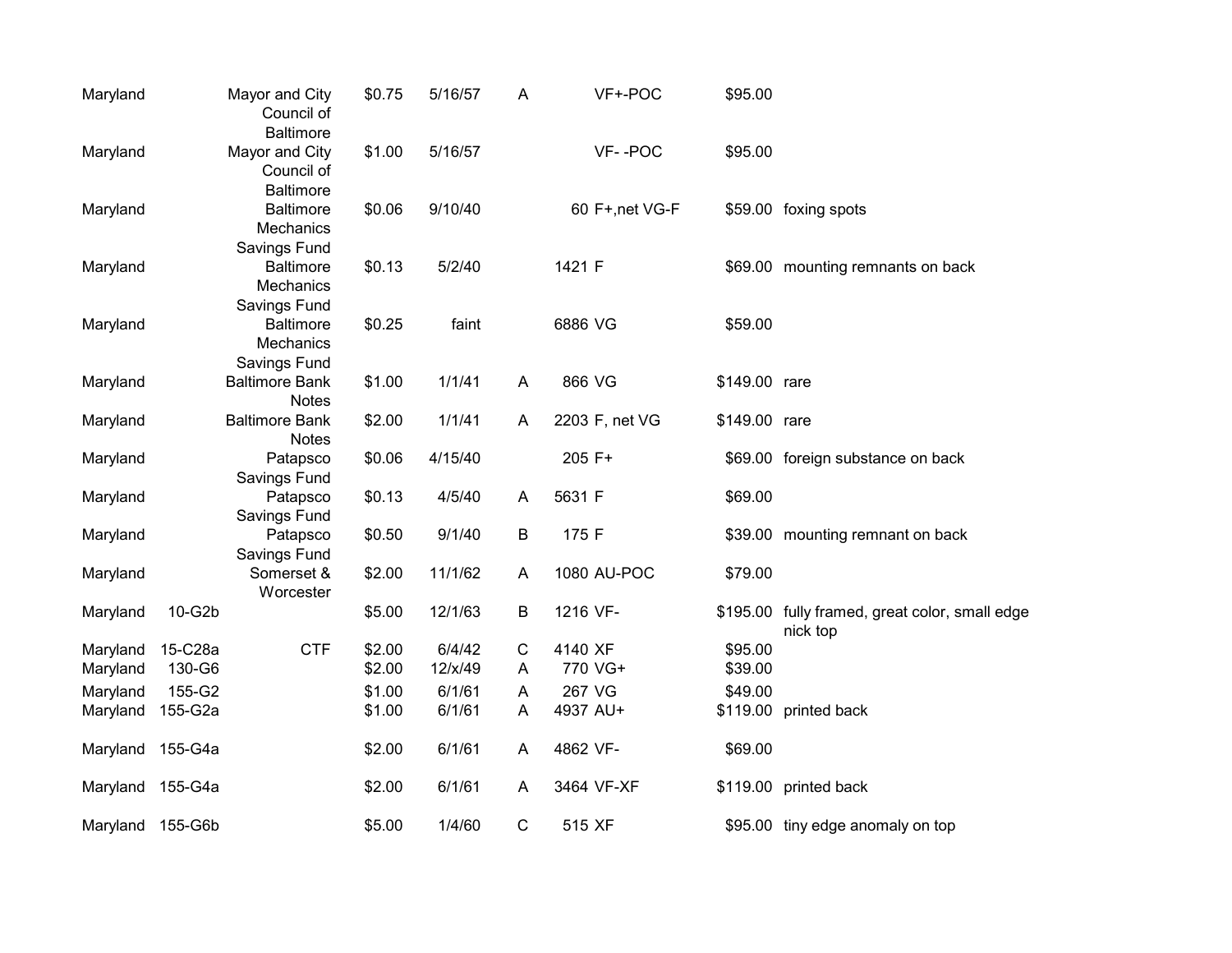| Maryland 155-G6c |                              |       | \$5.00  | 2/15/61  | $\mathsf{C}$ | 1222 Ch AU              | \$149.00       |                                                |
|------------------|------------------------------|-------|---------|----------|--------------|-------------------------|----------------|------------------------------------------------|
| Maryland 155-G6d |                              |       | \$5.00  | 5/1/64   | A            | 221 Ch AU               | \$149.00       |                                                |
| Maryland 155-G6d |                              |       | \$5.00  | 11/7/62  | A            | 1177 Ch VF-XF+          | \$139.00       |                                                |
| Maryland 155-G8d |                              |       | \$10.00 | 11/7/62  | A            | 1309 Ch AU++            | \$149.00       |                                                |
| Maryland         | 165-                         | Proof | \$5.00  |          | B            | Gem Proof-              |                | \$1,150.00 PMG 66 EPQ - Gem - Blue - POC -     |
| Maryland         | G <sub>2</sub> aP<br>190-G6a |       | \$2.00  | 6/10/63  | A            | POC<br>29 VG            | \$95.00        | gorgeous note - very rare                      |
| Maryland         | 190-G6c                      |       | \$2.00  | 12/1/63  | A            | 713 58F-VF, net<br>VG-F |                | \$109.00 rare-mounting stains on back          |
| Maryland 190-G8a |                              |       | \$5.00  | 12/1/62  | A            | 765 F                   |                | \$98.00 pin holes                              |
| Maryland 190-G8b |                              |       | \$5.00  | 8/1/63   | B            | 203 VG-F                |                | \$79.00 pin holes and tape repair on upper     |
| Maryland 190-G8b |                              |       | \$5.00  | 8/1/63   | A            | 2858 F                  | \$95.00        | edge                                           |
| Maryland         | 190-                         |       | \$10.00 | 10/1/63  | A            | 1486 VG-F               | \$159.00       |                                                |
| Maryland         | G <sub>10</sub> b<br>230-G2b |       | \$1.00  | 8/15/62  | A            | 4160 F-VF-POC           | \$75.00        |                                                |
| Maryland 230-G4a |                              |       | \$2.00  | 8/15/62  | A            | 4117 VF-POC             | \$139.00       |                                                |
| Maryland 230-G8a |                              |       | \$5.00  | 10/14/62 | $\mathbf C$  | 9123 VF-XF              |                | \$229.00 fully framed and high grade -pin hole |
| Maryland         | 230-                         |       | \$10.00 | 6/1/63   | A            | 1889 F+                 | \$149.00 tough |                                                |
| Maryland         | G <sub>10a</sub><br>240-     |       | \$5.00  |          | B            | 3975 Ch Unc             | \$89.00        |                                                |
| Maryland         | G40b<br>240-<br>G40b         |       | \$5.00  |          | B            | 4966 Ch Unc             | \$89.00        |                                                |
| Maryland         | 240-<br>G46b                 |       | \$10.00 |          | B            | 4966 Ch AU+             | \$89.00        |                                                |
| Maryland         | 240-G52                      |       | \$20.00 |          | $\mathsf{A}$ | $VF+$                   | \$49.00        |                                                |
| Maryland 245-G6a |                              |       | \$5.00  | 1/21/54  | B            | 4641 F                  |                | \$38.00 pin holes                              |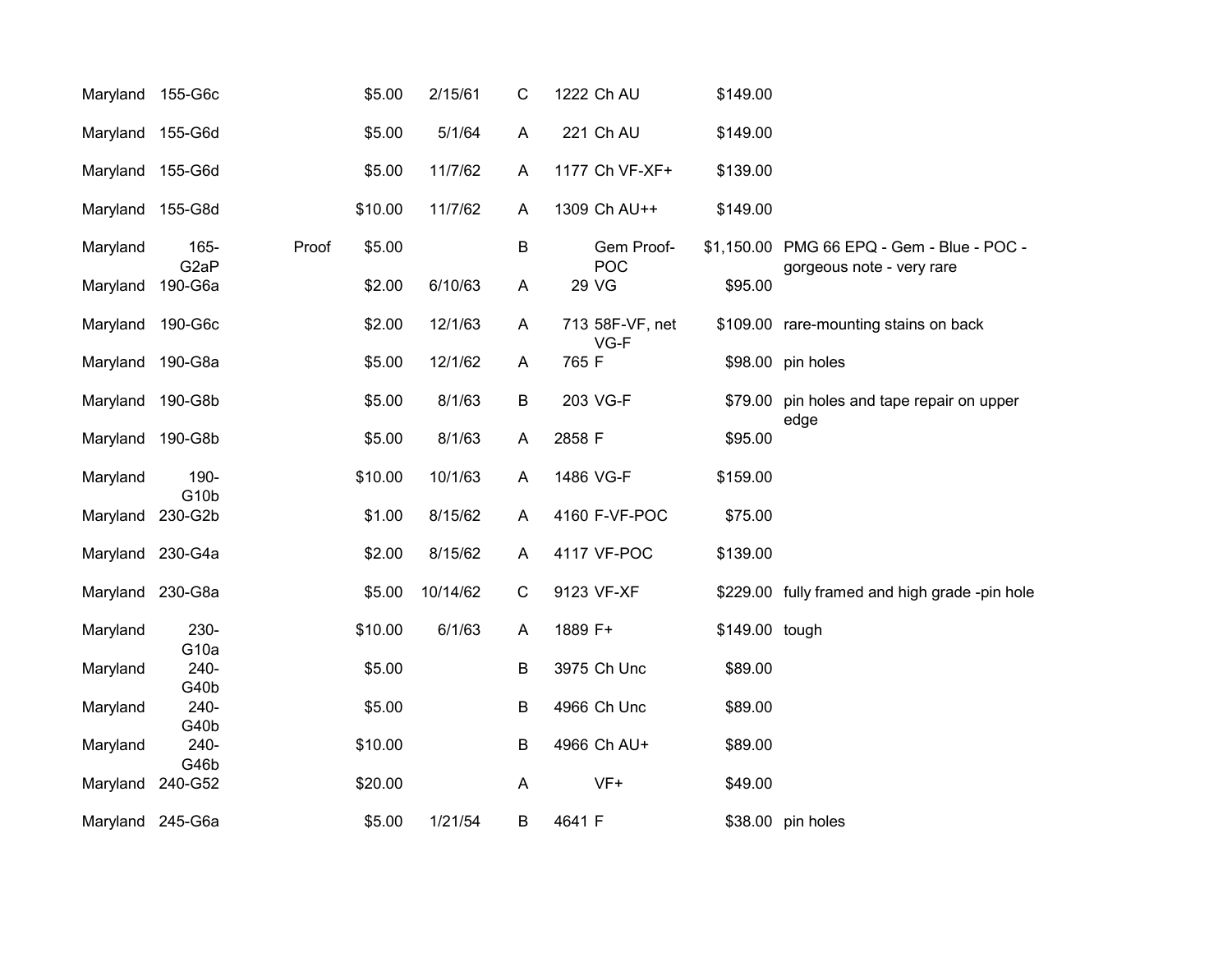| Maryland 245-G6a |                 |                               | \$5.00   | 4/1/56   | A            | 1348 Ch AU+                 | \$95.00  |                                                       |
|------------------|-----------------|-------------------------------|----------|----------|--------------|-----------------------------|----------|-------------------------------------------------------|
| Maryland 245-G6a |                 |                               | \$5.00   | 1/31/55  | B            | 18686 F                     | \$59.00  |                                                       |
| Maryland 260-G16 |                 |                               | \$5.00   | 1/16/40  | D            | 3354 F                      | \$89.00  |                                                       |
| Maryland 265-G16 |                 |                               | \$5.00   | 10/25/39 | D            | 77 F                        |          | \$59.00 pin holes                                     |
| Maryland 265-G26 |                 |                               | \$100.00 | 10/23/39 | $\mathsf{A}$ | 237 VF-, net F+             |          | \$289.00 PCGS 30 Apparent                             |
| Maryland         | 280-G2          |                               | \$1.00   | 9/20/37  |              | 1047 F, net VG+             |          | \$59.00 stains at right                               |
| Maryland         | 280-G4          |                               | \$2.00   | 9/20/37  | A            | 1935 VG+                    | \$69.00  | some hinge repairs on top margin on<br>back           |
| Maryland         | 280-G6          |                               | \$3.00   | 8/28/37  | A            | 117 G-VG                    | \$89.00  | better, but edge nips and mounting                    |
| Maryland         | 280-G8          |                               | \$5.00   | 8/24/37  | Α            | 31 F-VF                     | \$69.00  |                                                       |
| Maryland         | 280-G8          |                               | \$5.00   | 8/24/37  | A            | <b>14 VF</b>                | \$79.00  |                                                       |
| Maryland         | 280-G8          |                               | \$5.00   | 8/24/37  | B            | <b>22 VF</b>                | \$79.00  |                                                       |
| Maryland         | 280-G8          |                               | \$5.00   | 8/28/37  | B            | 101 F                       | \$69.00  |                                                       |
| Maryland         | 280-G10         |                               | \$10.00  | 8/24/37  | A            | <b>74 AU</b>                |          | \$139.00 high grade                                   |
| Maryland 281-G12 |                 |                               | \$5.00   | 2/22/33  | $\mathsf{A}$ | 243 F-VF, net F-            |          | \$59.00 red ink annotation                            |
| Maryland 281-G84 |                 |                               | \$10.00  | 5/4/33   | $\mathsf C$  | 2768 VF                     | \$95.00  |                                                       |
| Maryland 281-G88 |                 |                               | \$20.00  | 7/21/32  | $\sf B$      | 830 F                       |          | \$129.00 period signature on back and face            |
| Maryland         | $281 -$<br>G120 |                               | \$5.00   | 7/20/31  | $\mathsf{A}$ | 4683 F+, net VG-F           |          | \$49.00 foxing spots at left                          |
| Maryland         | 305-G8          |                               | \$5.00   | 1/3/59   | B            | 2269 Ch AU+                 | \$295.00 |                                                       |
| Massachusetts    |                 | Parker House                  | \$0.10   | 12/1/62  | A            | 827 F, net VG+              | \$29.00  | corner nip                                            |
| Massachusetts    |                 | Northborough<br><b>Bank</b>   | \$0.10   | 11/1/62  |              | 481 F                       | \$29.00  |                                                       |
| Massachu         | 50-G28          |                               | \$3.00   | 8/24/18  |              | 441 VF                      |          | \$119.00 PMG 35                                       |
| Massachu         | 50-C32          | <b>CTF</b>                    | \$5.00   | 5/1/18   | C            | 308 VF, net F+              |          | \$189.00 rare - some spots                            |
| Massachu 90-C146 |                 | <b>CTF</b>                    | \$5.00   | 12/1/63  | A            | 4286 F-VF                   |          | \$79.00 small foxing spot                             |
| Massachu         | $100 -$<br>G72a |                               | \$10.00  | 1/1/61   |              | VG-F, net VG-<br><b>POC</b> |          | \$169.00 scarce - mounting on back, one POC<br>closed |
| Massachu         | 120-A5          | Altered fromn<br>MI Washtenaw | \$1.00   | 5/1/54   | $\mathsf{C}$ | 1675 VG-F, net VG           | \$79.00  |                                                       |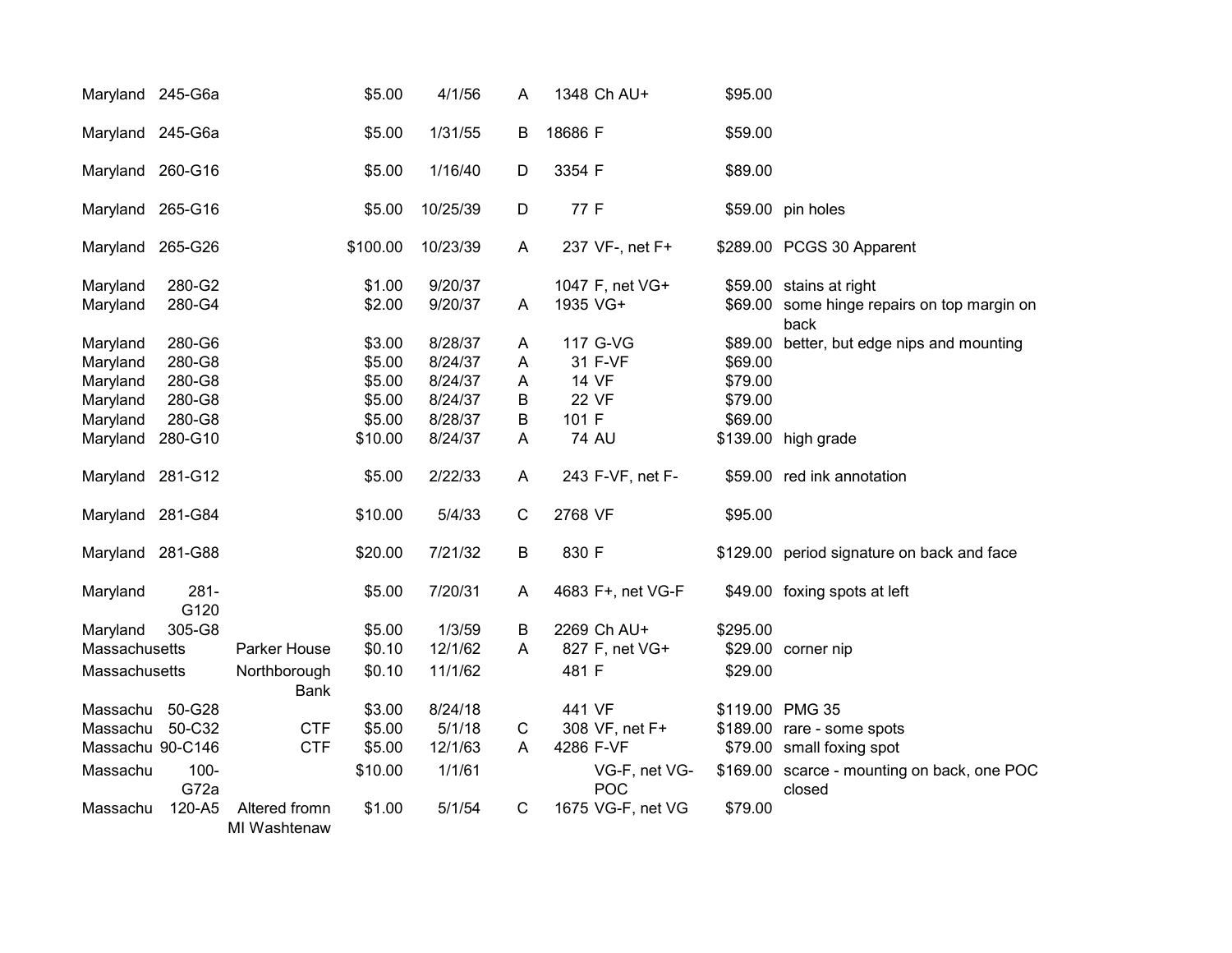| Massachu 130-G4a  |                |         | \$2.00   | 1/1/51    | A            | 3483 F-          | \$44.00 |                                                                                                      |
|-------------------|----------------|---------|----------|-----------|--------------|------------------|---------|------------------------------------------------------------------------------------------------------|
| Massachu 130-G4a  |                |         | \$2.00   | 1/1/52    | A            | 4874 Ch F+       | \$79.00 |                                                                                                      |
| Massachu 130-G6   |                |         | \$3.00   | 1/1/50    | A            | 190 VG           | \$35.00 |                                                                                                      |
| Massachu 130-G6a  |                |         | \$3.00   | 1/1/50    | A            | 2702 VG          | \$42.00 |                                                                                                      |
| Massachu 130-G8   |                |         | \$5.00   | 1/1/51    | A            | 3027 F-          | \$49.00 |                                                                                                      |
| Massachu 130-G8d  |                |         | \$5.00   | not clear | A            | 1105 F           | \$49.00 |                                                                                                      |
| Massachu 130-G20  |                |         | ######## | 11/1/53   | A            | 77 VF+           |         | \$1,495.00 PCGS 35 Plus - Silver                                                                     |
| Massachu          | 140-S5         |         | \$2.00   | 1/1/58    | A            | 4420 F-VF+       |         | \$109.00 some pin holes, nice eye appeal                                                             |
| Massachu 160-G2a  |                |         | \$1.00   |           | A            | 9826 Unc         |         | \$295.00 PCGS 62 - Choice - Gold -                                                                   |
| Massachu 190-G16  |                |         | \$1.00   | 7/27/35   | A            | 1184 VG          |         | undergraded! Fully framed<br>\$59.00 some foxing                                                     |
| Massachu 190-G32  |                |         | \$2.00   | 9/14/33   | B            | 6416 VG+         | \$59.00 |                                                                                                      |
| Massachu          | 190-<br>G100   |         | \$500.00 | 9/14/33   | A            | 13 VG+           |         | \$795.00 PMG 20 pin holes, annotations - rare<br>and high denomination                               |
| Massachu 205-G12  |                |         | \$3.00   | 10/10/37  | $\mathsf{C}$ | faint F-, net VG |         | \$295.00 very rare - foxing and mounting                                                             |
| Massachu 225-A45  |                | altered | \$20.00  | 4/7/51    | F.           | 376 F, net G     |         | \$79.00 nice appearance, torn in half and<br>repaired on back                                        |
| Massachu 240-UNL- | A <sub>3</sub> | altered | \$3.00   | 1/1/59    | B            | 4343 F           |         | \$439.00 PMG 15 (a few pin holes not<br>mentioned) - altered from defunct Bank<br>of West Union Ohio |
| Massachu 246-C8a  |                |         | \$5.00   | 8/23/57   | A            | 1269 VG          |         | \$529.00 PMG 12 - small body holes, missing<br>corner, mounting remnants                             |
| Massachu 255-G2   |                |         | \$1.00   | 6/28/37   | A            | 464 F            | \$89.00 |                                                                                                      |
| Massachu 255-G12  |                |         | \$2.00   | 8/21/37   | B            | 1923 F, net G    |         | \$89.00 split and taped - rare                                                                       |
| Massachu 255-G12  |                |         | \$2.00   | 1/28/37   | B            | 515 F            |         | \$129.00 a few small edge nicks                                                                      |
| Massachu 255-G20  |                |         | \$5.00   | 1/1/37    | D            | 50 F-VF          | \$59.00 |                                                                                                      |
| Massachu 255-G20  |                |         | \$5.00   | 1/2/37    | D            | 366 F-VF         |         | \$69.00 nice balanced color and bright                                                               |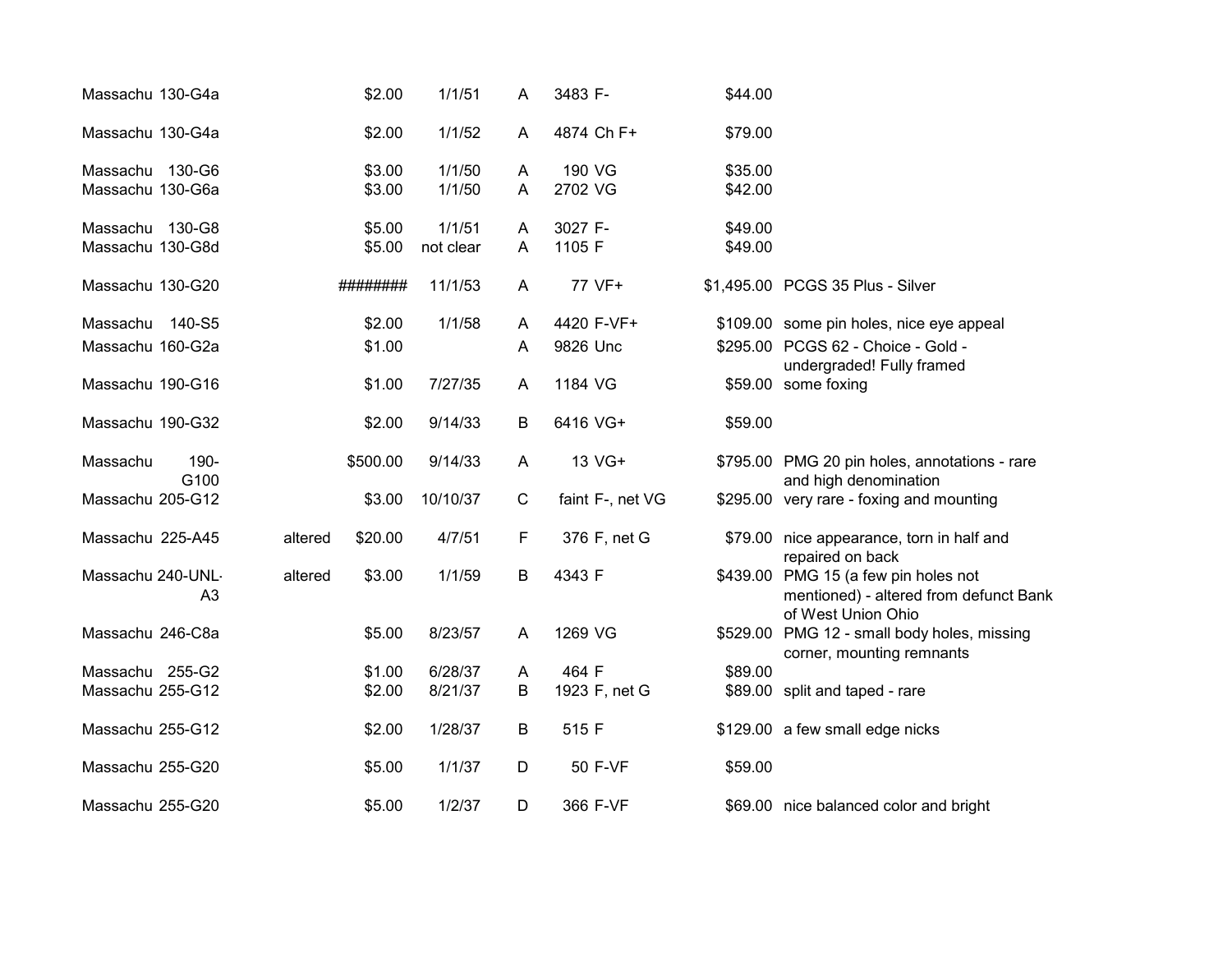| Massachu 255-G28 |                  |            | \$20.00  | 1/29/37  | F           | 70 F-VF+                | \$139.00      |                                                                                                                           |
|------------------|------------------|------------|----------|----------|-------------|-------------------------|---------------|---------------------------------------------------------------------------------------------------------------------------|
| Massachu 255-G28 |                  |            | \$20.00  | 1/28/37  | F           | 225 VF+                 | \$169.00      |                                                                                                                           |
| Massachu         | $270 -$<br>G236d |            | \$10.00  | 9/1/60   | D           | x54 F-VF-POC            |               | \$439.00 PMG 25 POC - rare                                                                                                |
| Massachu         | $270 -$<br>G278d |            | \$20.00  | 5/1/61   | G           | 641 VF--POC             |               | \$495.00 PMG 30 POC, pin holes - rare                                                                                     |
| Massachu 309-A30 |                  | altered    | \$5.00   | 5/27/58  | В           | 2002 F                  | \$119.00      |                                                                                                                           |
| Massachu 315-A10 |                  | altered    | \$10.00  | 10/1/58  | A           | 270 F-VF+               |               | \$295.00 very rare - altered from Maine note                                                                              |
| Massachu         | 320-<br>C102b    | <b>CTF</b> | \$100.00 | 1/1/63   | A           | 83 Ch F                 |               | \$485.00 PMG 20 - CHOICE - Gold - nice color -<br>rare                                                                    |
| Massachu 345-A15 |                  | altered    | \$2.00   | 8/12/56  | A           | faint F-VF              | \$109.00      | period signature on backwith some<br>bleed to the face                                                                    |
| Massachu 365-A10 |                  | altered    | \$2.00   | 8/12/59  | A           | 1851 F+                 | \$149.00 rare |                                                                                                                           |
| Massachu         | 370-<br>G100b    |            | \$5.00   | 11/12/59 | A           | 200 VG+                 | \$495.00      |                                                                                                                           |
| Massachu         | 370-<br>G108     |            | \$10.00  | 10/15/24 |             | 257 F+                  | \$95.00       |                                                                                                                           |
| Massachu 375-G6x |                  |            | \$1.00   | x/x/60   | B           | faint AG                |               | \$49.00 rare - a bit of right end torn off, about 5-<br>7% or note                                                        |
| Massachu         | 380-S5           | spurious   | \$1.00   | 7/1/50   | B           | 504 VG-F, net VG-       | \$75.00 tear  |                                                                                                                           |
| Massachu 410-UNL |                  |            | \$100.00 | 3/4/47   | $\mathsf C$ | 465 F, net VG-F-<br>POC |               | \$675.00 PCGS 20 small edge tears, pin holes -<br>punch out cancel - rare                                                 |
| Massachu 411-A10 |                  | altered    | \$2.00   | 3/1/60   | A           | 2087 F-VF               | \$95.00       |                                                                                                                           |
| Massachu         | $415 -$<br>C18c  | <b>CTF</b> | \$100.00 | 9/4/56   | A           | 740 F                   |               | \$195.00 some pin holes and a couple of small<br>edge nicks; nice appeal for grade                                        |
| Massachu 415-A5  |                  | altered    | \$1.00   | 3/1/61   | A           | 8683 F++                |               | \$95.00 altered from GA southern bank                                                                                     |
| Massachu 425-S10 |                  | spurious   | \$5.00   | 6/10/46  | A           | 3347 F, net VG          |               | \$195.00 a couple of stains                                                                                               |
| Massachu 470-G74 |                  | proof      | \$100.00 |          | С           | Unc+-Proof-<br>POC      |               | \$2,250.00 PMG 62 - Plus - Silver - POC -<br>previously mounted, faint - great color<br>and trim for a 62 - likely unique |
| Massachu 485-G4  |                  |            | \$2.00   | 11/x/36  | <b>Bb</b>   | 2722 F+                 | \$89.00       |                                                                                                                           |
| Massachu 515-UNL |                  | spurious   | \$2.00   | 12/1/59  | A           | 2460 F, net VG-F        |               | \$119.00 thinning at mounting point                                                                                       |
| Massachu 515-UNL |                  | spurious   | \$10.00  | 10/1/59  | A           | 1285 VG, net G          |               | \$149.00 backed, nice appearance for grade                                                                                |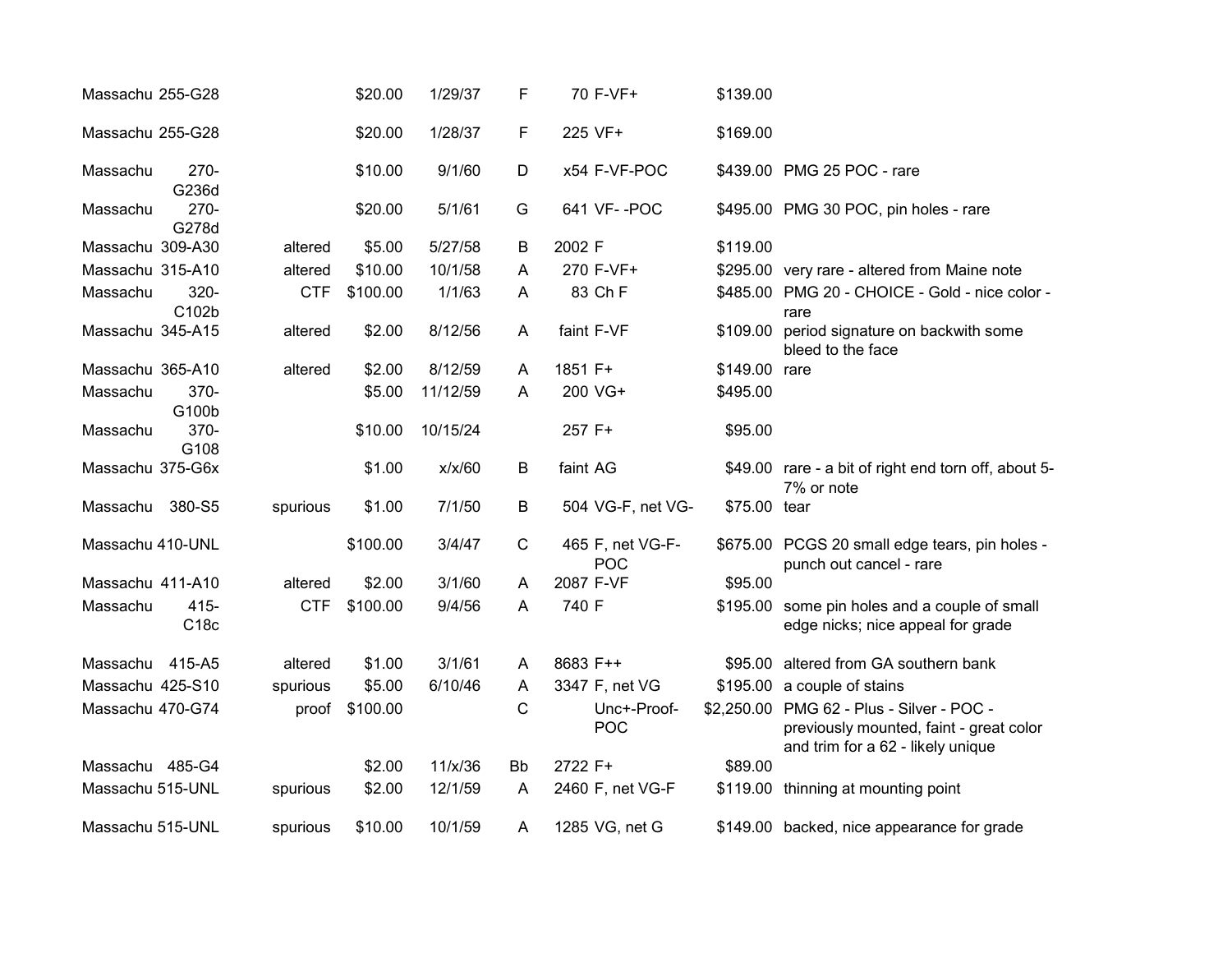| Massachu         | 585-A5                    | altered                                   | \$5.00     | 5/1/63  | A  | 5496 F                          |                  | \$139.00 altered from GA southern bank - hinge<br>on back                                                                                          |
|------------------|---------------------------|-------------------------------------------|------------|---------|----|---------------------------------|------------------|----------------------------------------------------------------------------------------------------------------------------------------------------|
| Massachu         | 605-G2                    |                                           | \$1.00     | 10/1/61 | A  | 2913 F                          |                  | \$895.00 PMG 20 - very rare                                                                                                                        |
| Massachu         | 605-A5                    | altered                                   | \$5.00     | 10/1/61 | Α  | 4427 F                          |                  | \$149.00 old annotation crossed out on back;<br>minor stains on back. Nice trim and<br>face - tough; altered from NJ Egg<br>Harbor - rare and cool |
|                  |                           | Massachu 630-UNL Proof - uncut 2<br>notes | $2d + 20d$ | 8/1/54  | A  | Ch AU+-POC                      |                  | \$495.00 PCGS 58 - POC - Choice - Gold                                                                                                             |
| Massachu 645-S5a |                           | spurious                                  | \$5.00     | 1/1/60  | A  | 824 F                           | \$89.00          |                                                                                                                                                    |
| Massachu 650-G12 |                           |                                           | \$2.00     | 10/1/55 | A  | 684 F-VF, net F-<br>POC         |                  | \$1,750.00 PMG 30 - pin holes, annotation, POCs,<br>small nip on top margin (not mentioned<br>on the holder) - incredibly rare!                    |
| Massachu 650-UNL |                           |                                           | \$5.00     | 4/1/31  | A  | 2729 F, net VG-F-<br><b>POC</b> |                  | \$495.00 PCGS 25 - a couple of small edge<br>tears; POC                                                                                            |
| Massachu 655-G16 |                           |                                           | \$1.00     | 8/15/12 | A  | 1027 VG-F                       |                  | \$69.00 PMG 20 - some small holes not<br>mentioned on the holder and typical of<br>this paper                                                      |
| Massachu         | 665-S5                    | spurious                                  | \$2.00     | 5/1/63  | A  | 2861 F-VF                       | \$109.00         |                                                                                                                                                    |
| Massachu         | 665-S5                    | spurious                                  | \$2.00     | 5/1/63  | A  | 2499 XF-AU                      | \$129.00         |                                                                                                                                                    |
| Massachu 685-S5a |                           | spurious                                  | \$5.00     | 8/1/60  | A  | 434 ? F                         | \$89.00          |                                                                                                                                                    |
| Massachu 685-S5a |                           | spurious                                  | \$5.00     | 8/1/60  | A  | 1948 Ch AU+                     | \$149.00 choice! |                                                                                                                                                    |
| Massachu 715-C12 |                           | <b>CTF</b>                                | \$10.00    | 1/1/64  |    | 1434 XF-                        |                  | \$195.00 PMG 35 EPQ - nice! Tough to find<br>grade                                                                                                 |
| Massachu 725-S10 |                           | spurious                                  | \$5.00     | 7/1/57  | A  | 7331 F+                         | \$209.00 bright  |                                                                                                                                                    |
| Massachu         | 780-S5                    | spurious                                  | \$5.00     | 7/1/57  | A  | 620 F-POC                       |                  | \$195.00 rare, small POC patched                                                                                                                   |
| Massachu         | 785-<br>G48a              |                                           | \$1.00     | 1/1/57  | A  | 7464 F                          | \$539.00         |                                                                                                                                                    |
| Massachu 785-S12 |                           | spurious                                  | \$3.00     | 6/1/64  | A  | 1341 Ch F-VF                    | \$225.00         |                                                                                                                                                    |
| Massachu 785-S15 |                           | spurious                                  | \$5.00     | 11/5/54 | B  | 507 G                           | \$149.00 rare    |                                                                                                                                                    |
| Massachu         | 805-<br>G146a             | Proof                                     | \$5.00     |         | C  | Unc-POC                         |                  | \$1,695.00 PCGS 62 - Proof - POC, mounting on<br>back                                                                                              |
| Massachu 835-A10 |                           | altered                                   | \$5.00     | x/x/60  | A  | 1040 G                          | \$59.00          | better, but torn and repaired                                                                                                                      |
| Massachu         | 835-S5                    | spurious                                  | \$5.00     | 7/13/60 | B  | faint F-POC                     |                  | \$349.00 small POC patched                                                                                                                         |
| Massachu         | 880-<br>G <sub>22</sub> a |                                           | \$3.00     | 1/1/62  | A  | 826 F-VF, net F-                |                  | \$469.00 PCGS 25 Apparent - small internal<br>splits and pin holes - stamped<br>cancelled - rare                                                   |
| Massachu 880-C10 |                           | <b>CTF</b>                                | \$2.00     | 6/1/20  | Aa | 838 VG-F                        | \$59.00          |                                                                                                                                                    |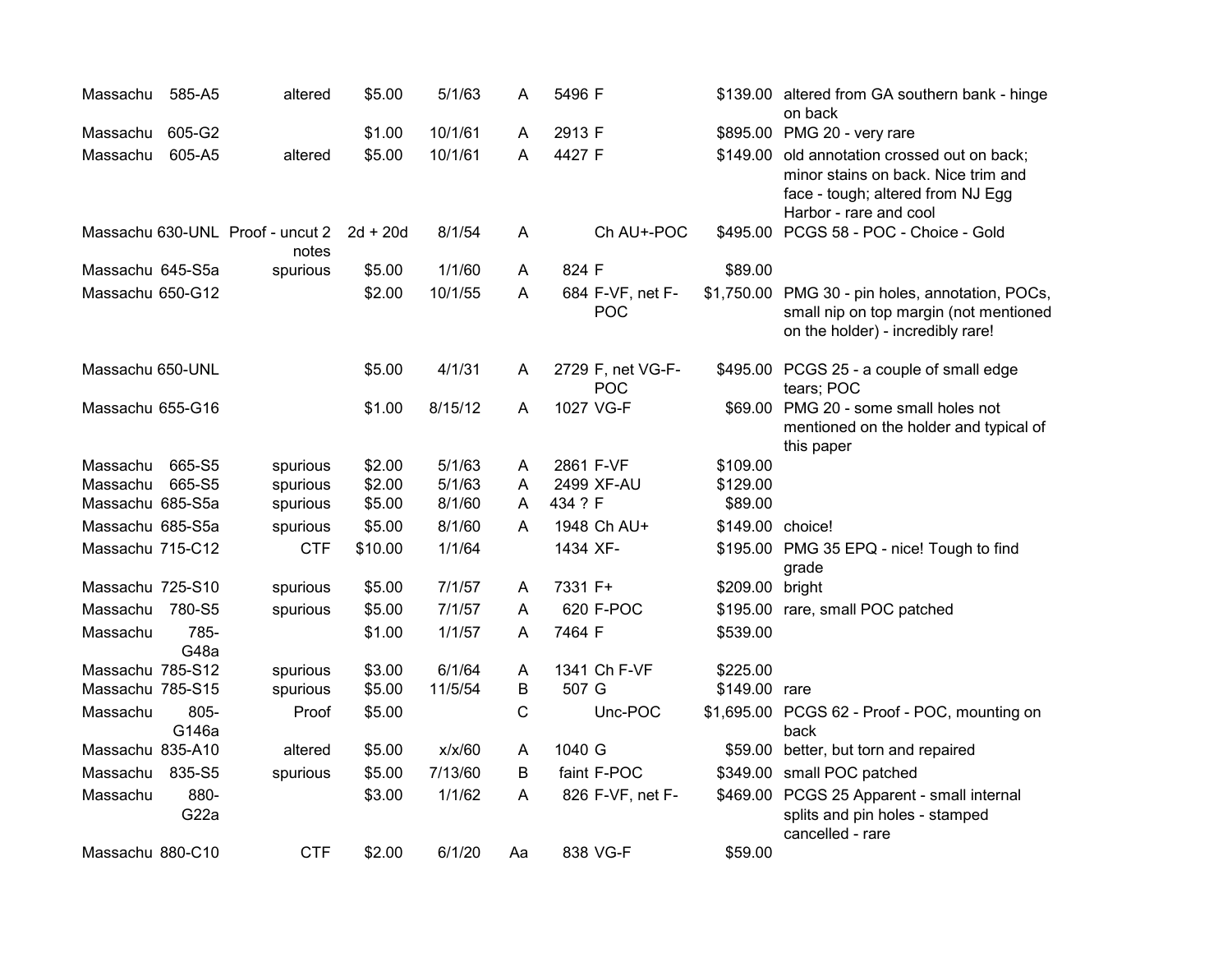| Massachu         | 895-<br>A25a             | altered    | \$2.00 | 7/1/53   | В                       | 3108 F-VF   |                            |               | \$95.00 pin holes                                                                                                       |
|------------------|--------------------------|------------|--------|----------|-------------------------|-------------|----------------------------|---------------|-------------------------------------------------------------------------------------------------------------------------|
| Massachu         | 895-<br>C36c             | <b>CTF</b> | \$5.00 | 3/4/64   | C                       |             | 6088 F+, net VG-F          |               | \$69.00 pin holes and a few spots                                                                                       |
| Massachu         | 895-<br>C36c             | <b>CTF</b> | \$5.00 | 3/4/64   | $\mathbf C$             |             | 1959 F+, net VG-F          |               | \$89.00 few small holes - stamped Counterfeit                                                                           |
| Massachu         | 910-S5                   | spurious   | \$2.00 | 3/4/57   | A                       | 2171 F-VF   |                            | \$98.00       |                                                                                                                         |
| Massachu 921-G40 |                          |            | \$5.00 | 11/9/40  |                         | 3115 G      |                            |               | \$195.00 very rare - torn and repaired, mounting<br>remnants                                                            |
| Massachu 925-G2a |                          | proof      |        |          |                         |             | Unc-Proof-<br>POC          |               | \$985.00 PMG 63 - POC - handwritten 1852<br>annotations by the paper maker,<br>Wilcox, on the back - most likely unique |
| Massachu         | 935-<br>C32a             | <b>CTF</b> | \$5.00 | 12/1/62  | A                       | 5889 F+     |                            | \$79.00       |                                                                                                                         |
| Massachu         | 935-<br>C32a             | <b>CTF</b> | \$5.00 | 12/1/62  | A                       |             | 1323 F+, net VG-F          |               | \$59.00 pin holes and an internal cut                                                                                   |
| Massachu 945-C20 |                          | <b>CTF</b> | \$1.00 | 10/6/10  | A                       | 7200 G      |                            |               | \$149.00 New discovery!                                                                                                 |
| Massachu 950-G4d |                          |            | \$1.00 | 10/4/62  | В                       | 11056 F-POC |                            |               | \$229.00 rare - POC closed                                                                                              |
| Massachu 950-G8a |                          |            | \$2.00 | 10/4/58  | A                       | 11056 F-POC |                            |               | \$189.00 POC closed                                                                                                     |
| Massachu 950-G8d |                          |            | \$2.00 | 10/7/63  | A                       |             | 11575 F-VF-POC             |               | \$269.00 rare - POC - 1877 annotation on face<br>about changing this note in (would have<br>paid 10% tax)               |
| Massachu         | 950-<br>G <sub>14a</sub> |            | \$5.00 | 10/4/58  | B                       |             | 3101 F-POC                 |               | \$159.00 POC closed                                                                                                     |
| Massachu         | 950-<br>G14d             |            | \$5.00 | 10/7/63  | B                       |             | 7231 F-POC                 |               | \$259.00 rare - POC closed                                                                                              |
| Massachu         | 955-G6                   |            | \$1.00 | 1/x/09   | A                       | 1487 VF-    |                            | \$189.00      |                                                                                                                         |
| Massachu 956-C38 |                          | <b>CTF</b> | \$5.00 | 8/7/49   | B                       | blurry G    |                            | \$95.00 tough |                                                                                                                         |
| Massachu         | 956-S5                   | spurious   | \$1.00 | 5/25/63  | $\overline{\mathsf{A}}$ | 366 F       |                            | \$69.00       |                                                                                                                         |
| Massachu         | 956-S5                   | spurious   | \$1.00 | 5/25/63  | A                       | 635 AU+     |                            | \$69.00       |                                                                                                                         |
| Massachu 956-S10 |                          | spurious   | \$2.00 | 11/18/56 |                         | 2739 F+     |                            | \$79.00       |                                                                                                                         |
| Massachu 975-S10 |                          | spurious   | \$2.00 | 11/18/55 | $\mathsf{C}$            | 678 F       |                            |               | \$69.00 a few small body holes; Counterfeit<br>written on face                                                          |
| Massachu 1035-PF |                          |            | \$1.00 | 8/8/53   | A                       |             | Choice AU -<br>Proof - POC |               | \$229.00 Proof, POC                                                                                                     |
| Massachu         | 1070-<br>A20             | altered    | \$5.00 | 8/8/59   | В                       | 1611 VG+    |                            |               | \$149.00 mounting-some tears-altered from<br>Memphis TN coin note - tough                                               |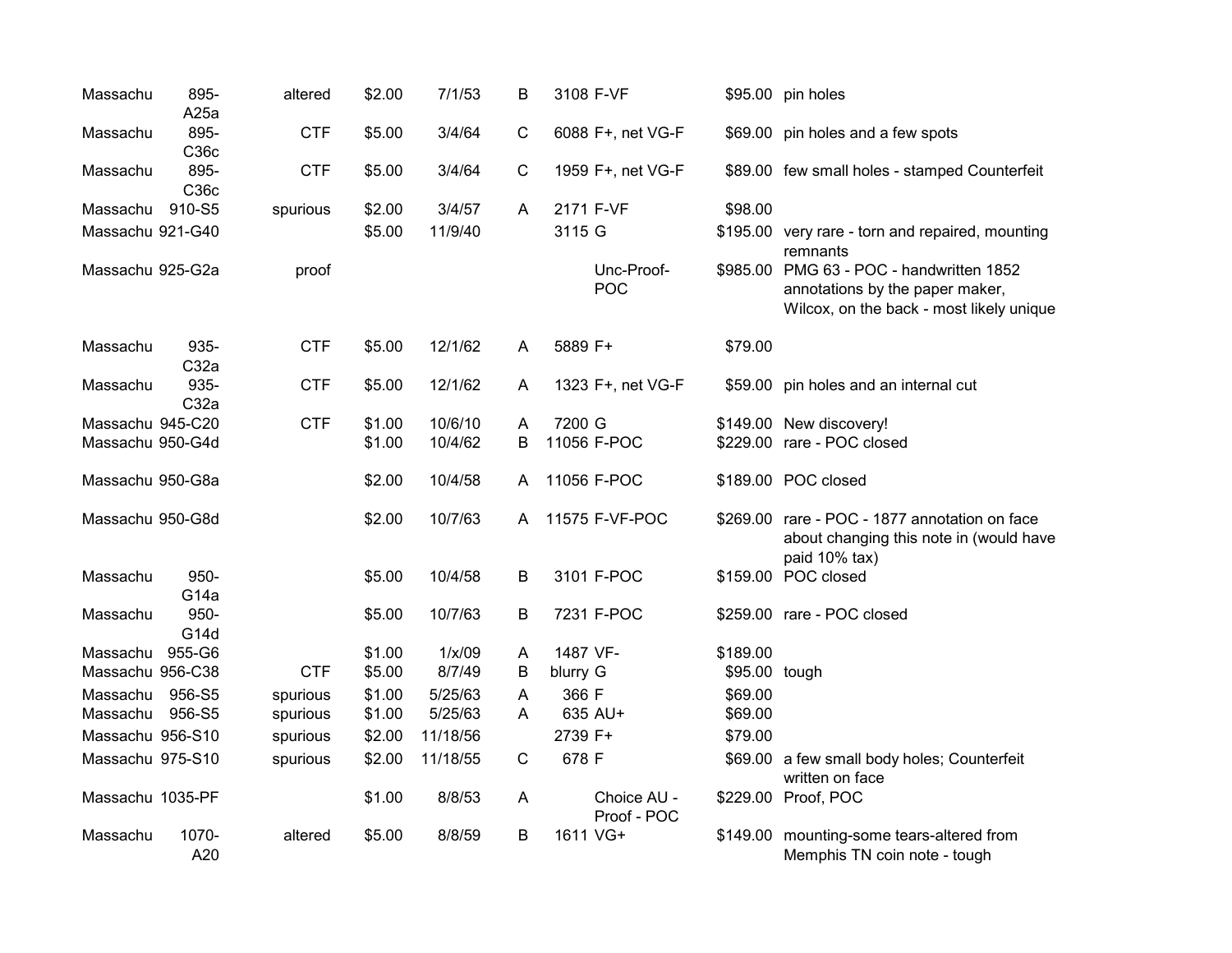| Massachu 1075-G2 |                          |                                       | \$1.00  | 3/26/28  | AA | 107 F     |                   | \$89.00       |                                                                               |
|------------------|--------------------------|---------------------------------------|---------|----------|----|-----------|-------------------|---------------|-------------------------------------------------------------------------------|
| Massachu 1075-G4 |                          |                                       | \$1.00  | 3/26/38  | A  | 2484 F-VF |                   | \$89.00       |                                                                               |
| Massachu         | 1075-<br>G14             |                                       | \$2.00  | 3/26/38  | A  | 1278 F    |                   | \$89.00       |                                                                               |
| Massachu         | 1075-<br>G16             |                                       | \$3.00  | 3/26/38  |    | 303 F     |                   |               | \$195.00 rare - gutter fold error                                             |
| Massachu         | 1075-<br>G18             |                                       | \$3.00  | 3/26/38  | A  | 1516 AG-G |                   | \$89.00 tough |                                                                               |
| Massachu         | 1120-<br>A35             | altered                               | \$2.00  | 10/20/54 | B  |           | 4750 F, net VG+   |               | \$149.00 tough - internal cut repaired                                        |
| Massachu 1165-C4 |                          | <b>CTF</b>                            | \$2.00  | 10/1/63  | A  | 2438 F-   |                   | \$129.00      |                                                                               |
| Massachu 1185-A5 |                          | altered                               | \$2.00  | 8/12/56  | A  |           | 22177 F, net VG-F |               | \$195.00 small hole closed                                                    |
| Massachu         | 1205-<br>G42a            |                                       | \$5.00  | 3/1/55   | A  | 7111 VG-F |                   |               | \$795.00 PMG 20 - mounting remnants                                           |
| Massachu 1220-A5 |                          | altered                               | \$2.00  | 8/12/56  | A  |           | 4050 F+, net VG-F |               | \$95.00 X hand drawn on front from period to<br>cancel altered note; mounting |
| Massachu         | 1235-<br>G82aP           | proof                                 | \$10.00 |          | A  |           | <b>POC</b>        |               | Ch Unc-Proof- \$1,995.00 PMG 63 - Choice - Gold - POC - ex<br>rare            |
| Massachu         | 1235-<br>S <sub>10</sub> | spurious                              | \$5.00  | 11/5/56  | B  |           | 3057 F+, net F-   | \$119.00      | period markings on back some bleed<br>through but no burn                     |
| Massachu         | 1265-<br>A10             | altered                               | \$2.00  | 3/1/58   | A  | 5216 VG   |                   |               | \$95.00 small stains and tape repair on back                                  |
| Massachu 1305-A5 |                          | altered                               | \$1.00  | 8/1/55   | B  | 568 F     |                   |               | \$229.00 mounting; altered from Nashville, TN -<br>rare                       |
| Massachu         | 1315-<br>S <sub>15</sub> | spurious                              | \$2.00  | 12/1/56  | A  | 4738 VG   |                   | \$89.00       |                                                                               |
| Massachu         | 1320-<br>C12a            | <b>CTF</b>                            | \$20.00 | 8/1/64   | H  |           | faint F, net VG+  |               | \$95.00 red ink spot upper left                                               |
| Michigan         | <b>B1</b>                |                                       | \$1.00  | 4/1/62   | A  |           | 990 Ch AU++       | \$239.00      |                                                                               |
| Michigan         |                          | Adrian<br>Insurance Co.               | \$1.00  |          | B  | 10135 AU  |                   |               | \$59.00 mounting remnant                                                      |
| Michigan         |                          | Exchange<br>Bank of AJ<br>Perrin & Co | \$2.00  | 4/1/62   | A  |           | 2382 Ch Unc       | \$249.00      |                                                                               |
| Michigan         |                          | <b>Bay State</b><br>Mining Co         | \$2.00  | 9/29/60  |    | 4029 F-VF |                   | \$148.00      |                                                                               |
| Michigan         |                          | <b>Bay State</b><br>Mining Co         | \$10.00 | 9/29/60  |    | 4069 F+   |                   | \$89.00       |                                                                               |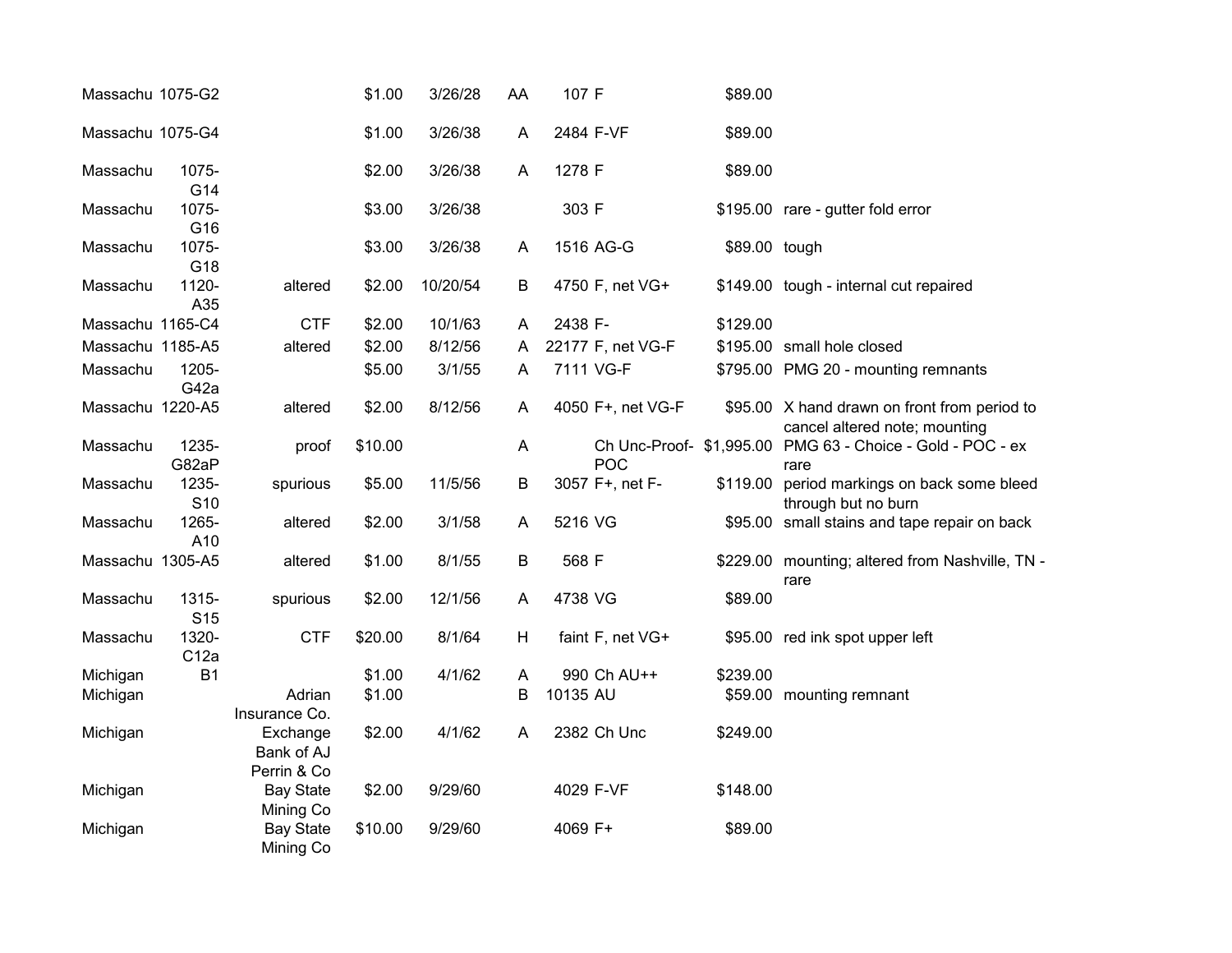| Michigan |                 | Mayor,<br>Recorder,<br>Alderman<br>Detroit | \$0.13  | 10/1/41 | A           | faint G                 |          | \$195.00 rare - tears                       |
|----------|-----------------|--------------------------------------------|---------|---------|-------------|-------------------------|----------|---------------------------------------------|
| Michigan |                 | State Bank of<br>Michigan                  | \$0.05  | 11/1/62 |             | 60779 F, net G-VG       |          | \$39.00 horizontal tear - repaired          |
| Michigan |                 | <b>Bank of Utica</b>                       | \$0.25  | 5/1/38  | A           | 3125 F, net VG-F        |          | \$295.00 rare - small tear repaired on back |
| Michigan | 10-G34b         |                                            | \$5.00  | 8/1/53  | A           | 38906 F                 | \$43.00  |                                             |
| Michigan | 50-G2           |                                            | \$1.00  | 5/9/35  | A           | 2114 Ch AU+             |          | \$65.00 PMG 58 EPQ - Choice - Gold          |
| Michigan | 50-G4           |                                            | \$1.00  | 5/9/34  | B           | 4992 XF+                | \$109.00 |                                             |
| Michigan | 50-G6           |                                            | \$2.00  | 3/9/34  | A           | 10199 Ch AU+            |          | \$79.00 choice!                             |
| Michigan | 50-G10          |                                            | \$3.00  | 5/9/35  | A           | 2115 Ch AU+             |          | \$79.00 PMG 53                              |
| Michigan | 50-G40          |                                            | \$1.00  | 5/1/54  | Α           | 1000 Ch F+              | \$39.00  |                                             |
| Michigan | 50-G40b         |                                            | \$1.00  | 5/1/54  | A           | 1056 F-VF, net VG-<br>F | \$62.00  |                                             |
| Michigan | 60-G2           |                                            | \$1.00  | 1/8/38  | Α           | 262 AU+                 | \$69.00  |                                             |
| Michigan | 60-G2           |                                            | \$1.00  | 1/8/38  | Α           | 258 AU+                 | \$69.00  |                                             |
| Michigan | 60-G2           |                                            | \$1.00  | 1/8/38  | Α           | 593 F-VF                | \$59.00  |                                             |
| Michigan | 60-G2           |                                            | \$1.00  | 1/8/38  | Α           | 258 AU                  | \$69.00  |                                             |
| Michigan | 60-G8           |                                            | \$5.00  | 1/8/38  | F           | 343 XF                  | \$95.00  |                                             |
| Michigan | 60-G8           |                                            | \$5.00  | 1/1/38  | F           | 633 XF                  | \$89.00  |                                             |
| Michigan | 60-G10          |                                            | \$10.00 | 1/8/38  |             | 898 F-VF+               | \$75.00  |                                             |
| Michigan | 150-G40         |                                            | \$1.00  | 5/1/54  | Α           | 8756 AU                 | \$79.00  |                                             |
| Michigan | $150 -$<br>G40b |                                            | \$1.00  | 5/1/54  | A           | 2393 VF                 |          | \$89.00 tougher                             |
| Michigan | 155-G8c         |                                            | \$5.00  |         | $\sf B$     | CH Unc                  | \$98.00  |                                             |
| Michigan | 155-G8c         |                                            | \$5.00  |         | Α           | Ch AU+                  | \$98.00  |                                             |
| Michigan | 155-G8c         |                                            | \$5.00  |         | $\mathsf C$ | Ch AU+                  | \$98.00  |                                             |
| Michigan | 160-G2a         |                                            | \$1.00  |         | Α           | Unc                     | \$169.00 |                                             |
| Michigan | 160-G8a         |                                            | \$5.00  |         | A           | AU+                     |          | \$109.00 as made wrinkles on back           |
| Michigan | 160-G8a         |                                            | \$5.00  |         | A           | AU+                     |          | \$139.00 great color                        |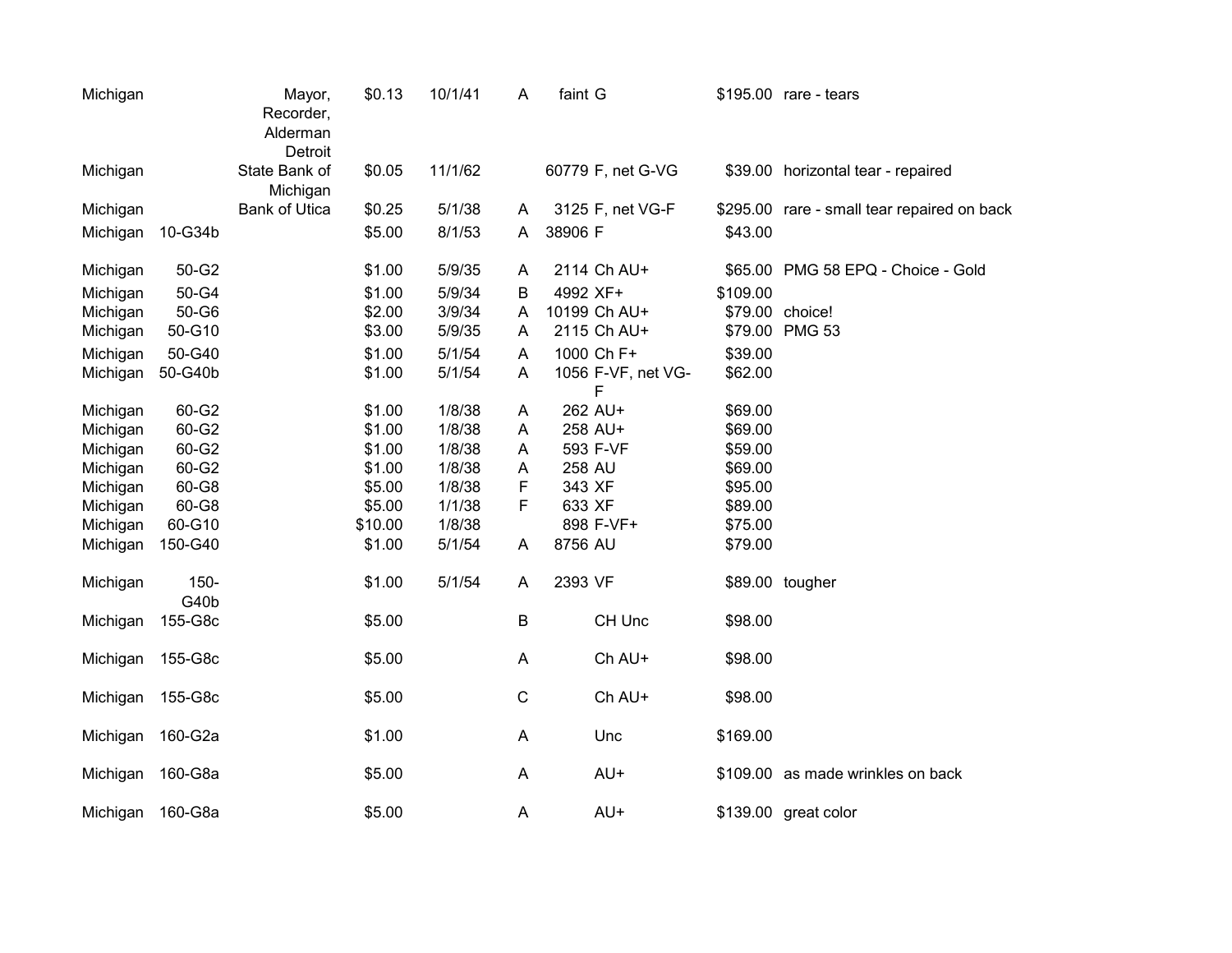| Michigan         | 170-G10                  | \$10.00 | 1/4/38            | A            | 236 F-VF, net F  |                | \$69.00 a few small edge nicks and one small<br>tear                                 |
|------------------|--------------------------|---------|-------------------|--------------|------------------|----------------|--------------------------------------------------------------------------------------|
| Michigan         | 215-G4                   | \$3.00  | 11/15/37          | A            | 781 F-VF         | \$129.00       |                                                                                      |
| Michigan         | 215-G6                   | \$5.00  | 12/1/37           | A            | 1738 F           | \$119.00       |                                                                                      |
| Michigan         | 215-G6                   | \$5.00  | 12/1/37           | A            | $111F+$          | \$119.00       |                                                                                      |
| Michigan         | 215-G6                   | \$5.00  | 12/2/37           | Α            | 2044 F           | \$98.00        |                                                                                      |
| Michigan         | 215-G8                   | \$10.00 | 11/15/37          | A            | 992 F            | \$89.00        |                                                                                      |
| Michigan         | 215-G8                   | \$10.00 | 11/15/37          | Α            | 326 F+ mounting  | \$79.00        |                                                                                      |
| Michigan         | 235-G8                   |         | \$5.00 12/14/27 ? | F            | 99 VF-XF         | \$195.00       |                                                                                      |
| Michigan         | 235-G10                  | \$5.00  | 1/20/37           | F            | weak F           | \$139.00       |                                                                                      |
| Michigan         | 250-G2                   | \$2.00  | 11/20/37          | A            | 922 F-CC         | \$49.00        |                                                                                      |
| Michigan         | 250-G2                   | \$2.00  | 11/20/37          | A            | 605 F            | \$49.00        |                                                                                      |
| Michigan         | 250-G6                   | \$5.00  | 11/30/37          | Α            | 3130 F-CC        | \$49.00        |                                                                                      |
| Michigan         | 250-G6                   | \$5.00  | 11/30/37          | A            | 374 F+, net F-CC |                | \$39.00 small edge tear                                                              |
| Michigan         | 250-G8                   | \$10.00 | 11/10/37          | A            | 46 XF+-CC        | \$89.00        |                                                                                      |
| Michigan         | 250-G8                   | \$10.00 | 11/10/37          | A            | 548 VF-CC        | \$49.00        |                                                                                      |
| Michigan         | 255-G8                   | \$5.00  | 3/20/37           | A            | 778 F            | \$49.00        |                                                                                      |
| Michigan         | 255-G14                  | \$5.00  | 4/1/37            | Α            | 2491 VF-XF       |                | \$479.00 PMG 40 - Plus - Silver - fully framed!<br>CSA T-35 Indian Princess vignette |
| Michigan 255-G14 |                          | \$5.00  | 4/1/37            | A            | 2410 AU          |                | \$495.00 PMG 55 - pin holes - fully framed! CSA<br>T-35 Indian Princess vignette     |
| Michigan         | 265-G2                   | \$1.00  |                   | $\mathsf{A}$ | Ch AU+           | \$89.00        |                                                                                      |
| Michigan         | 265-G2                   | \$1.00  |                   | A            | Ch AU+           | \$79.00        |                                                                                      |
| Michigan         | 280-G30                  | \$10.00 | 10/6/36           | Α            | faint VG+        | \$169.00 tough |                                                                                      |
| Michigan 280-G32 |                          | \$20.00 | 12/1/63           | A            | 978 VG           |                | \$239.00 rare- some edge nicks and a tear repair                                     |
| Michigan 290-G8a |                          | \$1.00  | 1/1/38            | B            | 5970 F           | \$98.00        |                                                                                      |
| Michigan         | 290-<br>G <sub>14a</sub> | \$1.00  | 8/1/63            | A            | 9969 Ch AU+      | \$195.00       |                                                                                      |
| Michigan         | 290-<br>G30a             | \$3.00  | 8/1/63            | $\mathsf{A}$ | 127 VG-F         | \$159.00       |                                                                                      |
| Michigan         | 295-<br>G22a             | \$1.00  | 4/1/58            | A            | 2235 F+          | \$58.00        |                                                                                      |
| Michigan         | 295-<br>G22a             | \$1.00  | 4/1/58            | B            | 1896 F-VF        | \$69.00        |                                                                                      |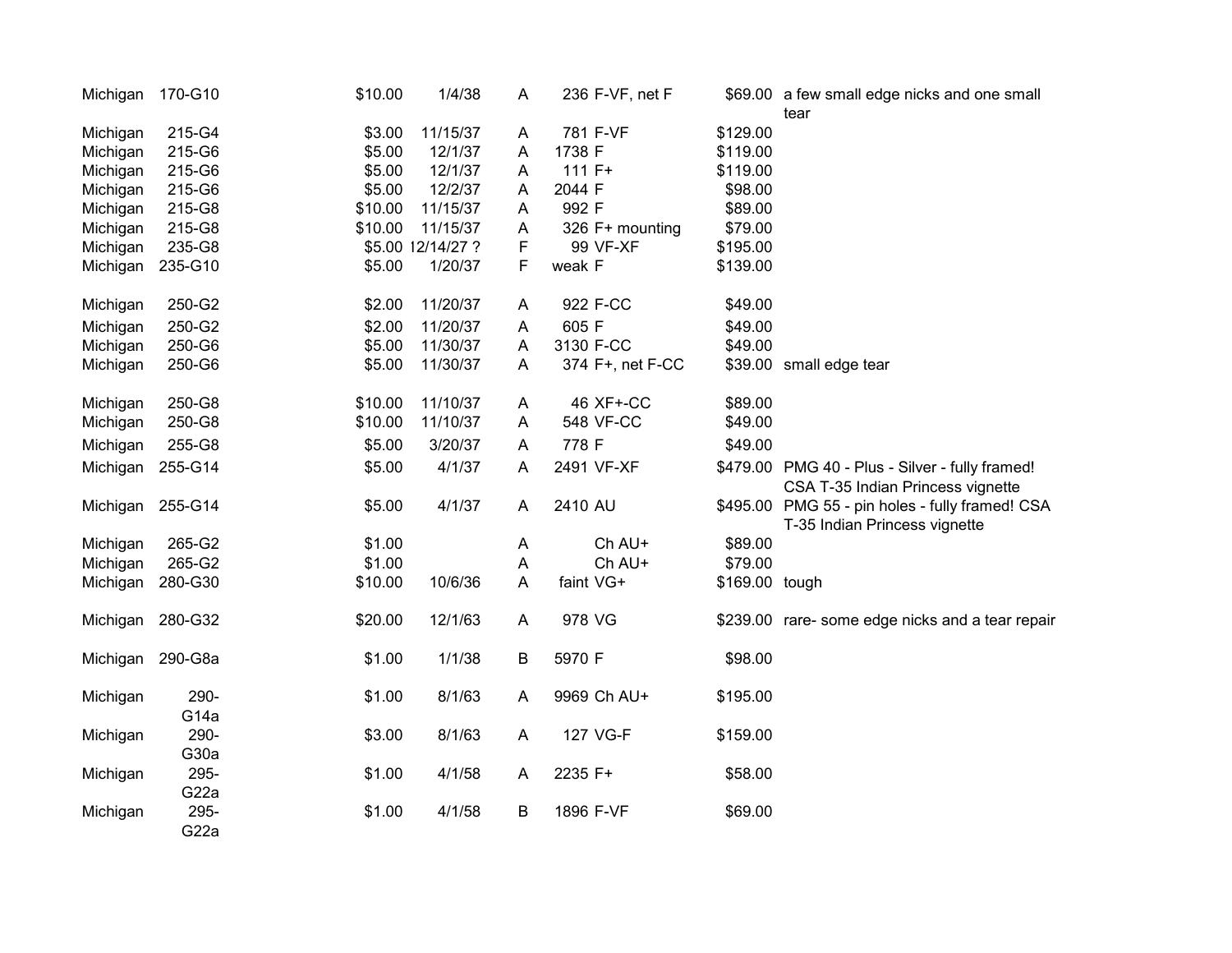| Michigan | 295-<br>G22a              | \$1.00  | 4/1/58   | B           | 2561 F+            | \$69.00  |                                  |
|----------|---------------------------|---------|----------|-------------|--------------------|----------|----------------------------------|
| Michigan | 295-                      | \$2.00  | 4/1/58   | A           | 227 F+-POC         |          | \$68.00 two small POCs           |
|          | G24a                      |         |          |             |                    |          |                                  |
| Michigan | 295-                      | \$2.00  | 4/1/58   | A           | 2978 VF-, net F-VF |          | \$69.00 small body hole          |
|          | G <sub>24</sub> a         |         |          |             |                    |          |                                  |
| Michigan | 295-                      | \$2.00  | 4/14/58  | A           | 208 VF- POC        | \$69.00  |                                  |
|          | G24a                      |         |          |             |                    |          |                                  |
| Michigan | 295-                      | \$2.00  | 4/1/58   | A           | 2682 XF            |          | \$89.00 high grade               |
| Michigan | G <sub>24</sub> a<br>295- | \$3.00  | 4/1/58   | A           | 1831 F             |          | \$89.00 a few pin holes          |
|          | G <sub>26</sub> a         |         |          |             |                    |          |                                  |
| Michigan | 295-                      | \$3.00  | 4/1/58   | A           | 4698 VF- POC       | \$115.00 |                                  |
|          | G <sub>26</sub> b         |         |          |             |                    |          |                                  |
| Michigan | 295-                      | \$5.00  | 5/1/58   | $\sf B$     | 513 F              | \$69.00  |                                  |
|          | G <sub>28</sub> a         |         |          |             |                    |          |                                  |
| Michigan | 295-                      | \$5.00  | 5/1/55   | $\mathsf C$ | 1972 VG-F          |          | \$49.00 pin holes                |
|          | G <sub>28</sub> a         |         |          |             |                    |          |                                  |
| Michigan | 345-G8a                   | \$1.00  | 1/15/46  | A           | 788 F              | \$129.00 |                                  |
| Michigan | 345-G14                   | \$2.00  | 10/10/42 | A           | 6109 F-VF, net F-  |          | \$159.00 internal split repaired |
| Michigan | 345-                      | \$3.00  | 10/16/43 | A           | 805 AU+            |          | \$129.00 high grade              |
|          | G <sub>24</sub> a         |         |          |             |                    |          |                                  |
| Michigan | 345-                      | \$20.00 | 1/1/39   | A           | $VG+$              | \$229.00 |                                  |
|          | G44a                      |         |          |             |                    |          |                                  |
| Michigan | 350-G24                   | \$1.00  | 3/1/64   | A           | 213 AU+            | \$149.00 |                                  |
| Michigan | 350-G24                   | \$1.00  | 3/x/64   | A           | 534 VF-XF          | \$59.00  |                                  |
| Michigan | 385-G12                   | \$20.00 | 1/1/38   | A           | 594 F-VF           | \$119.00 |                                  |
|          | 385-G12                   | \$20.00 | 1/1/38   | A           | 841 AU+            | \$195.00 |                                  |
| Michigan |                           |         |          |             |                    |          |                                  |
| Michigan | 395-G2                    | \$2.00  | 1/2/38   | D           | 374 Ch AU+         | \$139.00 |                                  |
| Michigan | 435-<br>G30a              | \$5.00  | 8/22/59  | B           | 556 VF-            |          | \$229.00 great trim and color    |
| Michigan | 465-G8                    | \$5.00  | 1/7/37   | $\mathsf C$ | 2266 Ch XF-AU      | \$189.00 |                                  |
|          | Minnesota 135-G2a         | \$1.00  |          | B           | Ch Unc             | \$139.00 |                                  |
|          |                           |         |          |             |                    |          |                                  |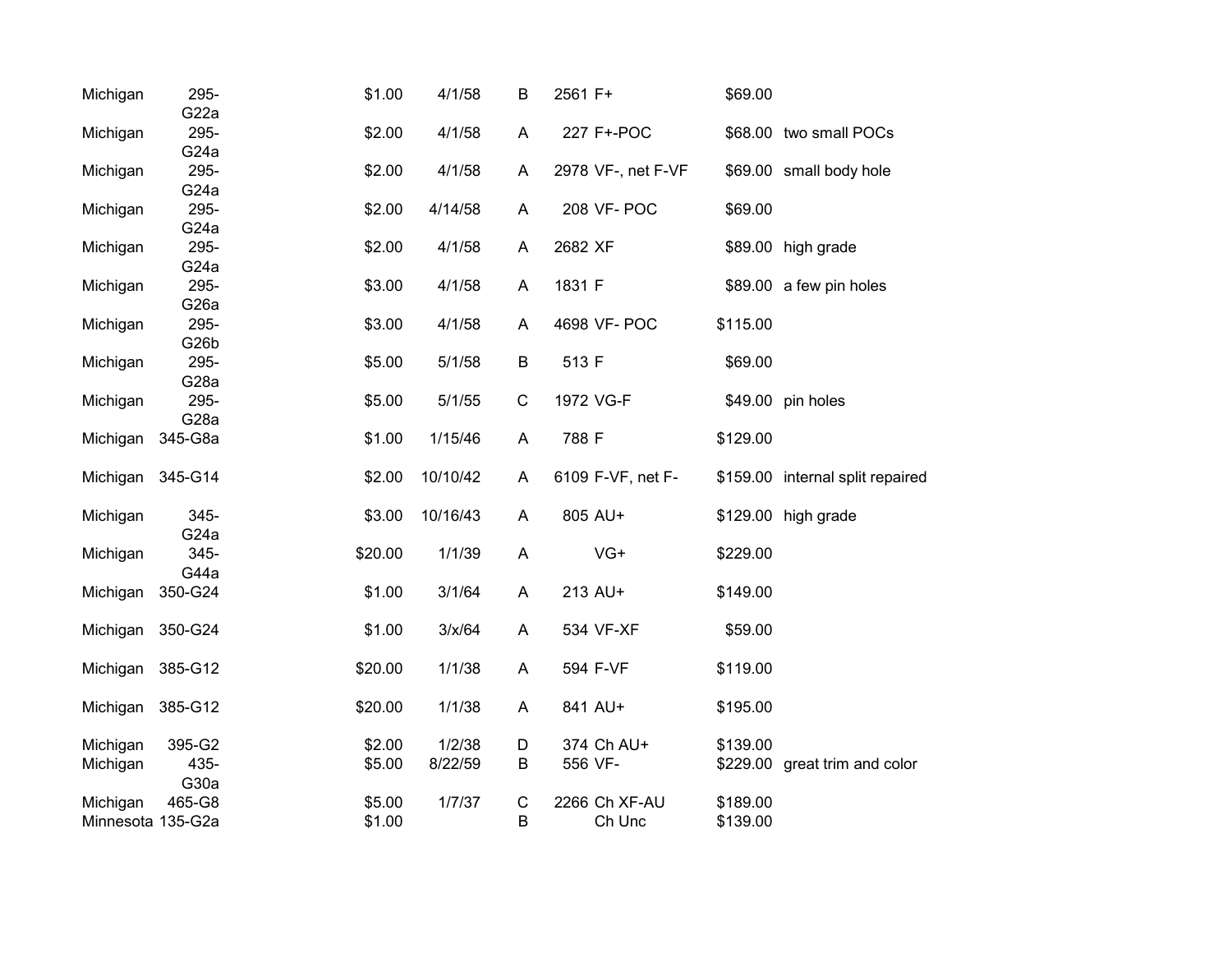| Minnesota 135-G4a |                                        | \$2.00  |          | A | Ch Unc                           | \$139.00 |                                                                                       |
|-------------------|----------------------------------------|---------|----------|---|----------------------------------|----------|---------------------------------------------------------------------------------------|
| Mississippi       | City of Natchez                        | \$0.10  | 5/30/62  | E | 1732 F+                          | \$59.00  |                                                                                       |
| Mississippi       | City of Natchez                        | \$0.50  | 7/9/62   | A | 882 F-                           |          | \$89.00 tougher                                                                       |
| Mississippi       | Columbus Life<br>Gen Insurance         | \$0.25  | 1/1/64   | B | 749 F-VF, net F                  |          | \$49.00 some staining on back                                                         |
| Mississippi       | Columbus Life<br>Gen Insurance         | \$0.50  | 1/1/64   | B | 158 VF-                          |          | \$49.00 small foxing spot                                                             |
| Mississippi       | Columbus Life<br>Gen Insurance         | \$0.75  | 1/1/64   | B | AU, net XF                       |          | \$59.00 printed on back of some kind of receipt<br>or note; staining at right on back |
| Mississippi       | <b>Columbus Life</b><br>Gen Insurance  | \$1.00  | 11/1/62  |   | 554 F-VF                         |          | \$59.00 blue one; printed on back of receipts                                         |
| Mississippi       | <b>Columbus Life</b><br>Gen Insurance  | \$2.00  | 5/1/62   |   | 1294 VG                          |          | \$59.00 red two                                                                       |
| Mississippi       | Columbus Life<br>Gen Insurance         | \$2.00  | 11/1/62  |   | 3364 VG                          |          | \$59.00 blue two                                                                      |
| Mississippi       | Mississippi<br><b>Central RR</b>       | \$0.25  | 1/1/62   | A | 4980 Ch AU+                      |          | \$149.00 tough grade                                                                  |
| Mississippi       | Southern<br>Railroad Co -<br>Vicksburg | \$1.00  | 12/26/61 |   | 9928 F                           |          | \$89.00 printed on the back of obsolete notes                                         |
| Mississippi       | Southern<br>Railroad Co -<br>Vicksburg | \$2.00  | 12/26/61 |   | 2917 F+, net VG-F-<br><b>POC</b> | \$79.00  | printed on transfer document, some ink<br>burn on signature                           |
| Mississippi       | Southern<br>Railroad Co -<br>Vicksburg | \$4.00  | 1/27/62  |   | 682 F-VF+                        | \$79.00  | printed on the back of \$5 obsolete<br>notes                                          |
| Mississippi       | Southern<br>Railroad Co -<br>Vicksburg | \$4.00  | 1/27/62  |   | 5246 F                           | \$69.00  | printed on the back of \$5 obsolete<br>notes                                          |
| Mississipp        | K-<br>10171k                           | \$29.00 | 5/1/38   | A | $4$ AU+                          | \$149.00 |                                                                                       |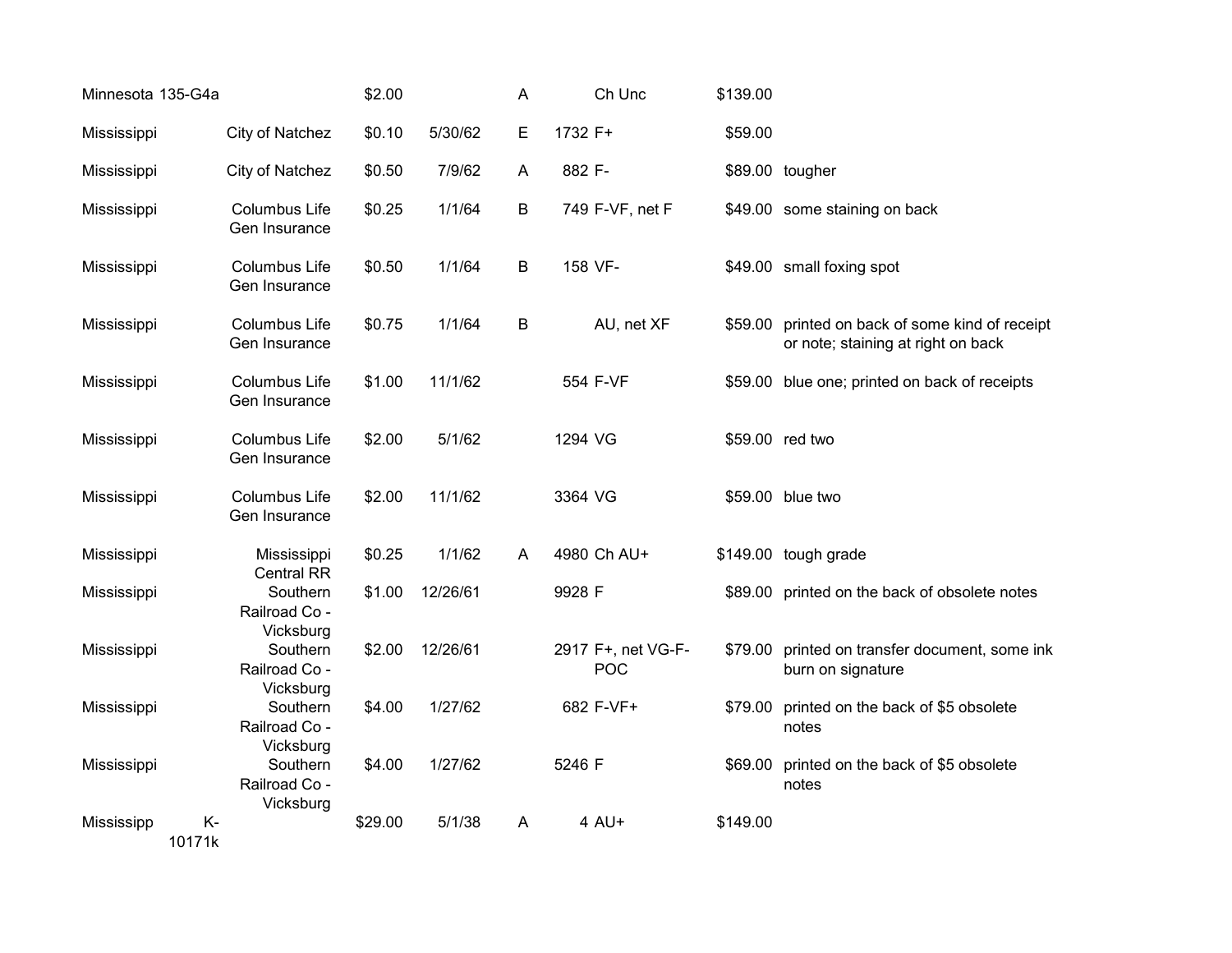| Mississipp K-14362 |                 |                     | \$5.00   | 2/13/39  | A | 3708 XF+, net XF-         | \$119.00      |                                                                             |
|--------------------|-----------------|---------------------|----------|----------|---|---------------------------|---------------|-----------------------------------------------------------------------------|
| Mississipp K-14362 |                 |                     | \$5.00   | 2/10/39  | Α | 3241 XF, net XF-          | \$119.00      |                                                                             |
| Mississipp K-14362 |                 |                     | \$5.00   | 2/13/39  | A | 3238 AU+                  | \$169.00      |                                                                             |
| Mississipp K-14363 |                 |                     | \$10.00  | 3/2/39   | B | 1009 F-VF                 | \$149.00      |                                                                             |
| Mississipp K-14364 |                 |                     | \$20.00  | 3/2/39   | Α | 2716 VF-, net F           | \$89.00       |                                                                             |
| Mississipp K-14364 |                 |                     | \$20.00  | 3/3/39   | A | 2342 F-VF                 | \$139.00      |                                                                             |
| Mississipp 25-G12b |                 |                     | \$10.00  | 1/1/38   | D | 334 F+                    | \$75.00       |                                                                             |
| Mississipp 25-G26  |                 |                     | \$50.00  | 5/1/37   | Α | 708 VG+                   | \$79.00       |                                                                             |
| Mississipp 25-G30b |                 |                     | \$100.00 | 1/1/38   | В | 589 VF-, net F            | \$105.00      |                                                                             |
| Mississipp 25-G74b |                 |                     | \$20.00  | 5/1/38   | B | 679 F                     | \$115.00      |                                                                             |
| Mississipp         | $110 -$<br>G40a |                     | \$500.00 | 5/1/39   | A | 132 F+                    |               | \$449.00 LCG 30 - fully framed and bright and<br>rare as such!              |
| Missouri           |                 | City of Mexico      | \$1.00   | faint/73 |   | faint G+                  | \$379.00 rare |                                                                             |
| Missouri           | <b>25-UNL</b>   | <b>CTF</b>          | \$10.00  | 10/1/59  | D | 855 VG-F                  |               | \$289.00 PCGS 12 Apparent                                                   |
| Missouri           | 25-S15          | spurious            | \$5.00   | 10/1/59  | C | 803 VG-F                  |               | \$395.00 PCGS 12 Apparent                                                   |
| Missouri           | 30-G22a         |                     | \$10.00  | 9/18/18  | A | 1319 F+                   |               | \$349.00 signed on back - rare                                              |
| Missouri           | 60-C6           | <b>CTF</b>          | \$50.00  | 1/1/47   | A | 524 XF-, net VF+          |               | \$275.00 PCGS 30 Small edge nicks and tears,<br>corner nip, tiny; pin holes |
| Nebraska           |                 | City of Omaha       | \$1.00   | 12/1/57  | A | 5970 AU+                  |               | \$98.00 PMG 55                                                              |
| Nebraska           |                 | City of Omaha       | \$3.00   | 10/1/57  | Α | 3935 F-VF                 | \$69.00       |                                                                             |
| Nebraska           |                 | Western<br>Exchange | \$3.00   | 11/2/57  | A | 5660 AU+                  | \$49.00       |                                                                             |
| Nebraska           |                 | Western<br>Exchange | \$5.00   | 11/2/57  | A | 8893 Gem Unc              |               | \$149.00 PMG 67 EPQ - Gem - Blue                                            |
| Nebraska           | 20-G2a          |                     | \$1.00   | 12/12/60 | A | 220 F-VF+                 | \$379.00      |                                                                             |
| Nebraska           | 25-G2c          |                     | \$1.00   | 10/1/63  | В | 4561 AU+                  |               | \$69.00 nice color                                                          |
| Nebraska           | 40-G4a          |                     | \$2.00   |          | A | <b>VF</b>                 | \$109.00      |                                                                             |
| Nebraska           | 40-G6a          |                     | \$3.00   |          | A | Gem Unc                   |               | \$249.00 PCGS 66 PPQ - Gem - Blue                                           |
| Nebraska           | 40-G8a          |                     | \$5.00   |          | A | AU+, net XF-<br><b>AU</b> |               | \$79.00 minor stain left. Nice color overall                                |
| Nebraska           | 40-G8a          |                     | \$5.00   |          | A | Gem Unc                   |               | \$229.00 PCGS 65 PPQ - Gem - Blue                                           |
| Nebraska           | 50-G4c          |                     | \$5.00   | 9/1/57   | A | 3480 Ch Unc               |               | \$725.00 PCGS 64 PPQ - Choice - Gold                                        |
| Nebraska           | 50-G6c          |                     | \$10.00  | 9/1/56   |   | 10963 VG-F                | \$275.00      |                                                                             |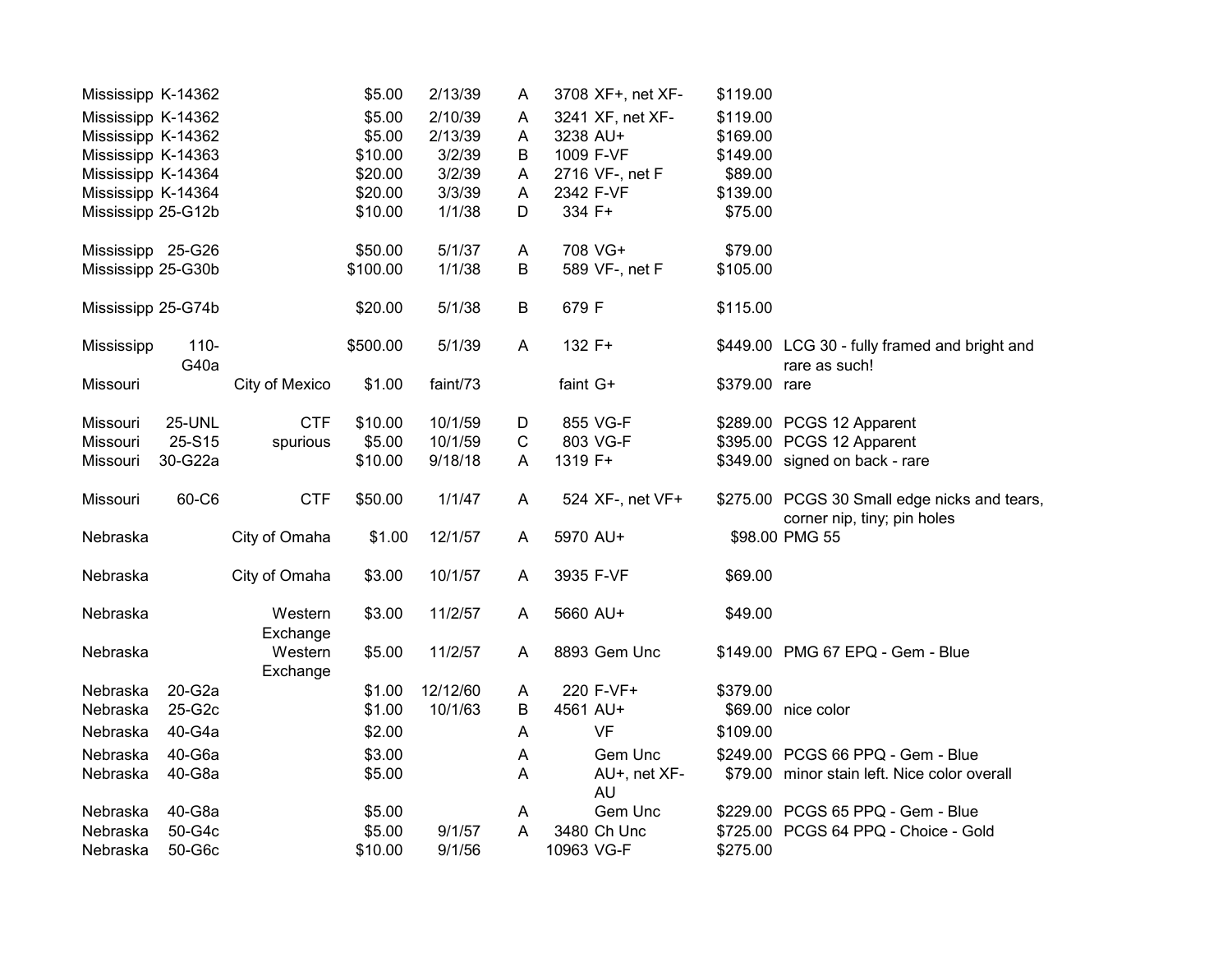| Nebraska                     | 55-G8a |                                                 | \$2.00  | 6/5/58     | Α | 1282 F+-POC                     | \$179.00     |                                                                                                          |
|------------------------------|--------|-------------------------------------------------|---------|------------|---|---------------------------------|--------------|----------------------------------------------------------------------------------------------------------|
| Nebraska                     | 70-G4a |                                                 | \$2.00  | 1/21/58    | A | 839 VF-XF, net<br>VF            | \$189.00     |                                                                                                          |
| Nebraska                     | 70-G6a |                                                 | \$5.00  | 1/12/58    | A | 152 F-VF, net F                 | \$179.00     |                                                                                                          |
| Nebraska                     | 75-G2a |                                                 | \$1.00  | 1850s      | B | faint F-VF+, net<br>VG          |              | \$695.00 PCGS 12 - repairs and washed - ext<br>rare                                                      |
| Nebraska                     | 85-G4a |                                                 | \$2.00  | 9/1/57     | A | 10664 Ch XF-                    | \$329.00     |                                                                                                          |
| Nevada                       |        | <b>Butter Cup</b><br><b>Silver Mining</b><br>Co | \$5.00  | 1870s      | A | Unc+                            |              | \$1,395.00 PMG 63 EPQ                                                                                    |
| New Hampshire                |        | J Jones & A H<br>Sawyer, Alton                  | \$0.03  | 6/23/64    |   | 35 F                            |              | \$79.00 PCGS 12                                                                                          |
| New Hampshire                |        | L. G. Sylvester,<br>Concord                     | \$0.03  | 4/15/63    |   | 12989 Ch VF-                    |              | \$179.00 PCGS 30 - Choice - Gold                                                                         |
| New Hampshire                |        | Putney's,<br>Manchester                         | \$0.02  | 8/1/64     |   | 1081 F-VF+, net F-<br><b>VF</b> |              | \$79.00 PMG 25 - closed pin holes                                                                        |
| New Ham <sub>l</sub> 75-G48b |        |                                                 | \$5.00  |            | A | Ch Unc                          |              | \$249.00 PMG 64 - Choice - Gold - previously<br>mounted                                                  |
| New Ham                      | 86-G2  |                                                 | \$1.00  | 12/3/55    | В | 236 VG-F                        | \$79.00      |                                                                                                          |
| New Ham                      | 86-G2b |                                                 | \$1.00  | $12/4$ /XX | B | $Unc+$                          | \$59.00      |                                                                                                          |
| New Ham                      | 86-G4  |                                                 | \$2.00  | 12/3/55    | A | 1774 VG-F                       |              | \$129.00 mounting on back                                                                                |
| New Ham                      | 86-G6  |                                                 | \$3.00  | 12/3/55    | A | 6XX5 VG-F                       |              | \$149.00 mounting on back                                                                                |
| New Ham <sub>1</sub> 105-G2a |        |                                                 | \$1.00  |            | A | Ch AU+                          | \$79.00      |                                                                                                          |
| New Ham <sub>1</sub> 105-G4a |        |                                                 | \$2.00  |            | A | Ch Unc                          | \$79.00      |                                                                                                          |
| New Ham <sub>l</sub> 140-UNL |        | Proof                                           | \$5.00  |            | A | Gem Unc -<br>Proof              |              | \$695.00 PMG 66 EPQ - Gem - Blue -<br>Proprietary Proof - 5 Gold \$ coins                                |
| New Ham <sub>1</sub> 160-G8a |        |                                                 | \$2.00  | 5/1/58     | A | 799 VG+, net VG                 |              | \$1,395.00 PMG 10 - tape repair - Santa Claus -<br>missing corner, better than most of this<br>rare note |
| New Ham <sub>1</sub> 210-S5  |        |                                                 | \$3.00  | faint      | D | faint AG                        | \$49.00 rare |                                                                                                          |
| New Ham <sub>1</sub> 285-G12 |        |                                                 | \$20.00 |            | A | Ch AU+                          | \$75.00      |                                                                                                          |
| New Ham <sub>l</sub> 300-G2d |        |                                                 | \$1.00  |            | A | Ch Unc                          |              | \$229.00 PMG 64 pin hole (microscopic)                                                                   |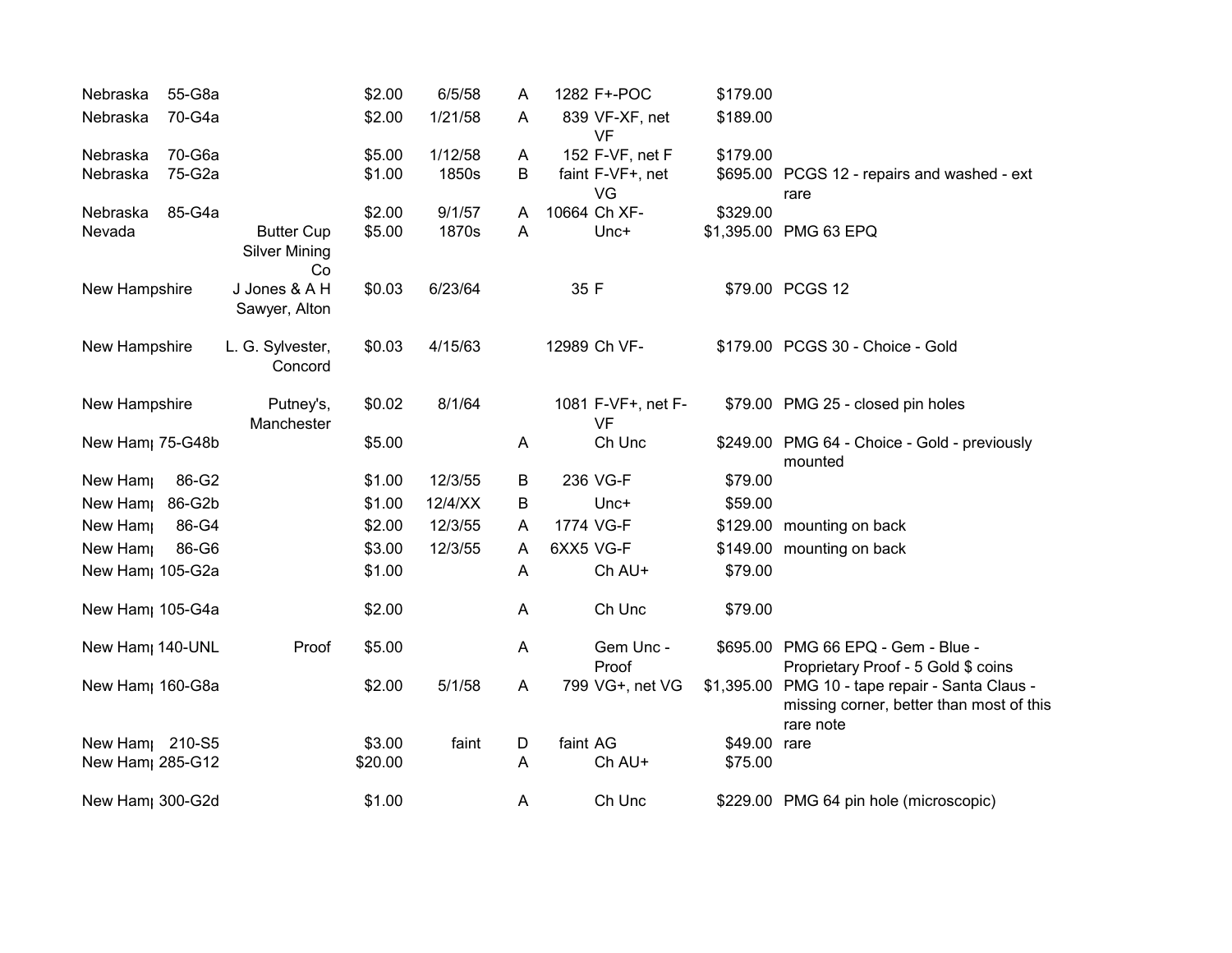| New Ham <sub>l</sub> 310-G4a    |                                       | \$1.00    |         | A           | Ch AU+                | \$109.00 |                                                                   |
|---------------------------------|---------------------------------------|-----------|---------|-------------|-----------------------|----------|-------------------------------------------------------------------|
| New Ham <sub>l</sub> 310-G4a    |                                       | \$1.00    |         | $\sf B$     | Ch AU+                | \$99.00  |                                                                   |
| New Ham <sub>l</sub> 310-G8a    |                                       | \$2.00    |         | A           | Ch Unc                | \$119.00 |                                                                   |
| New Jersey                      | Egg Harbor<br><b>Bank</b>             | \$5.00    | 8/1/61  | A           | 1969 Unc              | \$295.00 |                                                                   |
| New Jersey                      | Egg Harbor<br><b>Bank</b>             | \$5.00    | 8/1/61  | A           | 1996 VF-              | \$150.00 |                                                                   |
| New Jersey                      | Hoboken<br>Banking and<br>Grazing Co  | \$2.00    | 9/5/26  | $\mathsf C$ | 589 AU, net XF        |          | \$95.00 minor ink burn                                            |
| New Jersey                      | Phenix Mfg Co.                        | \$1.00    | 6/14/37 |             | F-VF                  | \$79.00  |                                                                   |
| New Jersey                      | State Bank at<br><b>Newark</b>        | \$2.00    | 1/1/32  | A           | 5593 VG+              | \$125.00 |                                                                   |
| New Jersey                      | State Bank at<br><b>New Brunswick</b> | \$5.00    |         | B           | Unc                   | \$125.00 |                                                                   |
| New Jersey                      | State Bank at<br><b>New Brunswick</b> | \$20.00   |         | A           | Ch AU++               | \$175.00 |                                                                   |
| $5-G2$<br>New Jerse             |                                       | \$1.00    |         | В           | <b>XF</b>             |          | \$269.00 rare grade                                               |
| $5-G2$<br>New Jerse             |                                       | \$1.00    | 11/2/37 | A           | 2991 VG               |          | \$65.00 pin holes                                                 |
| $5-G4$<br>New Jerse             |                                       | \$2.00    | 1/1/38  | В           | 4198 VG-F             |          | \$95.00 minor repair on back                                      |
| New Jerse 25-G12a               |                                       | \$3.00    | 7/4/61  | C           | faint VG-F            |          | \$210.00 lower price                                              |
| New Jerse 25-G12a               |                                       | \$3.00    | 7/4/61  | $\mathbf C$ | faint VG-             |          | \$150.00 lower price                                              |
| New Jerse 35-G20a               |                                       | \$10.00   |         | B           | Ch AU+                | \$139.00 |                                                                   |
| New Jerse 45-C24                | <b>CTF</b>                            | \$3.00    | 1/8/40  | G           | 1817 Good             |          | \$50.00 split and taped                                           |
| $50 - G -$<br>New Jerse<br>16PP | Proof                                 | \$50.00   | 8/30/55 | Α           | Choice Unc -<br>Proof |          | \$429.00 PMG 64 EPQ - Choice - gold -<br>proprietary proof - rare |
| New Jerse 60-G10a               |                                       | \$10.00   |         | Α           | Proof - AU+           | \$395.00 |                                                                   |
| 80-G2<br>New Jerse              | 2 note sheet                          | $$1 - $3$ | 7/25/51 | Α           | Proof - Gem<br>Unc    |          | \$1,395.00 PMG 66 EPQ                                             |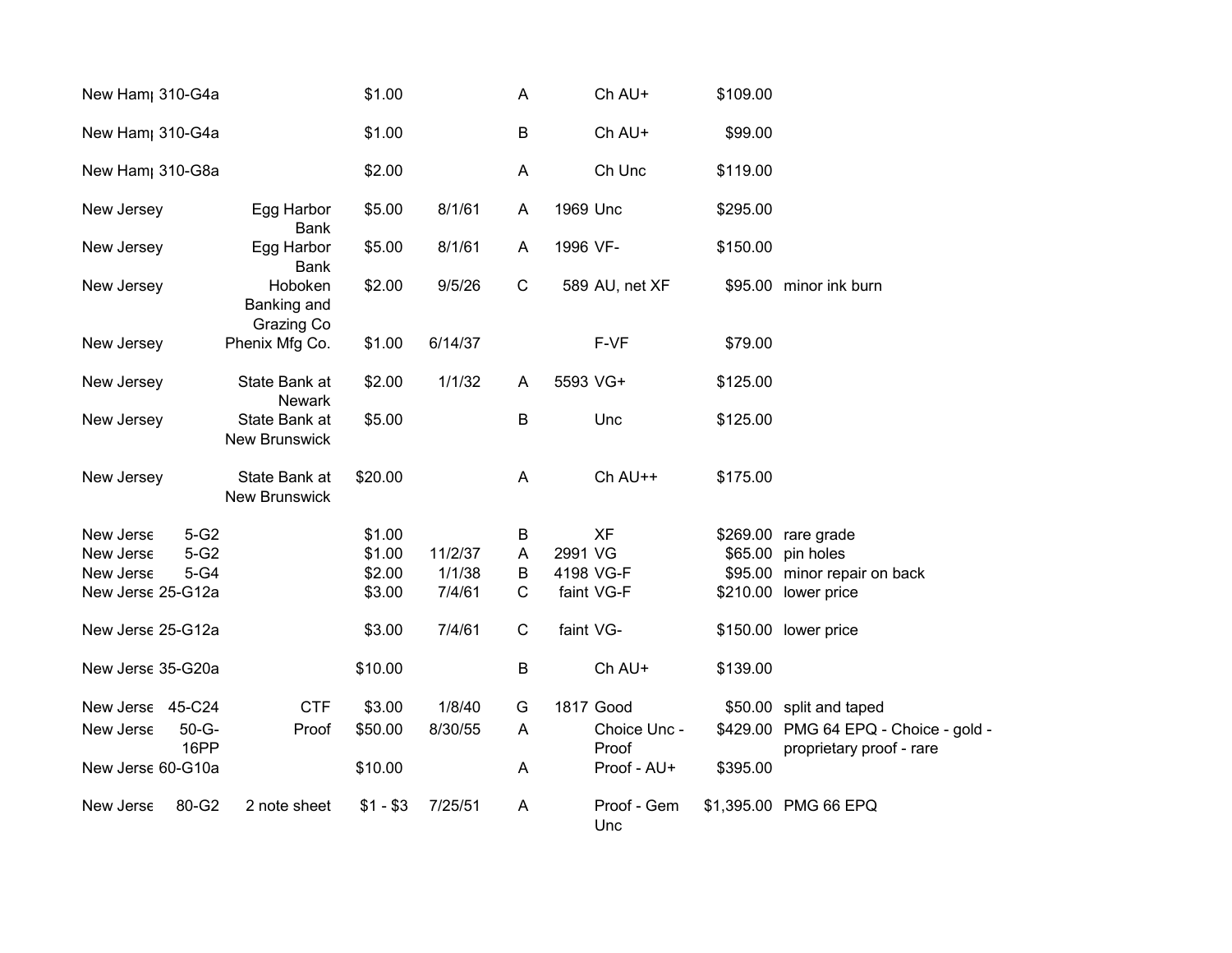| New Jerse 105-G2d |                             |       | \$1.00  | 8/1/62   | B              |                | 204 F-CC                |                | \$395.00 very rare                                                   |
|-------------------|-----------------------------|-------|---------|----------|----------------|----------------|-------------------------|----------------|----------------------------------------------------------------------|
| New Jerse 105-G4d |                             |       | \$1.00  | 8/1/62   | A              |                | 1254 F+-CC              |                | \$395.00 very rare - pin holes                                       |
| New Jerse 105-G6c |                             |       | \$3.00  | X/4/56   |                | A 7537 ? VG-CC |                         |                | \$195.00 small piece out of CC - rare                                |
| New Jerse 105-G6d |                             |       | \$3.00  | x/x/62   | A              |                | 1717 F-VF, net F-<br>CC |                | \$379.00 mounting                                                    |
| New Jerse 105-G6d |                             |       | \$3.00  | 8/1/62   | A              |                | 1146 F-VF-CC            |                | \$239.00 piece out of CC                                             |
| New Jerse 115-G2b |                             |       | \$1.00  | 9/17/61  | B              | 6460 Unc+      |                         |                | \$250.00 fully framed - tough grade                                  |
| New Jerse 115-G2b |                             |       | \$1.00  | 7/9/61   | $\sf B$        | 4337 VG-F      |                         | \$49.00        |                                                                      |
| New Jerse 115-G4b |                             |       | \$2.00  | 10/1/61  | $\overline{A}$ | 7828 VG+       |                         | \$49.00        |                                                                      |
| New Jerse 160-G16 |                             |       | \$5.00  | 6/24/25  | $\mathsf C$    |                | 629 F+, net VG-F        |                | \$89.00 tougher note - a couple of small body<br>holes               |
| New Jerse         | $161 -$<br>G <sub>16a</sub> |       | \$5.00  | 12/20/41 | $\mathsf{A}$   |                | 324 Ch VF+              |                | \$229.00 fully framed and choice for the grade                       |
| New Jerse         | 165-<br>G <sub>10a</sub>    | Proof | \$10.00 |          | $\overline{A}$ |                | AU Proof                |                | \$2,895.00 PMG 55 Proof - mounting - Rare -<br>Proof - gorgeous note |
| New Jerse 195-G4  |                             |       | \$1.00  | 4/3/27   | B              | 1828 VF        |                         | \$49.00        | higher grade                                                         |
| New Jerse 195-G10 |                             |       | \$2.00  | 4/3/27   | $\mathsf{C}$   | 1201 F         |                         | \$59.00        |                                                                      |
| New Jerse 195-G20 |                             |       | \$5.00  | 5/1/27   |                | 143 F          |                         |                | \$119.00 small tear repair on back                                   |
| New Jerse 205-G2a |                             |       | \$1.00  | 1/26/62  | $\overline{A}$ | 1081 VG        |                         | \$159.00 tough |                                                                      |
| New Jerse 205-G6a |                             |       | \$3.00  | 6/11/62  | $\mathsf{A}$   |                | 550 F, net VG           |                | \$195.00 rare - tear repaired with tape on back                      |
| New Jerse 210-G12 |                             |       | \$1.00  | 6/19/28  | $\mathsf S$    | 354 F          |                         | \$89.00        |                                                                      |
| New Jerse 210-G22 |                             |       | \$2.00  | 10/1/27  | $\mathsf{C}$   | 1882 F         |                         | \$59.00        |                                                                      |
| New Jerse 246-G4a |                             |       | \$1.00  | 8/19/25  | B              | 732 F          |                         | \$49.00        |                                                                      |
| New Jerse 246-G4a |                             |       | \$1.00  | 8/19/25  | В              | 12393 F        |                         | \$89.00        |                                                                      |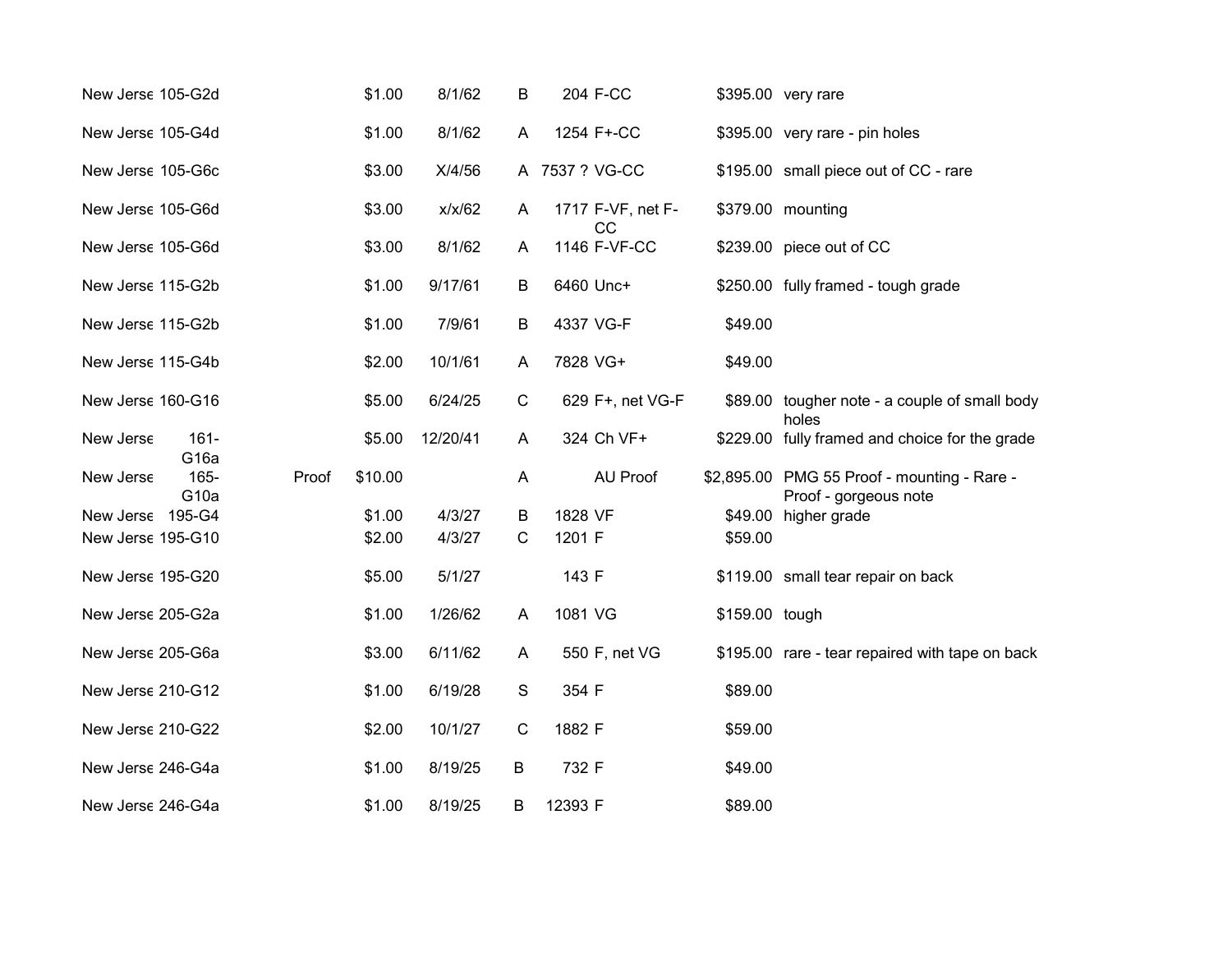| New Jerse 246-G32                     |                              |       | \$10.00           | 6/25/22 | A           | 1133 VG-F           |               | \$95.00 a couple of small body holes; mounting<br>remnants |
|---------------------------------------|------------------------------|-------|-------------------|---------|-------------|---------------------|---------------|------------------------------------------------------------|
| New Jerse                             | 246-<br>G40a                 |       | \$1.00            | 6/1/26  | $\sf B$     | 120 F-VF            | \$79.00       |                                                            |
| New Jerse 246-G44                     |                              |       | \$2.00            | 6/2/26  | B           | 3104 F-VF           |               | \$69.00 small foxing spot                                  |
| New Jerse                             | 260-<br>G54a                 |       | \$3.00            | 8/12/41 | A           | 5866 Unc            | \$295.00      |                                                            |
| New Jerse 260-G58                     |                              |       | \$5.00            | 4/15/41 |             | 437 VF-XF           | \$149.00      |                                                            |
| New Jerse 260-G62                     |                              |       | \$10.00           | 7/15/37 | Β           | <b>176 AU-CC</b>    |               | \$109.00 CC closed with hinges                             |
| New Jerse 265-G2<br>New Jerse 280-G24 |                              |       | \$1.00<br>\$20.00 | 9/1/25  | BB<br>B     | 1046 AU+<br>Gem Unc | \$159.00      | \$119.00 PMG 66 EPQ - Gem - Blue                           |
| New Jerse 300-G20                     |                              |       | \$2.00            | 1/1/58  | A           | 74 ? VG             | \$395.00 rare |                                                            |
| New Jerse                             | $300 -$<br>G <sub>28</sub> a |       | \$5.00            | 1/10/56 | Aa          | 1990 F-VF+          |               | \$439.00 PMG 25 - pin holes - rare                         |
| New Jerse 305-UNL                     |                              | Proof | \$1.00            |         | B           | Gem Unc -<br>Proof  |               | \$695.00 PMG 67 EPQ - Gem - Blue                           |
| New Jerse                             | $315 -$<br>G26d              |       | \$3.00            |         | A           | XF-AU               | \$189.00      |                                                            |
| New Jerse                             | $315 -$<br>G56a              |       | \$20.00           |         | A           | Gem Unc             | \$325.00      |                                                            |
| New Jerse 320-G26                     |                              |       | \$2.00            | 8/20/49 | A           | 3701 VG             | \$139.00      |                                                            |
| New Jerse                             | 335-G4                       |       | \$1.00            | 3/2/40  |             | 129 G               | \$79.00 rare  |                                                            |
| New Jerse                             | 350-<br>G62c                 |       | \$10.00           |         | B           | Ch AU+              | \$139.00      |                                                            |
| New Jerse                             | 350-<br>G76a                 |       | \$50.00           |         | B           | AU+                 | \$185.00      |                                                            |
| New Jerse                             | 390-<br>G <sub>10a</sub>     |       | \$1.00            |         | $\mathbf C$ | Ch Unc              | \$89.00       |                                                            |
| New Jerse                             | 390-<br>G <sub>10a</sub>     |       | \$1.00            |         | $\mathsf C$ | Ch AU+              |               | \$89.00 PCGS 58 PPQ - Choice - Gold                        |
| New Jerse                             | 390-<br>G50a                 |       | \$50.00           |         | A           | <b>AU</b>           | \$59.00       |                                                            |
| New Jerse                             | 390-<br>G50a                 |       | \$50.00           |         | Aa          | <b>XF</b>           | \$39.00       |                                                            |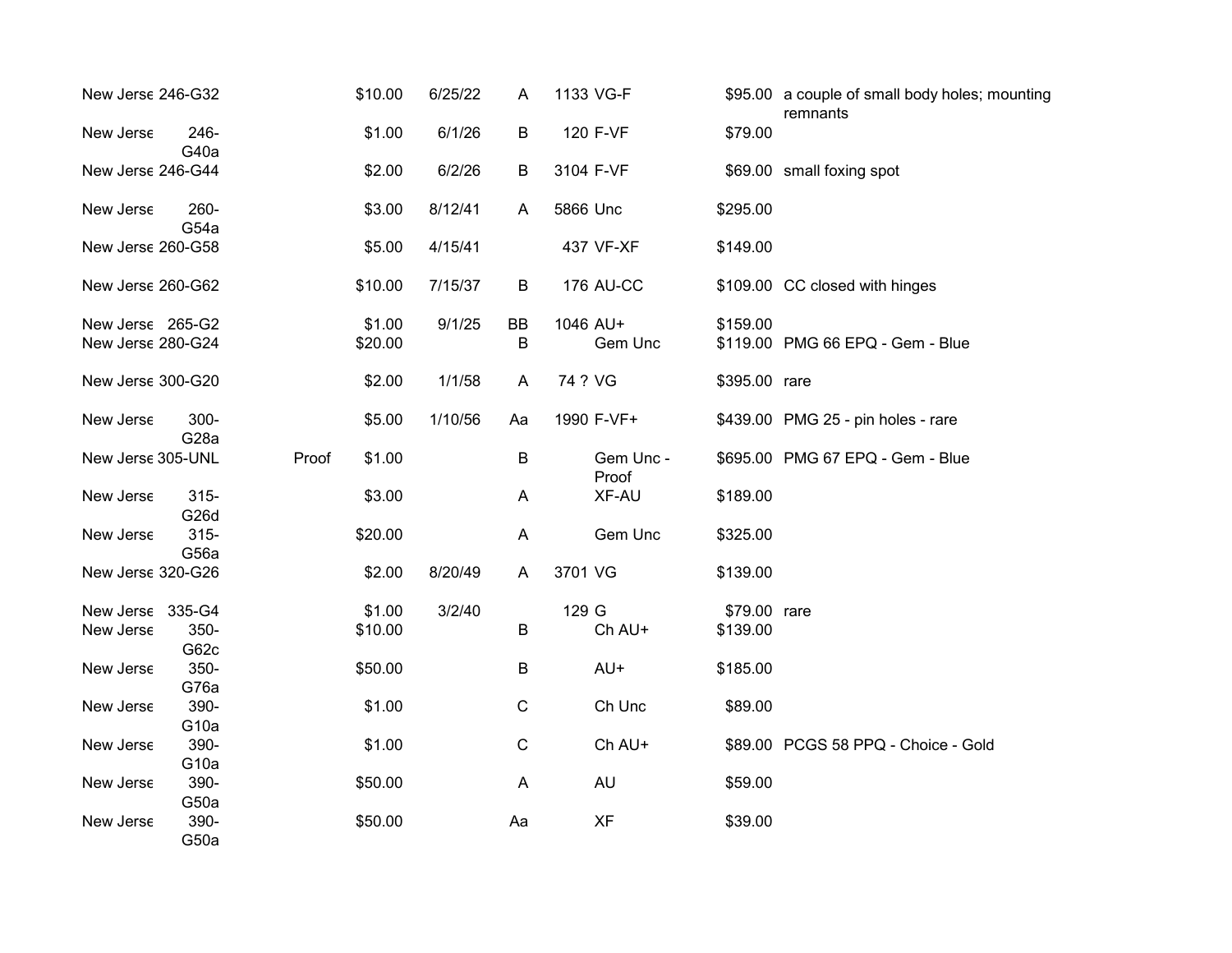| New Jerse         | 390-<br>G50a  |          | \$50.00  |         | Aa | <b>XF</b>             | \$39.00  |                                                                           |
|-------------------|---------------|----------|----------|---------|----|-----------------------|----------|---------------------------------------------------------------------------|
| New Jerse         | 390-<br>G50a  |          | \$50.00  |         | Aa | XF-AU                 | \$35.00  |                                                                           |
| New Jerse         | 390-<br>G54P  | Proof    | \$100.00 |         | A  | Ch Unc -<br>Proof     |          | \$485.00 PMG 64 - Choice - Gold                                           |
| New Jerse         | 405-<br>G18aP | Proof    | \$3.00   |         | A  | Ch Unc -<br>Proof-POC |          | \$495.00 PMG 64 EPQ - Choice - Gold - POC -<br>very rare - 7 in ABNC sale |
| New Jerse 425-G2a |               |          | \$1.00   | 1/2/63  | A  | 13041 F               |          | \$179.00 PMG 20                                                           |
| New Jerse 438-G10 |               |          | \$1.00   | 6/1/49  | A  | 8790 VG               |          | \$45.00 scarce - edge nicks                                               |
| New Jerse 438-G18 |               |          | \$2.00   | 2/1/51  | A  | 18787 F               |          | \$65.00 scarce - pin holes and mounting<br>remnants                       |
| New Jerse 438-G18 |               |          | \$2.00   | 1/1/49  | A  | 5493 VG               |          | \$98.00 scarce - pin holes                                                |
| New Jerse 438-G38 |               |          | \$5.00   | 6/1/49  | A  | 1685 F                | \$49.00  |                                                                           |
| New Jerse 438-G40 |               |          | \$6.00   |         | A  | <b>AU</b>             | \$139.00 |                                                                           |
| New Jerse 438-G40 |               |          | \$6.00   | 5/21/36 | A  | <b>57 AU</b>          |          | \$129.00 mounting remnants - falsely filled in -<br>cool note!            |
| New Jerse 438-G42 |               |          | \$7.00   |         | A  | XF+                   | \$139.00 |                                                                           |
| New Jerse 438-G44 |               |          | \$8.00   |         | A  | <b>AU</b>             | \$139.00 |                                                                           |
| New Jerse 438-G44 |               |          | \$8.00   | 5/17/17 | A  | 5681 AU               |          | \$149.00 falsely filled in - cool note!                                   |
| New Jerse 438-G46 |               |          | \$9.00   |         | A  | <b>XF</b>             |          | \$139.00 cool note!                                                       |
| New Jerse 439-S5  |               | spurious | \$2.00   | 12/1/56 | В  | 2970 Good             |          | \$49.00 rare with no underprint                                           |
| New Jerse 440-G4a |               |          | \$2.00   | 5/1/56  | A  | faint G-VG            |          | \$39.00 a few small holes with rust                                       |
| New Jerse 440-G4a |               |          | \$2.00   | 5/1/56  | A  | 3213 VG-F             |          | \$39.00 pin holes                                                         |
| New Jerse 440-G8a |               |          | \$5.00   | 5/1/56  | A  | faint VG              |          | \$79.00 mounting remnants                                                 |
| New Jerse 440-G8a |               |          | \$5.00   | 5/1/56  | A  | 2769 F                |          | \$79.00 pin holes - blue ink annotation on back                           |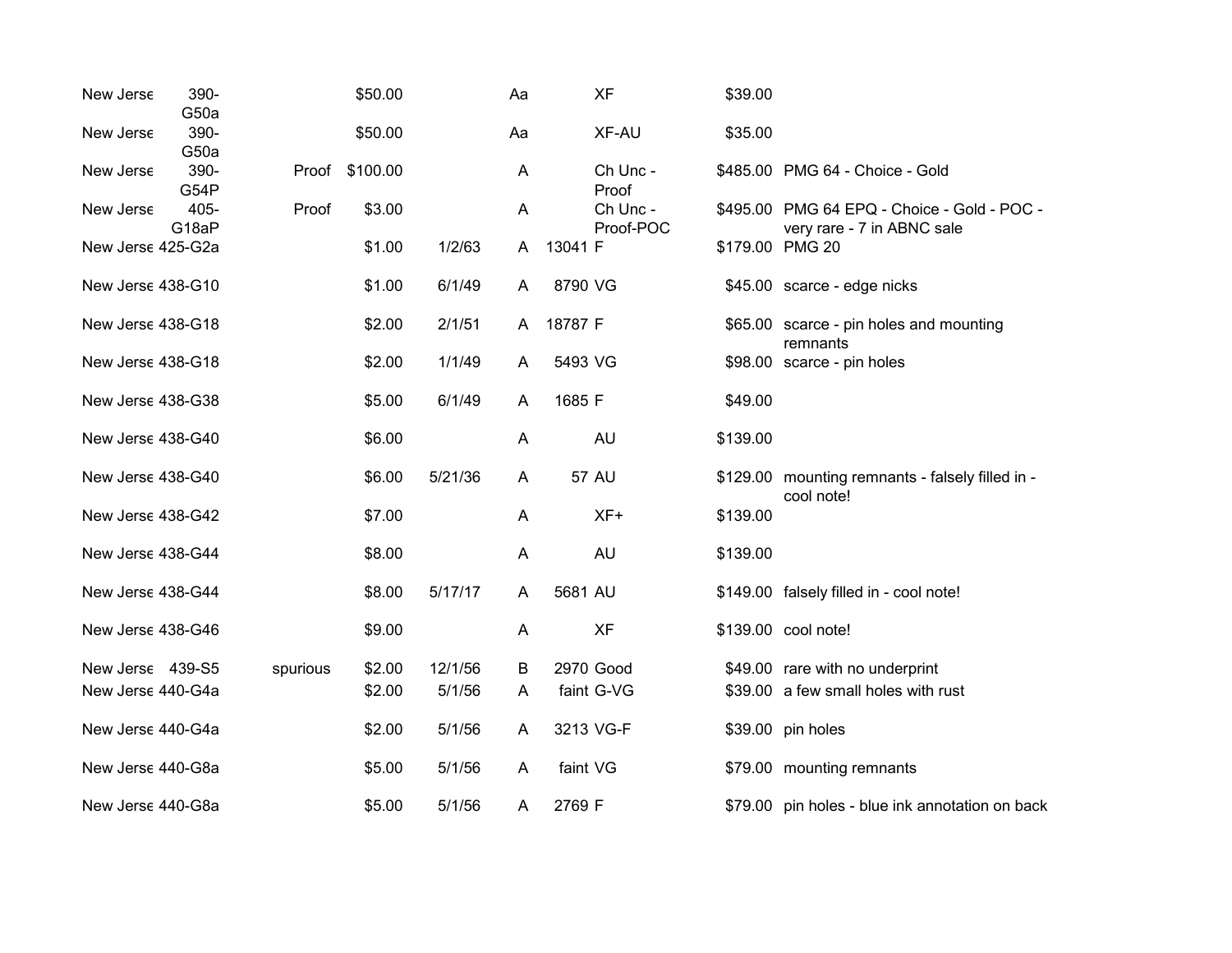| New Jerse 440-G8c |                          |          | \$5.00  | 5/1/56  | A           | 275 F-POC        | \$119.00     |                                                                  |
|-------------------|--------------------------|----------|---------|---------|-------------|------------------|--------------|------------------------------------------------------------------|
| New Jerse 440-UNL |                          |          | \$5.00  | 5/1/56  | A           | 1202 G           |              | \$95.00 unlisted in Haxby - like 8c but serial<br>number written |
| New Jerse         | 440-<br>G <sub>10a</sub> |          | \$10.00 | 1/1/61  | A           | 367 VG           |              | \$89.00 tougher - pin holes                                      |
| New Jerse         | 440-<br>G <sub>12a</sub> |          | \$20.00 | 1/1/61  | A           | 176 VG           |              | \$89.00 tougher - pin holes, a few tiny internal<br>tears        |
| New Jerse         | 445-<br>G <sub>10c</sub> |          | \$2.00  | 1/1/51  | A           | 6529 F-VF        |              | \$195.00 rare - large red 2 under print                          |
| New Jerse         | 445-<br>G40a             |          | \$1.00  | 7/10/56 | A           | 3769 F, net VG-F |              | \$25.00 pin holes and some staining                              |
| New Jerse         | 445-<br>G40c             |          | \$1.00  | 7/10/56 | B           | 9000 F-          | \$59.00      |                                                                  |
| New Jerse         | 445-<br>G40c             |          | \$1.00  | 7/10/56 | C           | 6591 F-          |              | \$39.00 pin holes, small internal tear and edge<br>nick          |
| New Jerse         | 445-<br>G40c             |          | \$1.00  | 7/10/56 | $\mathbf C$ | 9434 F           |              | \$39.00 mounting glue remnants on back                           |
| New Jerse         | 445-<br>G42a             |          | \$2.00  | 7/10/56 | A           | 2445 F- POC      |              | \$49.00 punch cancel - 1; pin holes                              |
| New Jerse         | 445-                     |          | \$2.00  | 7/10/56 | A           | 3203 F- POC      |              | \$49.00 punch cancel - 1; a few tiny edge nicks                  |
| New Jerse         | G42a<br>445-<br>G42c     |          | \$2.00  | 7/10/56 | A           | 7353 F-VF        |              | \$109.00 mounting remnants                                       |
| New Jerse         | 445-                     |          | \$2.00  | 7/10/56 | A           | 6953 F+          |              | \$95.00 pin holes                                                |
| New Jerse         | G42c<br>445-             |          | \$2.00  | 7/10/56 | A           | 1666 F           |              | \$75.00 pin holes                                                |
| New Jerse 455-A25 | G42c                     |          | \$5.00  | 5/6/59  | A           | 1622 VG          | \$375.00     |                                                                  |
| New Jerse 460-G2a |                          |          | \$2.00  | 6/1/43  | A           | 2300 F           | \$59.00      |                                                                  |
| New Jerse 460-G4a |                          |          | \$2.00  | 6/1/43  | A           | 26303 VG-F-POC   | \$49.00      |                                                                  |
| New Jerse 460-G4a |                          |          | \$2.00  | 6/1/43  | A           | 36702 F+, net F  | \$59.00      | pin holes, edge nick                                             |
| New Jerse 460-G6a |                          |          | \$5.00  | 6/1/43  | B           | 325 VG           |              | \$39.00 red stamp at right, edge nicks and tears                 |
| New Jerse 460-S5  |                          | spurious | \$5.00  | 6/1/43  | C           | 2201 VG          | \$69.00 rare |                                                                  |
| New Jerse 465-G2a |                          |          | \$1.00  | 9/12/29 | A           | Ch AU            |              | \$119.00 PMG 55 EPQ - Choice - Gold                              |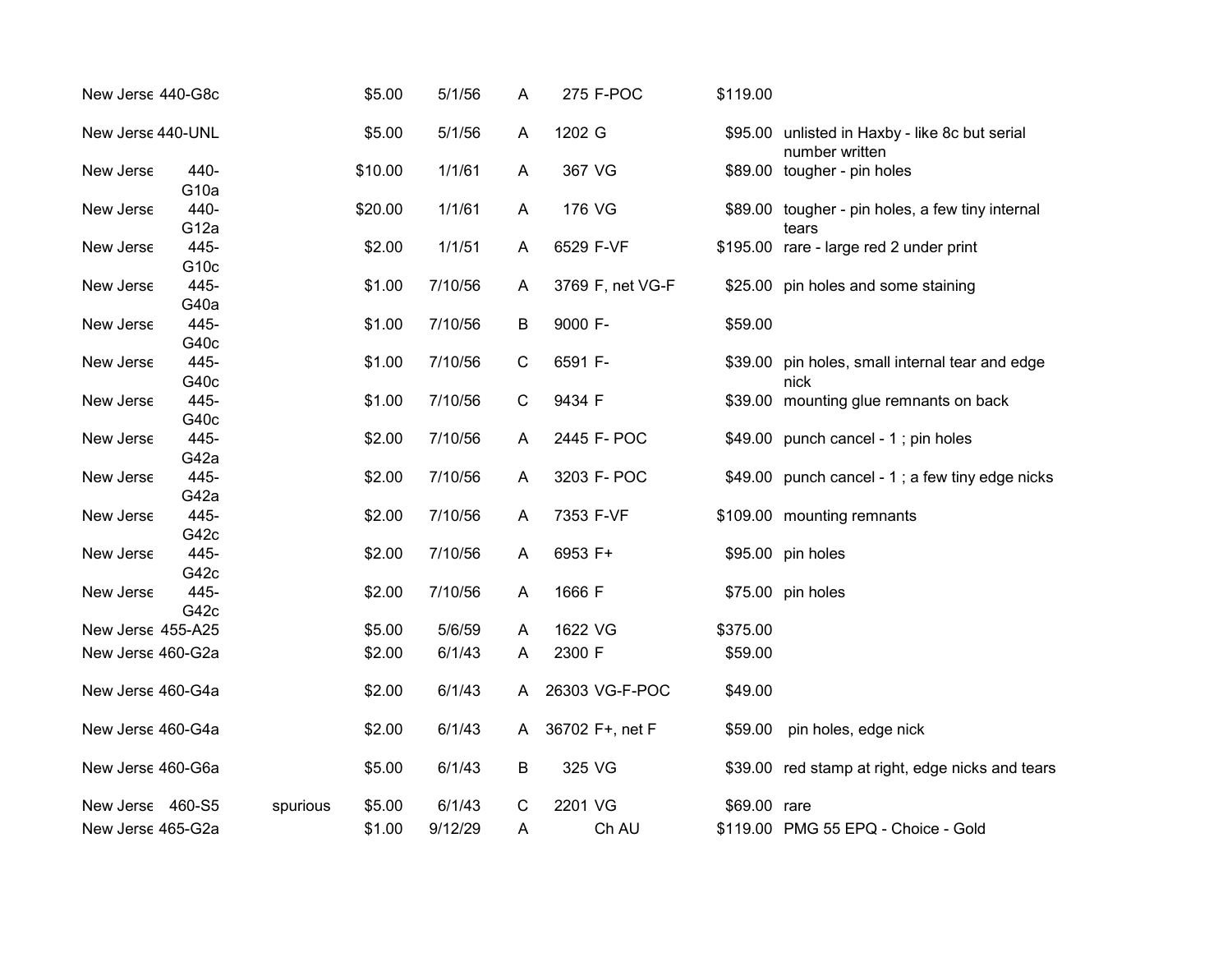| New Jerse 465-G4a                     |                          |                                   | \$2.00           | 9/12/29            | $\overline{A}$ | Ch Unc                   | \$179.00 |                                           |
|---------------------------------------|--------------------------|-----------------------------------|------------------|--------------------|----------------|--------------------------|----------|-------------------------------------------|
| New Jerse 465-G8a                     |                          |                                   | \$5.00           | 9/12/59            | B              | Gem Unc                  |          | \$179.00 PMG 65 - Gem - Blue              |
| New Jerse 465-G8a                     |                          |                                   | \$5.00           | 9/12/59            | A              | Gem Unc                  |          | \$179.00 PMG 65 - Gem - Blue              |
| New Jerse                             | 465-<br>G <sub>10a</sub> |                                   | \$10.00          | 9/12/59            | $\overline{A}$ | 303 VG                   |          | \$95.00 rare issued                       |
| New Jerse                             | 465-<br>G <sub>12a</sub> |                                   | \$20.00          | 9/12/59            | A              | Gem Unc                  |          | \$229.00 PMG 65 - Gem - Blue              |
| New Jerse                             | 465-<br>G <sub>12a</sub> |                                   | \$20.00          | 9/12/59            | $\mathsf{A}$   | 336 VG-F, net VG         |          | \$119.00 rare issued - pin holes          |
| New Jerse 465-A20<br>New Jerse 495-G2 |                          | altered                           | \$5.00<br>\$1.00 | 12/14/61<br>7/1/28 | A<br>B         | 7412 F-<br>649 F, net VG | \$48.00  | \$129.00 rare - altered from IN note      |
| New Jerse 535-G6a                     |                          |                                   | \$3.00           | 5/1/53             | A              | 6621 VG+                 |          | \$195.00 PMG 12 - annotations             |
| New Jerse 560-G6                      |                          |                                   | \$1.00           | X/X/24             | $\overline{A}$ | 2110 VG                  | \$29.00  |                                           |
| New Jerse 560-G6                      |                          |                                   | \$1.00           | 6/6/24             | B              | 604 VG+                  | \$49.00  |                                           |
| New Jerse 560-G6                      |                          |                                   | \$1.00           | 4/4/25             | <b>B2</b>      | 179 Ch VF                |          | \$79.00 choice for the grade!             |
| New Jerse                             | 560-<br>G <sub>10a</sub> |                                   | \$2.00           | 5/5/22             | D              | 5936 F-                  |          | \$59.00 check against the next one        |
| New Jerse                             | 560-<br>C10a             | <b>CTF</b>                        | \$2.00           | 5/2/22             | D              | 174 VG                   | \$69.00  |                                           |
| New Jerse 560-G12                     |                          |                                   | \$2.00           | 4/4/22             | C <sub>2</sub> | 3159 AU+                 | \$89.00  |                                           |
| New Jerse 560-G22                     |                          |                                   | \$5.00           | 5/10/22            | $\overline{A}$ | 1973 F                   | \$89.00  |                                           |
| New Jerse 560-G26                     |                          |                                   | \$10.00          | 5/10/22            | B              | 1619 VF-                 | \$79.00  |                                           |
| New Jerse 560-G28                     |                          |                                   | \$20.00          | 6/15/12            | M              | 1 <sub>G</sub>           | \$89.00  |                                           |
| New Jerse 560-UNL                     |                          |                                   | \$100.00         | 5/21/12            | $\mathsf{A}$   | 75 F+                    |          | \$329.00 very rare                        |
| New Jerse                             | 575-A5                   | altered                           | \$2.00           | 5/1/65             | A              | 322 F+                   |          | \$109.00 scarce - altered from Egg Harbor |
| New York                              |                          | State of BY<br>Banks by<br>Albany | \$1.00           | 3/22/22?           | A              | 297 VG+                  |          | \$195.00 similar to NY 2305 issues        |
| New York                              |                          | <b>NY Central</b><br>Academy Bank | \$5.00           |                    |                | Ch VF+                   |          | \$195.00 choice and rare!                 |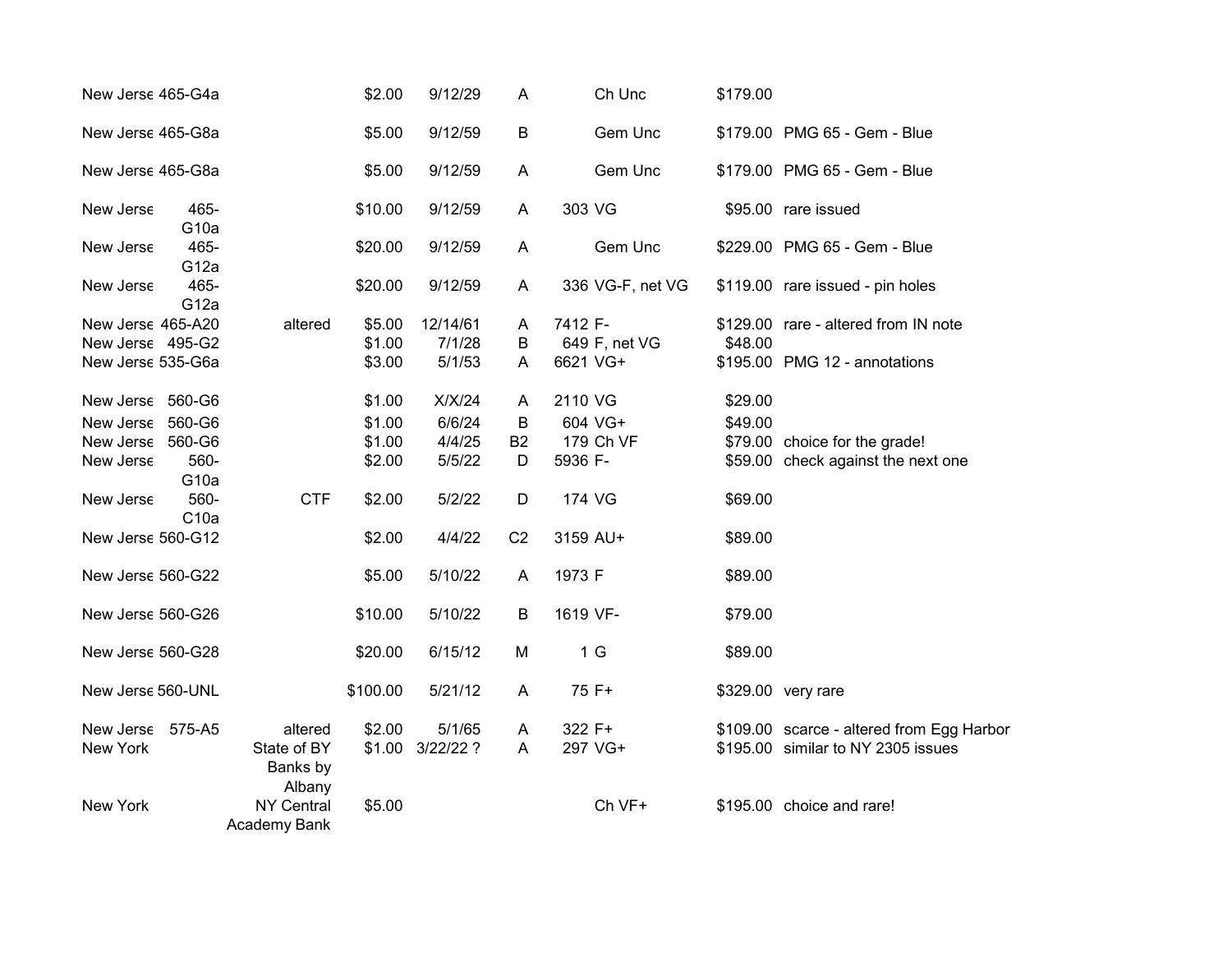| New York        | New York<br>Exchange Co.                                  | \$0.12  | 9/15/37  |            | VG-F            |          | \$395.00 PCGS 15 - rare |
|-----------------|-----------------------------------------------------------|---------|----------|------------|-----------------|----------|-------------------------|
| New York        | <b>Five Cent Note</b>                                     | \$0.05  | X/X/59   |            | 110 VG          |          | \$195.00 change price   |
| New York        | <b>Five Cent Note</b>                                     | \$0.05  | 5/1/59   |            | 102 VG          | \$59.00  |                         |
| New York        | Bank of NY -<br>NYC - Leather<br>Mfg                      | \$50.00 |          | Y          | 125 F, mounting | \$295.00 |                         |
| New York        | <b>JW&amp;J</b><br><b>McCarty</b>                         | \$5.00  |          |            | AU+             | \$59.00  |                         |
| New York        | Stowell,<br>Chamberlain &<br>Co                           | \$0.25  | 11/1/62  |            | 709 F           | \$44.00  |                         |
| New York        | Village of Glen<br>Falls                                  | \$0.10  |          |            | VF-XF           | \$53.00  |                         |
| New York        | St Ann's                                                  | \$0.03  | 11/1/62  |            | 6039 VG         | \$49.00  |                         |
| New York        | <b>WP Carpenter</b>                                       | \$0.25  | 10/6/62  |            | 4401 Unc        |          | \$495.00 PCGS 63        |
| New York        | Office of<br>Discount and<br>Deposit of<br>Bank of the US | \$70.00 | 9/14/22  |            | XF-CC           | \$39.00  |                         |
| New York        | Bank of<br>Rondout                                        | \$10.00 | 11/4/56  | A          | 3872 F-VF-POC   | \$295.00 |                         |
| New York        | Merchants<br>Bank City of<br><b>NY</b>                    | \$3.00  | 3/1/26   | Е          | 7846 AU-CC      | \$159.00 |                         |
| New York        | <b>Bank of Utica</b>                                      | \$2.00  | 6/1/60   | <b>ABC</b> | 1822 F-         | \$295.00 |                         |
| <b>New York</b> | P.M. Moriarty                                             | \$0.50  | 4/x/53   |            | F               | \$89.00  |                         |
| New York        | City of<br>Schenectady                                    | \$0.10  | 11/25/62 |            | 1779 F-VF       | \$79.00  |                         |
| New York        | H817                                                      | \$20.00 | 3/27/38  | A          | 279 AU          | \$129.00 |                         |
| New York        | H819                                                      | \$1.25  | 10/6/37  | A          | 265 F           | \$395.00 |                         |
| New York        | H820                                                      | \$1.50  | 10/4/37  | A          | 157 F           | \$395.00 |                         |
| New York        | H821                                                      | \$1.75  | 10/9/37  | A          | 69 F            | \$395.00 |                         |
| New York        | Poughkeepsie                                              | \$1.00  |          | A          | 1303 Ch VF+     | \$169.00 |                         |
| New York        | Poughkeepsie                                              | \$10.00 |          | A          | 5036 Ch VF      | \$189.00 |                         |
| New York        | Mustang Bank<br>ad note                                   | \$0.50  |          |            | XF+             | \$198.00 |                         |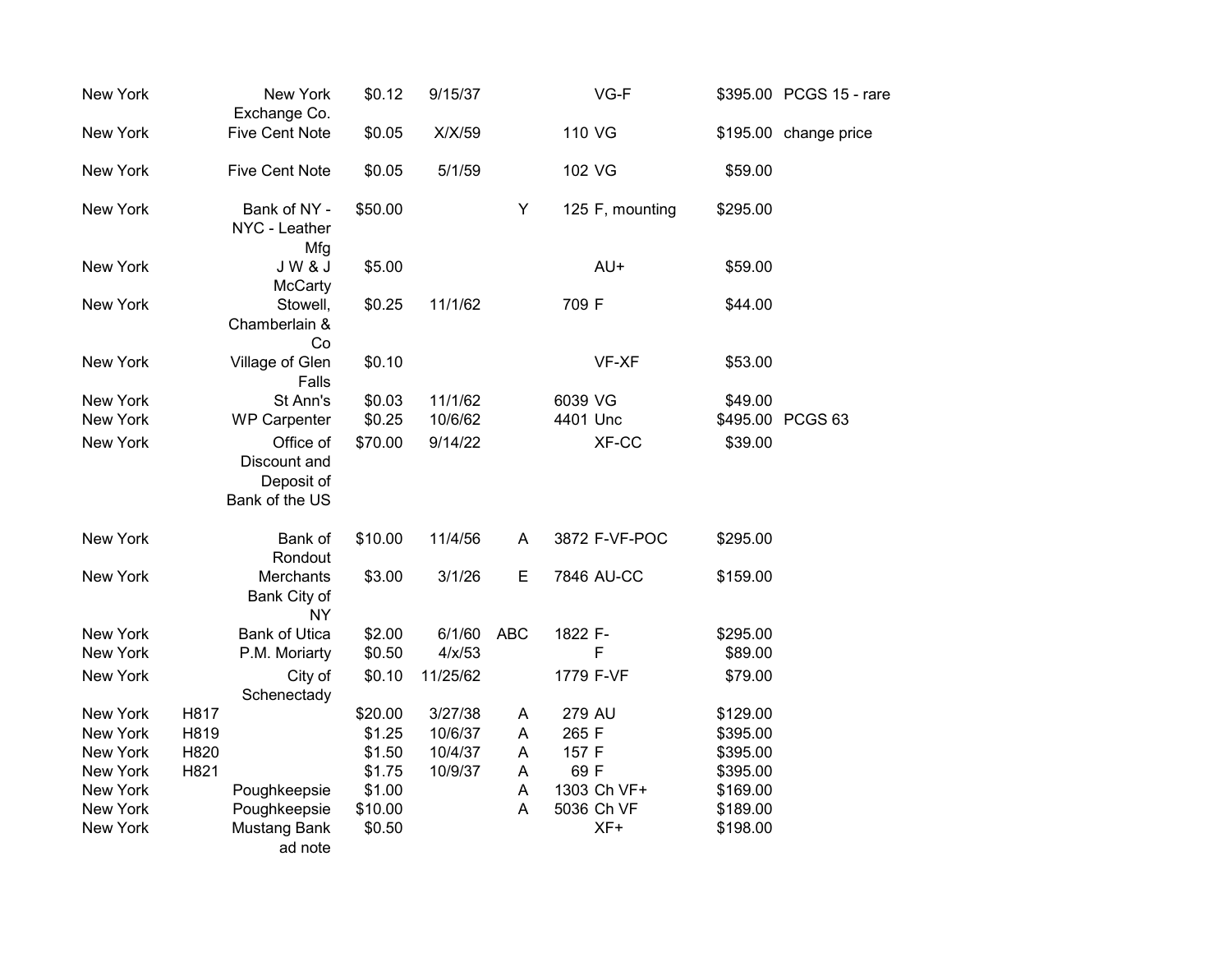| New York          | $15-$<br>C142x   | <b>CTF</b> | \$3.00  | 1/2/64   | Α            | 1281 F-VF               |                | \$95.00 no overprint and unlisted                                       |
|-------------------|------------------|------------|---------|----------|--------------|-------------------------|----------------|-------------------------------------------------------------------------|
| New York          | $30-$<br>G180a   |            | \$10.00 | 10/12/60 | A            | 4624 F-VF, net F-       |                | \$539.00 PCGS 20 Apparent                                               |
| New York 35-C40b  |                  | <b>CTF</b> | \$5.00  | 10/1/63  | B            | 1812 F                  |                | \$59.00 mounting                                                        |
| New York 35-C40b  |                  | <b>CTF</b> | \$5.00  | 10/1/63  | B            | 7060 G                  | \$59.00        |                                                                         |
| New York 35-C44b  |                  | <b>CTF</b> | \$10.00 | 11/1/61  | B            | 6994 F                  |                | \$95.00 rare ctf                                                        |
| New York 35-C44b  |                  | <b>CTF</b> | \$10.00 | 11/1/60  | B            | 1532 F                  |                | \$89.00 rare ctf                                                        |
| New York 35-C44b  |                  | <b>CTF</b> | \$10.00 | 11/1/61  | B            | 4648 G-VG               |                | \$59.00 rare ctf                                                        |
| New York          | 45-G28           |            | \$3.00  | 10/1/40  | A            | 133 F                   | \$189.00       |                                                                         |
| New York          | 60-A15           | altered    | \$3.00  | 2/29/41  |              | 1760 F, net VG-F        |                | \$129.00 altered from VT note; very rare                                |
| New York          | 80-G6            |            | \$3.00  | 12/12/38 | Α            | faint VG                |                | \$195.00 fraudulent bank                                                |
| New York          | 145-A5           | altered    | \$5.00  | 11/20/60 | B            | 556 F                   |                | \$295.00 altered from IN note; rare                                     |
| New York 185-UNL- |                  |            | \$2.00  | 4/1/62   | A            | 9962 VG-F               |                | \$675.00 PMG 12 - rare                                                  |
|                   | G <sub>2</sub> a |            |         |          |              |                         |                |                                                                         |
| New York 210-G14  |                  |            | \$1.00  | 6/1/50   | $\mathsf{C}$ | 3247 F-                 |                | \$795.00 PCGS 15 pin holes, not mentioned on<br>the holder - ext rare   |
| New York          | 260-A5           | altered    | \$5.00  | 12/16/51 | A            | 219 VG+                 | \$249.00       |                                                                         |
| New York 315-G2b  |                  |            | \$1.00  | 11/1/61  | A            | 9435 VG-F+, net<br>VG   |                | \$629.00 PMG 10 - repairs, annotations - rare                           |
| New York 330-A20  |                  | altered    | \$5.00  | 5/10/60  | B            | 1626 F, net VG-F        |                | \$298.00 PCGS 15 App - mounting remnants<br>and pin holes               |
| New York 385-UNL  |                  |            | \$3.00  | 1/6/36   |              | <b>22 VG</b>            |                | \$89.00 repaired upper left, some holes.                                |
| New York 460-???  |                  |            | \$5.00  | 5/4/27   | A            | 9737 F-VF. Net VG-<br>F | \$250.00       |                                                                         |
| New York 460-G56  |                  |            | \$3.00  | 11/7/27  |              | 1264 F                  | \$250.00       |                                                                         |
| New York 541-G76  |                  |            | \$5.00  | 10/1/35  | B            | 4004 F                  | \$295.00       |                                                                         |
| New York 545-G2b  |                  |            | \$1.00  | 6/1/64   | Α            | 779 F                   |                | \$529.00 PCGS 20 Apparent - minor stains and<br>minor mounting remnants |
| New York          | 559-<br>G10a     |            | \$5.00  | 3/1/61   | D            | 1349 VG+                | \$279.00 Rare. |                                                                         |
| New York          | 590-<br>C104a    | <b>CTF</b> | \$5.00  | 11/14/60 | C            | 209 F, net VG+          |                | \$59.00 red ink annotation on back that bleeds<br>through               |
| New York          | 625-A5           | altered    | \$1.00  | 5/1/59   | Β            | 972 F+                  | \$385.00       |                                                                         |
| New York 630-C6a  |                  | <b>CTF</b> | \$5.00  | 4/23/62  | A            | 2439 F                  | \$95.00        |                                                                         |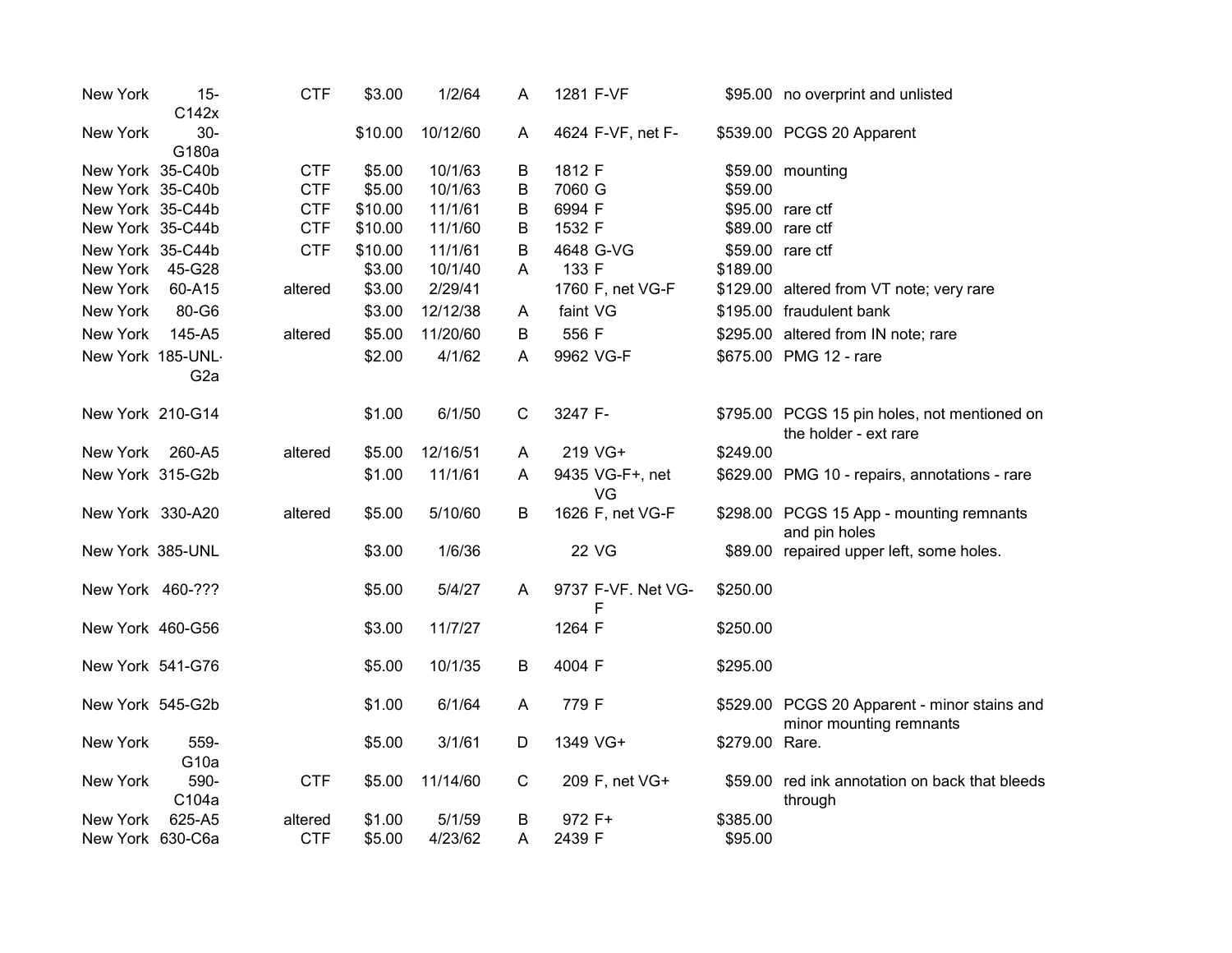| New York         | 670-G4                     |            | \$2.00  | 3/2/40   | A | 6444 XF, net VF-<br><b>XF</b> |          | \$189.00 minor edge nicks                                                                                                        |
|------------------|----------------------------|------------|---------|----------|---|-------------------------------|----------|----------------------------------------------------------------------------------------------------------------------------------|
| New York         | 670-G4                     |            | \$5.00  | 7/1/39   | A | 438 VG                        | \$79.00  |                                                                                                                                  |
| New York         | 670-G8                     |            | \$10.00 | 4/1/39   | A | 1129 F                        |          | \$339.00 PCGS 20                                                                                                                 |
| New York 800-G2a |                            |            | \$1.00  | 11/1/46  | C | 4229 VG+                      |          | \$229.00 PCGS 12                                                                                                                 |
| New York 800-G4b |                            |            | \$2.00  | 11/1/49  | A | 852 VG-F                      |          | \$189.00 PCGS 15 App - nip on top margin                                                                                         |
| New York 830-C10 |                            | <b>CTF</b> | \$2.00  | 5/1/51   | A | 5895 AU                       | \$95.00  |                                                                                                                                  |
| New York 830-C10 |                            | <b>CTF</b> | \$2.00  | 5/1/51   | A | 8667 AU                       | \$89.00  |                                                                                                                                  |
| New York 870-S5a |                            | spurious   | \$5.00  | 5/1/62   | A | 71821 VF                      |          | \$95.00 Lazy red 5                                                                                                               |
| New York         | 875-<br>C12c               | <b>CTF</b> | \$5.00  | 7/2/62   | A | 2157 F                        |          | \$79.00 scarce                                                                                                                   |
| New York 895-G2P |                            | Proof      | \$1.00  | 6/15/47  | B | Ch Unc -<br>Proof-POC         |          | \$495.00 PMG 64 EPQ - Choice - Gold - POC -<br>ex rare - 3 known                                                                 |
| New York         | 930-A5                     | altered    | \$3.00  | 5/10/38  |   | 201 F                         | \$179.00 |                                                                                                                                  |
| New York 940-C8b |                            | <b>CTF</b> | \$2.00  | 9/21/64  | A | 2335 F+                       | \$59.00  |                                                                                                                                  |
| New York         | 940-                       | <b>CTF</b> | \$5.00  | 11/1/61  | B | 2085 F                        |          | \$129.00 some dirt on back and pin holes                                                                                         |
|                  | C14b                       |            |         |          |   |                               |          |                                                                                                                                  |
| New York         | 970-G4                     |            | \$2.00  | 12/16/50 | A | 3416 VG+, net VG-             |          | \$329.00 PCGS 12 App - some small tape<br>repairs, nips on margin, pin holes                                                     |
| New York 1075-C6 |                            | <b>CTF</b> | \$5.00  | 3/13/30  | A | 12251 AG                      |          | \$29.00 better, but missing piece in top margin                                                                                  |
| New York 1095-G4 |                            |            | \$2.00  | 9/1/51   | A | none Ch AU+                   |          | \$850.00 PCGS 55 PPQ - Choice - Gold                                                                                             |
| New York         | 1145-<br>C8d               | <b>CTF</b> | \$5.00  | 10/1/64  | B | 49 VF-XF                      |          | \$139.00 high grade                                                                                                              |
| New York 1150-S5 |                            | spurious   | \$5.00  | 10/12/58 | C | 936 XF-AU                     | \$229.00 |                                                                                                                                  |
| New York         | 1150-<br>S5b               | spurious   | \$5.00  | 10/7/58  | C | 654 F-POC                     | \$59.00  |                                                                                                                                  |
| New York 1240-S5 |                            | spurious   | \$5.00  | 8/1/53   | B | 986 F-VF                      | \$95.00  |                                                                                                                                  |
| New York 1275-S5 |                            | spurious   | \$1.00  | 5/1/51   | A | 7363 VF                       |          | \$129.00 small body hole                                                                                                         |
| New York         | 1290-<br>G <sub>2</sub> aP | Proof      | \$1.00  |          | A | AU, net XF                    |          | \$850.00 PMG 55 tape repairs and stain (minor),<br>gorgeous face - Hotchkiss -- famous<br>peppermint oils manufacturer - ex rare |
| New York 1295-G6 |                            |            | \$3.00  | 5/16/38  | A | 1167 VG-F                     | \$139.00 |                                                                                                                                  |
|                  |                            |            |         |          |   |                               |          |                                                                                                                                  |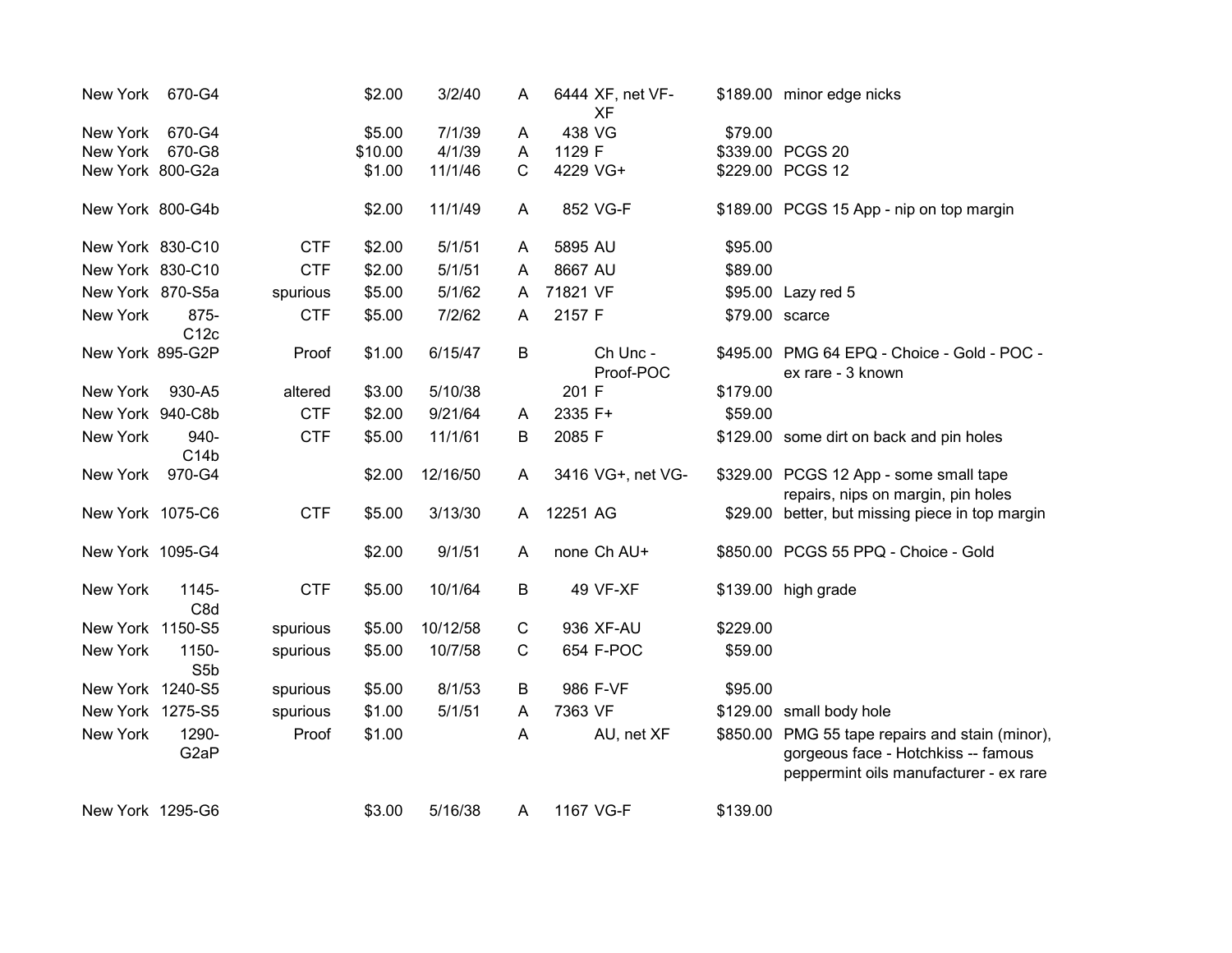| New York 1295-G8 |                           |            | \$5.00   | 10/17/36 | A           | 5911 VG-F         | \$69.00  |                                                |
|------------------|---------------------------|------------|----------|----------|-------------|-------------------|----------|------------------------------------------------|
| New York 1296-C4 |                           | <b>CTF</b> | \$2.00   | 1/1/62   | A           | 6056 F+, net VG+  |          | \$69.00 tear and tape repair on back, mounting |
| New York 1296-S5 |                           | spurious   | \$5.00   | 1/1/62   | $\mathsf C$ | 4244 XF           | \$195.00 |                                                |
| New York 1410-C8 |                           | <b>CTF</b> | \$5.00   | 7/1/52   | A           | 5072 VF-          | \$195.00 |                                                |
| New York         | 1435-<br>C126b            | <b>CTF</b> | \$5.00   | 5/4/61   | B           | 1928 F            | \$119.00 |                                                |
| New York         | 1435-<br>C126b            | <b>CTF</b> | \$5.00   | 6/1/61   | B           | 1066 VG           | \$95.00  |                                                |
| New York         | 1435-<br>C126b            | <b>CTF</b> | \$5.00   | 6/1/61   | B           | 5144 VG           | \$95.00  |                                                |
| New York         | 1455-<br>C <sub>8a</sub>  | <b>CTF</b> | \$5.00   | 3/1/58   | A           | 3324 F            |          | \$69.00 pin holes                              |
| New York         | 1475-<br>C <sub>8a</sub>  | <b>CTF</b> | \$5.00   |          | $\mathsf C$ | 671 VG-F          |          | \$79.00 edge nips at left, Fine otherwise      |
| New York         | 1510                      | altered    | \$5.00   | 11/1/52  | A           | 367 F             |          | \$129.00 Altered from DC note                  |
| New York         | 1525-<br>G10              |            | \$1.00   | 12/28/39 | A           | 3436 Ch AU        |          | \$129.00 choice for the grade                  |
| New York         | 1525-<br>G10              |            | \$1.00   | 12/27/39 | A           | <b>AU</b>         |          | \$109.00 fully framed and high grade           |
| New York         | 1525-<br>G10              |            | \$1.00   | 12/26/39 | A           | 4289 F+           | \$59.00  |                                                |
| New York         | 1525-<br>G18              |            | \$50.00  |          | A           | XF-AU             | \$119.00 |                                                |
| New York         | 1525-<br>G20              |            | \$100.00 | 5/4/53   | A           | 6982 F-VF+        | \$189.00 |                                                |
| New York         | 1530-<br><b>UNL</b>       |            | \$50.00  | 12/2/39  | B           | 227 F-VF          |          | \$315.00 small edge nick                       |
| New York         | 1555-<br>C <sub>4</sub> d | <b>CTF</b> | \$2.00   | 4/5/62   | $\mathbf C$ | 1004 F-VF         |          | \$75.00 a few pin holes                        |
| New York         | 1570-<br>G14              | Proof      | \$5.00   |          | D           | AU, net XF        | \$269.00 |                                                |
| New York         | 1625-<br>G10              |            | \$5.00   | 4/2/40   | A           | 599 VF-, net F-VF |          | \$78.00 small corner nip                       |
| New York         | 1625-<br>G18              |            | \$100.00 | 4/18/40  | A           | 85 AU             | \$109.00 |                                                |
| New York         | 1655-<br>S <sub>10</sub>  | spurious   | \$10.00  | 1/4/44   | A           | 6248 F            | \$149.00 |                                                |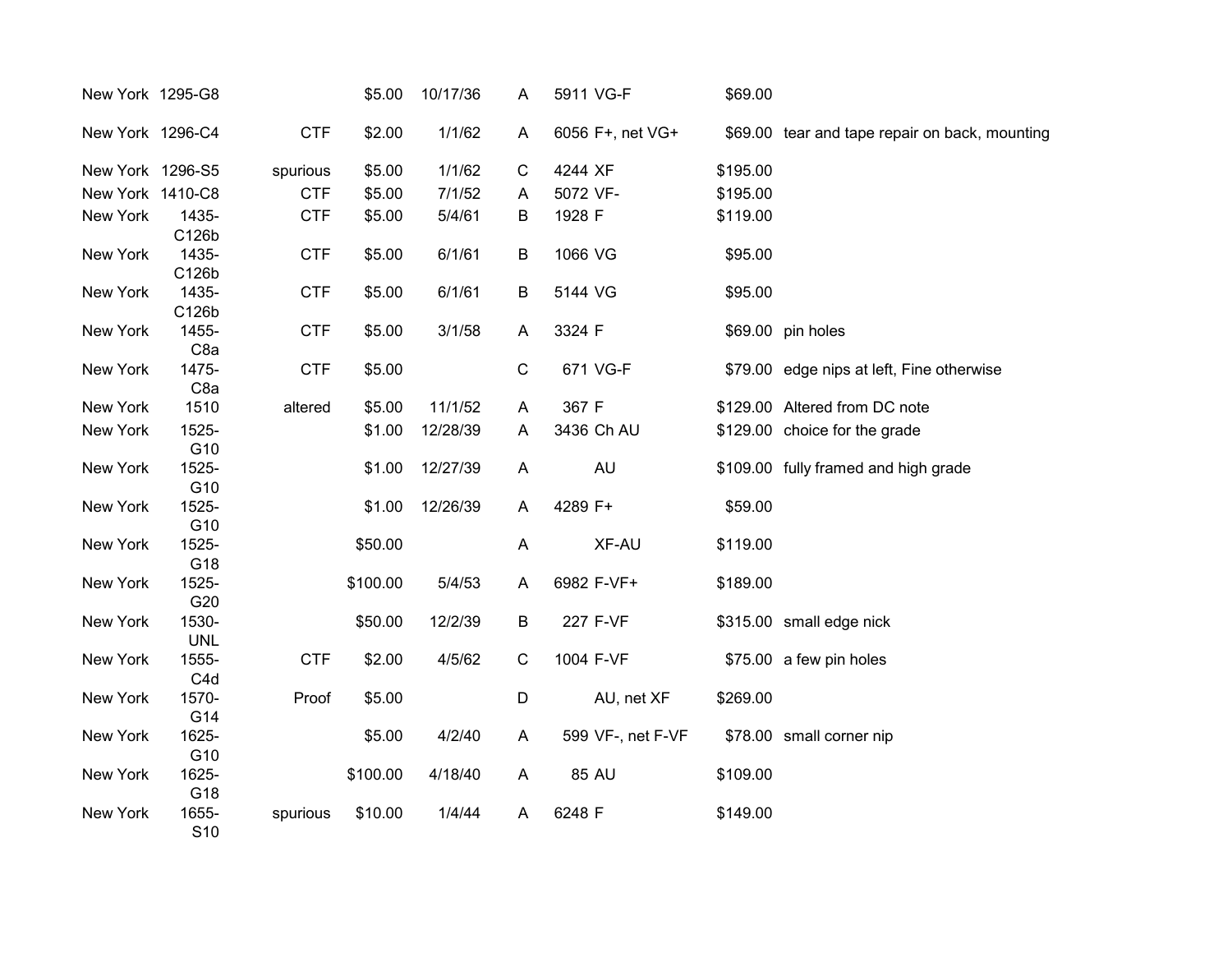| New York         | 1680-<br>G <sub>2</sub> a |            | \$1.00   | 3/5/38           | Β | 3015 G-VG              | \$149.00      |                                                 |
|------------------|---------------------------|------------|----------|------------------|---|------------------------|---------------|-------------------------------------------------|
| New York         | 1695-<br>G46              |            | \$2.00   | 2/24/31          | A | 3909 F, net VG+-<br>cc | \$89.00       |                                                 |
| New York         | 1705-                     |            | \$50.00  | 3/24/26          |   | <b>VF</b>              | \$239.00 rare |                                                 |
| New York         | 1710-                     | Proof      | \$10.00  |                  | C | Ch Unc -               |               | \$595.00 PMG 64 - Choice - Gold-POC             |
| New York         | 1720-                     | altered    | \$5.00   | 12/19/43         |   | 184 F+                 | \$249.00      |                                                 |
| New York         | 1745-                     |            | \$10.00  | 1/1/40           | C | 646 F-                 | \$89.00       |                                                 |
|                  | G60                       |            |          |                  |   |                        |               |                                                 |
| New York         | 1745-                     | spurious   | \$50.00  | 11/1/37          | A | 816 F                  | \$149.00      |                                                 |
|                  | S <sub>10</sub>           |            |          |                  |   |                        |               |                                                 |
| New York 1750-G4 |                           |            |          | \$2.00 3/19/40 ? | A | 976 F+, net VG         | \$95.00       |                                                 |
| New York         | 1800-S-<br><b>UNL</b>     | spurious   | \$5.00   | 9/1/40           |   | 804 F-POC              | \$129.00      |                                                 |
| New York 1815-G4 |                           |            | \$2.00   | 1/15/40          | A | 541 F+-POC             | \$149.00      |                                                 |
| New York 1815-G8 |                           |            | \$5.00   | 1/15/40          | A | 126 F-VF-POC           | \$149.00      |                                                 |
|                  |                           |            |          |                  |   |                        |               |                                                 |
| New York         | 1846-S-                   | spurious   | \$2.00   | 2/4/40           | A | 414 F+, net F-         |               | \$129.00 tear and hinge repair on back          |
|                  | <b>UNL</b>                |            |          |                  |   |                        |               |                                                 |
| New York         | 1846-                     |            | \$2.00   | 2/3/40           | A | 320 AU+                |               | \$379.00 PCGS 58 - Plus - Silver                |
|                  | <b>UNL</b>                |            |          |                  |   |                        |               |                                                 |
| New York         | 1846-                     |            | \$5.00   | 2/6/40           | A | 233 AU                 | \$195.00      |                                                 |
| New York         | <b>UNL</b><br>1850-       | raised     | \$3.00   | 6/11/62          | A | 7193 F                 |               | \$695.00 PMG 12 - rare, nice color              |
|                  | UNL-                      |            |          |                  |   |                        |               |                                                 |
|                  | R <sub>3a</sub>           |            |          |                  |   |                        |               |                                                 |
| New York         | 1900-                     |            | \$1.00   | 5/10/62          | B | 7837 F- HOC            |               | \$3,995.00 PCGS 15 HOC - Santa Claus Note       |
|                  | G <sub>2</sub> b          |            |          |                  |   |                        |               |                                                 |
| New York         | 1915-                     | <b>CTF</b> | \$100.00 | 4/2/60           | A | 71 F-                  |               | \$349.00 pin holes - rare                       |
|                  | C42                       |            |          |                  |   |                        |               |                                                 |
| New York         | 1935-                     |            | \$1.00   | 3/7/40           | B | 2841 F                 | \$95.00       |                                                 |
|                  | G10                       |            |          |                  |   |                        |               |                                                 |
| New York         | 1940-                     |            | \$1.00   | 6/4/62           | B | 3329 VG-F              |               | \$549.00 PCGS 15 Apparent - small edge splits - |
|                  | G84b                      |            |          |                  |   |                        |               | rare - SENC                                     |
| New York         | 1940-                     | <b>CTF</b> | \$5.00   | 9/1/40           | Е | 5815 F                 | \$149.00      |                                                 |
|                  | C32                       |            |          |                  |   |                        |               |                                                 |
| New York         | 1940-<br>C32a             | <b>CTF</b> | \$5.00   | 7/12/41          | G | 7011 VG+               | \$179.00      |                                                 |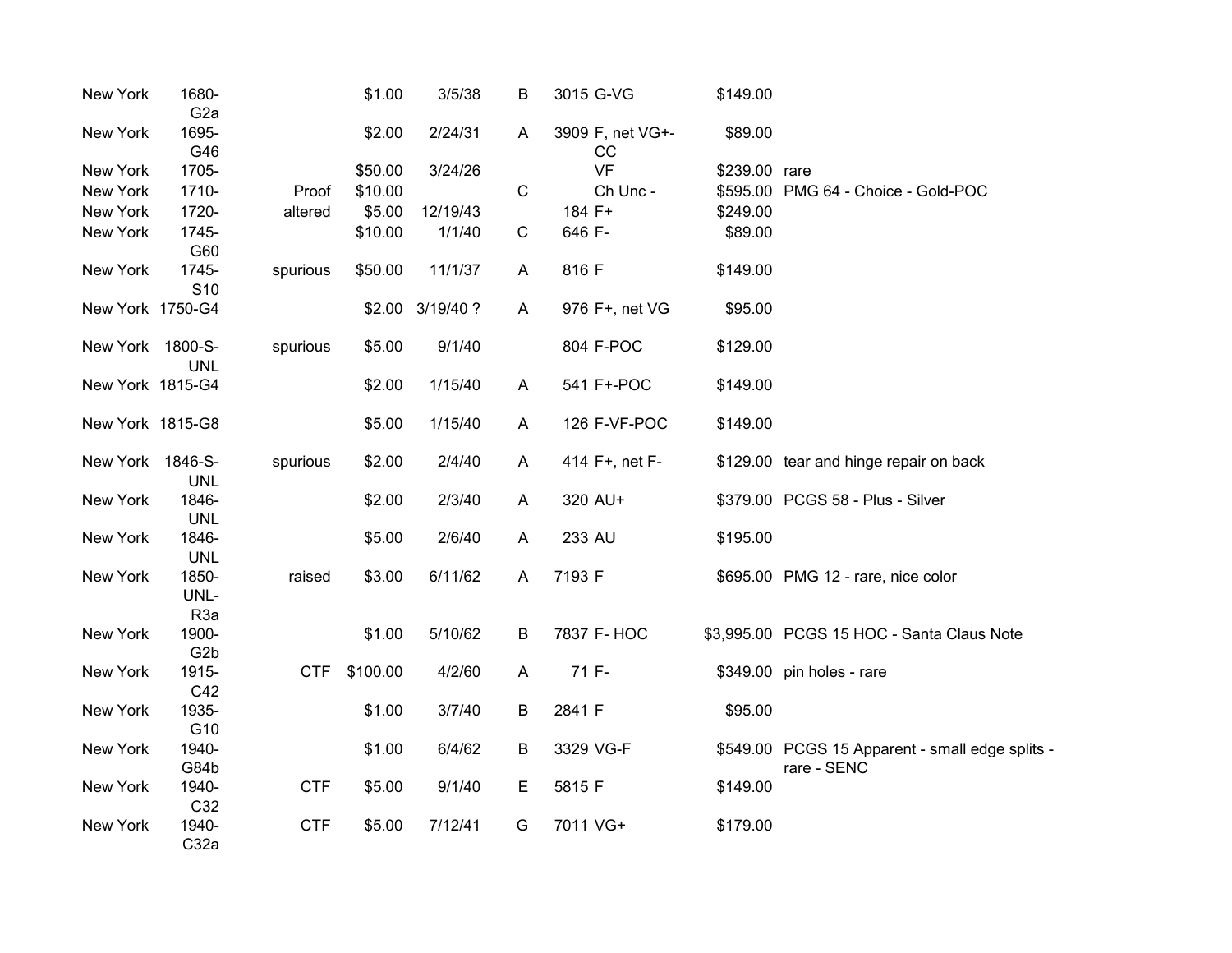| New York         | 2005-<br><b>UNL</b>       | altered    | \$10.00 | 8/1/64   | A           | 1149 F-VF, net F         |          | \$389.00 PCGS 25 Apparent - (minor) stains;<br>small internal tears; mounting remnants<br>- rare |
|------------------|---------------------------|------------|---------|----------|-------------|--------------------------|----------|--------------------------------------------------------------------------------------------------|
| New York 2075-G2 |                           |            | \$1.00  | 11/1/39  | C           | 2524 G                   | \$195.00 |                                                                                                  |
| New York 2115-S5 |                           | spurious   | \$3.00  | 12/9/37  | A           | 2222 VG                  | \$195.00 |                                                                                                  |
| New York         | 2155-<br>S <sub>10</sub>  | spurious   | \$2.00  | 7/5/44   | C           | 4347 VG-F                | \$129.00 |                                                                                                  |
| New York         | 2155-<br><b>SUNL</b>      | spurious   | \$5.00  | 11/1/64  | B           | 6133 F                   |          | \$109.00 unlisted in Haxby                                                                       |
| New York         | 2155-<br>S <sub>15</sub>  | spurious   | \$10.00 | 1/1/39   | B           | 4792 F-VF                | \$119.00 |                                                                                                  |
| New York         | 2160-<br><b>UNL</b>       |            | \$0.05  | 12/1/62  |             | 175 VF+                  | \$49.00  |                                                                                                  |
| New York         | 2165-<br>C6b              | <b>CTF</b> | \$5.00  | 1/1/54   | C           | 270 F-VF                 | \$129.00 |                                                                                                  |
| New York         | 2165-<br>C <sub>16a</sub> | <b>CTF</b> | \$5.00  | 1/1/54   | $\mathsf C$ | 1991 F+                  | \$69.00  |                                                                                                  |
| New York         | 2175-<br>G10              |            | \$5.00  |          | B           | AU, net VF-<br><b>XF</b> |          | \$79.00 small tape stain on top margin                                                           |
| New York         | 2195-<br>G16              |            | \$5.00  | 2/1/39   | С           | 20394 F-HOC              | \$195.00 |                                                                                                  |
| New York         | 2200-<br>G44a             |            | \$3.00  | 7/4/43   |             | A not clear G            | \$249.00 |                                                                                                  |
| New York         | 2250-<br>A10              | altered    | \$1.00  | 5/1/54   | B           | 1524 G                   | \$129.00 |                                                                                                  |
| New York         | 2250-<br>A25b             | altered    | \$5.00  | 6/4/62   | A           | 2377 F-VF                |          | \$149.00 fully framed - pin holes                                                                |
| New York         | 2280-<br>S <sub>5a</sub>  | spurious   | \$10.00 | 9/1/59   | A           | 1722 F-VF                |          | \$389.00 PCGS 20 Plus - Silver - a few pin holes                                                 |
| New York         | 2290-<br>G28              |            | \$1.00  | 8/16/26  | В           | 2039 F, net VG-F         |          | \$69.00 pin holes and small edge tear                                                            |
| New York         | 2380-<br><b>UNL</b>       |            | \$5.00  | 11/24/61 | A           | 9489 F                   |          | \$419.00 PMG 15 - previously mounted (faint)                                                     |
| New York 2390-G6 |                           |            | \$3.00  | 7/3/43   | F           | 2141 VG-F                | \$350.00 |                                                                                                  |
| New York 2400-G2 |                           | CSA T-48   | \$1.00  | 4/10/40  |             | B not clear F            | \$239.00 |                                                                                                  |
| New York         | 2440-<br>G48a             |            | \$5.00  | 9/4/56   | C           | 3815 F-VF, net F         | \$839.00 |                                                                                                  |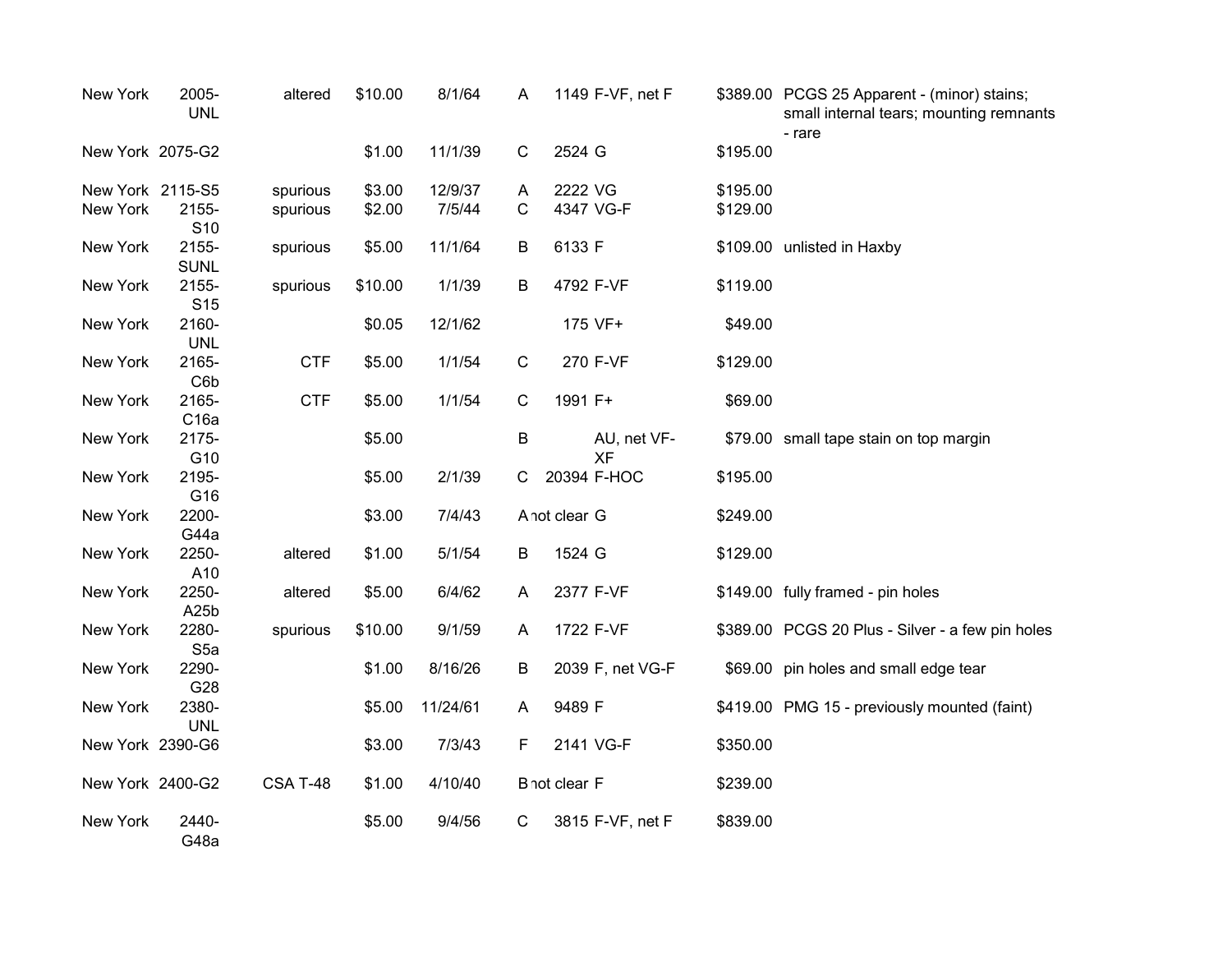| New York 2550-S5 |                  | spurious   | \$5.00         | 3/15/60   | A            | 3078 F-VF       | \$149.00 |                                                 |
|------------------|------------------|------------|----------------|-----------|--------------|-----------------|----------|-------------------------------------------------|
| New York 2570-A5 |                  | altered    | \$5.00         | 2/10/63   | B            | 354 F, net VG-F |          | \$139.00 mounting on back                       |
| New York         | 2580-            | Proof      | \$50.00        |           | A            | Ch Unc -        |          | \$750.00 PMG 64 EPQ - Choice - Gold - Proof -   |
|                  | G14aP            |            |                |           |              | Proof           |          | Bank of Sing Sing - ex rare                     |
| New York         | 2580-            |            | Proof \$100.00 |           | A            | Ch Unc -        |          | \$995.00 PMG 64 - Choice - Gold - Proof - POC - |
|                  | G16aP            |            |                |           |              | Proof-POC       |          | Bank of Sing Sing - ex rare                     |
| New York         | 2635-            | <b>CTF</b> | \$5.00         | 10/2/54   |              | 1860 F+         | \$129.00 |                                                 |
|                  | C <sub>8a</sub>  |            |                |           |              |                 |          |                                                 |
| New York         | 2640-            |            | \$10.00        | 7/1/43    | A            | 646 VG-F-HOC    | \$195.00 |                                                 |
|                  | G10              |            |                |           |              |                 |          |                                                 |
| New York         | 2640-            |            | \$5.00         | 10/22/53  | B            | 4474 F-VF       |          | \$595.00 PCGS 30 - ex rare                      |
|                  | G34              |            |                |           |              |                 |          |                                                 |
| New York         | 2685-            | spurious   | \$3.00         | 7/1/59    | A            | 902 F, net VG-F |          | \$795.00 PMG 12 - santa claus - light stains    |
| New York 2715-A5 | S <sub>10</sub>  | altered    |                | 1/1/46    | A            | 3714 VG-F       | \$95.00  |                                                 |
|                  |                  |            | \$1.00         |           |              |                 |          |                                                 |
| New York         | 2715-            | <b>CTF</b> | \$5.00         | 1/1/64    | $\mathsf{C}$ | 878 F+, net F   | \$109.00 |                                                 |
|                  | C72a             |            |                |           |              |                 |          |                                                 |
| New York 2720-C6 |                  | <b>CTF</b> | \$2.00         | 11/8/57   |              | 6538 F-         |          | \$149.00 lazy red 2; mounting on back           |
| New York         | 2725-            |            | \$20.00        | 1/1/58    | A            | 406 VG-F        |          | \$329.00 PCGS 12                                |
|                  | G <sub>12a</sub> |            |                |           |              |                 |          |                                                 |
| New York         | 2730-            |            | \$10.00        | 7/3/43    | A            | 11678 F         | \$195.00 |                                                 |
| New York         | G164a<br>2740-   | <b>CTF</b> | \$5.00         | 10/1/59   | A            | 3878 F          | \$55.00  |                                                 |
|                  | C12a             |            |                |           |              |                 |          |                                                 |
| New York 2750-A5 |                  | altered    | \$5.00         | 4/1/64    | A            | 488 F+          |          | \$339.00 altered from IN note; rare             |
| New York         | 2765-            | <b>CTF</b> | \$5.00         | 8/1/51    | B            | 6314 F          | \$119.00 |                                                 |
|                  | C10a             |            |                |           |              |                 |          |                                                 |
| New York         | 2795-            | spurious   | \$3.00         | 8/4/39    |              | 1116 F          | \$109.00 |                                                 |
|                  | S <sub>5a</sub>  |            |                |           |              |                 |          |                                                 |
| New York         | 2805-            |            | \$3.00         | 1/31/XX   | Z            | 241 VG+         | \$185.00 |                                                 |
|                  | G30              |            |                |           |              |                 |          |                                                 |
| New York         | 2805-            |            | \$5.00         | not clear | B            | 2034 VG         | \$95.00  |                                                 |
|                  | G74              |            |                |           |              |                 |          |                                                 |
| New York         | 2845-            | <b>CTF</b> | \$5.00         | 5/1/49    | A            | 5701 F+         | \$109.00 |                                                 |
|                  | C <sub>8a</sub>  |            |                |           |              |                 |          |                                                 |
| New York 2910-G2 |                  |            | \$1.00         | 4/25/38   | A            | faint F-POC     | \$59.00  |                                                 |
|                  |                  |            |                |           |              |                 |          |                                                 |
| New York 2910-G4 |                  |            | \$2.00         | 11/2/58   | A            | 6551 G-VG       | \$79.00  |                                                 |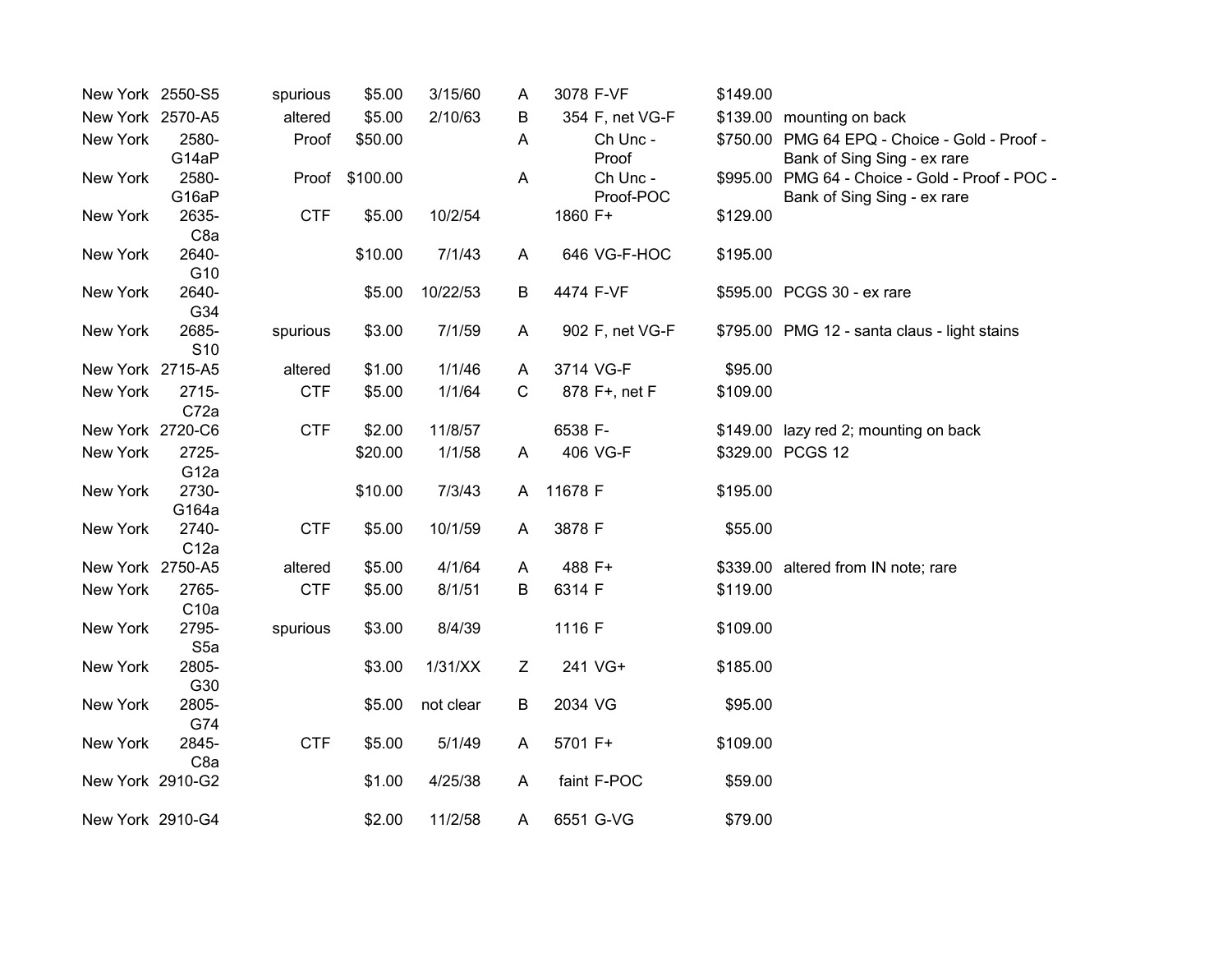| New York 2910-G4   |                     |                 | \$2.00  | 1/1/40   | A  | 1719 VG          | \$49.00          |                                                                                             |
|--------------------|---------------------|-----------------|---------|----------|----|------------------|------------------|---------------------------------------------------------------------------------------------|
| New York           | 2910-<br>G10        |                 | \$10.00 | 2/14/39  | A  | 4608 F-POC       | \$95.00          |                                                                                             |
| New York           | 2920-<br>C8b        | <b>CTF</b>      | \$10.00 | 11/2/63  | A  | 1304 F           | \$95.00          |                                                                                             |
| New York           | 2925-<br><b>UNL</b> | spurious        | \$1.00  | 12/1/52  | A  | 610 F+           | \$195.00 ex rare |                                                                                             |
| New York 2950-S5   |                     | spurious        | \$3.00  | 6/23/47  | A  | 1735 F-VF+       | \$129.00         |                                                                                             |
| New York           | 2980-<br>C2b        | <b>CTF</b>      | \$1.00  | 3/21/XX  | A  | 2550 VG-F        | \$109.00         |                                                                                             |
| New York           | 2980-<br>G4b        |                 | \$2.00  | 8/7/62   | A  | 490 F            | \$995.00 ex rare |                                                                                             |
| New York 2980-G4   |                     |                 | \$2.00  | 10/20/52 | A  | 4403 VG          |                  | \$475.00 PMG 8 - edge tear not mentioned on<br>the holder, but consistent with the<br>grade |
| New York 2980-C6   |                     | <b>CTF</b>      | \$3.00  | 4/15/61  | A  | 3142 F           | \$69.00          |                                                                                             |
| North Carolina     |                     | City of Raleigh | \$0.25  | 4/10/62  | D  | 978 XF-AU        | \$49.00          |                                                                                             |
| North Card 15-G2a  |                     |                 | \$5.00  | 1/2/60   | D  | 13779 F-VF+      |                  | \$79.00 fully framed and nearly choice                                                      |
| North Card 15-G2a  |                     |                 | \$5.00  | 8/1/55   | A  | 1958 F, net VG-F |                  | \$59.00 small body hole, few pin holes                                                      |
| North Card 15-G2b  |                     |                 | \$5.00  | 8/1/61   | A  | 1235 Ch VF-XF    | \$395.00         |                                                                                             |
| North Card 20-G2b  |                     |                 | \$1.00  | 10/9/55  | C  | 119 F            | \$89.00          |                                                                                             |
| North Card 25-G2a  |                     |                 | \$3.00  | 12/1/59  | A  | 4097 Ch F+       |                  | \$379.00 fully framed and choice for the grade                                              |
| North Car 25-G6a   |                     |                 | \$5.00  | 9/18/59  | Α  | 1583 F           | \$198.00         |                                                                                             |
| North Card 25-G6a  |                     |                 | \$5.00  | 10/22/61 | B  | 4201 F           |                  | \$489.00 PCGS 20                                                                            |
| North Card 30-G2a  |                     |                 | \$5.00  | 3/1/61   | B  | 6972 Ch VF-      | \$175.00         |                                                                                             |
| North Card 30-G2a  |                     |                 | \$5.00  | 3/1/61   | B  | 7377 F+          | \$99.00          |                                                                                             |
| North Card 30-G2a  |                     |                 | \$5.00  | 3/1/61   | Aa | 6506 F-VF        |                  | \$139.00 PCGS 25 (pin holes not mentioned on<br>holder)                                     |
| North Card 30-G4a  |                     |                 | \$10.00 | 3/1/61   | A  | 6828 F-VF        | \$185.00         |                                                                                             |
| North Card 30-G6a  |                     |                 | \$5.00  | 9/3/61   |    | 914 VF-          | \$179.00         |                                                                                             |
| North Car 30-G12a  |                     |                 | \$5.00  | 4/6/61   | C  | 7342 F-VF        | \$95.00          |                                                                                             |
| North Card 30-G14a |                     |                 | \$10.00 | 1/3/60   | A  | 5727 76          | \$119.00         |                                                                                             |
| North Car 30-G14a  |                     |                 | \$10.00 | 10/2/59  | A  | 1904 F+          | \$179.00         |                                                                                             |
| North Card 30-G14a |                     |                 | \$10.00 | 4/6/61   | A  | 7495 F           | \$129.00         |                                                                                             |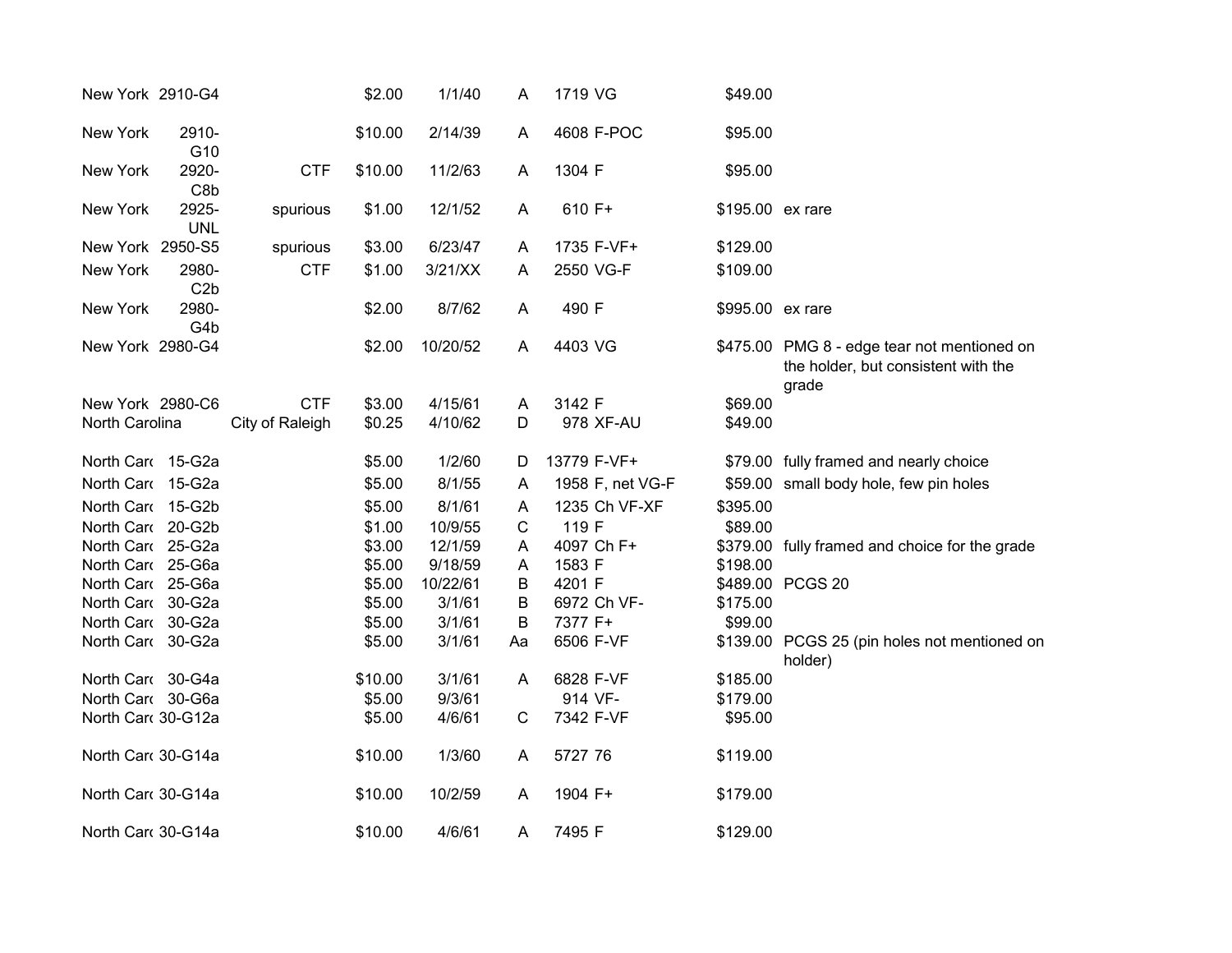| North Car 30-G14a  |                 | \$10.00 | 3/1/61    | A           | 6679 F-VF       | \$129.00        |                                        |
|--------------------|-----------------|---------|-----------|-------------|-----------------|-----------------|----------------------------------------|
| North Card         | 35-G8           | \$5.00  | 6/7/60    | A           | 806 F-          | \$98.00         |                                        |
| North Car 35-G10   |                 | \$10.00 | 6/7/60    | A           | 171 F           |                 | \$119.00 mounting                      |
| North Card 35-G12  |                 | \$20.00 | 4/24/60   | A           | 948 Ch VF       | \$275.00        |                                        |
| North Card 35-G12  |                 | \$20.00 | 5/1/60    | A           | 1804 F          | \$179.00        |                                        |
| North Card 40-G2a  |                 | \$5.00  | 1/5/60    | B           | 12391 F         | \$89.00         |                                        |
| North Card 40-G4a  |                 | \$10.00 | 12/1/59   | A           | 7109 F          | \$139.00        |                                        |
| South Car 40-G58e  |                 | \$10.00 | 10/19/61  | B           | 835 F           | \$69.00         |                                        |
| South Car 40-G92g  |                 | \$0.15  | 2/1/63    |             | Ch VF-XF        | \$19.00         |                                        |
| North Card 55-G32  |                 | \$5.00  | faint     | D           | faint VG+       |                 | \$295.00 Fayetteville                  |
| North Card 55-G82  |                 | \$5.00  | 11/1/59   | $\mathbf C$ | 941 F           | \$339.00        |                                        |
| North Car 80-G14a  |                 | \$10.00 | 10/4/56   | A           | 653 F           | \$298.00        |                                        |
| North Card 85-G10  |                 | \$5.00  | 12/6/52   | B           | 5818 VG-F       | \$35.00         |                                        |
| North Car 85-G12a  |                 | \$5.00  |           | A           | Ch AU           |                 | \$149.00 CSA T-17 vignette             |
| North Car 85-G16a  |                 | \$10.00 |           | A           | Ch Unc          |                 | \$139.00 PMG 64 - Choice - Gold        |
| North Card 90-G64a |                 | \$4.00  | 3/1/55    | A           | 962 F           | \$209.00 PMG 15 |                                        |
| North Card 90-G70  |                 | \$4.00  | 7/1/59    | A           | 4514 F+         |                 | \$379.00 mounting remnants, good color |
| North Car  90-G180 |                 | \$4.00  | ? / 1855  | A           | 3233 F+, net F- | \$205.00        |                                        |
| North Card         | $90 -$<br>G194b | \$9.00  | 10/1/58   | A           | 208 F           |                 | \$849.00 PMG 15 - nice for grade       |
| North Card 90-G404 |                 | \$5.00  | ?/1859    | C           | 24857 Ch F-VF   | \$169.00 Salem  |                                        |
| North Card         | $90 -$<br>G407b | \$8.00  | ? / 1850s | A           | 245 VG-F        | \$650.00 PMG 15 |                                        |
| North Car 90-G416  |                 | \$10.00 | 7/4/58    | A           | 614 F+          |                 | \$329.00 PCGS 25                       |
| North Card 95-G6b  |                 | \$4.00  | 5/1/59    | A           | 2228 F          | \$379.00        |                                        |
| North Card 95-A10a |                 | \$5.00  | 9/1/56    | Α           | 9862 F-, net VG |                 | \$279.00 couple of stains - very rare  |
| North Card 95-G6b  |                 | \$4.00  | 5/1/59    | A           | 663 F           | \$395.00        |                                        |
| North Car  100-G2c |                 | \$5.00  | 2/4/56    | B           | 6226 VG-F-POC   | \$139.00        |                                        |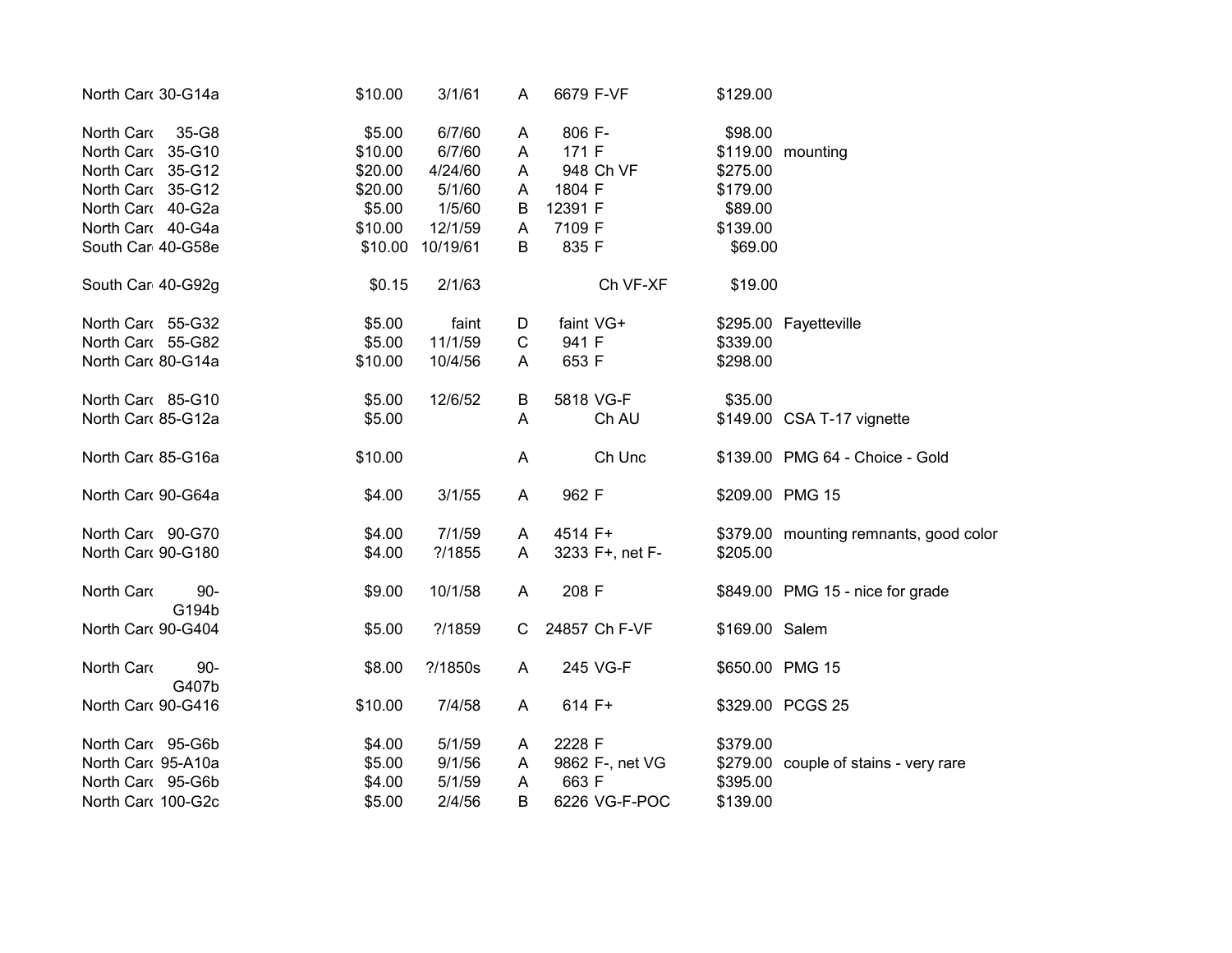| North Card        | $100 -$<br>G <sub>14a</sub> |                                                   | \$10.00 | 9/10/55  | A  | 4088 F            |                | \$149.00 PCGS-C 15 - pin hole, not mentioned<br>on the holder |
|-------------------|-----------------------------|---------------------------------------------------|---------|----------|----|-------------------|----------------|---------------------------------------------------------------|
| North Card 105-G8 |                             |                                                   | \$10.00 | 8/15/53  | A  | 3021 F, net VG-F  |                | \$89.00 ink stain upper right corner                          |
| North Carolina    |                             | State of NC<br>USA-                               | \$1.00  | 4/1/75   |    | 2056 VF-          | \$295.00       |                                                               |
|                   |                             | Mecklenburg                                       |         |          |    |                   |                |                                                               |
| Ohio              |                             | Cincinnati &<br>Whitewater<br>Canal               | \$1.00  | 11/12/40 | C  | 19852 AU          | \$69.00        |                                                               |
| Ohio              |                             | Cincinnati &<br>Whitewater<br>Canal               | \$2.00  | 1/2/41   | C. | 24482 AU+         | \$169.00       |                                                               |
| Ohio              |                             | Cincinnati &<br>Whitewater                        | \$5.00  | 5/11/40  | A  | 510 F             | \$69.00        |                                                               |
| Ohio              |                             | Canal<br>Cuyahoga<br><b>Falls Real</b>            | \$2.00  | 1/1/38   | A  | 4486 VG-F         | \$69.00        |                                                               |
| Ohio              |                             | <b>Estate Assoc</b><br><b>Franklin Silk</b><br>Co | \$5.00  |          |    | <b>AU</b>         |                | \$49.00 a couple of pin holes                                 |
| Ohio              |                             | <b>Franklin Silk</b><br>Co                        | \$5.00  |          |    | Unc               | \$59.00        |                                                               |
| Ohio              |                             | <b>First National</b><br><b>Bank Warren</b>       | \$1.00  | 12/8/73  |    | F                 | \$49.00        |                                                               |
| Ohio              |                             | <b>First National</b><br><b>Bank Warren</b>       | \$5.00  | 2/22/74  |    | $F+$              | \$79.00        |                                                               |
| Ohio              |                             | <b>Ohio Savings</b><br>Inst - Tiffin              | \$2.00  | 12/10/55 | A  | faint VF-, net F+ |                | \$189.00 rare - some staining                                 |
| Ohio              |                             | <b>Ohio Savings</b><br>Inst - Tiffin              | \$5.00  | 8/29/55  | A  | 203 F-VF          | \$119.00 tough |                                                               |
| Ohio              |                             | Post Note -<br>Cincinnati                         | \$3.00  | 1/24/08  | A  | 1000 XF           |                | \$25.00 falsely filled in                                     |
| Ohio              | W2125                       |                                                   | \$5.00  | 12/10/55 | A  | 154 Unc           | \$195.00       |                                                               |
| Ohio              | W2321-<br>01                |                                                   | \$1.00  | 5/4/37   | A  | weak G            | \$37.00        |                                                               |
| Ohio              | 10-G16                      |                                                   | \$5.00  | 3/9/18   | C  | 812 F-VF, net F-  | \$349.00 rare  |                                                               |
| Ohio              | 40-G12                      |                                                   | \$1.00  | 5/9/18   | Β  | 4362 F+           | \$149.00 rare  |                                                               |
| Ohio              | 40-G18                      |                                                   | \$3.00  | 4/29/18  | A  | 2325 VG+          | \$195.00 rare  |                                                               |
| Ohio              | 40-G24                      |                                                   | \$10.00 | 7/4/14   | A  | 107 VG-F-CC       | \$129.00       |                                                               |
| Ohio              | 40-G42                      |                                                   | \$1.00  | 3/4/41   | B  | 7171 VG-F         | \$95.00        |                                                               |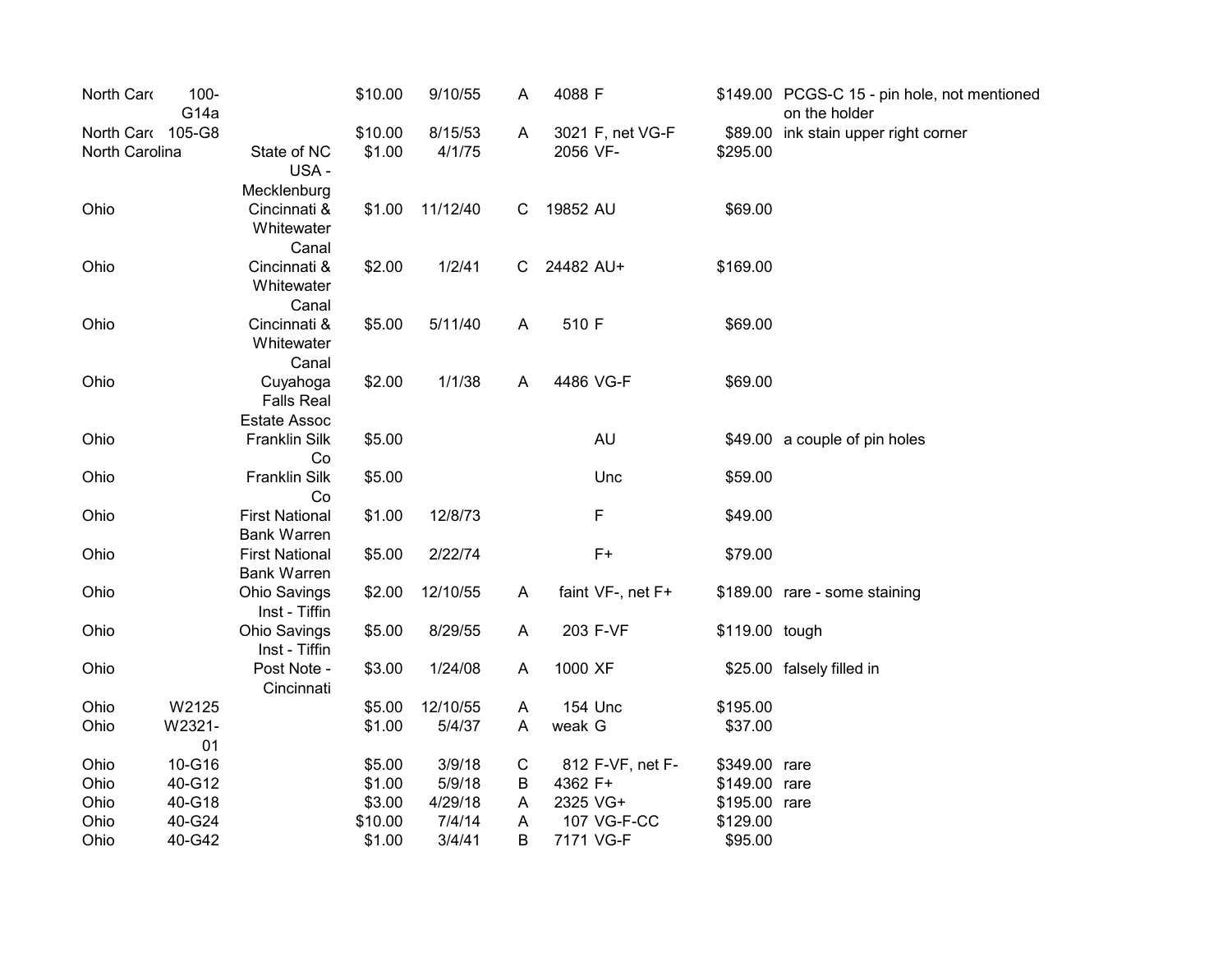| Ohio | 40-G42          | \$1.00  | 8/9/44   | C           | faint VG-         | \$59.00        |                                                   |
|------|-----------------|---------|----------|-------------|-------------------|----------------|---------------------------------------------------|
| Ohio | 85-G26a         | \$1.00  | 9/10/15  | B           | 765 VG            | \$69.00 issued |                                                   |
| Ohio | 85-G60          | \$10.00 | 8/4/12   | a           | 89 F-VF, net F    |                | \$129.00 rare - a few edge nicks                  |
| Ohio | 85-G102         | \$5.00  | 10/8/38  | A           | 1592 F            | \$79.00        |                                                   |
| Ohio | 85-G110         | \$20.00 | 11/11/59 | A           | 631 G             | \$119.00 rare  |                                                   |
| Ohio | 85-UNL          | \$20.00 | 11/4/12  |             | 374 G             |                | \$249.00 rare - issued                            |
| Ohio | 130-G8          | \$5.00  | 12/5/49  | A           | 5663 G-VG         |                | \$239.00 with rare back                           |
| Ohio | 130-G8          | \$5.00  | 1/7/54   | A           | 5661 VG-F         | \$169.00       |                                                   |
| Ohio | 130-G10         | \$10.00 | 2/1/36   | A           | 9680 VG-F         | \$169.00       |                                                   |
| Ohio | 215-UNL         | \$10.00 | 1/4/38   |             | 21 VG-            | \$169.00       |                                                   |
| Ohio | 220-G8          | \$5.00  | 6/12/38  | $\mathsf C$ | 337 F             | \$139.00       |                                                   |
| Ohio | 220-G10         | \$10.00 | 5/3/42   | A           | 123 F             | \$139.00       |                                                   |
| Ohio | 225-G4          | \$10.00 | 11/9/39  | A           | 1480 F-VF, net F  |                | \$59.00 minor corner nip                          |
| Ohio | 230-G14         | \$2.00  | 1/10/39  | A           | 5574 F-VF         | \$195.00 tough |                                                   |
| Ohio | 230-G20         | \$5.00  | 7/4/61   | C           | 81819 F-VF        | \$179.00 tough |                                                   |
| Ohio | 255-G28         | \$1.00  | 10/30/41 | A           | 805 F+            | \$79.00        |                                                   |
| Ohio | 275-G12         | \$20.00 | 6/4/38   |             | 2522 F+, net G-VG |                | \$39.00 CSA Female riding deet note<br>medallions |
| Ohio | 285-G8a         | \$5.00  | 10/1/51  | $\mathbf C$ | 7445 F            | \$89.00        |                                                   |
| Ohio | 285-G8b         | \$5.00  | 1/1/52   | A           | 7008 F-VF, net F+ |                | \$69.00 small tear repair on back                 |
| Ohio | 285-            | \$10.00 | 1/1/52   | A           | 4996 F-VF         | \$89.00        |                                                   |
| Ohio | G10b<br>295-UNL | \$5.00  | 10/1/39  | B           | 370 VG-F          | \$229.00 rare  |                                                   |
| Ohio | 310-G16         | \$5.00  | 9/5/16   | B           | 83 F-VF           | \$129.00       |                                                   |
| Ohio | 335-G12         | \$1.00  | 3/1/17   | B           | faint F           | \$79.00        |                                                   |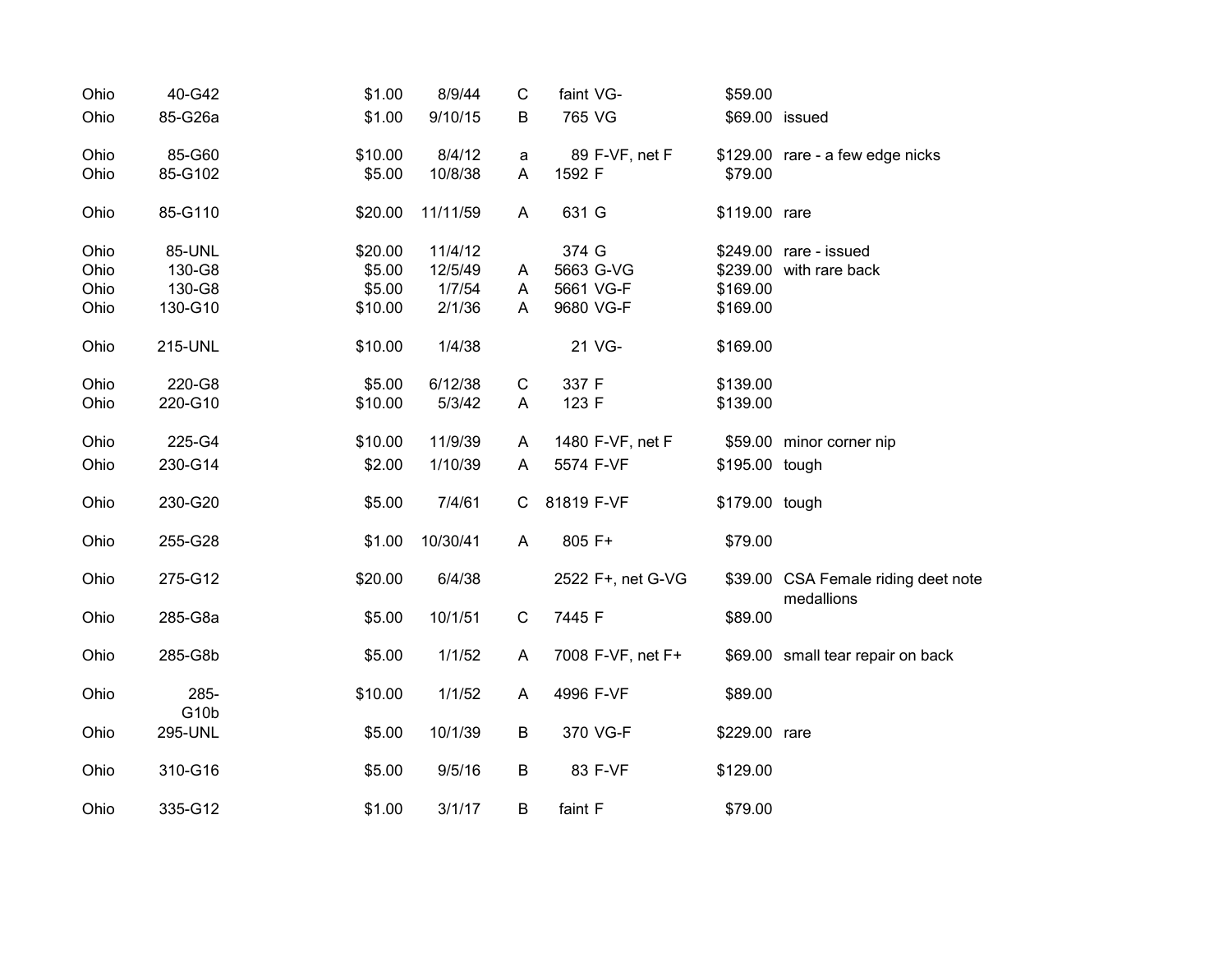| Ohio         | 335-G12      |                                       | \$1.00  | 10/1/17 | B            | faint F+   |               | \$95.00 mounting                                                |
|--------------|--------------|---------------------------------------|---------|---------|--------------|------------|---------------|-----------------------------------------------------------------|
| Ohio         | 335-G14      |                                       | \$3.00  | 11/1/17 | ${\bf C}$    | 773 AU     | \$229.00      |                                                                 |
| Ohio         | 335-G16      |                                       | \$5.00  | 3/1/17  | D            | faint F-VF |               | \$95.00 mounting spot on back                                   |
| Ohio         | 335-G16      |                                       | \$5.00  | 3/1/17  | D            | faint F+   | \$89.00       |                                                                 |
| Ohio         | 375-G6a      |                                       | \$5.00  | 9/20/48 | $\mathsf{C}$ | 6467 F     | \$79.00       |                                                                 |
| Ohio         | 380-G6       |                                       | \$5.00  | 2/1/47  | B            | 7275 F-    | \$195.00 rare |                                                                 |
| Ohio         | 400-G6a      |                                       | \$1.00  | 8/22/61 | A            | 1994 VG-F  |               | \$498.00 PCGS 15 App - mounting remnants.                       |
| Ohio         | 440-G40      |                                       | \$1.00  | x/x/55  |              | 1280 VG-F  |               | Small edge repairs, Rare<br>\$79.00 filled in after bank closed |
|              |              |                                       |         |         |              |            |               |                                                                 |
| Ohio         | 440-G46      |                                       | \$3.00  | 9/1/38  | $\mathsf B$  | 253? G-VG  | \$69.00       |                                                                 |
| Ohio         | 440-G46      |                                       | \$3.00  | 8/6/38  | A            | 3348 VG    | \$59.00       |                                                                 |
| Ohio         | 440-<br>G56a |                                       | \$10.00 | 11/2/40 | $\mathsf{A}$ | 987 XF     |               | \$195.00 PCGS 45                                                |
| Ohio         | 450-G6a      |                                       | \$1.00  | 6/1/44  | B            | 8888 G     | \$129.00 rare |                                                                 |
| Ohio         | 450-G20      |                                       | \$3.00  | 10/1/46 | A            | 6168 F-    | \$59.00       |                                                                 |
| Ohio         | 450-G28      |                                       | \$5.00  | 7/1/42  | ${\bf C}$    | 1036 VG    | \$59.00       |                                                                 |
| Ohio         | 450-G28      |                                       | \$5.00  | 5/1/43  | $\mathsf{C}$ | 3596 VG-F  | \$49.00       |                                                                 |
| Oklahoma     |              | Foley & Tully                         | \$0.25  | 3/8/05  |              | Ch Unc     |               | \$795.00 PMG 64                                                 |
| Oklahoma     |              | $B-1$                                 | \$1.00  | 1890s   |              | G-VG       |               | \$685.00 PCGS 6                                                 |
| Pennsylvania |              | The                                   | \$2.00  | 7/4/28  | $\mathsf{A}$ | 657 F-VF   | \$105.00      |                                                                 |
|              |              | Philadelphia<br><b>Slaunfg Compy</b>  |         |         |              |            |               |                                                                 |
| Pennsylvania |              | The Western<br>Bank -                 | \$5.00  | 3/1/59  | A            | 4672 F+    | \$169.00      |                                                                 |
| Pennsylvania |              | Philadelphia<br>City of<br>Pittsburgh | \$2.00  | 10/7/46 | A            | 1832 VG-F  | \$295.00      |                                                                 |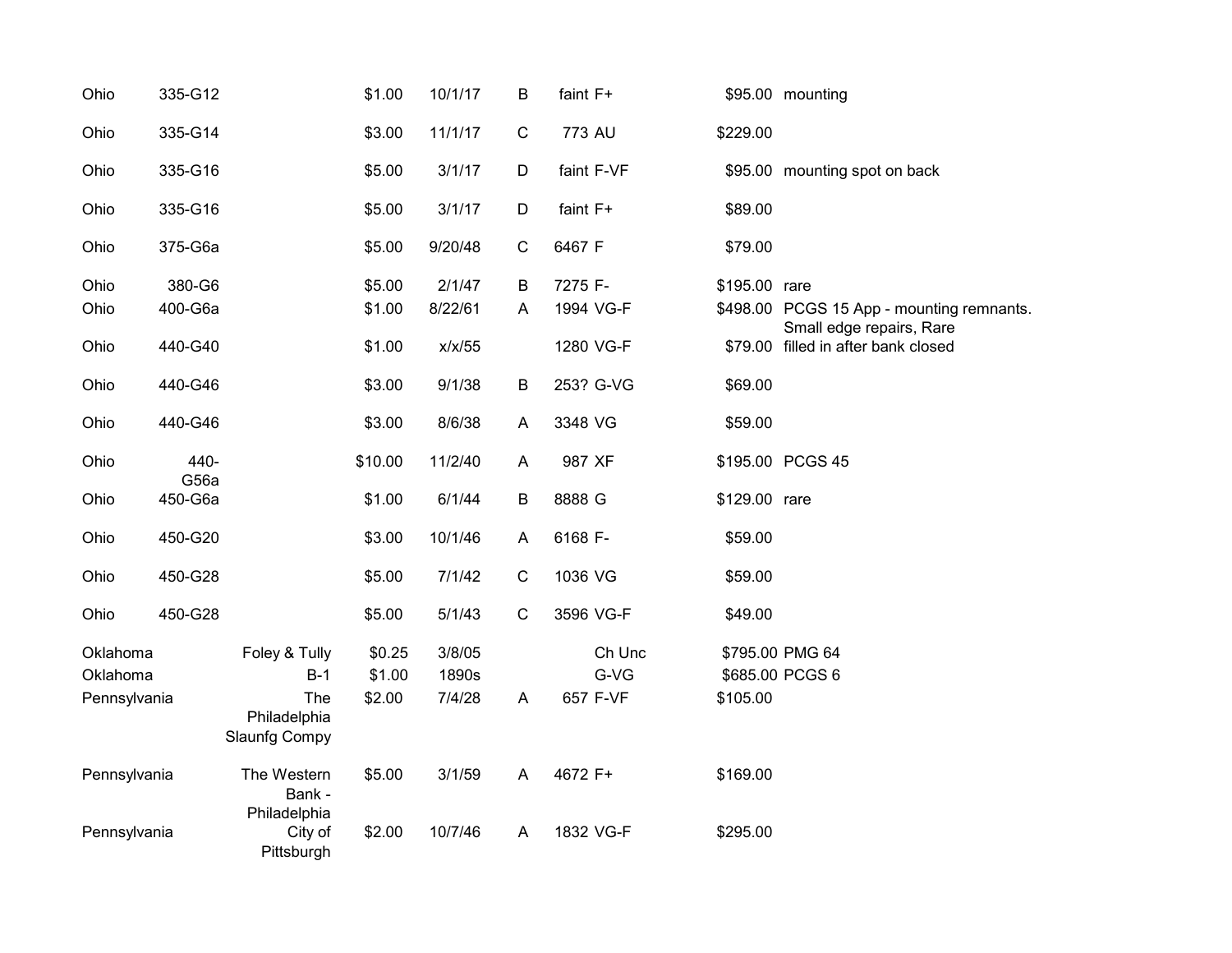| Pennsylvania      |                              | Northumberlan<br>d County              | \$0.06  | 10/7/37  |              | G                     | \$69.00       |                                                                |
|-------------------|------------------------------|----------------------------------------|---------|----------|--------------|-----------------------|---------------|----------------------------------------------------------------|
| Pennsylvania      |                              | Office of<br><b>McNeal Coal</b><br>Co. | \$1.00  |          |              | 347 Ch AU             | \$139.00      |                                                                |
| Pennsylvania      |                              | Borough of<br>Erie                     | \$2.00  |          |              | $F+$                  | \$139.00      |                                                                |
| Pennsylva         | $H6-4$                       |                                        | \$0.50  | 1/1/56   |              | XF+                   | \$35.00       |                                                                |
| Pennsylva         | H228-1                       |                                        | \$5.00  | 11/27/58 | $\mathsf{C}$ | 1925 AU+              | \$295.00      |                                                                |
| Pennsylva H425-12 |                              |                                        | \$2.00  | 8/1/61   | C            | 13052 VG-F            | \$59.00       |                                                                |
| Pennsylva 10-G26a |                              |                                        | \$10.00 |          | A            | XF-AU, net<br>XF      |               | \$895.00 rare - small tear at left                             |
| Pennsylva 15-G2b  |                              |                                        | \$1.00  | 4/22/61  | B            | 261 VG+, net G-<br>VG |               | \$495.00 PMG 10 Net - repaired - nice color                    |
| Pennsylva 15-G2b  |                              |                                        | \$1.00  | 4/28/62  | B            | 9199 F-VF             |               | \$1,695.00 PCGS 20 - CCs closed, minor stains -<br>Very Rare   |
| Pennsylva 45-G16P |                              | Proof                                  | \$5.00  |          | E            | Gem Proof             |               | \$539.00 PMG 65 EPQ                                            |
| Pennsylva         | 65-A5                        | altered                                | \$5.00  | 3/1/58   | A            | 5895 VG-F, net VG     |               | \$249.00 rare - some repair - altered from GA<br>southern bank |
| Pennsylva         | 65-S5                        | spurious                               | \$5.00  | 1/1/63   | B            | 1979 F, net VG        |               | \$195.00 rare - some repair                                    |
| Pennsylva         | $115 -$<br>G <sub>28</sub> a |                                        | \$1.00  | 7/4/61   | A            | 19861 Ch VF-          |               | \$749.00 choice and bright! Rare!                              |
| Pennsylva 115-G48 |                              | Proof                                  | \$5.00  |          | B            | AU+                   |               | \$495.00 bright and bold                                       |
| Pennsylva 115-A5  |                              | altered                                | \$1.00  | 9/20/55  | B            | 40 VG-                |               | \$95.00 rare - altered from KS note                            |
| Pennsylva 115-C44 |                              | <b>CTF</b>                             | \$5.00  | 8/4/24   | С            | 1155 VG-F             | \$129.00 rare |                                                                |
| Pennsylva 115-C52 |                              | <b>CTF</b>                             | \$10.00 | 2/1/24   | $\mathsf{C}$ | 2415 F-VF+, net F     |               | \$149.00 rare - some staining and edge nicks                   |
| Pennsylva 125-G2b |                              |                                        | \$5.00  | 5/5/60   | С            | 2576 F, net VG-F      |               | \$129.00 a few tiney edge tears, nice clean<br>presentation    |
| Pennsylva         | 165-<br>C <sub>20a</sub>     | <b>CTF</b>                             | \$1.00  | 1/1/51   | B            | F-VF-POC              | \$119.00      |                                                                |
| Pennsylva 165-C34 |                              | <b>CTF</b>                             | \$5.00  | 3/1/19   | C            | 156 VG-F              |               | \$119.00 rare - pin holes                                      |
| Pennsylva 165-G42 |                              |                                        | \$10.00 | 5/4/29   | A            | 2413 F-VF, net F      |               | \$195.00 rare - mounting remnants                              |
| Pennsylva 165-S10 |                              | spurious                               | \$10.00 | 2/1/56   | F            | 240 VG-F              |               | \$109.00 mounting                                              |
| Pennsylva 175-G8a |                              |                                        | \$5.00  |          | B            | Gem Unc               | \$259.00      |                                                                |
| Pennsylva 175-G8a |                              |                                        | \$5.00  | 6/16/58  | A            | 566 F-POC             | \$139.00      |                                                                |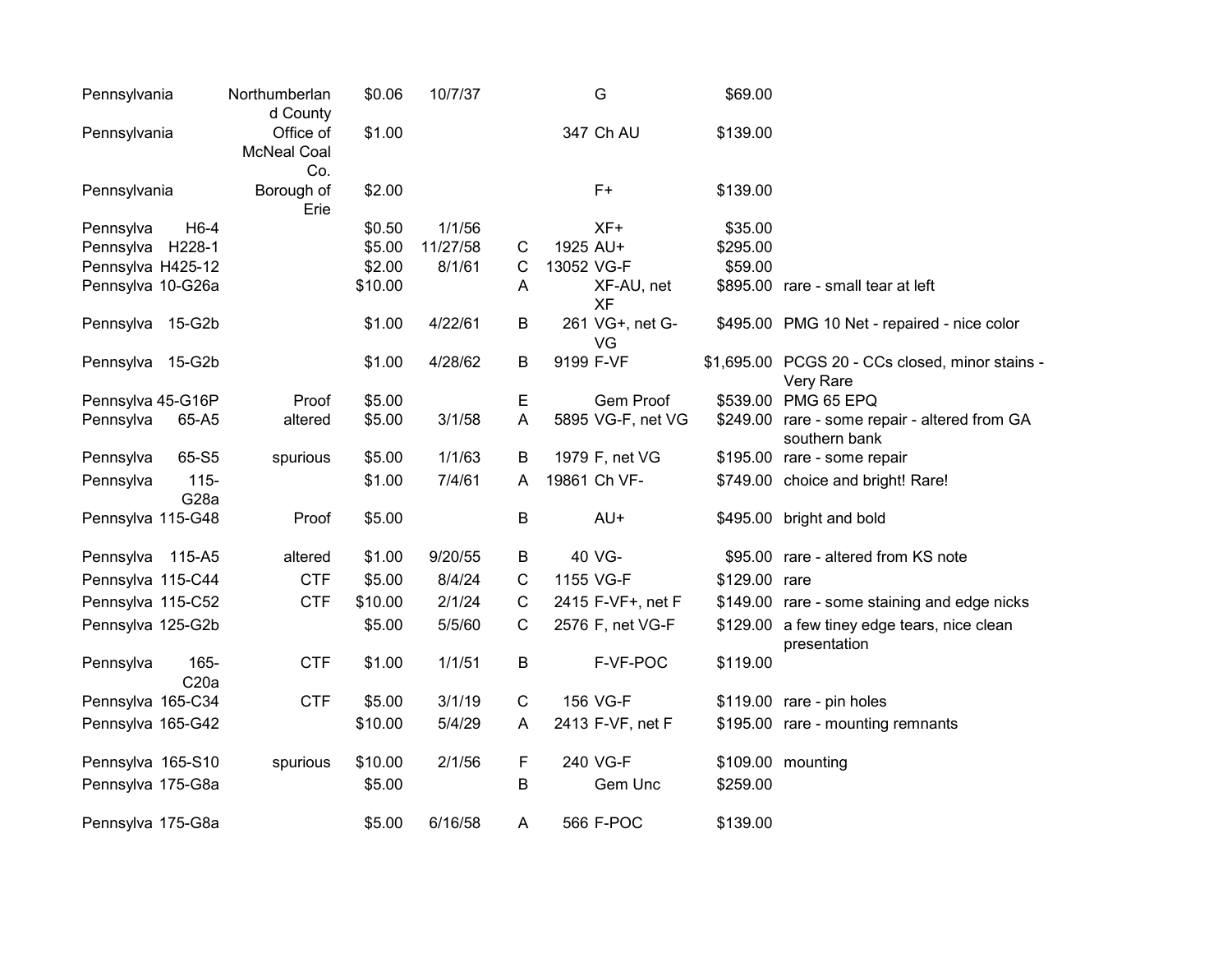| Pennsylva         | $175 -$<br>G <sub>10a</sub> |            | \$10.00  | 6/16/58  | B              | 100 F-VF-POC      | \$189.00         |                                              |
|-------------------|-----------------------------|------------|----------|----------|----------------|-------------------|------------------|----------------------------------------------|
| Pennsylva         | $175 -$<br>G <sub>12a</sub> |            | \$20.00  | 2/14/59  | A              | 530 F             | \$149.00         |                                              |
| Pennsylva         | 185-G4                      |            | \$2.00   |          | $\mathsf{A}$   | Ch Unc            | \$79.00          |                                              |
| Pennsylva         | 185-                        |            | \$1.00   | 5/4/41   | A              | 323 VG-CC         | \$39.00          |                                              |
|                   | G50a                        |            |          |          |                |                   |                  |                                              |
| Pennsylva         | 185-                        | <b>CTF</b> | \$2.00   | 5/4/41   | A              | 363 G-CC          | \$10.00          |                                              |
|                   | C <sub>22a</sub>            |            |          |          |                |                   |                  |                                              |
| Pennsylva         | 185-S5                      | spurious   | \$1.00   | 8/1/61   | A              | 4976 F            |                  | \$95.00 pin holes                            |
| Pennsylva 185-S10 |                             | spurious   | \$2.00   | 8/1/61   | A              | 4129 VG           |                  | \$95.00 edge nip at top; small body hole     |
| Pennsylva         | 199-A5                      | altered    | \$5.00   | 1/4/62   | A              | 4201 F+           |                  | \$195.00 altered from DC columbia bank       |
| Pennsylva         | $205 -$<br>G44a             |            | \$1.00   | 5/15/62  | B              | 25528 VG          | \$529.00 rare    |                                              |
| Pennsylva         | 205-<br>G74P                | Proof      | \$10.00  |          | $\overline{A}$ | Unc - Proof       |                  | \$339.00 PMG 64 EPQ - Proof                  |
| Pennsylva         | $231 -$<br>G <sub>12a</sub> |            | \$1.00   | 6/6/61   | A              | 7196 VG-F, net VG |                  | \$449.00 PCGS 12 - hinges on back, very rare |
| Pennsylva 275-G2a |                             |            | \$1.00   | 7/1/61   | $\mathbf C$    | 2383 VG-F+        |                  | \$595.00 PMG 15 - rare                       |
| Pennsylva         | 300-<br>C44a                | <b>CTF</b> | \$2.00   | 5/1/41   | A              | faint G-VG        |                  | \$49.00 some hinge repairs on back           |
| Pennsylva         | 325-G4                      |            | \$5.00   | 9/5/49   | D              | 10545 VG+         | \$39.00          |                                              |
| Pennsylva         | 325-G4                      |            | \$5.00   | 9/5/49   | D              | 10449 F-VF+       | \$59.00          |                                              |
| Pennsylva         | 340-A5                      | Altered    | \$5.00   | 1/14/62  | A              | 861 F+, net F-    |                  | \$319.00 PMG 15 - closed pin holes - rare    |
| Pennsylva         | 340-A5                      | Altered    | \$5.00   | 1/1/62   | A              | 879 F             | \$279.00         |                                              |
| Pennsylva 345-G8a |                             |            | \$2.00   | 11/25/64 | A              | 5196 F            | \$485.00 rare    |                                              |
| Pennsylva 370-G22 |                             |            | \$5.00   | 2/24/35  | ${\sf N}$      | 3713 Ch XF+       | \$195.00 choice! |                                              |
| Pennsylva 370-G54 |                             |            | \$100.00 | 11/20/37 | $\sf B$        | 586 F-VF          | \$85.00          |                                              |
| Pennsylva 370-G70 |                             |            | \$5.00   | 5/24/41  | A              | 2667 VF-          |                  | \$79.00 better grade                         |
| Pennsylva 375-C12 |                             | <b>CTF</b> | \$5.00   | 2/11/56  | $\mathsf C$    | 1885 F            | \$79.00          |                                              |
| Pennsylva 380-G6a |                             |            | \$5.00   | 9/15/64  | D              | 4394 F            |                  | \$349.00 PCGS 20 - nice trim and color       |
| Pennsylva 380-G8a |                             |            | \$10.00  | 9/15/64  | A              | 1587 VG-F, net VG |                  | \$395.00 PCGS 12 - edge repairs              |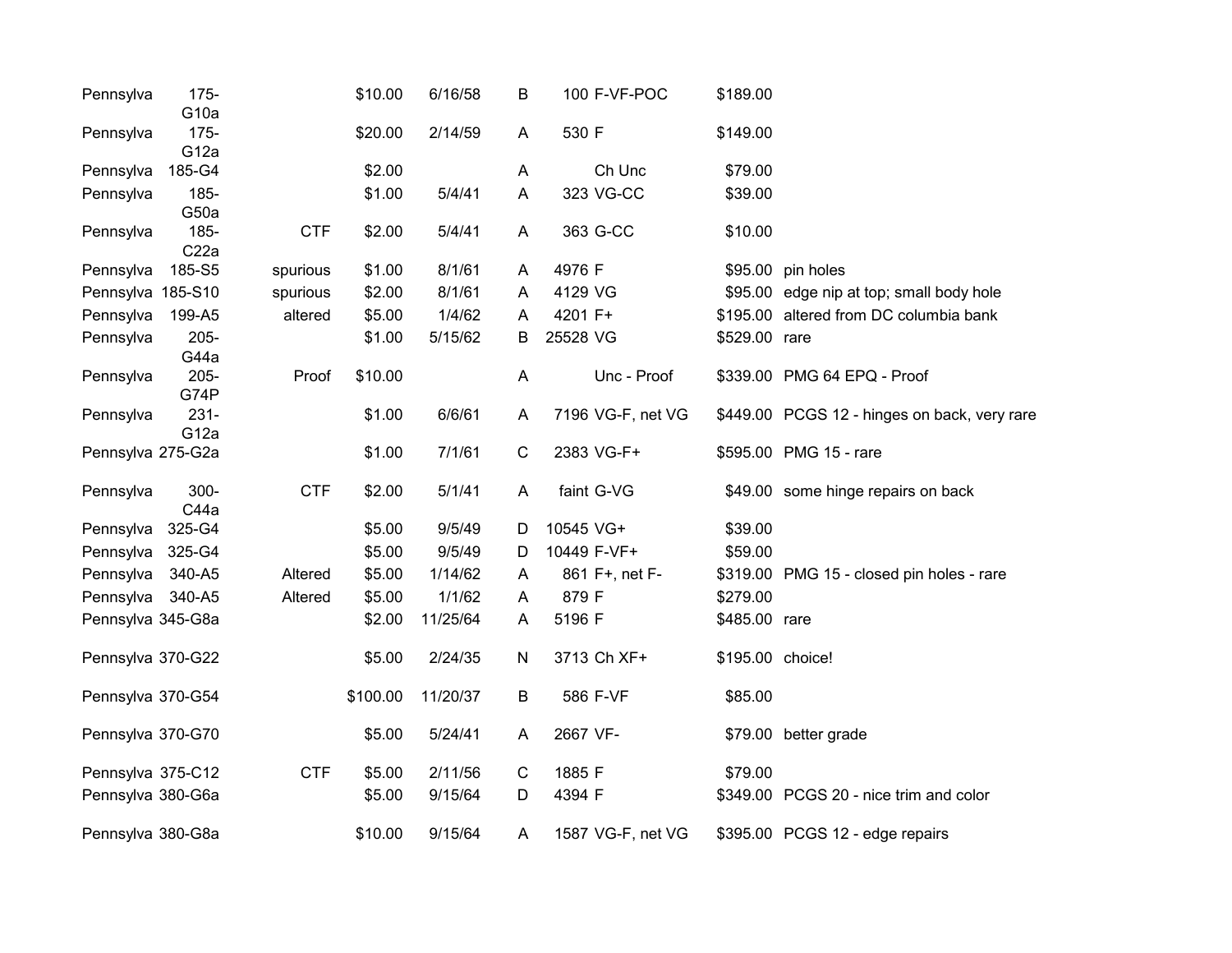| Pennsylva 385-A5  |                     |                         | \$2.00   | 3/1/58  | A           | 9553 F, net VG           | \$179.00      |                                                                                              |
|-------------------|---------------------|-------------------------|----------|---------|-------------|--------------------------|---------------|----------------------------------------------------------------------------------------------|
| Pennsylva 415-G2a |                     |                         | \$1.00   | 1/20/62 | C           | 16721 VG                 |               | \$385.00 PCGS 10 - tape repair on edge - stain                                               |
| Pennsylva 415-G6a |                     |                         | \$5.00   | 1/5/59  | B           | 87 VG-F                  | \$79.00       |                                                                                              |
| Pennsylva         | 420-<br><b>G10P</b> | Proof                   | \$20.00  |         | A           | Ch Unc -<br>Proof-POC    |               | \$1,395.00 PMG 65 EPQ - POC - ext rare - 2 in<br><b>ABNC</b> sale                            |
| Pennsylva 430-UNL |                     |                         | \$10.00  | 4/1/55  | D           | 17 F, net VG-F           |               | \$685.00 corner repair, very rare                                                            |
| Pennsylva 445-G18 |                     |                         | \$50.00  | 9/10/38 | A           | 208 AU+                  |               | \$195.00 "elvis" note                                                                        |
| Pennsylva 445-G20 |                     |                         | \$100.00 | 2/2/36  | A           | 836 XF                   |               | \$249.00 "elvis" note                                                                        |
| Pennsylva         | 450-<br>G44P        | Proof                   | \$20.00  |         | A           | Unc-Proof-<br><b>POC</b> |               | \$429.00 PMG 64 - POC - small tear, as made<br>wrinkle, fully framed and great eye<br>appeal |
| Pennsylva         | 465-<br>G84a        |                         | \$1.00   | 1/20/62 | D           | 21555 F, net G-VG        |               | \$195.00 torn down middle - rare                                                             |
| Pennsylva         | 465-<br>G84a        |                         | \$1.00   | 1/8/62  | B           | 9596 F+                  |               | \$549.00 rare - tougher red serial number and<br>Jan date                                    |
| Pennsylva         | 465-<br>G172P       | Proof                   | \$5.00   |         | $\mathbf C$ | AU+ - Proof              |               | \$750.00 PMG 58 - minor stain not mentioned on<br>holder - Proof - ex rare                   |
| Pennsylva         | 465-<br>G174c       |                         | \$5.00   | 10/1/62 | B           | 3394 Ch F-VF             |               | \$395.00 choice for the grade!                                                               |
| Pennsylva         | 465-<br>G204b       |                         | \$10.00  | 2/1/60  | A           | 1835 F-                  |               | \$895.00 PCGS 15 - very rare                                                                 |
| Pennsylva 480-C96 |                     | <b>CTF</b>              | \$10.00  | 4/16/33 | $\mathbf C$ | 5035 F                   | \$79.00       |                                                                                              |
| Pennsylva         | 480-<br>G170        |                         | \$5.00   | 8/16/44 | Q           | 2722 F-VF                | \$349.00      |                                                                                              |
| Pennsylva         | 480-<br>G184c       |                         | \$20.00  | 10/1/56 | B           | 695 F+, net F-           |               | \$179.00 PCGS 20 Apparent                                                                    |
| Pennsylva 517-UNL |                     |                         | \$10.00  |         | A           | none Ch AU+              |               | \$995.00 PCGS 55 - Choice - Gold                                                             |
| Pennsylva 550-N35 |                     | Non-Ided not<br>genuine | \$20.00  | 1/1/39  | C           | 4034 F+                  | \$179.00 rare |                                                                                              |
| Pennsylva 575-G28 |                     |                         | \$10.00  | 3/1/61  | B           | 785 F-VF, net F          |               | \$495.00 minor ink burn and hinge repair of smal<br>tear on back. Rare                       |
| Pennsylva 590-G20 |                     |                         | \$5.00   | 7/25/36 | A           | 2432 VG-F                |               | \$69.00 some ink spots face                                                                  |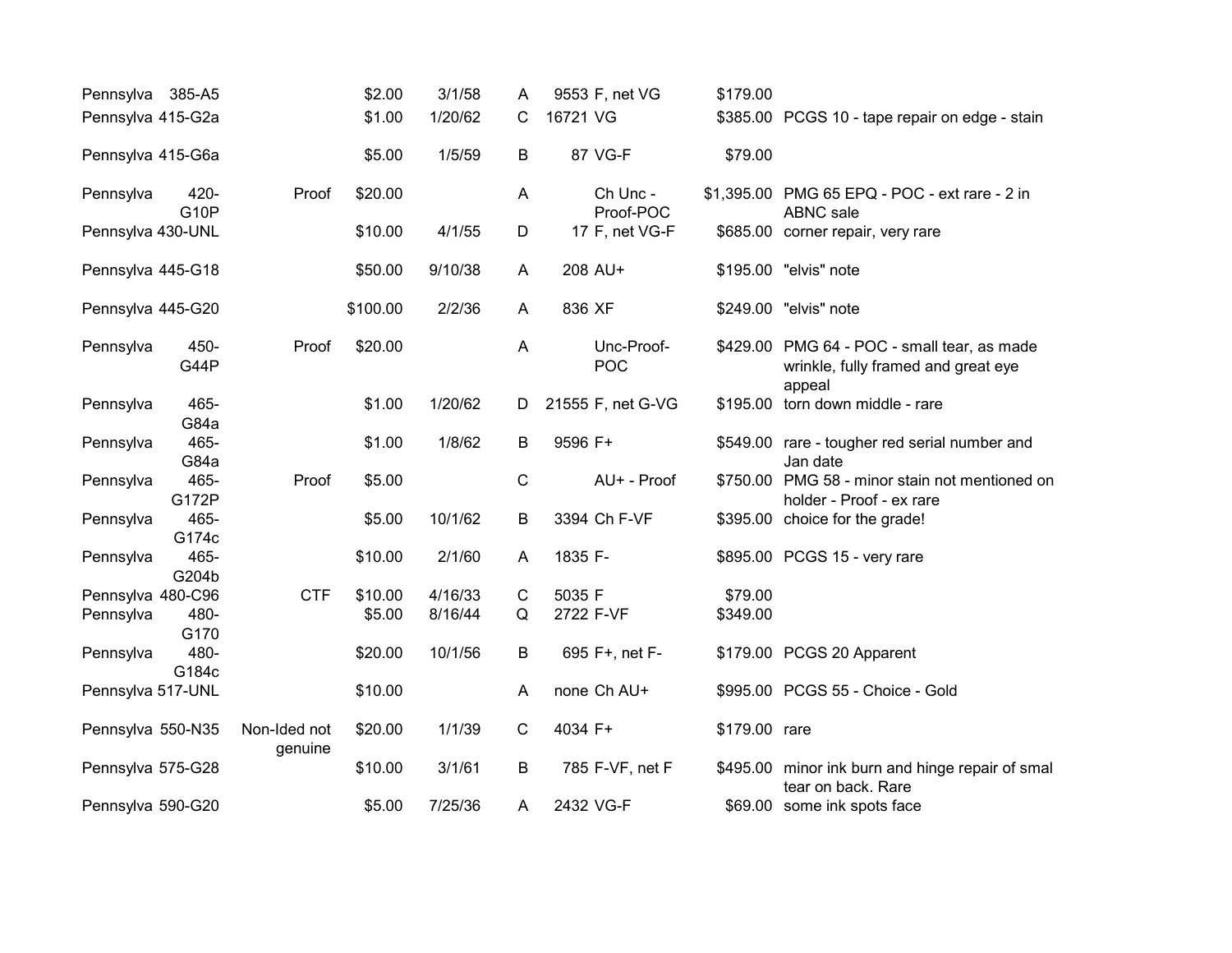| Pennsylva 590-G22                     |            | \$5.00  | 6/1/41   | C            | 1426 F-VF, net F |          | \$69.00 small spot repaired                                            |
|---------------------------------------|------------|---------|----------|--------------|------------------|----------|------------------------------------------------------------------------|
| Pennsylva 590-G26                     |            | \$10.00 | 1/1/39   | A            | 7459 F-VF        |          | \$129.00 tougher - mounting remnant                                    |
| Pennsylva 590-C42                     | <b>CTF</b> | \$2.00  | 6/1/41   | A            | 3556 F-          | \$89.00  |                                                                        |
| 595-<br>Pennsylva<br>G <sub>14a</sub> |            | \$0.50  | 4/4/16   |              | F                |          | \$195.00 rare - mounting                                               |
| 605-S5<br>Pennsylva                   | spurious   | \$1.00  | 8/1/61   | A            | 2064 F           | \$95.00  |                                                                        |
| 605-S5<br>Pennsylva                   | spurious   | \$1.00  | 8/1/61   | A            | 2163 F+          |          | \$119.00 fully framed                                                  |
| Pennsylva 625-G8a                     |            | \$5.00  | 12/26/64 | A            | 16 XF+, net XF   |          | \$495.00 PMG 45 pin holes - fully framed and<br>great color - rare     |
| 635-<br>Pennsylva<br>G6aP             | Proof      | \$5.00  |          | $\mathsf{C}$ | Unc+             |          | \$750.00 PMG 64 EPQ - ex rare                                          |
| Pennsylva 650-G10                     |            | \$20.00 | 1/7/35   | Aa           | 4784 F           | \$79.00  |                                                                        |
| Pennsylva 650-G24                     |            | \$1.00  | 6/1/41   | A            | 1191 VG-F        | \$59.00  |                                                                        |
| Pennsylva 650-G26                     |            | \$2.00  | 6/1/41   | A            | 1447 F-VF        | \$119.00 |                                                                        |
| Pennsylva 650-G26                     |            | \$2.00  | 6/1/41   | A            | 7056 F+          | \$95.00  |                                                                        |
| Pennsylva 665-UNL                     |            | \$0.13  | 8/4/37   | A            | 24 XF            |          | \$119.00 minor ink burn on serial number, nice<br>otherwise and bright |
| Pennsylva 665-UNL                     |            | \$0.50  | 8/4/37   | A            | 25 VF            |          | \$95.00 bust half reverse on face                                      |
| Pennsylva 665-G2                      |            | \$5.00  | 2/1/36   | A            | 11504 VG         |          | \$59.00 pin holes                                                      |
| Pennsylva 670-G2a                     |            | \$1.00  | 8/1/61   | В            | 10317 F-POC      |          | \$69.00 CSA T-2 vignette                                               |
| Pennsylva 670-G2b                     |            | \$1.00  | 8/1/61   | C            | 10823 F-VF       |          | \$69.00 CSA T-2 vignette                                               |
| Pennsylva 670-G2b                     |            | \$1.00  | 5/1/64   | В            | 11104 VG-        |          | \$39.00 CSA T-2 vignette                                               |
| Pennsylva 670-G4a                     |            | \$2.00  | 8/1/61   | B            | 15533 F+-POC     | \$59.00  |                                                                        |
| Pennsylva 670-G6a                     |            | \$5.00  | 7/25/59  | $\sf B$      | 645 F+           | \$159.00 |                                                                        |
| Pennsylva 670-G6a                     |            | \$5.00  | 7/23/57  | A            | 316 F            | \$89.00  |                                                                        |
| Pennsylva 670-G6a                     |            | \$5.00  | 7/26/57  | $\mathsf C$  | 983 VG+          | \$89.00  |                                                                        |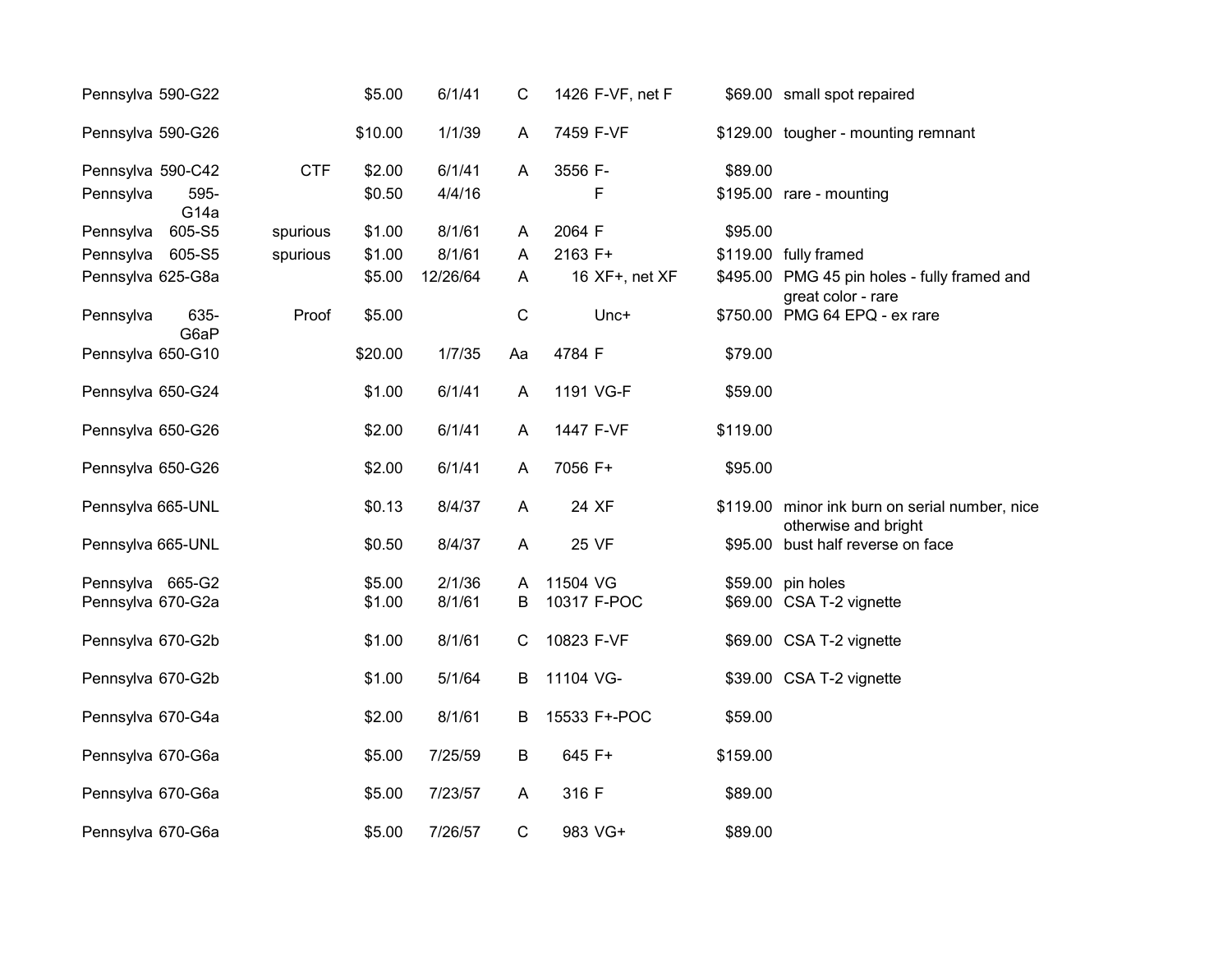| Pennsylva          | 670-<br>G <sub>10a</sub>  |            | \$5.00  | 7/4/61   | Α           | 1500 Ch VF+      | \$139.00     |                                                                                         |
|--------------------|---------------------------|------------|---------|----------|-------------|------------------|--------------|-----------------------------------------------------------------------------------------|
| Pennsylva          | 670-<br>G <sub>10a</sub>  |            | \$5.00  | 7/4/61   | A           | 1379 Ch AU       | \$210.00     |                                                                                         |
| Pennsylva          | 670-<br>G <sub>12a</sub>  |            | \$10.00 | 7/25/59  | A           | 398 F-VF         | \$89.00      |                                                                                         |
| Pennsylva          | 670-<br>G <sub>14a</sub>  |            | \$10.00 | 7/9/60   | A           | 351 Ch AU+       | \$489.00     |                                                                                         |
| Pennsylva 695-C10  |                           | <b>CTF</b> | \$5.00  | 11/1/30  | A           | 3342 F+          |              | \$119.00 mounting remnants                                                              |
| Pennsylva 715-G2a  |                           |            | \$1.00  | 6/11/61  | В           | faint F          |              | \$395.00 PMG 20 - rare                                                                  |
| Pennsylva 715-G4a  |                           |            | \$2.00  | 6/11/61  | A           | faint F-POC      |              | \$695.00 Pen cancelled too - very rare                                                  |
| Pennsylva 725-G18  |                           |            | \$5.00  | x/x/31   | A           | 130 F+, net VG   |              | \$179.00 rare - falsely filled in; stain and edge<br>nicks                              |
| Pennsylva          | 725-<br>G64a              |            | \$1.00  | 4/21/62  | $\mathbf C$ | 8255 VG+, net VG |              | \$395.00 PMG 12 - repair, annotation - rare                                             |
| Rhode Isla 30-G60  |                           |            | \$20.00 | 7/1/63   | Е           | 493 F+           |              | <b>PMG 20</b>                                                                           |
| Rhode Isla 30-C54b |                           | <b>CTF</b> | \$10.00 | 8/1/61   | A           | 1231 F-VF        |              | \$109.00 PMG 25                                                                         |
| Rhode Isla 30-C60  |                           | Altered    | \$5.00  | 9/1/56   | A           | 8792 F, net VG-F |              | \$295.00 rare - altered from NJ Perth Amboy<br>whaling scene - two small stains         |
| Rhode Isla 39-A18  |                           | Altered    | \$5.00  | 8/20/57  | A           | 123 VG           | \$95.00      | altered from Maine bank                                                                 |
| Rhode Isla 40-G10a |                           |            | \$2.00  | 3/3/62   |             | 5280 VG          | \$198.00     |                                                                                         |
| Rhode Isla 75-A20  |                           | Altered    | \$5.00  | faint    | A           | faint VG+        |              | \$129.00 small hole in center and some other pin<br>holes - altered from DC bank - rare |
| Rhode Isla         | $100 -$<br>G10b           |            | \$1.00  | 7/4/55   |             | faint G-POC      | \$29.00      |                                                                                         |
| Rhode Isla         | 100-<br>G <sub>22</sub> b |            | \$2.00  | 7/4/55   | A           | faint AG         | \$29.00      |                                                                                         |
| Rhode Isla 105-G6b |                           |            | \$2.00  | faint    | A           | faint AG-G       | \$95.00 rare |                                                                                         |
| Rhode Isla 115G54  | A                         | D1686      | \$2.00  | 11/22/58 | A           | 532 Ch Unc       | \$225.00     |                                                                                         |
| Rhode Isla 115G54  | Α                         |            | \$2.00  | 11/22/58 | A           | 562 Unc          |              | \$195.00 mounting                                                                       |
| Rhode Isla 120-G18 |                           |            | \$5.00  | 6/4/08   |             | faint F-VF       |              | \$39.00 trimmed into right margin                                                       |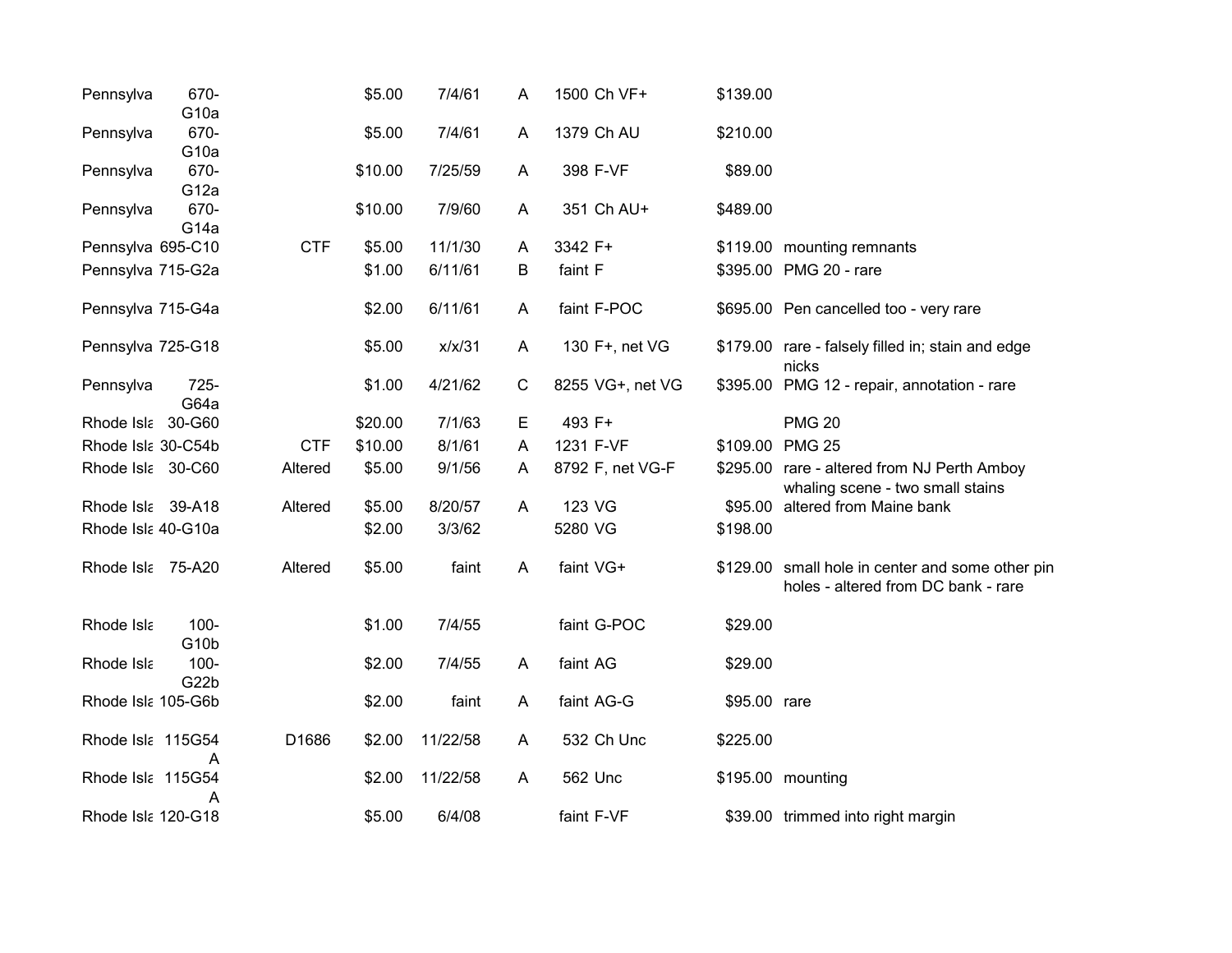| Rhode Isla 120-G18       |                                       |          | \$5.00           | 6/4/08  |              | faint F-VF+, net F   |          | \$39.00 small tear repair on back                      |
|--------------------------|---------------------------------------|----------|------------------|---------|--------------|----------------------|----------|--------------------------------------------------------|
| Rhode Isla<br>Rhode Isla | 150-S5<br>$155 -$<br>G <sub>16a</sub> | spurious | \$3.00<br>\$1.00 | 1/1/59  | A<br>В       | 3861 Ch F-VF+<br>AU+ | \$46.00  | \$249.00 PCGS 25 - Plus - Silver                       |
| Rhode Isla               | $155 -$<br>G <sub>16a</sub>           |          | \$1.00           |         | A            | $AU++$               | \$49.00  |                                                        |
| Rhode Isla               | $155 -$<br>G60a                       |          | \$3.00           |         | A            | Ch Unc               | \$69.00  |                                                        |
| Rhode Isla               | $155 -$<br>G86b                       |          | \$10.00          |         | <b>AE</b>    | Ch AU+               | \$95.00  |                                                        |
| Rhode Isla               | $155 -$<br>G86b                       |          | \$10.00          |         | <b>AE</b>    | Ch Unc               | \$95.00  |                                                        |
| Rhode Isla 195-G4a       |                                       |          | \$1.00           | 3/6/65  |              | 935 F+               |          | \$489.00 PCGS 20 - hinge remnant on back<br>corner     |
| Rhode Isla 195-G18       |                                       |          | \$10.00          | 3/1/35  | A            | issued F, net VG-F   |          | \$395.00 PCGS 15 App - stains                          |
| Rhode Isla 200-G4c       |                                       |          | \$1.00           | 1/1/59  | B            | 235 VG               | \$339.00 |                                                        |
| Rhode Isla 200-G8c       |                                       |          | \$2.00           | 1/1/62  | A            | 838 F, net VG        |          | \$395.00 PCGS 20 App, tape repaired edge<br>splits     |
| Rhode Isla               | $200 -$<br>G <sub>12c</sub>           |          | \$5.00           | 1/1/64  | $\mathsf{C}$ | 887 F                |          | \$639.00 PCGS 20 - rare                                |
| Rhode Isla               | 200-<br>G <sub>16</sub> b             |          | \$10.00          | 1/1/62  | A            | 276 F, net VG-F      |          | \$295.00 PCGS 12 App - small edge tears, small<br>hole |
| Rhode Isla 235-G4A       |                                       | D1003    | \$1.00           | 10/6/63 | A            | 48 VG                | \$295.00 |                                                        |
| Rhode Isla 235-G8A       |                                       |          | \$2.00           |         | A            | Ch AU+               | \$115.00 |                                                        |
| Rhode Isla 235-G8A       |                                       |          | \$2.00           |         | A            | Ch Unc               | \$85.00  |                                                        |
| Rhode Isla 235-G8A       |                                       |          | \$2.00           |         | A            | Ch Unc               | \$85.00  |                                                        |
| Rhode Isla               | 235-<br>G14A                          |          | \$5.00           |         |              | Ch Unc               | \$105.00 |                                                        |
| Rhode Isla               | 235-<br>G18A                          |          | \$10.00          |         | A            | Ch AU+               | \$129.00 |                                                        |
| Rhode Isla               | 235-<br>G18A                          |          | \$10.00          |         | A            | Ch Unc               | \$129.00 |                                                        |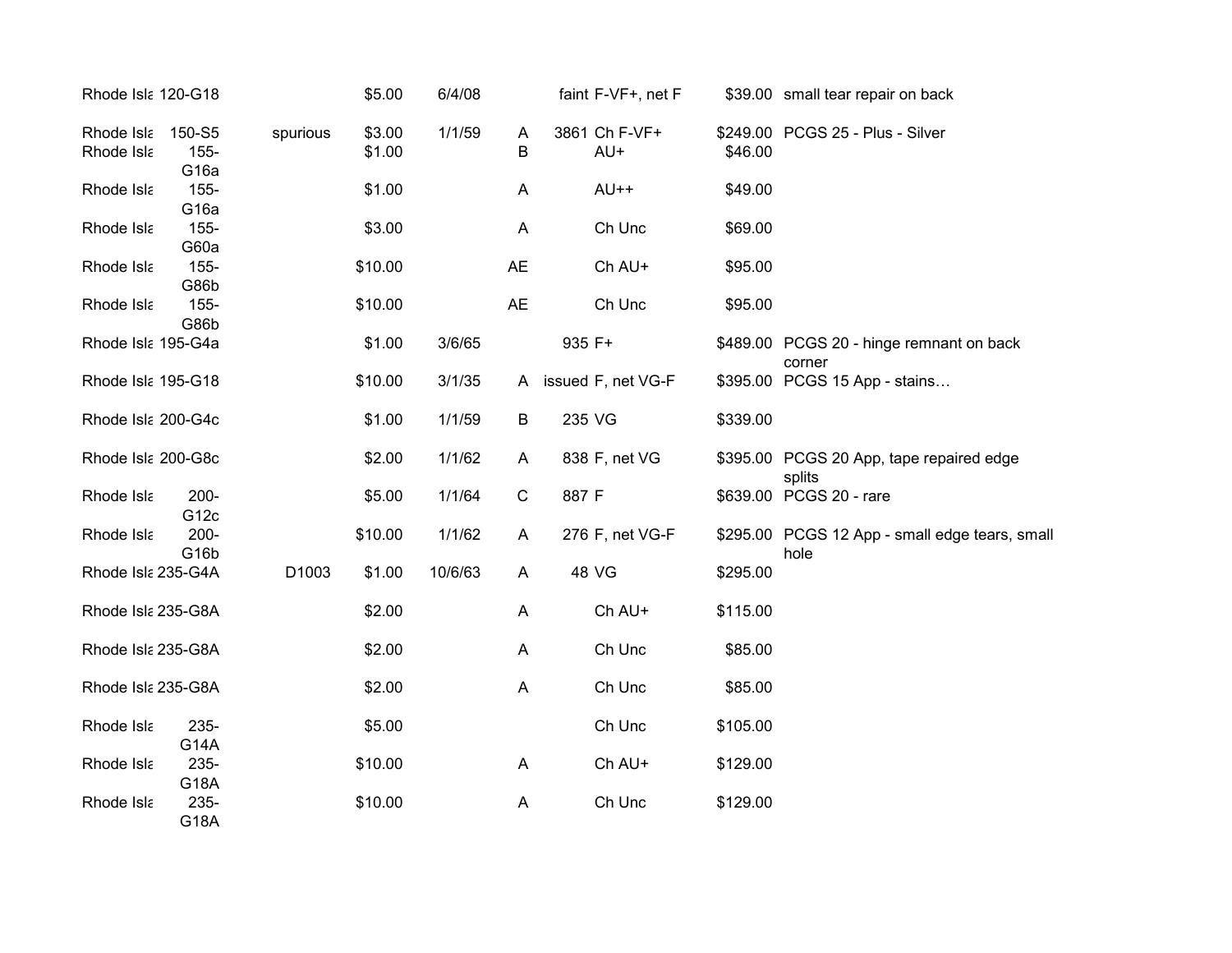| Rhode Isla 240-G24                      |                           |         | \$5.00           | 9/10/60           | E                         | 39 VG-POC               |          | \$429.00 PCGS 10 POC - minor splits and tears<br>and stains, consistent with a VG note -<br>rare                                                                            |
|-----------------------------------------|---------------------------|---------|------------------|-------------------|---------------------------|-------------------------|----------|-----------------------------------------------------------------------------------------------------------------------------------------------------------------------------|
| Rhode Isla 270-G8a                      |                           |         | \$1.00           | 1/1/61            | A                         | 2524 VG-F               |          | \$389.00 PCGS 15 Apparent - edge split at right -<br>rare                                                                                                                   |
| Rhode Isla 278-AR5                      |                           |         | \$20.00          | 7/10/56           | B                         | 1610 F                  | \$195.00 |                                                                                                                                                                             |
| Rhode Isla                              | 280-<br>G <sub>10</sub> b |         | \$10.00          | 1/4/62            | A                         | 701 VF- POC             |          | \$495.00 PCGS 30 Apparent - rare                                                                                                                                            |
| Rhode Isla 335-G8P                      |                           | Proof   | \$5.00           |                   | B                         | Ch Unc -<br>Proof-POC   |          | \$1,395.00 PMG 64 - Choice - Gold - POC - ex<br>Rare - CSA T18 vignette - 4 known                                                                                           |
| Rhode Isla                              | 360-<br>G12aP             | Proof   | \$1.00           |                   | $\boldsymbol{\mathsf{A}}$ | Unc+-Proof-<br>POC      |          | \$1,295.00 PMG 64 - Plus - Silver - POC - ex Rare -<br>fully framed with great color - couple<br>tiny stains keep from full choice and not<br>mentioned on holder - 3 known |
| Rhode Isla 350-A5                       |                           | altered | \$5.00           | 6/4/56            | A                         | 491XX F-VF              |          | \$269.00 rare - altered from DC note                                                                                                                                        |
| Rhode Isla 370-A5<br>Rhode Isla 370-G2b |                           | altered | \$1.00<br>\$1.00 | 3/1/58<br>9/24/56 | C<br>B                    | 5351 F+<br>65 F         | \$395.00 | \$385.00 PCGS 20                                                                                                                                                            |
| Rhode Isla                              | 375-<br>G28b              |         | \$5.00           | 8/20/61           | B                         | 396 F, net F-           |          | \$229.00 PCGS 15 - small edge tears and<br>repairs, minor                                                                                                                   |
| Rhode Isla 385-G2a                      |                           |         | \$1.00           | 10/1/55           | D                         | 546 F-                  |          | \$39.00 tiny corner nip                                                                                                                                                     |
| Rhode Isla 385-G2a                      |                           |         | \$1.00           | 10/1/55           | B                         | 953 F-POC               |          | \$45.00 tiny poc, mounting                                                                                                                                                  |
| Rhode Isla 385-G4a                      |                           |         | \$2.00           | 8/9/55            | A                         | 19 VG-F                 | \$49.00  |                                                                                                                                                                             |
| Rhode Isla 385-G4a                      |                           |         | \$2.00           | 2/1/56            | A                         | 673 F+                  | \$59.00  |                                                                                                                                                                             |
| Rhode Isla 385-G8a                      |                           |         | \$5.00           | 7/31/55           | A                         | 74 F+                   | \$89.00  |                                                                                                                                                                             |
| Rhode Isla 385-G8a                      |                           |         | \$5.00           | 2/1/56            | F                         | 894 F-VF+               | \$89.00  |                                                                                                                                                                             |
| Rhode Isla 385-UNL                      |                           |         | \$10.00          | 9/3/55            | A                         | 363 F+                  |          | \$89.00 pin holes                                                                                                                                                           |
| Rhode Isla 390-N5                       |                           | D1933   | \$1.00           | 7/1/50            | B                         | 1292 F-VF, net VG-<br>F | \$250.00 |                                                                                                                                                                             |
| Rhode Isla 430-G4b                      |                           |         | \$2.00           | 1/2/60            | A                         | 1340 VG                 |          | \$79.00 tougher, some staining                                                                                                                                              |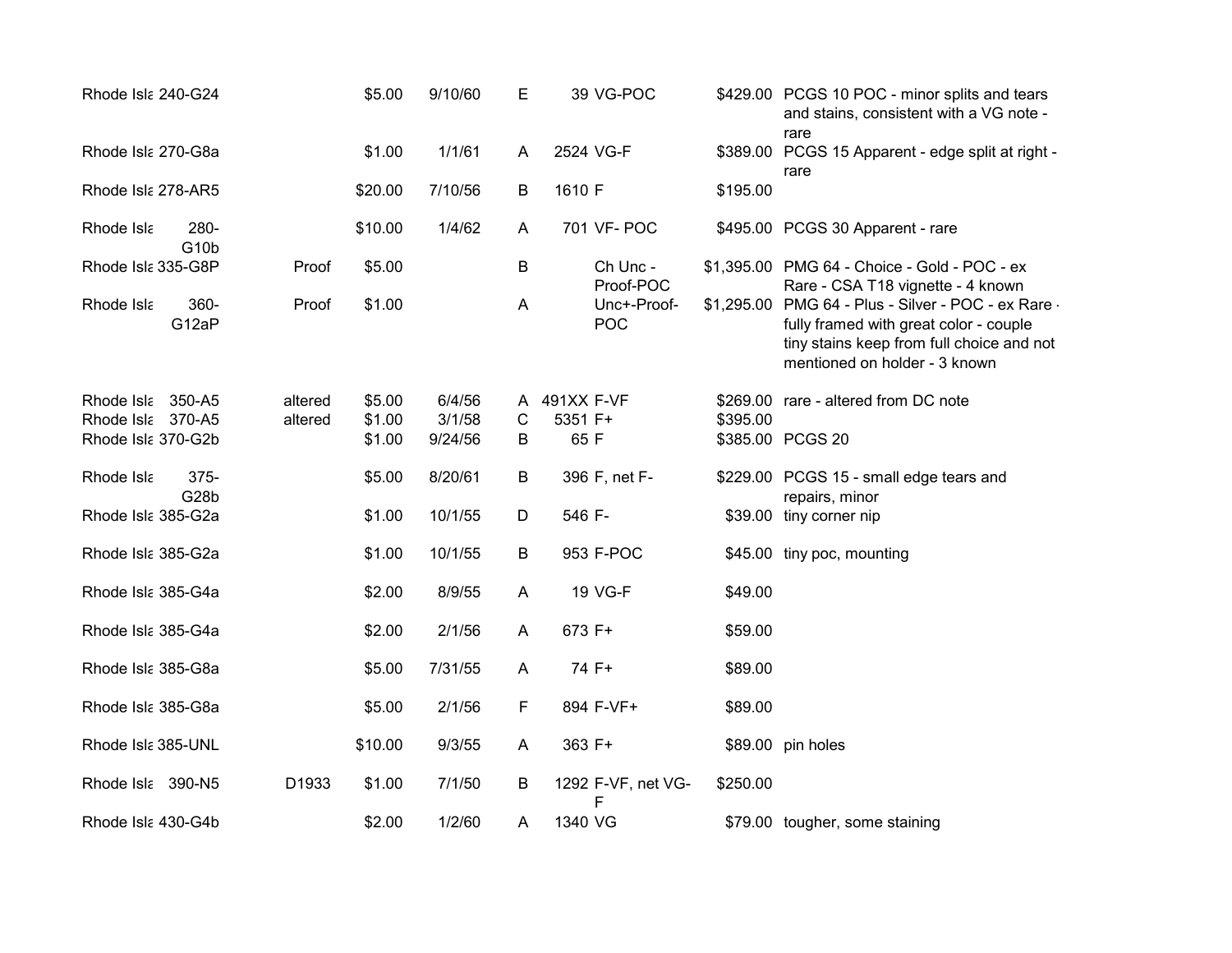| Rhode Isla 430-G8c |                             |         | \$5.00  | 1/2/63  | A           | 1056 F-POC       | \$95.00        |                                                           |
|--------------------|-----------------------------|---------|---------|---------|-------------|------------------|----------------|-----------------------------------------------------------|
| Rhode Isla 440-G24 |                             |         | \$5.00  | 7/14/49 | A           | 694 G-VG         |                | \$59.00 rare - some hinge repairs on back                 |
| Rhode Isla 440-UNL |                             |         | \$3.00  | 8/21/47 | D           | 1261 AG-G        |                | \$189.00 very rare - not bad for the grade                |
| Rhode Isla 480-A20 |                             | Altered | \$5.00  | faint   | A           | faint VG-F       |                | \$199.00 rare - altered from TN coin note                 |
| Rhode Isla 505-G6a |                             |         | \$3.00  | 10/1/56 | A           | 2465 F-POC       |                | \$62.00 pin holes                                         |
| Rhode Isla         | $505 -$<br>G <sub>10a</sub> |         | \$10.00 | 10/1/56 | A           | 505? VG+, net G  |                | \$69.00 torn corner repaired                              |
| Rhode Isla         | 540-<br>G36a                |         | \$5.00  | 7/1/59  | $\mathsf C$ | 339 F            | \$595.00       |                                                           |
| Rhode Isla         | 545-<br>G34b                |         | \$2.00  | 10/4/58 | A           | 135 VF           | \$149.00       |                                                           |
| Rhode Isla         | 545-<br>G62a                |         | \$5.00  |         | B           | Ch AU+           | \$149.00       |                                                           |
| Rhode Isla         | 545-<br>G74a                |         | \$10.00 |         | A           | Ch AU+           | \$195.00       |                                                           |
| Rhode Isla         | 545-<br>G74a                |         | \$10.00 | 1/1/58  | A           | 79 F-VF. Net F+  |                | \$129.00 small edge tear                                  |
| Rhode Isla         | 545-<br>G86a                |         | \$50.00 |         | A           | Ch AU+           | \$195.00       |                                                           |
| Rhode Isla         | 545-<br>G86a                |         | \$50.00 | 10/4/58 | A           | 86 AU            |                | \$195.00 faint mounting on right and left edge on<br>back |
| Rhode Isla 565-G2a |                             |         | \$1.00  | 8/6/55  | A           | 285 F+, net F-   |                | \$59.00 some small edge tears                             |
| Rhode Isla 565-G4a |                             |         | \$2.00  | 8/6/55  | A           | 1867 F+          | \$69.00        |                                                           |
| Rhode Isla 565-G4a |                             |         | \$2.00  | 8/6/55  | A           | 2836 F-          |                | \$69.00 pin holes                                         |
| Rhode Isla 565-G8a |                             |         | \$5.00  | 8/6/55  | B           | faint F, net VG+ |                | \$95.00 some edge tears                                   |
| Rhode Isla         | 565-<br>G <sub>10a</sub>    |         | \$10.00 | 10/3/55 | A           | 52 F+            | \$95.00        |                                                           |
| Rhode Isla         | 565-<br>G <sub>12a</sub>    |         | \$20.00 | 10/x/55 | A           | 341 F+, net VG   | \$139.00 stain |                                                           |
| Rhode Isla 570-A15 |                             | altered | \$5.00  | 11/1/53 | $\mathbf C$ | 455 F            |                | \$189.00 altered from MI calhoun county bank -<br>rare    |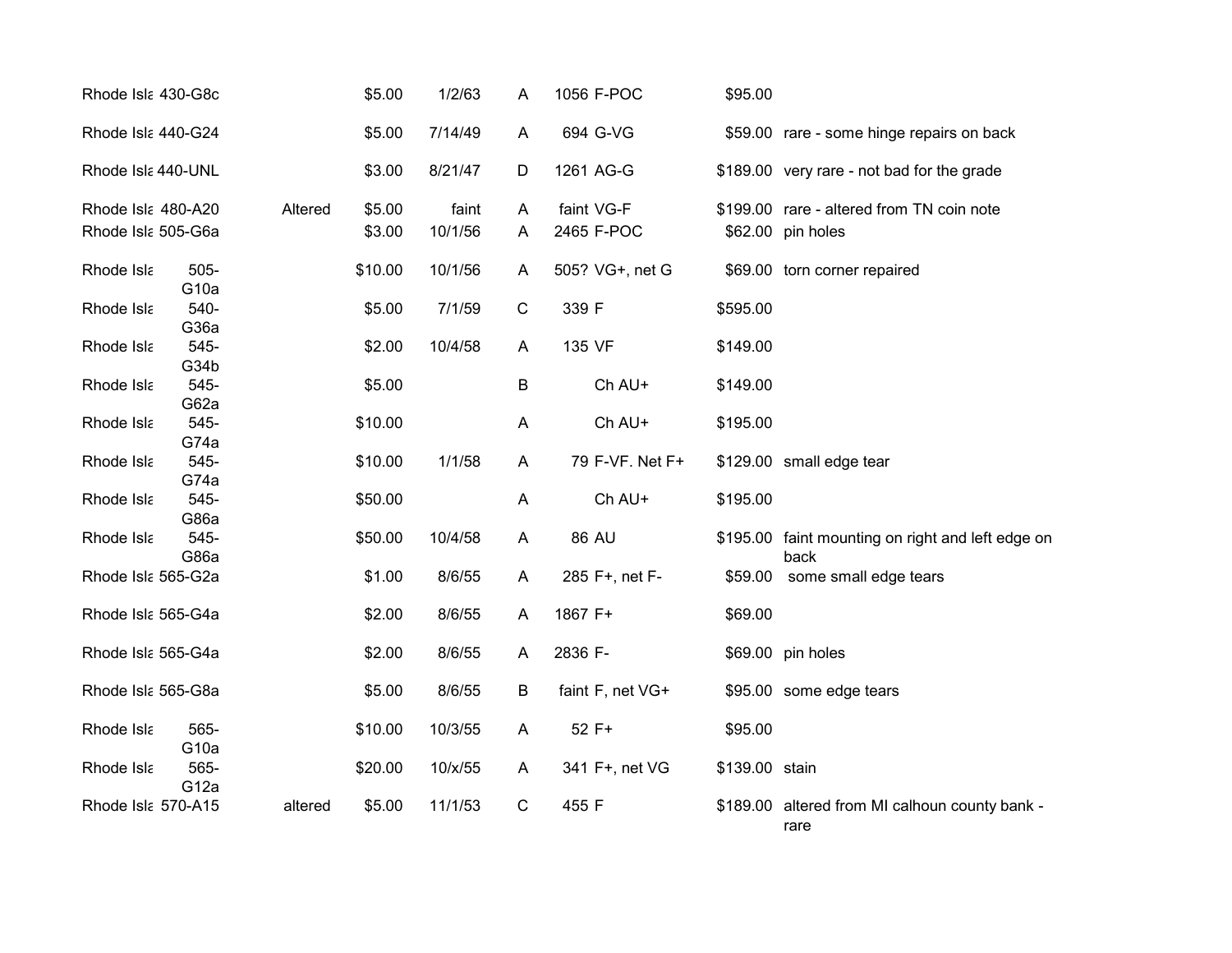| South Carolina     | Bank of<br>Charleston | \$20.00  |                 |   |                        | \$300.00      |                                                         |
|--------------------|-----------------------|----------|-----------------|---|------------------------|---------------|---------------------------------------------------------|
| South Carolina     | Bank of<br>Charleston | \$8.00   |                 |   |                        |               |                                                         |
| South Carolina     | City of<br>Charleston | \$0.20   | 6/x/62          |   | VF-                    | \$39.00       |                                                         |
| South Carolina     | State Bank            | \$5.00   | 5/3/55          | D | 84 F+                  | \$49.00       |                                                         |
| South Carolina     | <b>State Bank</b>     | \$5.00   | 5/2/60          | A | 926 F-VF               | \$59.00       |                                                         |
| South Carolina     | State Bank            | \$10.00  | 2/1/60          | B | 55 VF-                 | \$95.00       |                                                         |
| G165<br>South Car  |                       | \$5.00   | 7/1/57          | В | 818 F                  | \$59.00       |                                                         |
| S261<br>South Car  |                       | \$5.00   | 9/24/57         | A | 404 F+                 | \$129.00      |                                                         |
| S272<br>South Car  |                       | \$10.00  | 7/5/57          | A | 347 F+                 | \$159.00      |                                                         |
| S662<br>South Car  |                       | \$1.00   |                 | B | 7122 Ch Unc            | \$149.00      |                                                         |
| S666<br>South Car  |                       | \$2.00   |                 | A | 5069 Ch Unc            | \$169.00      |                                                         |
| S667<br>South Car  |                       | \$2.00   | 7/1/73          |   | 15896 Ch Unc           | \$129.00      |                                                         |
| S672<br>South Car  |                       | \$5.00   | 7/1/73          |   | 8177 Ch Unc            | \$139.00      |                                                         |
| 5-G4b<br>South Car |                       | \$5.00   |                 | Α | 304 F                  | \$139.00      |                                                         |
| South Car<br>10-S5 | spurious              | \$8.00   | 1/10/38         | A | 35 F+                  | \$495.00 rare |                                                         |
| South Car 10-G20b  |                       | \$20.00  | 4/12/58         | G | 67 F+                  |               | \$329.00 minor mounting on corners                      |
| South Car 15-G2a   |                       | \$5.00   | 9/10/53         | D | 477 F                  | \$59.00       |                                                         |
| South Car 15-G2a   |                       | \$5.00   | 7/29/52         | C | 741 VG+                |               | \$45.00 Nov 10 1853 postal stamp on back                |
| South Car 15-G4a   |                       | \$10.00  | 12/2/53         | B | 25 F                   | \$49.00       |                                                         |
| South Car 30-G34a  |                       | \$5.00   | 9/10/57         | D | 397 F                  | \$69.00       |                                                         |
| South Car 30-G46a  |                       | \$10.00  | 4/17/61         | C | 171 F-VF+              | \$79.00       |                                                         |
| South Car 40-UNL   | S429                  | \$5.00   | 4/2/55          | A | 306 F-VF               | \$59.00       |                                                         |
| South Car 40-G40a  |                       | \$20.00  | 1/8/57          | B | 122 F-VF, net F        |               | \$89.00 A few small pin or body holes                   |
| South Car 40-G40a  |                       | \$20.00  | 7/1/54          | D | 872 F-VF               | \$99.00       |                                                         |
| South Car 40-G48c  |                       | \$50.00  | 3/4/59          | D | 756 Ch VF-             | \$369.00      |                                                         |
| South Car 40-G52b  |                       | \$100.00 | 1/8/59          | C | 367 F                  | \$539.00      |                                                         |
| South Car 45-G22b  |                       | \$1.00   | 9/17/61         | B | 394 VF-, net F+-<br>CC |               | \$89.00 couple of small body holes - stamp<br>cancelled |
| South Car 45-G28   |                       |          | \$2.00 12/9/53? | A | 30 ? VG                |               | \$195.00 rare - mounting                                |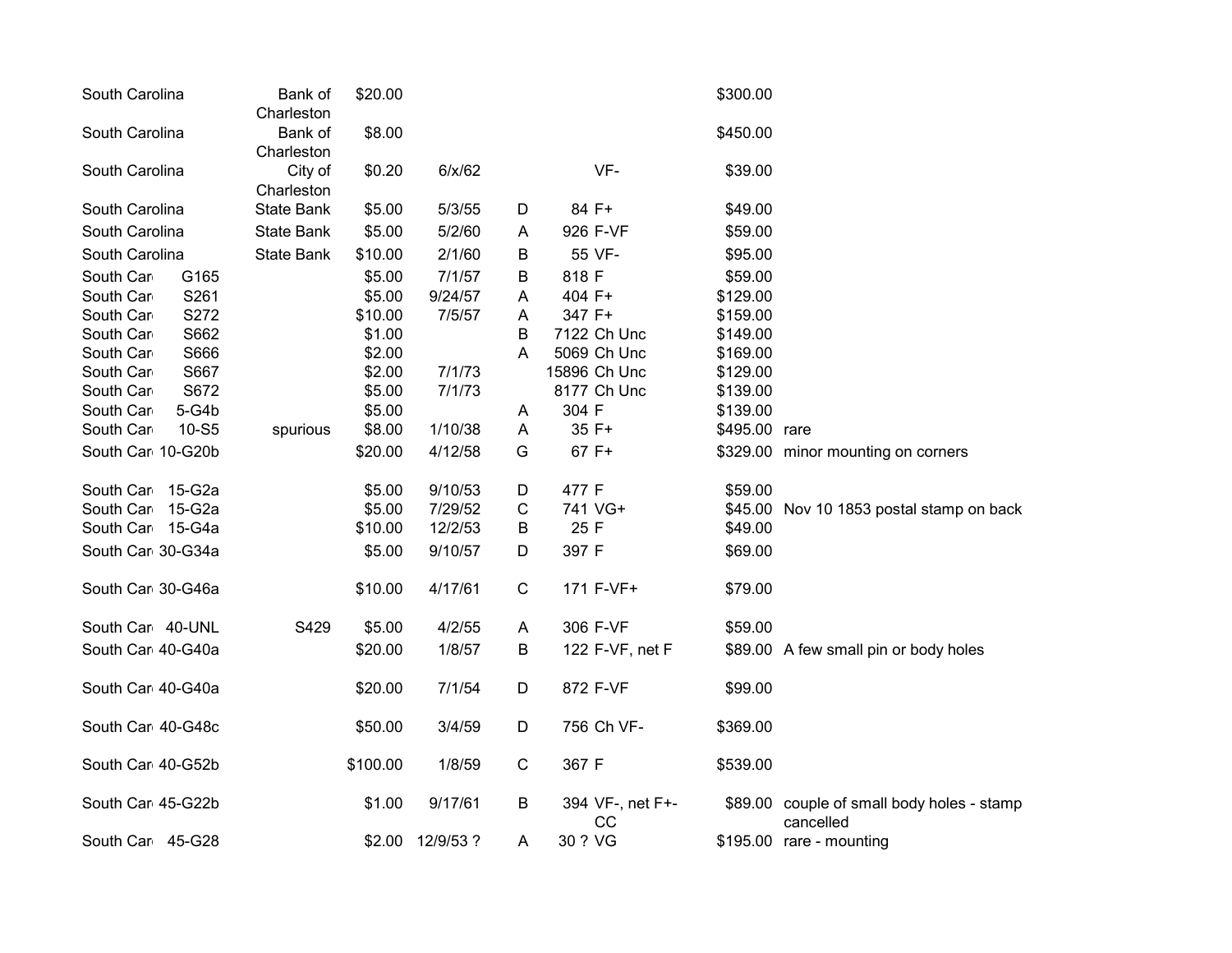| South Car 45-G30  |              | \$2.00   | 1/6/62   | Κ            | 436 F-VF+                | \$89.00        |                                                                      |
|-------------------|--------------|----------|----------|--------------|--------------------------|----------------|----------------------------------------------------------------------|
| South Car 45-G38b |              | \$2.00   | 4/6/62   | A            | 88 F-VF                  |                | \$110.00 pin hole, not cut cancelled                                 |
| South Car 45-G46  |              | \$5.00   | 6/2/62   | L            | 145 VF-CC                |                | \$49.00 stamp on back                                                |
| South Car 45-G46  |              | \$5.00   | 6/1/62   | M            | 43 VF-CC                 |                | \$49.00 stamp on back                                                |
| South Car 45-G50a |              | \$5.00   | 1/20/61  | A            | 9656 F+                  |                | \$195.00 Sweet Potato dinner - T-30 CSA -                            |
| South Car 45-G50a |              | \$5.00   | 3/2/61   | $\mathsf{C}$ | 6889 VF+                 |                | \$195.00 Sweet Potato dinner - T-30 CSA -<br>stamp on back and front |
| South Car 45-G60a |              | \$10.00  | 5/1/61   | $\mathsf{C}$ | 3958 VF                  |                | \$69.00 the rescue - 1878 note on back - not<br>cut and high grade   |
| South Car 45-G72b |              | \$100.00 | 1/2/60   | A            | 127 F-VF+-CC             | \$395.00 rare  |                                                                      |
| South Car 45-G82  |              | \$0.05   | 3/1/62   |              | F-CC                     |                | \$95.00 stamp on back                                                |
| South Car 45-G82  |              | \$0.05   | 3/1/62   |              | F-CC                     |                | \$95.00 stamp on back                                                |
| South Car 45-G84k |              | \$0.05   | 2/1/63   |              | Ch XF-AU                 | \$19.00 choice |                                                                      |
| South Car 45-G88  |              | \$0.10   | 3/1/62   |              | F-CC                     |                | \$59.00 corner nip                                                   |
| South Car 45-G90h |              | \$0.10   | 2/1/63   |              | F-VF                     | \$15.00        |                                                                      |
| South Car 45-G92g |              | \$0.15   | 2/1/63   |              | <b>XF</b>                | \$19.00        |                                                                      |
| South Car 45-G98  |              | \$0.25   | 4/15/61  |              | $VG-F$                   |                | \$39.00 Ft Sumter                                                    |
| South Car         | 45-<br>G114e | \$0.50   | 2/1/63   |              | AU, net VF-<br><b>XF</b> |                | \$15.00 jagged upper edge at left                                    |
| South Car 45-G116 |              | \$0.75   | 2/1/63   |              | $F+$                     | \$19.00        |                                                                      |
| South Car         | 45-<br>G118b | \$1.00   | 1/31/62  | $\mathsf C$  | 26 F                     | \$49.00        |                                                                      |
| South Car         | 45-<br>G118c | \$1.00   | 7/12/62  | $\mathsf{C}$ | 78 F-VF                  | \$49.00        |                                                                      |
| South Car 45-G102 |              | \$1.00   | 7/12/62  | ${\bf C}$    | 78 F-VF                  | \$49.00        |                                                                      |
| South Car 60-G4a  |              | \$5.00   | 1/4/58   | A            | 424 F-VF                 | \$89.00        |                                                                      |
| South Car 60-G12a |              | \$10.00  | 7/4/57   | B            | 390 F+                   |                | \$109.00 fully framed and nice color                                 |
| South Car         | 70-G2        | \$5.00   | 5/9/56   | Β            | 889 F+                   | \$49.00        |                                                                      |
| South Car 75-G2a  |              | \$5.00   | 10/15/53 | C            | 958 VG                   | \$45.00        |                                                                      |
| South Car 80-G6a  |              | \$5.00   | 7/1/57   | C            | 1964 F+                  | \$95.00        |                                                                      |
| South Car 80-G6a  |              | \$5.00   | 7/1/57   | $\mathsf{C}$ | 4287 F                   | \$75.00        |                                                                      |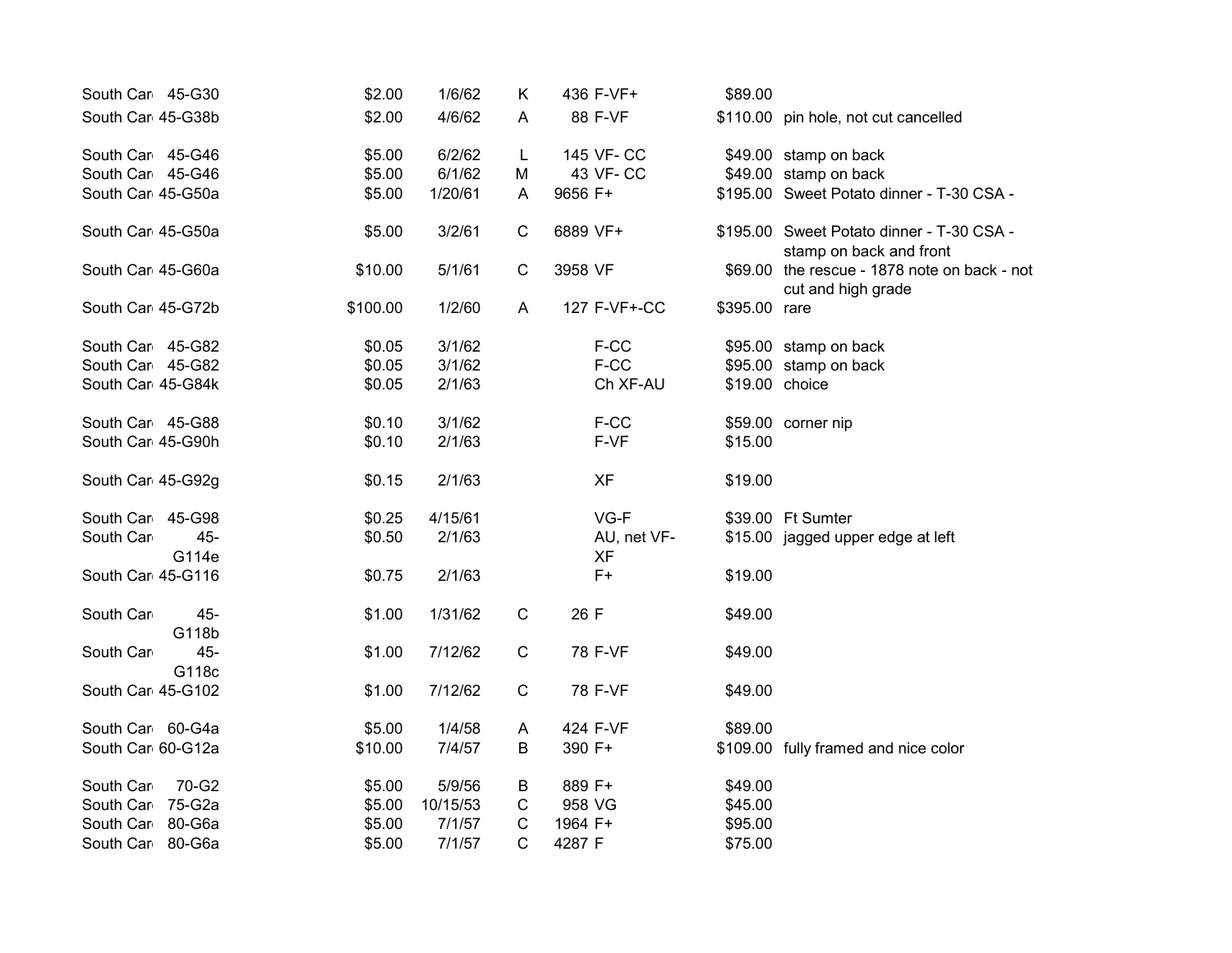| South Car 86-G20<br><b>Tennessee</b> | Clarksville,                      | \$100.00<br>\$0.50 | 12/6/59<br>11/1/62 | A           | 28 F+<br>244 F-VF         |               | \$625.00 PMG 15 Net<br>\$339.00 PCGS 25 - unlisted in Garland - rare                                                                                                             |
|--------------------------------------|-----------------------------------|--------------------|--------------------|-------------|---------------------------|---------------|----------------------------------------------------------------------------------------------------------------------------------------------------------------------------------|
|                                      | Montgomery<br>Co                  |                    |                    |             |                           |               |                                                                                                                                                                                  |
| Tennessee                            | Cornerstore                       | \$1.00             | 8/8/62             |             | F-VF                      |               | \$339.00 PMG 30 - rare                                                                                                                                                           |
| Tennessee                            | Memphis<br>Savings<br>Institution | \$5.00             | 8/6/52             | A           | Unc-Proof-<br><b>POC</b>  |               | \$695.00 PMG 65 EPQ - POC - ext rare -<br>mounting glue on back of card, not<br>mentioned on holder - but note is GEM -<br>1 known in proof                                      |
| Tennessee                            | Wells & Fields<br>, War Creek     | \$0.50             | 6/1/62             |             | 476 VG                    |               | \$495.00 PMG 10 - rare                                                                                                                                                           |
| Tennesse<br>Scrip                    | Sutler 1st TN Cavalry             |                    | $$0.25$ $3/x/1863$ |             | <b>VF</b>                 |               | \$1,495.00 PMG 30 - rare                                                                                                                                                         |
| G137<br>Tennesse                     |                                   | \$5.00             | 5/14/57            | A           | <b>72 XF-AU</b>           | \$295.00      |                                                                                                                                                                                  |
| G689<br><b>Tennesse</b>              |                                   | \$5.00             | 5/31/54            | A           | 2633 Ch Unc               | \$389.00      |                                                                                                                                                                                  |
| Tennesse 10-G10a                     |                                   | \$10.00            |                    | A           | 1290 F                    | \$295.00      |                                                                                                                                                                                  |
| Tennesse 15-G10b                     |                                   | \$10.00            |                    | A           | Ch AU                     | \$325.00      |                                                                                                                                                                                  |
| Tennesse 15-G60b                     |                                   | \$5.00             |                    | $\mathsf C$ | Gem AU+                   | \$295.00      |                                                                                                                                                                                  |
| Tennesse 15-G60b                     |                                   | \$5.00             |                    | A           | Ch AU+                    |               | \$219.00 PMG 58 - Choice - Gold                                                                                                                                                  |
| Tennesse 15-G62b                     |                                   | \$10.00            |                    | A           | Ch XF-AU                  | \$249.00      |                                                                                                                                                                                  |
| Tennesse 15-G68P                     | Proof                             | \$100.00           |                    | A           | Unc+-Proof-<br><b>POC</b> |               | \$595.00 PMG 64 - Plus - Silver - POC - ex Rare -<br>fully framed with great color - couple<br>tiny stains keep from full choice and not<br>mentioned on holder - 4 in ABNC sale |
| Tennesse 25-G10c                     |                                   | \$5.00             | 10/24/59           | A           | 2894 F                    | \$219.00      |                                                                                                                                                                                  |
| Tennesse 55-G34a                     |                                   | \$5.00             |                    | B           | $F+$                      | \$269.00 rare |                                                                                                                                                                                  |
| Tennesse 55-G50                      |                                   | \$20.00            | 1/1/55             | A           | 2325 F-VF, net VG-<br>F   |               | \$69.00 some tape repair on back                                                                                                                                                 |
| Tennesse 80-G10a                     |                                   | \$10.00            |                    | A           | <b>AU</b>                 | \$295.00      |                                                                                                                                                                                  |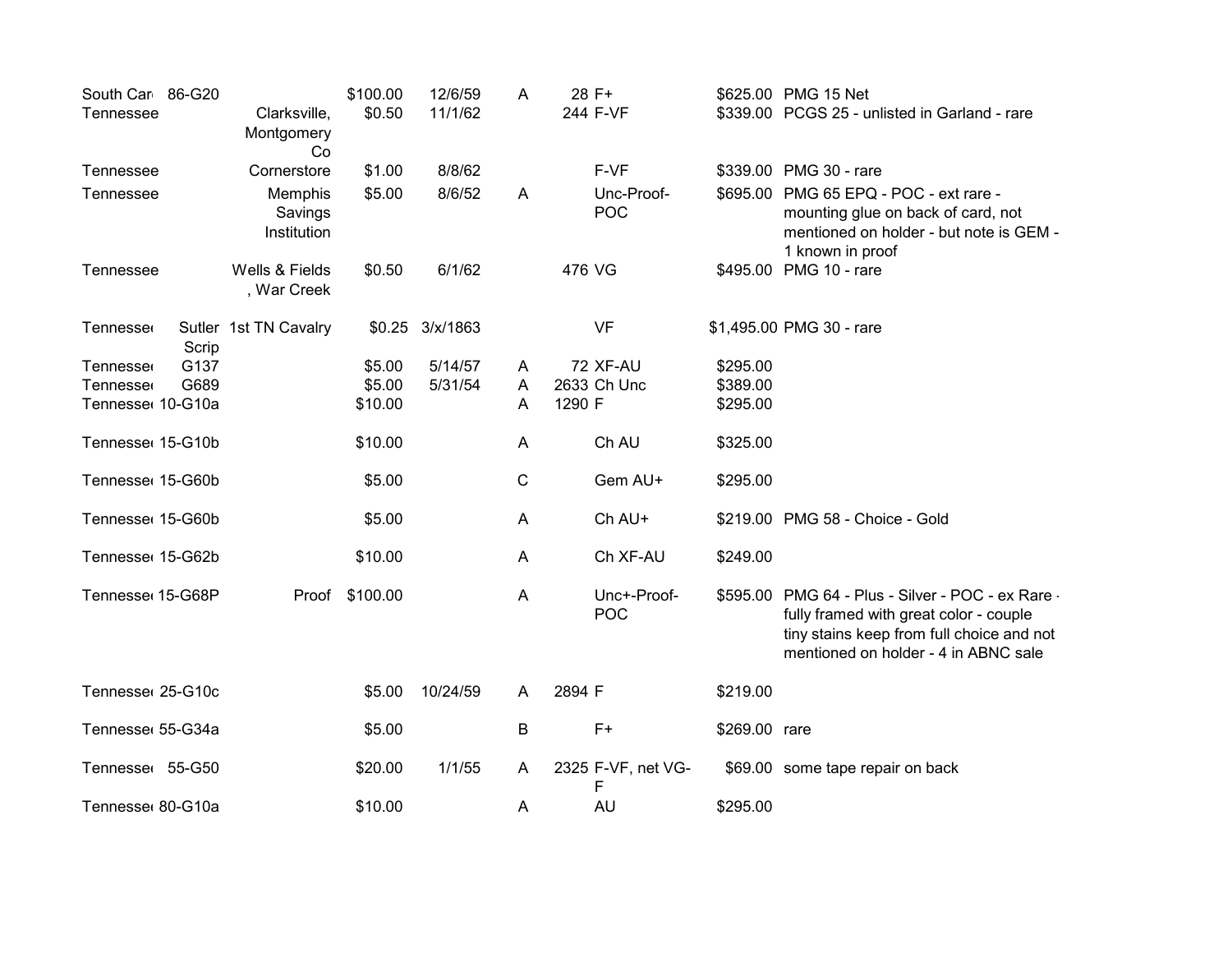| Tennesse 80-G10a  |                  |       | \$10.00 |           | A            |          | <b>AU</b>            |          | \$189.00 minor mounting remnants - great color                       |
|-------------------|------------------|-------|---------|-----------|--------------|----------|----------------------|----------|----------------------------------------------------------------------|
| Tennesse 95-G26a  |                  |       | \$5.00  |           | A            |          | <b>XF</b>            |          | \$400.00 PMG 40                                                      |
| Tennesse 95-G30a  |                  |       | \$10.00 | 1/1/63    | A            |          | 1880 Ch XF           |          | \$665.00 PCGS 45 - PLUS - rare                                       |
| Tennesse          | $100 -$<br>G42e  |       | \$1.00  | 8/1/54    | B            | 1291 F   |                      |          | \$49.00 couple of pin holes                                          |
| Tennesse          | $100 -$<br>G50b  |       | \$3.00  | 4/4/54    | A            |          | 3104 F-VF            |          | \$119.00 PCGS 20 (pin holes not mentioned on<br>holder) - nice color |
| Tennesse          | $100 -$<br>G54a  |       | \$5.00  | 3/1/54    | B            | 2660 XF- |                      | \$109.00 |                                                                      |
| Tennesse          | $100 -$<br>G54a  |       | \$5.00  | 3/1/54    | A            | 979 F    |                      |          | \$49.00 old signature and ink smear on back,<br>nice face            |
| Tennesse          | $100 -$<br>G54b  |       | \$5.00  | 3/1/54    | B            | 1902 F+  |                      | \$59.00  |                                                                      |
| <b>Tennesse</b>   | $130 -$<br>G106  |       | \$20.00 | 9/6/61    | A            |          | 4230 F+-POC          | \$109.00 |                                                                      |
| <b>Tennesse</b>   | 140-G2           |       | \$1.00  | 6/25/55   | A            |          | 9080 Ch VF-          | \$229.00 |                                                                      |
| Tennesse 140-G4   |                  |       | \$2.00  | 6/25/55   | A            | 4996 F+  |                      |          | \$79.00 pin holes                                                    |
| Tennesse 145-G72  |                  |       | \$5.00  | 6/1/54    | A            |          | 2445 VG-F            | \$235.00 |                                                                      |
| <b>Tennesse</b>   | 175-G8           |       | \$5.00  | not clear | С            | 38420 F+ |                      | \$249.00 |                                                                      |
| Tennesse          | 185-<br>G270a    |       | \$5.00  | 10/1/54   | C            | 14642 VG |                      |          | \$275.00 Pulaski - rare                                              |
| Tennessee         |                  | G-436 | \$20.00 | 5/1/51    | B            |          | 2465 VG-POC          | \$95.00  |                                                                      |
| Tennesse 195-G52  |                  |       | \$0.05  | 12/1/61   |              |          | AU+                  |          | \$239.00 PMG 58 EPQ - bright - rare grade                            |
| Tennesse 195-G56  |                  |       | \$0.10  | 12/1/61   |              |          | F                    | \$59.00  |                                                                      |
| Tennesse 195-G60  |                  |       | \$0.25  | 12/1/61   |              |          | F                    | \$59.00  |                                                                      |
| Tennesse          | 195-<br>G212d    |       | \$0.10  | 10/1/62   |              |          | AU+                  |          | \$189.00 PMG 55 - bright color - tough                               |
| Tennesse          | $210 -$<br>G214a |       | \$5.00  | 8/1/61    | $\mathsf{C}$ |          | 3079 F, net VG+      |          | \$589.00 PCGS 20 - repaired corners - well done<br>- rare            |
| Tennesse 210-UNL- | G5aP             | Proof | \$5.00  |           | В            |          | Ch Unc-Proof-<br>POC |          | \$495.00 PMG 64 - Choice - Gold - POC - rare                         |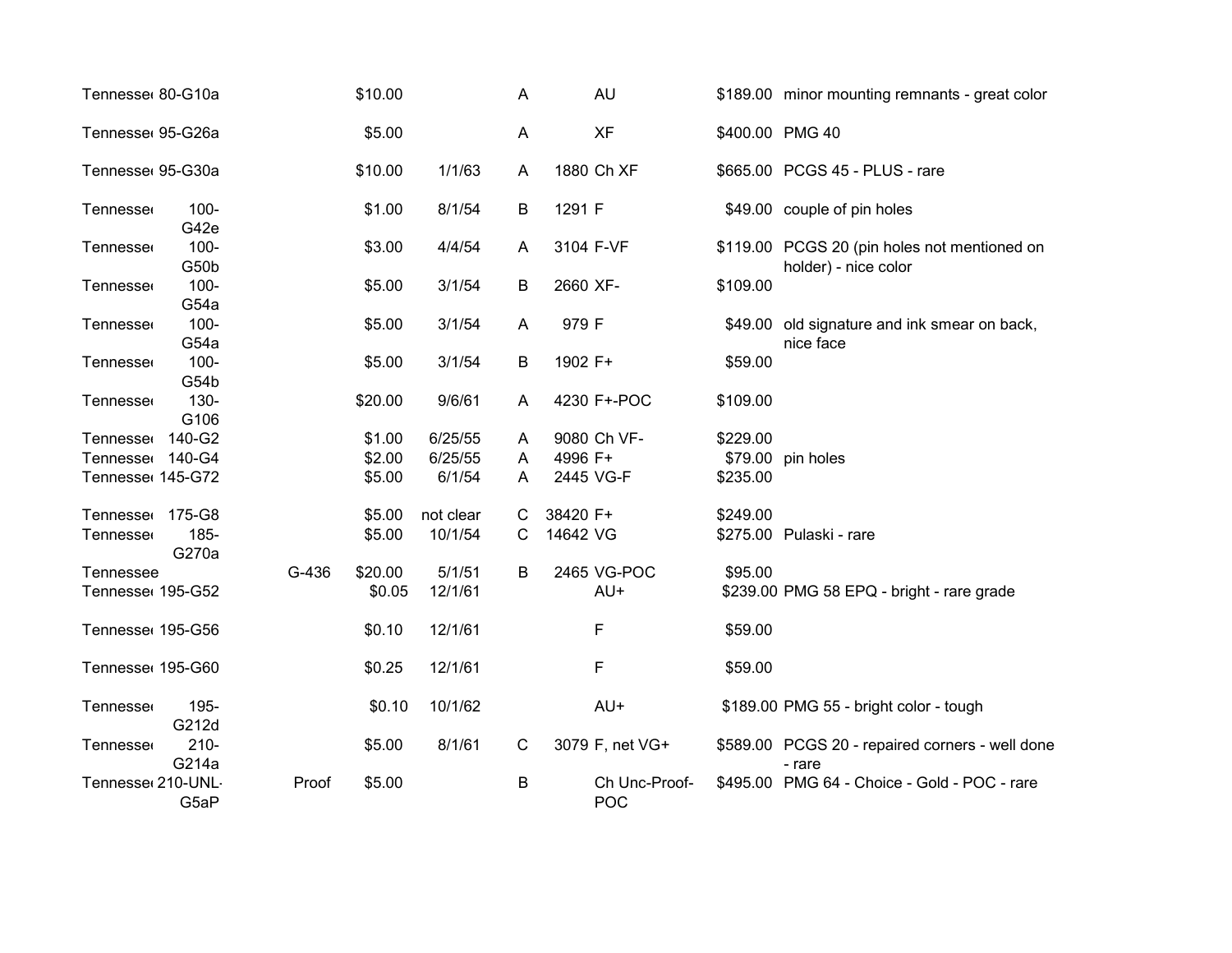|         | Tennesse 220-G8a |                                 | \$10.00 |          | A              |            | Proof                            |          | \$595.00 PCGS 64 App              |
|---------|------------------|---------------------------------|---------|----------|----------------|------------|----------------------------------|----------|-----------------------------------|
| Texas   |                  | Kelsey<br>Douglass              | \$2.00  | 1/1/40   | $\mathsf{C}$   |            | 831 Ch AU                        |          | \$950.00 PCGS 53 - Choice - Gold  |
| Texas   |                  | Washington<br>County            | \$0.50  |          |                |            | Ch AU+                           | \$79.00  |                                   |
| Vermont |                  | Coburn &<br>Lewis               | \$0.05  | 2/4/05   |                | 32 F       |                                  |          | \$169.00 PCGS 15 - rare           |
| Vermont |                  |                                 | \$0.25  | 10/1/62  |                |            | <b>AU</b>                        | \$49.00  |                                   |
| Vermont |                  | Bank of Troy                    | \$5.00  | 10/15/59 | A              |            | none F-VF+                       | \$129.00 |                                   |
| Vermont |                  | <b>Vermont Glass</b><br>Factory | \$1.25  | 6/1/14   | F              | 2063 VF    |                                  | \$69.00  |                                   |
| Vermont |                  | <b>Vermont Glass</b><br>Factory | \$1.50  | 1/1/14   | G              | 1045 VF    |                                  | \$79.00  |                                   |
| Vermont |                  | <b>Vermont Glass</b><br>Factory | \$1.75  | 6/1/14   | H              | 1935 VF    |                                  | \$79.00  |                                   |
| Vermont |                  | <b>Vermont Glass</b><br>Factory | \$2.00  | 6/1/14   | B              |            | 680 VF-XF                        | \$69.00  |                                   |
| Vermont |                  | <b>Vermont Glass</b><br>Factory | \$3.00  | 1/1/14   | $\mathbf C$    |            | 132 VF-XF                        | \$79.00  |                                   |
| Vermont | W53              |                                 | \$2.00  |          | A              |            | Ch XF                            | \$130.00 |                                   |
| Vermont | W53              |                                 | \$2.00  |          | $\mathsf A$    |            | Ch AU                            | \$140.00 |                                   |
| Vermont | W53              |                                 | \$3.00  |          | $\overline{A}$ |            | Ch XF-AU                         | \$160.00 |                                   |
| Vermont | 4-G126           |                                 | \$2.00  | 3/7/08   |                |            | 321 VF+                          | \$55.00  | nice                              |
| Vermont | 10-G16           |                                 | \$10.00 |          | A              |            | Ch AU+                           | \$89.00  |                                   |
| Vermont | 10-G16           |                                 | \$10.00 |          | A              |            | Ch AU+                           | \$59.00  |                                   |
| Vermont | 10-G16           |                                 | \$10.00 |          | A              |            | Ch AU+                           | \$95.00  |                                   |
| Vermont | 10-G18           |                                 | \$20.00 |          | A              |            | Ch AU-                           | \$89.00  |                                   |
| Vermont | 40-G2a           |                                 | \$1.00  | 3/8/58   | B              | 11889 VG   |                                  |          | \$79.00 mounting on back          |
| Vermont | 40-G4a           |                                 | \$2.00  | 3/1/62   | A              | 21714 VG-F |                                  |          | \$119.00 mounting on back         |
| Vermont | 40-G10a          |                                 | \$10.00 | 3/10/57  | A              | 9464 F     |                                  |          | \$195.00 PCGS 15                  |
| Vermont | 45-G40           |                                 | \$10.00 | 1/1/56   | B              |            | 1233 F+, net F-                  |          | \$995.00 PMG 25 - pin holes, tear |
| Vermont | 55-G14           |                                 | \$5.00  | 8/1/54   | A              |            | 20574 F, net VG-F,<br><b>POC</b> |          | \$459.00 PCGS 20 POC              |
| Vermont | 80-G4a           |                                 | \$1.00  | 4/1/56   | A              | weak VG+   |                                  | \$69.00  |                                   |
| Vermont | 80-G8a           |                                 | \$2.00  | 4/1/56   | A              | weak VG    |                                  | \$89.00  |                                   |
| Vermont | 80-G12a          |                                 | \$3.00  | 4/1/56   | Α              |            | weak VG-F                        | \$95.00  |                                   |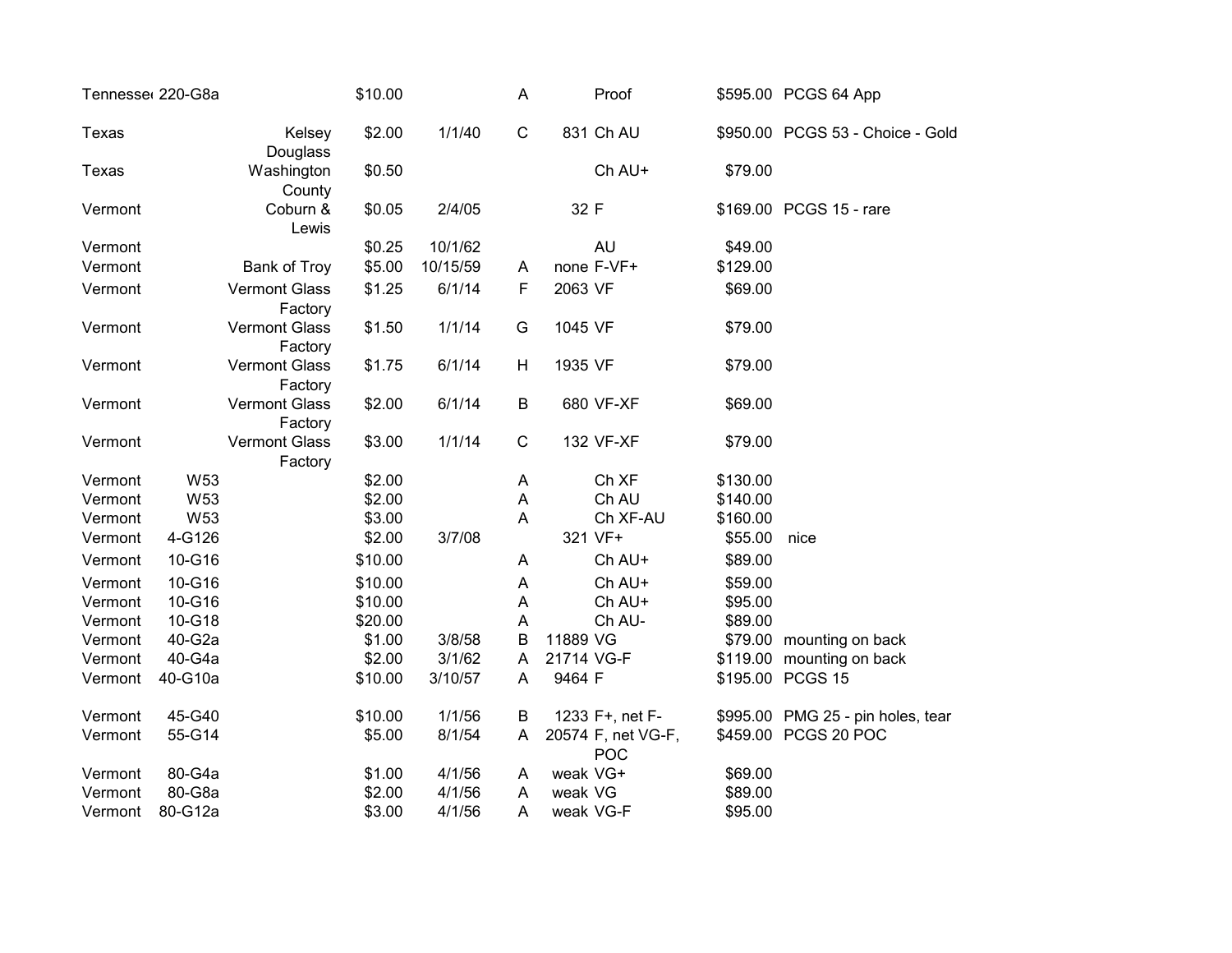| Vermont  | 80-G14a                     |                     | \$5.00  | 5/1/56  | Β            | weak VG   |                    | \$229.00       |                                                                |
|----------|-----------------------------|---------------------|---------|---------|--------------|-----------|--------------------|----------------|----------------------------------------------------------------|
| Vermont  | 80-G16a                     |                     | \$10.00 | 5/1/51  | A            |           | 4490 VG-POC        | \$385.00       |                                                                |
| Vermont  | 105-A5                      |                     | \$1.00  | 3/1/58  | A            |           | 1490 F, net VG-F   |                | \$139.00 altered from GA southern bank - small<br>tear at left |
| Vermont  | 115-G6a                     |                     | \$3.00  |         | A            |           | Ch AU              | \$109.00       |                                                                |
| Vermont  | 115-G6a                     |                     | \$3.00  |         | A            |           | Ch AU              | \$109.00       |                                                                |
| Vermont  | 115-G8b                     |                     | \$5.00  |         | A            |           | Ch AU+             |                | \$89.00 PMG 58 EPQ                                             |
| Vermont  | 115-G10                     |                     | \$10.00 |         | Α            |           | AU+, net XF-<br>AU |                | \$109.00 faint stain and mounting on back                      |
| Vermont  | 130-A5                      | altered             | \$1.00  | 7/10/56 | A            |           | 229 XF- POC        |                | \$229.00 altered from NJ Perth Amboy - rare                    |
| Vermont  | 140-A5                      | altered             | \$2.00  | 3/1/60  | Α            |           | 9372 F+, net VG-F  | \$129.00       |                                                                |
| Vermont  | 145-C20                     | <b>CTF</b>          | \$2.00  | 4/9/41  | A            |           | 323 G-VG           | \$39.00        |                                                                |
| Vermont  | 185-G2                      |                     | \$1.00  | 5/4/57  | B            | 1818 VF-  |                    |                | \$679.00 PCGS 35 nearly choice for the grade                   |
| Vermont  | $215 -$<br>G <sub>10a</sub> |                     | \$20.00 |         | A            |           | Ch F-VF            | \$415.00       |                                                                |
| Vermont  | $215 -$<br>G <sub>10a</sub> |                     | \$20.00 | 7/10/64 | $\mathsf{A}$ |           | VF, net F-VF       |                | \$349.00 PCGS 35 minor mounting and stains                     |
| Vermont  | 220-G2c                     |                     | \$1.00  | 5/1/58  | B            | issued VG |                    |                | \$295.00 PCGS 12 App - pin holes, small stains                 |
| Vermont  | $225 -$<br>G22a             |                     | \$20.00 |         | E            |           | AU+                |                | \$269.00 PCGS 58 PPQ                                           |
| Vermont  | 280-G8                      |                     | \$1.00  |         | D            |           | <b>AU</b>          | \$49.00        |                                                                |
| Vermont  | 280-G8                      |                     | \$1.00  |         | Ε            |           | $AU++$             | \$49.00        |                                                                |
| Virginia |                             | City of<br>Richmond | \$0.10  | 4/14/62 | P            | 3603 AU   |                    | \$35.00        |                                                                |
| Virginia |                             | City of<br>Richmond | \$0.25  | 4/14/62 |              | 7167 AU   |                    | \$39.00        |                                                                |
| Virginia |                             | City of<br>Richmond | \$0.60  | 4/14/62 | G            | 1467 AU+  |                    | \$39.00        |                                                                |
| Virginia |                             | City of<br>Richmond | \$0.75  | 4/14/62 | G            |           | 584 AU+            | \$45.00        |                                                                |
| Virginia |                             | City of<br>Richmond | \$0.75  | 4/14/62 |              |           | 9705 Ch VF-        | \$29.00 choice |                                                                |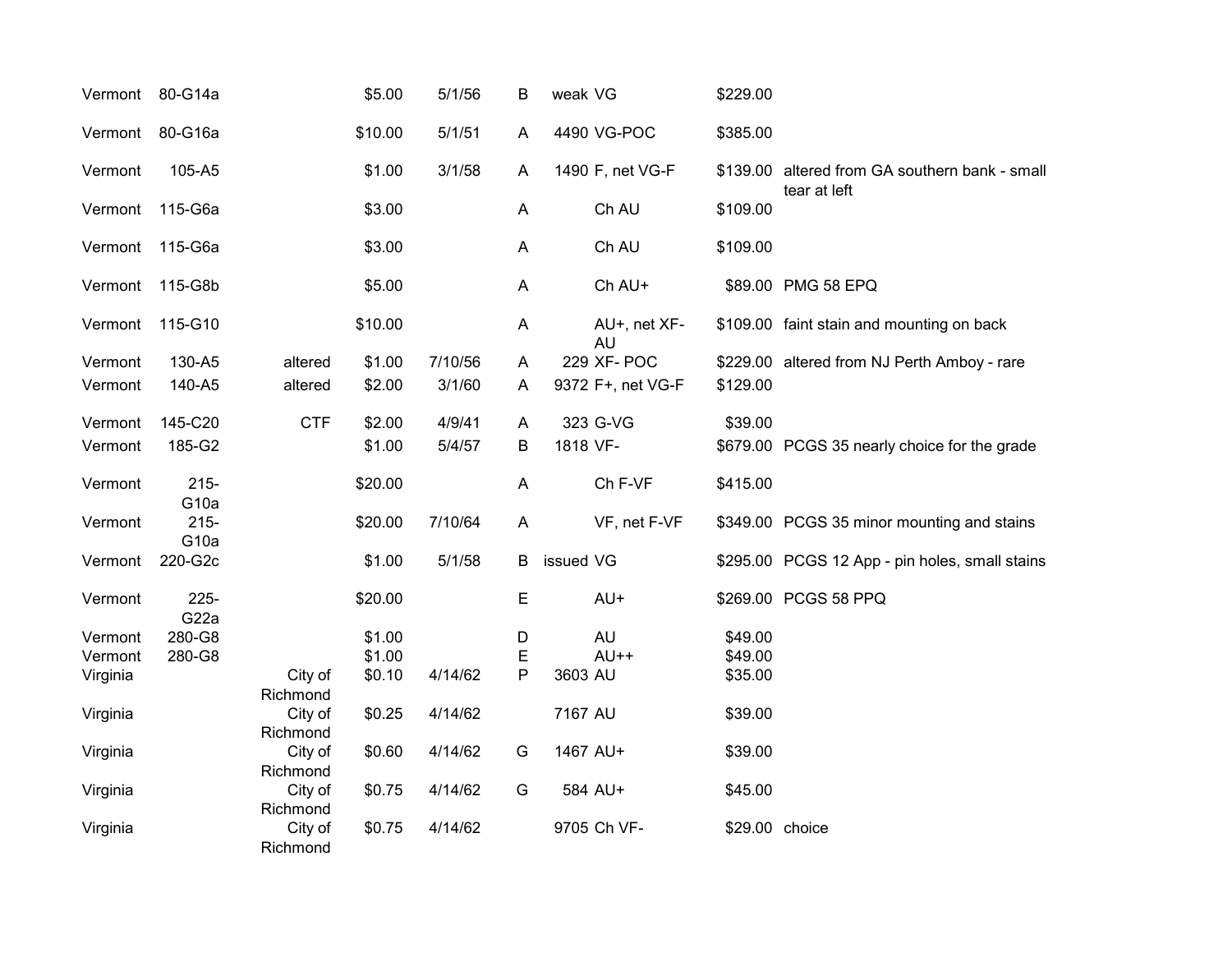| Virginia             |                    | County of<br><b>Brunswick</b> | \$0.15           | 3/29/62            |              |                | VF+                    | \$39.00         |                                               |
|----------------------|--------------------|-------------------------------|------------------|--------------------|--------------|----------------|------------------------|-----------------|-----------------------------------------------|
| Virginia<br>Virginia | TP10-13<br>BR15-15 |                               | \$1.00<br>\$1.25 | 10/29/62<br>6/4/62 |              | 14114 F        | F-VF                   | \$39.00         | \$39.00 mounting                              |
| Virginia             | BR15-18            |                               | \$2.50           | 6/1/62             |              | not clear F-VF |                        | \$39.00         |                                               |
| Virginia             | 15-G4a             |                               | \$5.00           | faint              | A            |                | 10 AG-G                | \$95.00 rare    |                                               |
| Virginia             | 45-G14a            |                               | \$5.00           | 11/10/60           | B            | 2031 AU+       |                        |                 | \$629.00 PMG 55 - tough note in rare grade    |
| Virginia             | 50-G2b             |                               | \$5.00           | 5/16/61            | D            |                | 1433 Ch VF-            | \$165.00        |                                               |
| Virginia             | 50-G12a            |                               | \$50.00          | 5/16/61            |              |                | 349 F-VF, net F+       |                 | \$495.00 PCGS 25 - small internal tear - rare |
| Virginia (w          | 60-G6              |                               | \$5.00           | 5/20/15            | B            | 3354 G         |                        | \$49.00 tough   |                                               |
| Virginia             | 70-G6a             |                               | \$1.00           | 9/10/61            | A            |                | faint G-VG             |                 | \$795.00 PCGS 10 repaired, silked - v rare    |
| Virginia             | 75-G2              |                               | \$5.00           | 7/2/57             | G            | 1620 F-        |                        | \$309.00        |                                               |
| Virginia             | $105 -$            |                               | \$5.00           | 5/8/61             | A            | 1414 F+        |                        | \$109.00        |                                               |
|                      | G <sub>14a</sub>   |                               |                  |                    |              |                |                        |                 |                                               |
| Virginia             | $105 -$            |                               | \$50.00          | 3/18/61            |              |                | 85 F-VF                | \$315.00        |                                               |
|                      | G <sub>20</sub> a  |                               |                  |                    |              |                |                        |                 |                                               |
| Virginia             | 145-               |                               | \$20.00          | 7/3/59             | B            | 3488 F-        |                        | \$139.00        |                                               |
|                      | G10d               |                               |                  |                    |              |                |                        |                 |                                               |
| Virginia             | 145-               |                               | \$20.00          | X/X/54             |              |                | A not clear F mounting | \$139.00        |                                               |
|                      | G <sub>10e</sub>   |                               |                  |                    |              |                |                        |                 |                                               |
| Virginia             | $145 -$            |                               | \$50.00          | 2/5/63             | A            | 2913 AU        |                        | \$215.00        |                                               |
|                      | G11d<br>145-       |                               | \$20.00          | 3/7/55             |              | 243 VG         |                        |                 | \$49.00 Alexandria                            |
| Virginia             | G30b               |                               |                  |                    | B            |                |                        |                 |                                               |
| Virginia             | 145-               |                               | \$20.00          | 1/3/58             | A            | 1123 F         |                        | \$119.00        |                                               |
|                      | G58b               |                               |                  |                    |              |                |                        |                 |                                               |
| Virginia             | 145-               |                               | \$20.00          | 2/5/60             | A            |                | 4205 VG-F              | \$129.00        |                                               |
|                      | G58c               |                               |                  |                    |              |                |                        |                 |                                               |
| Virginia             | 145-               |                               | \$50.00          | 1/5/59             | B            |                | 1248 F-VF              | \$159.00        |                                               |
|                      | G99a               |                               |                  |                    |              |                | mounting               |                 |                                               |
| Virginia             | 160-G26            |                               | \$5.00           | 5/1/61             | $\mathsf{A}$ |                | 543 F-POC              | \$295.00        |                                               |
|                      | 165-               |                               | \$20.00          | faint              | $\mathsf{A}$ |                |                        | \$109.00 scarce |                                               |
| Virginia             | G <sub>14a</sub>   |                               |                  |                    |              |                | 134 Vg-F, net VG       |                 |                                               |
| Virginia             | 170-G36            |                               | \$4.00           | 6/1/62             | $\mathbf C$  |                | Unc                    | \$98.00         |                                               |
|                      |                    |                               |                  |                    |              |                |                        |                 |                                               |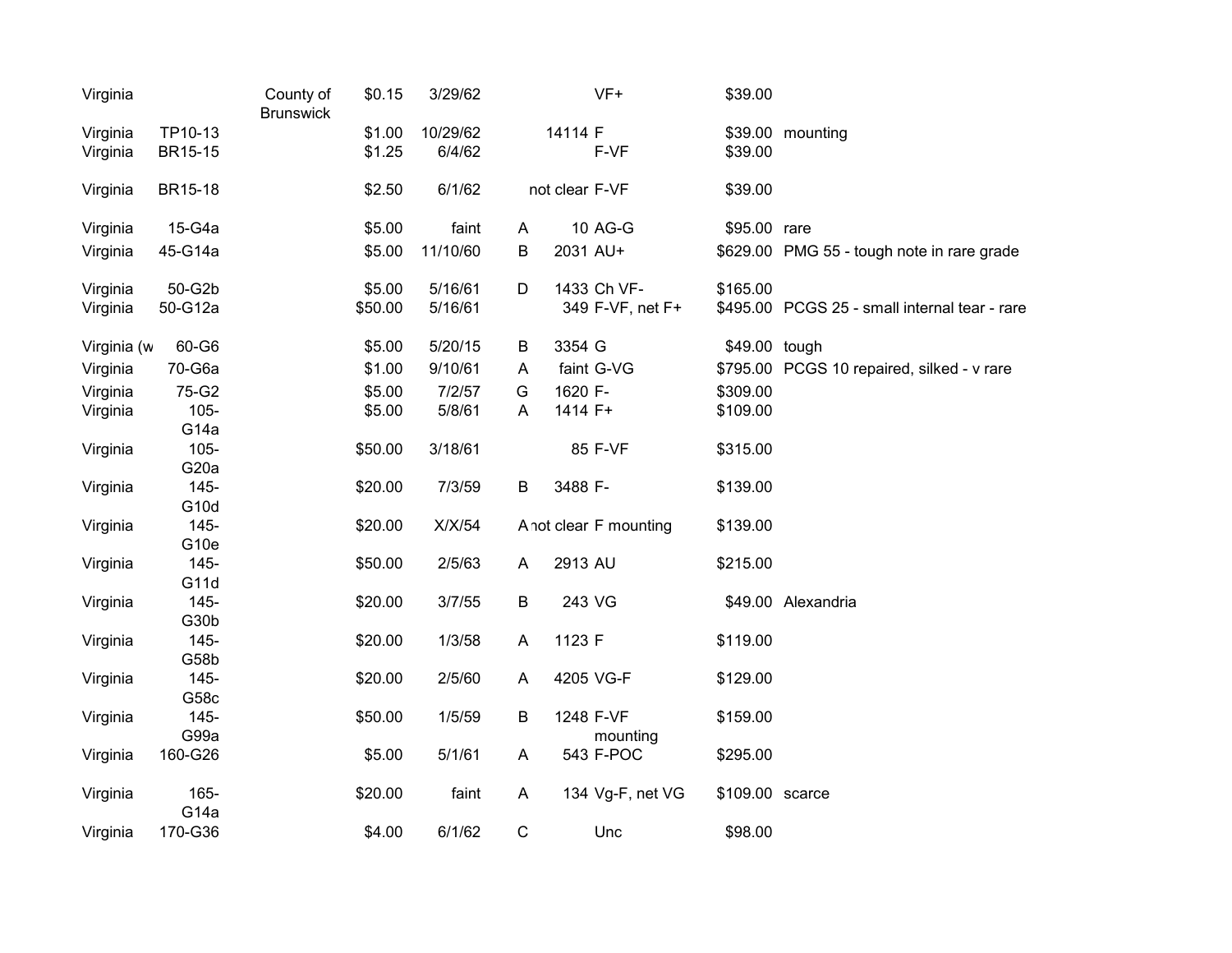| Virginia  | 170-G36                      |                                                     | \$4.00  | 6/1/62  | $\mathsf C$ | Unc              | \$98.00       |                                                            |
|-----------|------------------------------|-----------------------------------------------------|---------|---------|-------------|------------------|---------------|------------------------------------------------------------|
| Virginia  | $191 -$<br>G <sub>16a</sub>  |                                                     | \$5.00  | 11/1/61 | A           | 1445 VF-, net F  |               | \$895.00 PCGS 30 App - very rare                           |
| Virginia  | 200-G26                      |                                                     | \$10.00 | 10/7/52 | D           | 8647 F+          | \$79.00       |                                                            |
| Virginia  | 200-UNL                      | Portsmouth                                          | \$20.00 | 1/30/36 | В           | 4871 F+          | \$105.00      |                                                            |
| Virginia  | $215 -$<br>G <sub>16</sub> b |                                                     | \$5.00  | 4/18/61 | $\mathsf C$ | 313 F+, net VG-F |               | \$750.00 PCGS 15 App - faint stains repaired<br>edge tears |
| Virginia  | $220 -$<br>G <sub>12a</sub>  |                                                     | \$20.00 | 8/6/60  | A           | 3959 F           | \$119.00      |                                                            |
| Virginia  | $220 -$<br>G <sub>18a</sub>  |                                                     | \$10.00 | 8/6/60  | A           | 3591 Ch F-VF     | \$229.00      |                                                            |
| Virginia  | $220 -$<br>G <sub>18a</sub>  |                                                     | \$10.00 | 4/4/60  | A           | 606 F            | \$185.00      |                                                            |
| Virginia  | 220-G20                      |                                                     | \$20.00 | 4/4/60  | A           | 1634 F+          | \$89.00       |                                                            |
| Virginia  | 220-<br>G <sub>20</sub> a    |                                                     | \$20.00 | 8/6/60  | A           | 3652 F-VF        | \$179.00      |                                                            |
| Virginia  | $220 -$<br>G22a              |                                                     | \$50.00 | 4/4/60  | A           | 1591 VG+         | \$149.00      |                                                            |
| Virginia  | $220 -$<br>G22a              |                                                     | \$50.00 | 4/4/60  | A           | 1753 F           | \$185.00      |                                                            |
| Virginia  | 230-G2a                      |                                                     | \$5.00  |         | $\mathsf C$ | F-VF             | \$309.00 WV   |                                                            |
|           | Virginia (w 240-G21          |                                                     | \$1.00  | 5/10/61 | $\mathsf C$ | 7403 G           |               | \$69.00 WV - rare                                          |
| Virginia  | 255-G22                      |                                                     | \$10.00 | 9/2/44  | G           | 296 VG-F         | \$149.00 rare |                                                            |
| Virginia  | 255-G30                      |                                                     | \$20.00 | 2/4/46  | н           | 302 G            | \$149.00 rare |                                                            |
| Virginia  | $255 -$<br>G220              |                                                     | \$5.00  | 9/20/60 | B           | 853 VG-F         | \$59.00       |                                                            |
| Virginia  | 255-UNL                      |                                                     | \$5.00  | 6/1/46  | A           | 863 VG           | \$149.00 rare |                                                            |
| Virginia  | 260-G2                       |                                                     | \$5.00  | 4/1/60  |             | 183 G-VG         | \$169.00 rare |                                                            |
| Wisconsin |                              | Altered from RI<br>565 G8a -<br><b>Farmers Bank</b> | \$5.00  | 8/6/55  | B           | faint G-VG       | \$79.00 rare  |                                                            |